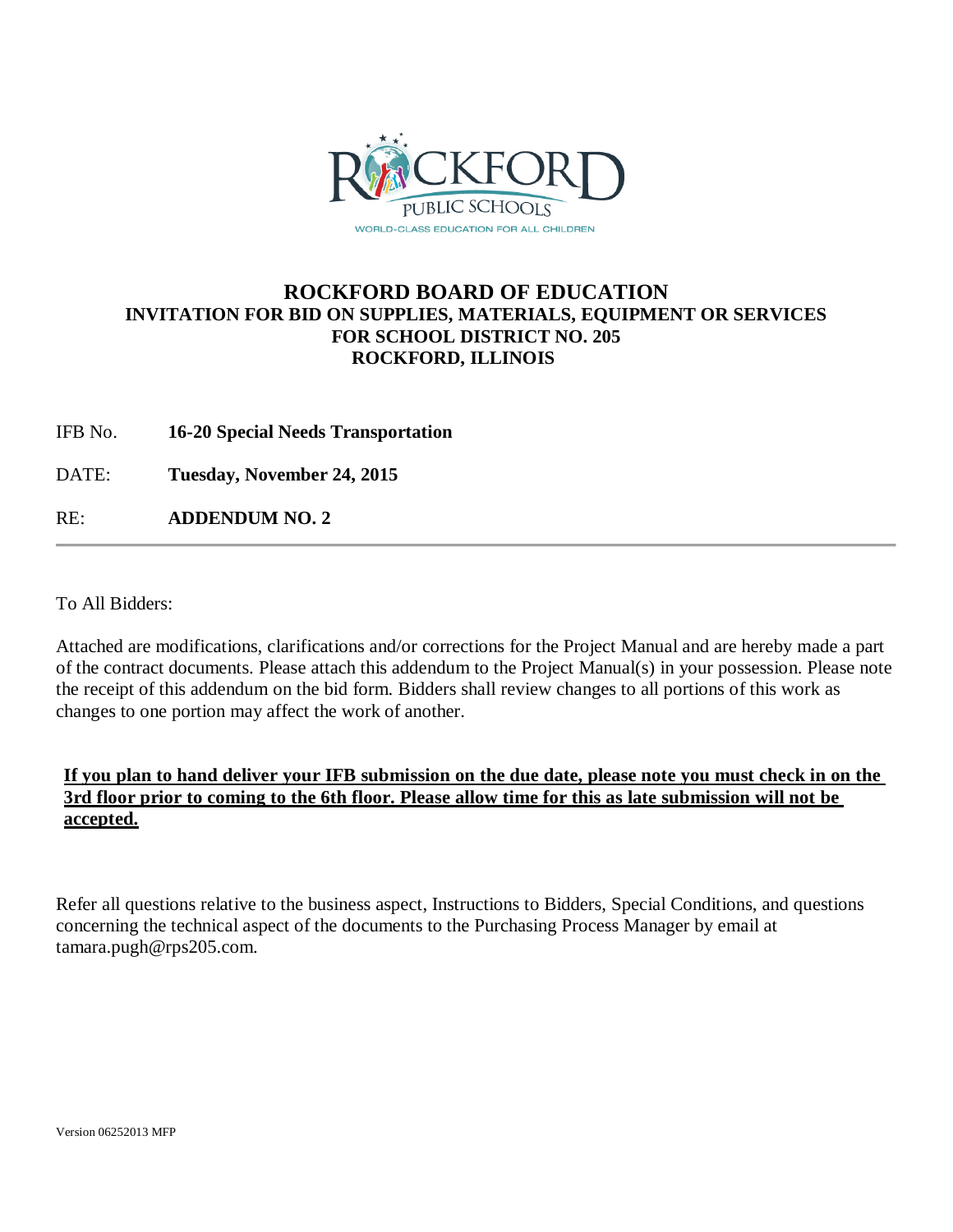## **PRE-BID CONFERENCE – 16-20 SPECIAL NEEDS TRANSPORTATION Rockford Public Schools, 501. S. 7TH Street, Rockford, IL November 23, 2015 12:00 p.m.**

**Present:** Gregg Wilson, Transportation Director, Rockford Public Schools Robert Hach, Sunrise Transportation Chris Ross, EMT Shaun Willis, Septran Jason McIntosh, Septran Sue Berogan, Septran Rick Klaus, National Express (Septran) Fred Smith, First Student Ladel Cass, First Student John Benish, Jr., Cook-Illinois Corp. (American School Bus)

Gregg Wilson read the pre-bid conference opening statement. He told attendees that the District anticipates making changes in some school locations, e.g. Montessori will move and Washington Academy (grades 1-5) will move to the current Montessori location. School start times will be reviewed but pre-school start times will remain the same. Those times are given in the bid documents. The number of students in the pre-school program varies throughout the year. In October, 560 early childhood students received transportation; now the number is 860. The increase in ridership is due to a decrease in gas prices which allowed the District to offer transportation services to more students. The current District provider does dry runs of routes and notifies parents of the name of their child's bus driver. Transportation for special needs transportation is bid by the student.

#### **Question 1:**

Bid documents give 2 differing percentages for the performance bond. At one location, the document states 5%, at another location it reads 10%.

#### Answer:

The performance bond is listed in the document in 2 places as 50%. The security bid bond was corrected in Addendum #1 as 10% of the base bid.

#### **Question 2:**

Does the District have a preference of the vehicle used or of the color?

#### Answer:

The District has no preference; however we have used Suburbans because smaller vehicles give a "personal touch". Non-school bus can only be built to transport 10 passengers, including the driver. There is no color preference.

#### **Question 3:**

Is there a split rate based on the distance for transportation of homeless students?

#### Answer:

Costs for homeless students within the District are the same as those for other students.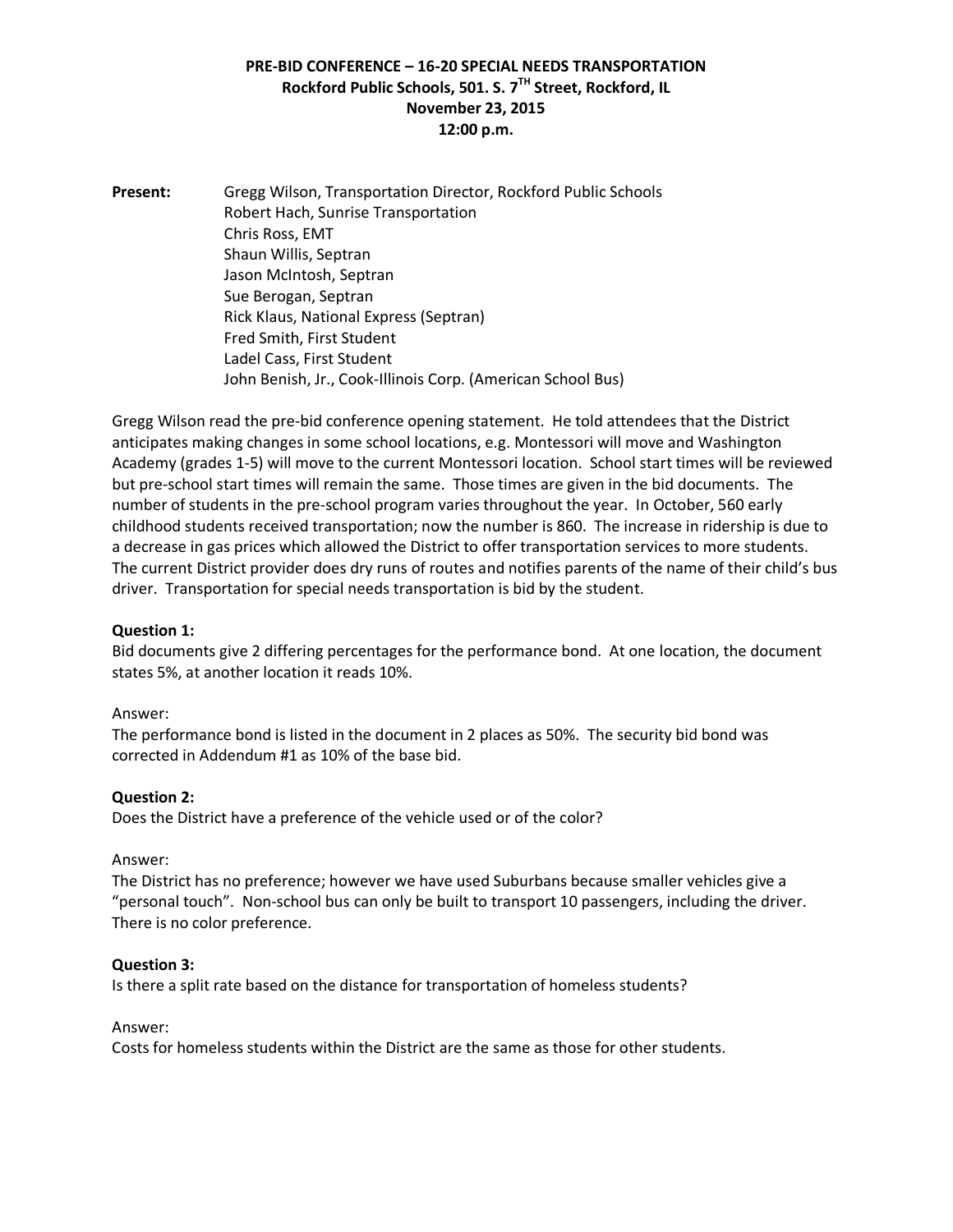## **Question 4:**

Would you clarify mileage based upon the type of vehicle used? Information given in the bid document states 8 (6.7) miles per gallon.

## Answer:

The District will provide mileage based upon vehicle type. (Document attached)

## **Question 5:**

The bid documents state "minimum staff" is required. Please clarify.

### Answer:

There is no set minimum. However, we want to ensure that staff is available to answer phones during the hours of 5:30 a.m. to 5:30 p.m. during the time that regular routes are running. Currently, some routes run until 8:30 p.m. but staff can be reached by phone or radio in an emergency. We also require someone on the road to monitor drivers/vehicles when routes are running.

## **Question 6:**

Do aides ride on all vehicles? Are they contract employees or District employees?

#### Answer:

We have aides if the vehicle carries more than 10 passengers or if the student's IEP requires an aide. Some IEP's require a nurse. We currently have 2 aides who are contracted, the others are District employees. If the IEP requires an aide, the District will provide an aide and would be charged for the seat.

## **Question 7:**

Page 616 states "miles per route". Can you provide information on the "hours" per route?

Answer:

We will provide that information. UPDATE – the current contractor will not share hours as they feel it is proprietary.

## **Question 8:**

Is the provider housed in a District building or in its own facility?

#### Answer:

The contractor provides its own facility.

#### **Question 9:**

How would you rate the service of the current provider?

#### Answer: Wonderful

**Question 10:** Does only one company have the current contract?

Answer: Yes.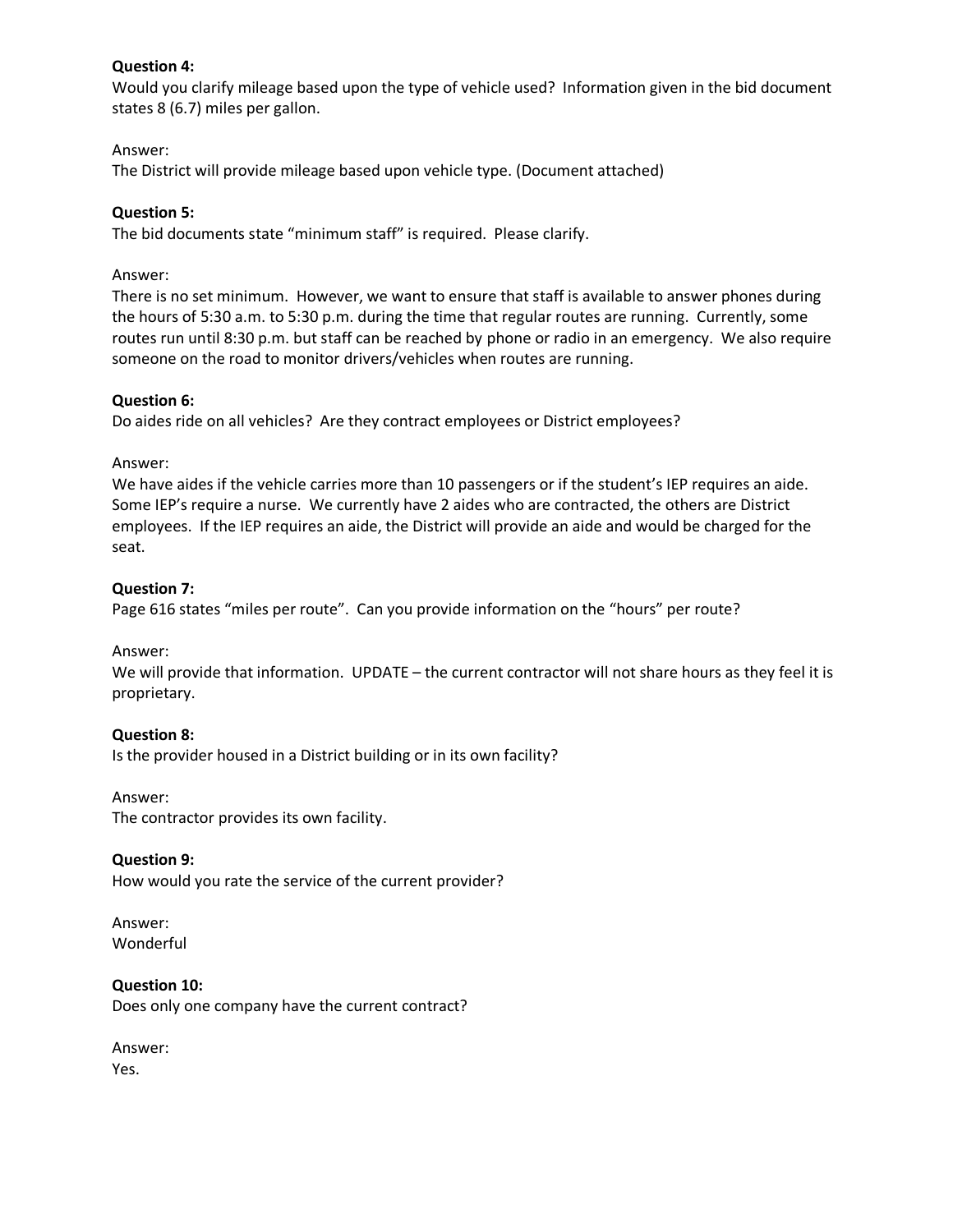## **Question 11:**

The document listing school drop times is not correct. Can you provide updated information?

Answer:

The times provided were for students riding regular school buses. We will provide the correct drop times for special needs students. (New drop times attached)

### **Question 12:**

Can we provide an alternate bid along with the bid that meets these bid specifications?

Answer: No.

#### **Question 13:**

Can you provide the addresses from/to which students are bused based upon the program e.g. Camelot?

#### Answer:

Yes, we will provide the addresses. (EC and Special Ed are attached with schools attending)

## **Question 14:**

What method is used to do routing?

#### Answer:

Trapeze is used to do routing for regular students. Special needs and early childhood routing are done manually.

#### **Question 15:**

Does the District allow the transporting of students combined with routing of students from other districts who attend the same program?

Answer:

Yes, we currently do that.

#### **Question 16:**

Would you provide a breakdown of students riding to various locations? Does the number of vehicles include spares?

Answer: Yes. (See response to question 14) Spares - No.

## **Question 17:**

Would you provide a copy of the current contract and the most recent invoices?

Answer:

Yes – the last 3 months of invoices are attached to this document. Current contract can be request by FOIA request.

Attendees requested and received a copy of the sign in sheet.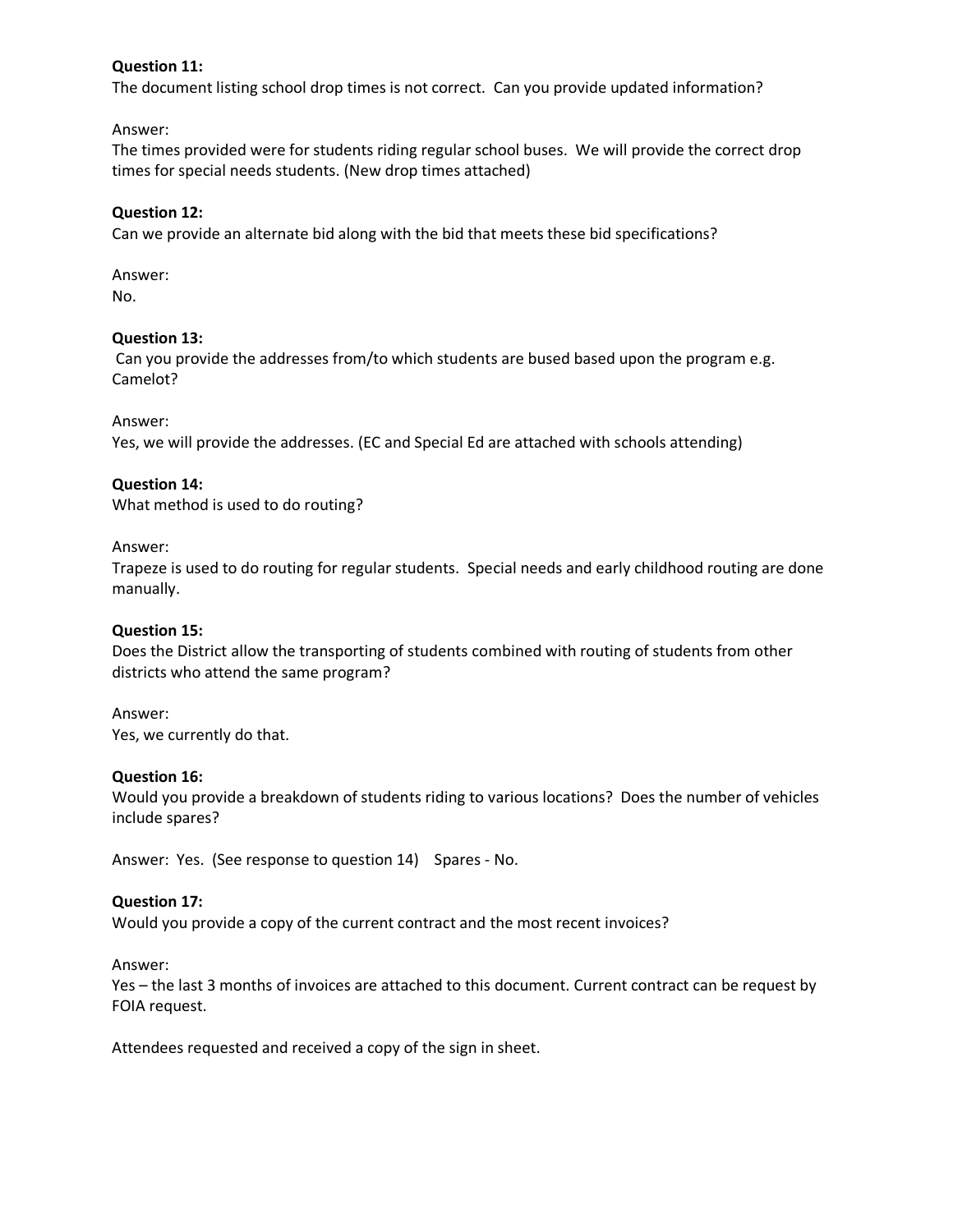#### **Another question was e-mailed in after the meeting.**

#### **Question:**

Please provide the invoices and vehicle counts from: May, 2015; September, 2014; May, 2014; September, 2013.

## Answer:

Spreadsheet is attached which identifies invoices and number of students by category. Vehicle counts are not available.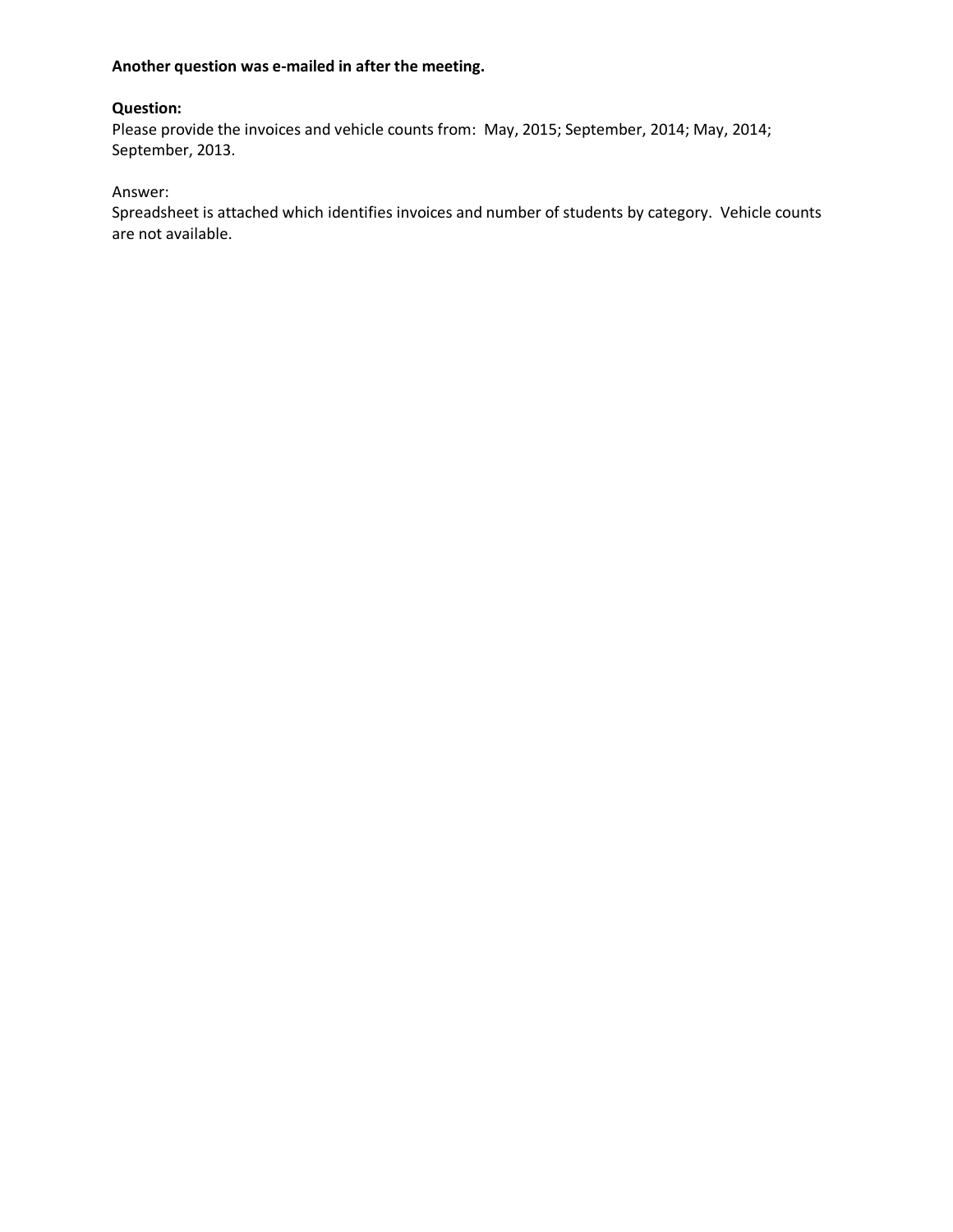|                                           |                | <u>TRANSPU</u>   |       |       |                |                |
|-------------------------------------------|----------------|------------------|-------|-------|----------------|----------------|
|                                           |                | <b>RTED</b>      |       |       | <b>SEPTRAN</b> |                |
| School                                    | <b>ZERO HR</b> | <b>SCHOOL</b>    |       |       | AM DROP        | <b>AM DROP</b> |
| 10 AUBURN                                 |                | 7:30 8:30-3:45   |       |       | 8:15           | 8:15           |
| $11$  EAST                                |                | 8:30-3:45        |       |       | 8:20           | 8:10           |
| 13 GUILFORD                               |                | 7:30 8:30-3:45   |       |       | 8:15           | 8:10           |
| 18 JEFFERSON                              |                | 7:30 8:30-3:45   |       |       | 8:20           | 8:15           |
|                                           |                |                  |       |       |                |                |
|                                           |                |                  |       |       |                |                |
| 7 EISENHOWER                              |                | 8:45-3:45        |       |       | 8:25           | 8:27           |
| 8 FLILNN                                  |                | 8:45-3:45        |       |       | 8:35           | 8:35           |
| 6 KENNEDY                                 |                | 8:45-3:45        |       |       | 8:30           | 8:20           |
| 2 LINCOLN                                 |                | 8:45-3:45        |       |       | 8:25           | 8:20           |
| 3 RESA                                    |                | 8:45-3:45        |       |       | 8:35           | 8:30           |
| 9 WEST                                    |                | 7:45 8:45 - 3:45 |       |       | 8:35           | 8:30           |
| 4 MARSHALL                                |                | 8:45-3:45        |       |       | 9:00           | 8:25           |
|                                           |                |                  |       |       |                |                |
| 30 DENNIS EARLY EDUCATION CENTE 9:00-3:30 |                |                  | 11:45 | 12:45 | 11:35          | 3:20           |
| 80 SUMMERDALE EARLY EDUCATION 9:00-3:30   |                |                  | 11:45 | 12:45 | 11:35          | 3:20           |
| 35 FAIRVIEW EARLY EDUCATION CEN 7:50-2:20 |                |                  | 10:25 | 11:40 | 11:35          | 2:10           |
| 19 ROOSEVELT H.S.                         |                | 8:00-2:20        | 10:55 | 10:55 | 8:20           | 8:20           |
| 5 WILSON ASPIRE                           |                | 8:20-3:20        |       |       | 8:20           | 8:20           |
|                                           |                |                  |       |       |                |                |
| 22 BARBOUR                                |                | $7:45-2:12$      |       |       | 7:35           | 7:25           |
| 23 BEYER                                  |                | $7:45-2:12$      |       |       | 7:15           | 7:15           |
| 24 BLOOM                                  |                | $7:45-2:12$      |       |       | 7:30           | 7:20           |
| 25 BROOKVIEW                              |                | $7:45-2:12$      |       |       | 7:30           | 7:30           |
| 26 CARLSON                                |                | $7:45-2:12$      |       |       | 7:20           | 7:20           |
| 29 CHERRY VALLEY                          |                | $7:50-2:15$      |       |       | 7:30           | 7:35           |
| 28 CONKLIN                                |                | 7:45-2:10        |       |       | 7:30           | 7:20/25        |
| 32 ELLIS                                  |                | 8:30-2:55        |       |       | 8:15           | 8:05           |
| 38 FROBERG                                |                | 7:45-2:10        |       |       | 7:30           | 7:30           |
| 40 GREGORY                                |                | 7:45-2:10        |       |       | 7:25           | 7:20           |
| 46 HASKELL                                |                | 7:45-2:10        |       |       | 7:30           | 7:20           |
| 50 HILLMAN                                |                | 7:45-2:10        |       |       |                | 7:15           |
| 53 JOHNSON                                |                | $7:45-2:10$      |       |       | 7:40           | 7:30           |
| $54$ KING                                 |                | 7:45-2:10        |       |       | 7:15           | 7:15           |
| 55 KISHWAUKEE                             |                | 7:45-2:10        |       |       | 7:20           | 7:15           |
| 58 LATHROP                                |                | 7:45-2:10        |       |       | 7:15           | 7:15           |
| 59 LEWIS LEMON                            |                | 7:45-2:10        |       |       | 7:15           | 7:15           |
| 60 MARSH                                  |                | 7:45-2:10        |       |       | 7:35           | 7:25           |
| 61 MCINTOSH                               |                | 7:45-2:10        |       |       | 7:30           | 7:05           |
| 64 MONTESSORI                             |                | 9:00-3:25        |       |       | 8:40           | 8:40           |
| 65 NASHOLD                                |                | 7:50-2:15        |       |       | 7:35           | 7:35           |
| 66 NELSON                                 |                | 7:45-2:10        |       |       | 7:20           | 7:25           |
| 73 RIVERDAHL                              |                | 7:45-2:10        |       |       | 7:05           | 7:00           |
| 76 ROLLING GREEN                          |                | 9:00-3:25        |       |       | 8:40           | 8:40           |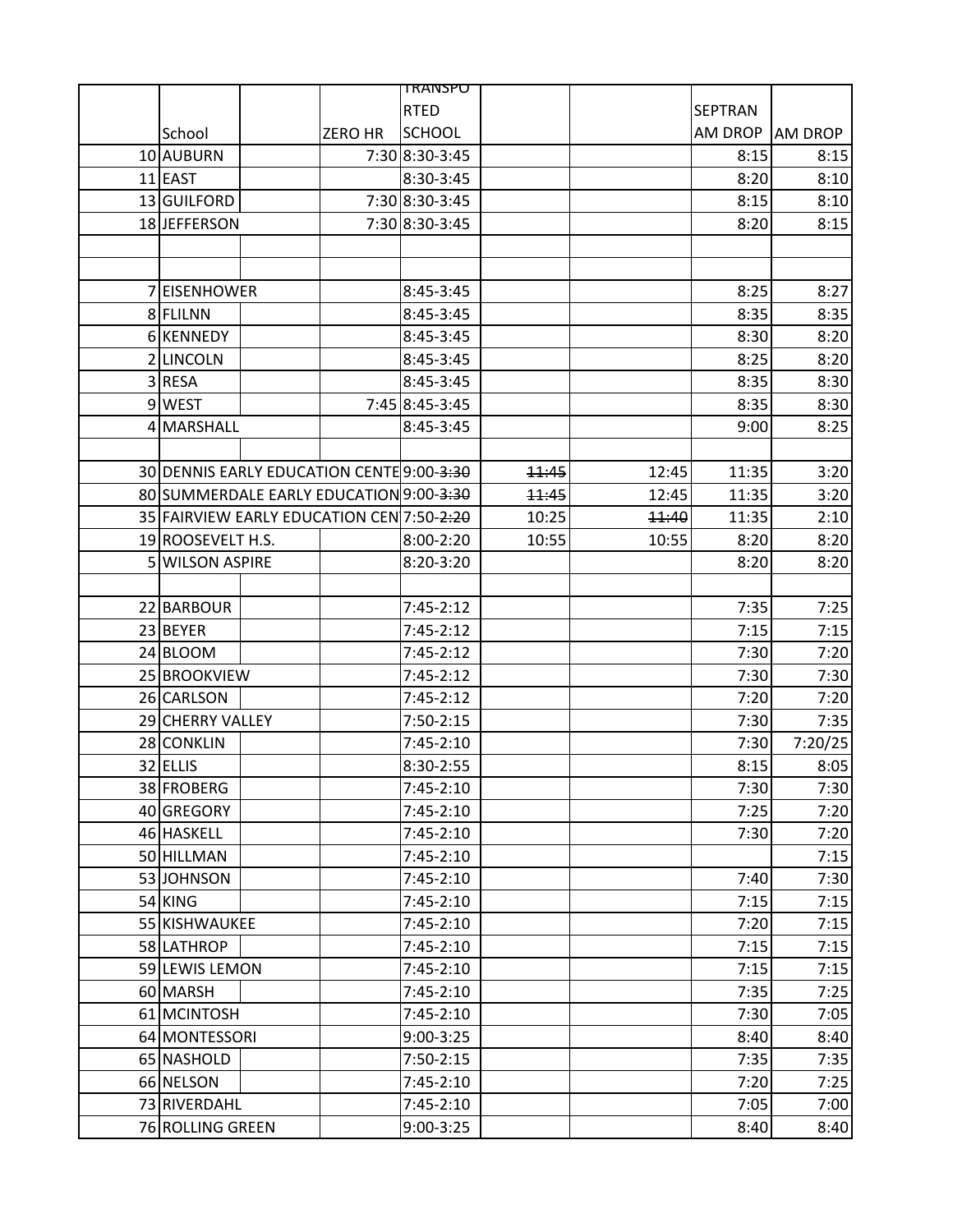| 81 SPRING CREEK |                          | $7:45-2:10$ |                         | 7:30 | 7:15    |
|-----------------|--------------------------|-------------|-------------------------|------|---------|
| 82 THOMPSON     |                          | $7:45-2:10$ |                         | 7:30 | 7:25    |
| 87 WALKER       |                          | $7:45-2:10$ |                         | 7:35 | 7:25/30 |
| 86 WASHINGTON   |                          | $7:45-2:10$ |                         |      | 7:30/35 |
| 88 WELSH        |                          | $7:45-2:10$ |                         | 7:25 | 7:25    |
| 89 WEST VIEW    |                          | $7:45-2:10$ |                         | 7:25 | 7:25    |
| 91 WHITEHEAD    |                          | $7:45-2:10$ |                         | 7:25 | 7:25    |
| 92 WHITE SWAN   |                          | $7:45-2:10$ |                         | 7:40 | 7:35    |
|                 |                          |             |                         |      |         |
| 601 LEGACY      |                          | 8:30-3:30   |                         | 8:00 | 7:50    |
| 602 GALAPAGOS   |                          | 8:00-3:45   | EVERY WED. OUT AT 12:30 | 7:30 | 7:30    |
|                 | 602 GALAPAGOS AT SKYVIEW | 8:00-3:30   | EVERY WED. OUT AT 1:00  |      | 7:30    |
| 603 CICS        |                          | $7:50-3:10$ | EVERY WED. OUT AT 12:30 | 7:30 | 7:30    |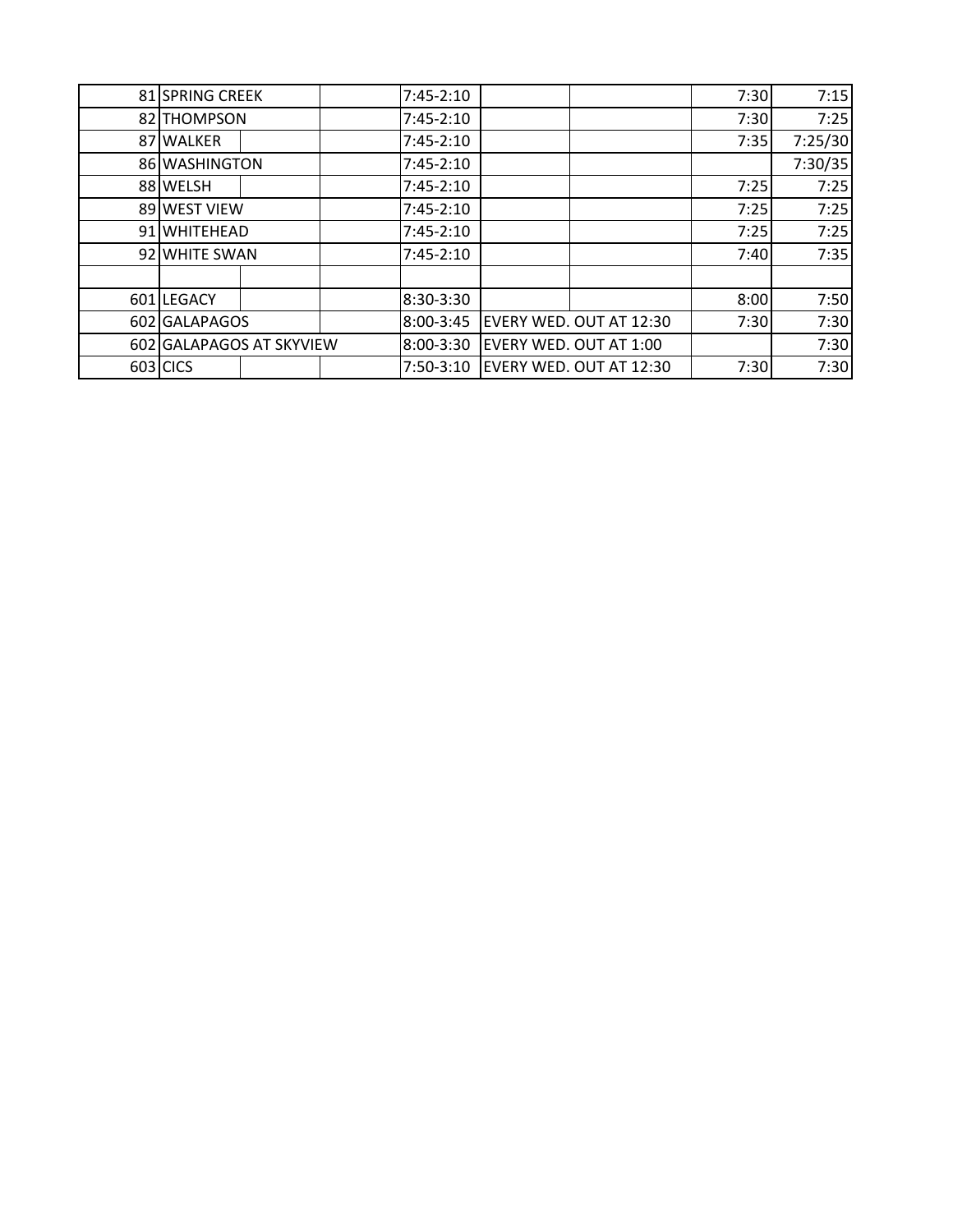| Code         | 46                                      | 45                             |                | 43                     |                | 40                  |                | 38                        |                | 37              |    |
|--------------|-----------------------------------------|--------------------------------|----------------|------------------------|----------------|---------------------|----------------|---------------------------|----------------|-----------------|----|
|              | <b>OOD</b>                              | Larken                         |                | $C-8-NR$               |                | Goldie              |                | <b>Shuttles</b>           |                | Aides/Nurses    |    |
| Month        | SpedEd                                  | SpedEd                         |                | Gen                    |                | SpedEd              |                | SpedEd                    |                | SpedEd          |    |
|              |                                         |                                |                |                        |                |                     |                |                           |                |                 |    |
|              |                                         |                                |                |                        |                |                     |                |                           |                |                 |    |
|              | 13-Sep $\frac{1}{2}$ 53,174.93<br>92    | \$14,436.09                    | 17             | \$1,260.93             | 6              | \$2,537.40          | 6 <sup>1</sup> | \$1,339.20                | $6 \mid$       | \$<br>7,614.52  | 15 |
|              | 14-May $\binom{6}{7}$ 1,123.50          | \$4,319.46                     | 3              | \$<br>862.15           | 6              | \$2,355.75          | 5              | 324.28                    | $\mathbf{1}$   | \$<br>7,097.12  | 14 |
|              | 14-May $\binom{5}{9}$ 83,682.41<br>123  |                                |                |                        |                |                     |                | \$<br>680.76              | $\overline{3}$ |                 |    |
|              | 14-Sep $\frac{1}{2}$ 75,806.55<br>114   | \$                             | $\overline{0}$ | \$<br>285.92           | $\overline{2}$ | \$6,281.73          | 13             | 955.24                    | 4              | 11,327.64       | 18 |
|              | 15-May \$76,930.44<br>119               | \$                             |                | $0 \mid$ \$ 2,694.39   | $\overline{2}$ | \$5,852.98          | 14             | \$2,638.26                | $\overline{2}$ | 8,414.92<br>Ç   | 14 |
|              |                                         |                                |                |                        |                |                     |                | 892.32<br>\$.             | 41             |                 |    |
|              |                                         |                                |                |                        |                |                     |                |                           |                |                 |    |
| August SS 15 | \$<br>7,248.45<br>36                    |                                |                |                        |                |                     |                | \$1,977.26                | 2              | \$<br>171.60    | 1  |
|              |                                         |                                |                |                        |                |                     |                | \$<br>131.95              | 2              |                 |    |
|              | 81<br>15-Aug \$23,474.03                | \$<br>$\overline{\phantom{0}}$ | $\overline{0}$ | \$<br>70.32            | $\overline{2}$ | \$1,636.96          | 14             | \$<br>210.96              | $\overline{3}$ | \$<br>2,203.65  | 12 |
|              | 95<br>$15$ -Sep $\frac{2}{5}$ 67,484.57 | \$                             | 0              | \$<br>832.12           |                | \$4,599.84          | 13             | \$2,700.76                | $\overline{2}$ | \$<br>8,936.40  | 13 |
|              |                                         |                                |                |                        |                |                     |                | \$.<br>761.80             | 4              |                 |    |
|              | 15-Oct   \$69,979.24                    | $102 \mid 5$                   |                | $0 \mid \xi$<br>884.86 |                | $7 \mid$ \$4,544.45 | 11             | $\frac{1}{2}$ \$ 2,700.46 | 2              | \$<br>10,502.98 | 13 |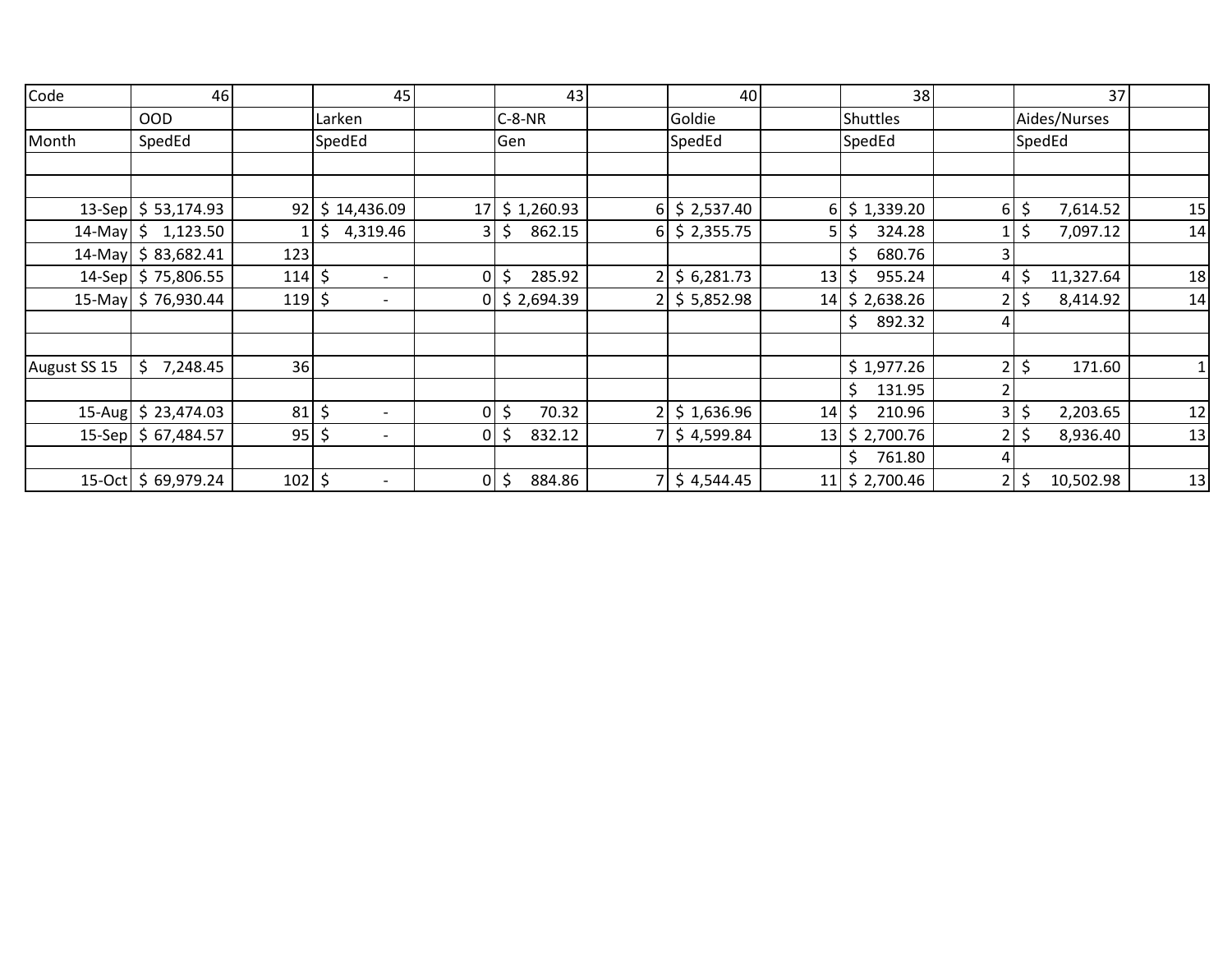| 36         |                 | 34              |                | 33 & 35         |     | 32EC            |     | 30 Pre-K         |     | 99 EC           |    |
|------------|-----------------|-----------------|----------------|-----------------|-----|-----------------|-----|------------------|-----|-----------------|----|
| 504        |                 | Homeless        |                | SpedEd          |     |                 |     | Grant            |     | Full Day        |    |
| SpedEd     |                 | Gen             |                | SpedEd          |     | SpedEd          |     | Gen              |     |                 |    |
|            |                 |                 |                |                 |     |                 |     |                  |     |                 |    |
|            |                 |                 |                |                 |     |                 |     |                  |     |                 |    |
| \$3,604.68 | 10 <sup>1</sup> | 7,592.92<br>\$. | 16             | \$239,086.57    | 790 | \$58,878.72     | 283 | \$103,908.58     | 532 |                 |    |
| \$3,410.18 | 10 <sup>1</sup> | \$12,273.78     | 33             | \$263,676.90    | 797 | \$86,644.44     | 368 | \$181,686.53     | 793 |                 |    |
|            |                 |                 |                |                 |     |                 |     |                  |     |                 |    |
| \$3,413.29 | 13              | \$<br>3,080.55  |                | 6 257.594.08    | 811 | \$57,469.46     | 245 | 97120.6          | 509 |                 |    |
| \$4,889.77 | 21              | 1,836.60<br>\$  |                | \$238,749.99    |     | 850 \$74,593.88 | 323 | \$167,949.55     | 789 |                 |    |
|            |                 | 2,930.80<br>\$  |                |                 |     |                 |     |                  |     |                 |    |
|            |                 | \$11,472.14     | 27             |                 |     |                 |     |                  |     |                 |    |
|            |                 |                 |                | \$<br>1,966.54  | 13  | \$<br>91.52     |     |                  |     |                 |    |
|            |                 |                 |                |                 |     |                 |     |                  |     |                 |    |
| \$1,113.40 | 12              | \$<br>517.98    | 5 <sup>1</sup> | 79,237.43<br>\$ | 837 | \$.<br>2,691.92 | 189 | \$<br>6,601.54   | 309 | \$<br>726.64    | 62 |
| \$3,629.69 | 16              | 1,294.08<br>S   | 2              | \$236,665.58    | 869 | \$48,731.34     | 213 | \$.<br>79,545.71 | 461 | \$16,372.84     | 82 |
|            |                 | \$<br>3,119.42  | 17             |                 |     |                 |     |                  |     |                 |    |
| \$4,525.11 | 20 <sup>1</sup> | 3,316.08<br>\$. | $\overline{2}$ | \$253,425.15    |     | 860 \$50,591.14 | 215 | \$100,175.57     |     | 525 \$20,255.28 | 94 |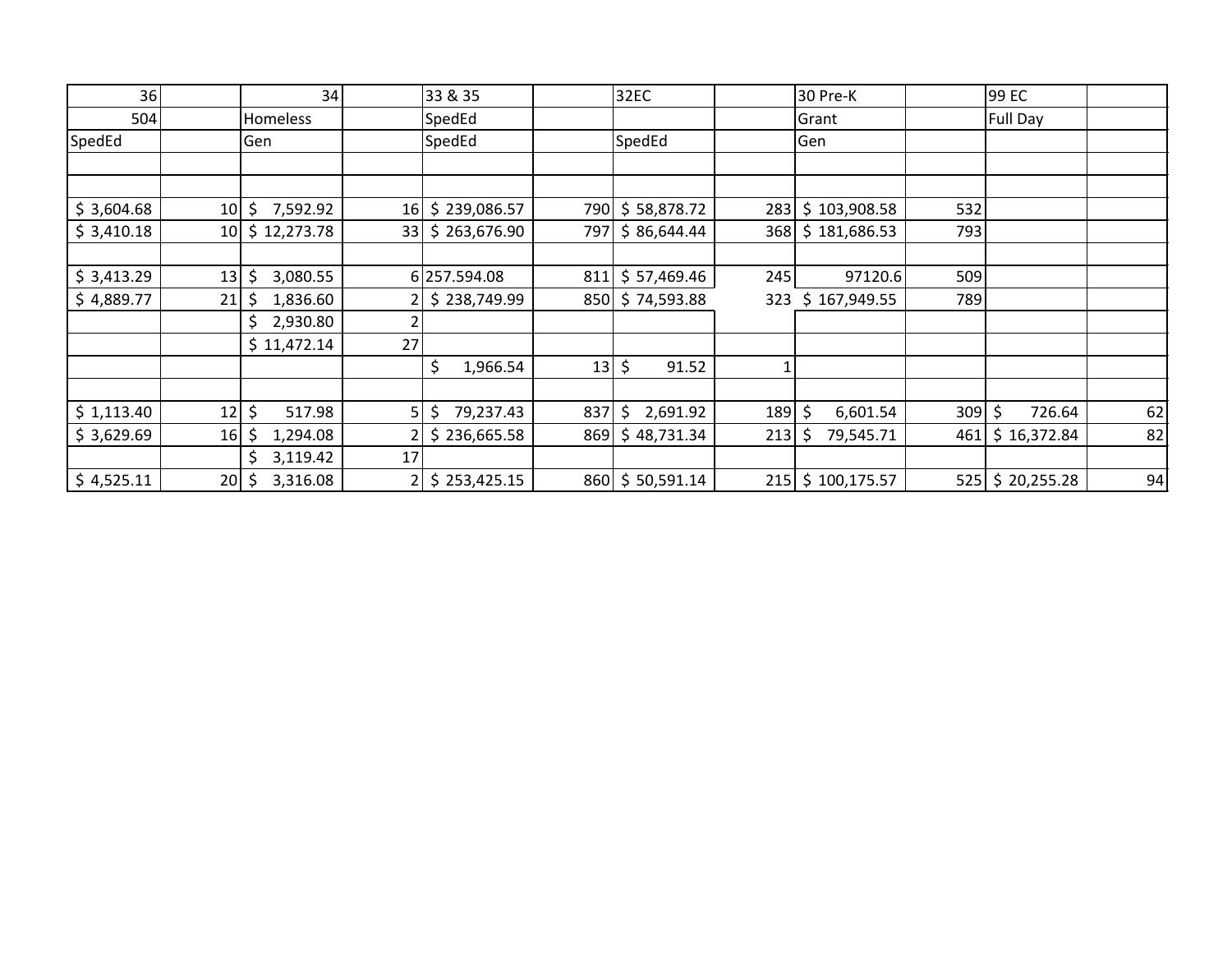| SCHOOL SESSION |       | AM_TRANS_ADDRESS       | PM_TRANS_ADDRESS      |
|----------------|-------|------------------------|-----------------------|
|                | 23 AM | 2321 S 5TH ST          | 2321 S 5TH ST         |
|                | 23 AM | 819 LINCOLN AVE        | 819 LINCOLN AVE       |
|                | 23 AM | 1523 8TH AVE           | 1523 8TH AVE          |
|                | 23 AM | <b>1217 17TH AVE</b>   | 1217 17TH AVE         |
|                | 23 AM | 2218 FAIRVIEW AVE      | 2218 FAIRVIEW AVE     |
|                | 23 AM | 2218 FAIRVIEW AVE      | 2218 FAIRVIEW AVE     |
|                | 23 AM | 226 MARY CT            | 226 MARY CT           |
|                | 23 AM | 1345 7TH AVE #8        | 1345 7TH AVE #8       |
|                | 23 AM | 904 5TH AVE 1/2        | 904 5TH AVE 1/2       |
|                | 23 AM | 2530 S MAIN ST # 75    | 2530 S MAIN ST #75    |
|                | 23 AM | 518 N COURT ST         | 518 N COURT ST        |
|                | 23 AM | 1110 S MAIN ST         | 1110 S MAIN ST        |
|                | 23 AM | 420 8TH ST #4          |                       |
|                | 23 AM | 420 8TH ST #4          |                       |
|                | 23 AM | 225 SMITH AVE          |                       |
|                | 23 AM | 1130 N COURT ST        | 1130 N COURT ST       |
|                | 23 AM | 3605 S MAIN ST         | 3605 S MAIN ST        |
|                | 23 AM |                        | 1220 12TH AVE         |
|                | 23 AM | 1103 ISLAND AVE        | 1103 ISLAND AVE       |
|                | 23 AM |                        | 111 CALVIN PARK SOUTH |
|                | 23 AM | 1119 9TH AVE #2W       | 1119 9TH AVE #2W      |
|                | 23 AM | 1440 4TH AVE           | 1440 4TH AVE          |
|                | 23 PM | 314 BLACKHAWK AVE      | 314 BLACKHAWK AVE     |
|                | 23 PM | 1617 PARKVIEW AVE      | 1617 PARKVIEW AVE     |
|                | 23 PM | 1607 9TH ST            | 1607 9TH ST           |
|                | 23 PM | <b>627 PALMETTO LN</b> |                       |
|                | 23 PM | 1308 18TH ST # 2       | 1308 18TH ST # 2      |
|                | 23 PM | 1530 10TH ST #4        | 1530 10TH ST #4       |
|                | 23 PM | 342 COLE AVE           | 342 COLE AVE          |
|                | 23 PM | 812 LINCOLN AVE        | 812 LINCOLN AVE       |
|                | 23 PM | 2140 10TH ST           | 2140 10TH ST          |
|                | 23 PM | 1708 S 4TH ST          | 1708 S 4TH ST         |
|                | 23 PM | 640 RANGER ST          | 640 RANGER ST         |
|                | 23 PM | 603 SAWYER RD          | 603 SAWYER RD         |
|                | 23 PM | 603 SAWYER RD          | 603 SAWYER RD         |
|                | 23 PM | 1215 20TH AVE          | 1215 20TH AVE         |
|                | 23 PM | 2942 18TH ST           | 2942 18TH ST          |
|                | 23 PM | 918 20TH AVE           | 918 20TH AVE          |
|                | 23 PM | 1214 10TH ST #1        | 1214 10TH ST #1       |
|                | 23 PM |                        | 4835 CREEKVIEW RD     |
|                | 23 PM | 2021 20TH ST           | 2021 20TH ST          |
|                | 23 PM | 342 COLE AVE           | 342 COLE AVE          |
|                | 23 PM | 1116 BANKS ST          | 1116 BANKS ST         |
|                | 23 PM | 1221 S COURT ST        | 1221 S COURT ST       |
|                | 23 PM | 723 S 4TH ST #1        | 723 S 4TH ST #1       |
|                | 30 AM | 401 WEBSTER AVE        | 401 WEBSTER AVE       |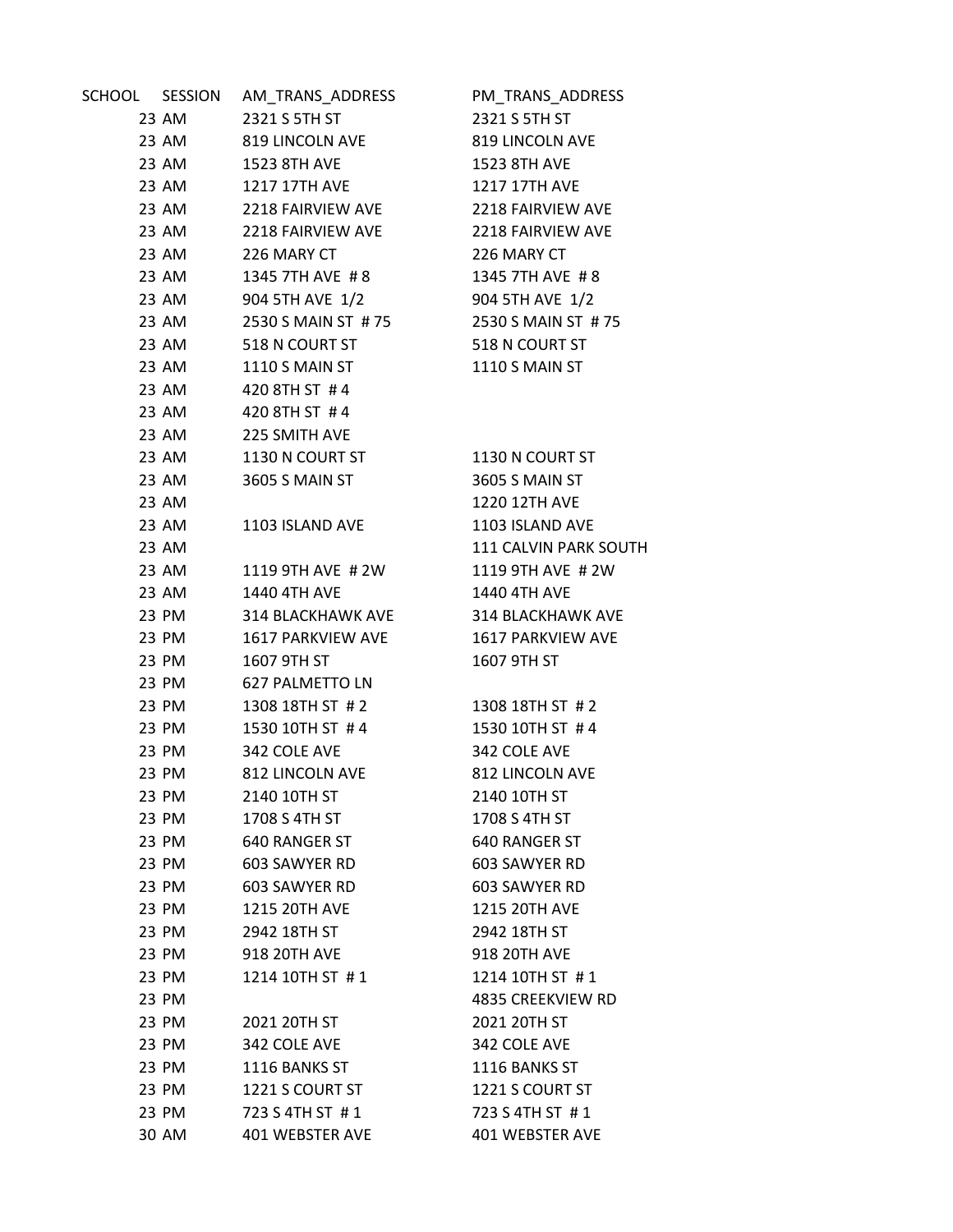| 30 AM | 3320 SABLEWOOD DR #4   | 3320 SABLEWOOD DR #4     |
|-------|------------------------|--------------------------|
| 30 AM | 3135 WALLIN AVE        | 3135 WALLIN AVE          |
| 30 AM | 620 KING ST            | 620 KING ST              |
| 30 AM | 4428 KENNETT AVE       | 4428 KENNETT AVE         |
| 30 AM | 6541 9TH ST            | 6541 9TH ST              |
| 30 AM | 1210 15TH AVE #1       | 1210 15TH AVE #1         |
| 30 AM | 127 N DAY AVE          | 127 N DAY AVE            |
| 30 AM | 306 ATWOOD AVE         | 306 ATWOOD AVE           |
| 30 AM | 1911 KNOWLTON ST       | 1911 KNOWLTON ST         |
| 30 AM | 1311 N SPRINGFIELD AVE | 1311 N SPRINGFIELD AVE   |
| 30 AM | 836 N COURT ST #1      | 836 N COURT ST #1        |
| 30 AM | 927 WEST ST # N        | 927 WEST ST # N          |
| 30 AM | 520 CONCORD AVE        | 520 CONCORD AVE          |
| 30 AM | 713 MAPLE ST           | 713 MAPLE ST             |
| 30 AM | 306 ATWOOD AVE         | 306 ATWOOD AVE           |
| 30 AM | 909 FURMAN ST          | 909 FURMAN ST            |
| 30 AM | 836 N COURT ST         | 836 N COURT ST           |
| 30 AM | 3320 SABLEWOOD DR #4   | 3320 SABLEWOOD DR #4     |
| 30 AM | 406 ROYAL AVE          | 406 ROYAL AVE            |
| 30 AM | 2118 ELM ST            | 2118 ELM ST              |
| 30 AM | 515 ALBERT AVE         | 515 ALBERT AVE           |
| 30 AM | 2240 8TH ST            | 2240 8TH ST              |
| 30 AM | 1206 CYPRESS TER       | 1206 CYPRESS TER         |
| 30 AM | 1915 LATHAM ST         | 1915 LATHAM ST           |
| 30 AM | 2626 CRAIG HILL DR     | 2626 CRAIG HILL DR       |
| 30 AM | 1440 4TH AVE #2        | 1440 4TH AVE #2          |
| 30 AM |                        | 2122 10TH ST #2          |
| 30 AM | 4120 AUBURN ST # 206   | 4120 AUBURN ST # 206     |
| 30 AM | 1405 PRENTICE AVE      | <b>1405 PRENTICE AVE</b> |
| 30 AM | 330 OAKWOOD AVE        | 330 OAKWOOD AVE          |
| 30 AM | 615 ROYAL AVE          | <b>615 ROYAL AVE</b>     |
| 30 AM | 1911 W STATE ST        | 1911 W STATE ST          |
| 30 AM |                        | 1255 ROSE AVE            |
| 30 AM |                        | 4428 KENNETT AVE         |
| 30 AM | 421 BUCKBEE ST         | 421 BUCKBEE ST           |
| 30 AM | 3304 THELMA ST         | 3304 THELMA ST           |
| 30 AM |                        | 306 ATWOOD AVE           |
| 30 AM | 1119 ISLAND AVE        | 1119 ISLAND AVE          |
| 30 AM | 306 ATWOOD AVE         | 306 ATWOOD AVE           |
| 30 AM | 716 OAKLEY AVE         | 716 OAKLEY AVE           |
| 30 AM | 1023 HASKELL AVE       | 1023 HASKELL AVE         |
| 30 PM | 2609 ELM ST            | 2609 ELM ST              |
| 30 PM | 231 FOREST AVE         | 231 FOREST AVE           |
| 30 PM | 1530 MEADOW CT         | 1530 MEADOW CT           |
| 30 PM | 317 CAMERON AVE #3A    | 317 CAMERON AVE #3A      |
| 30 PM | <b>629 NEWPORT AVE</b> | <b>629 NEWPORT AVE</b>   |
| 30 PM | 2111 CHESTNUT ST       | 2111 CHESTNUT ST         |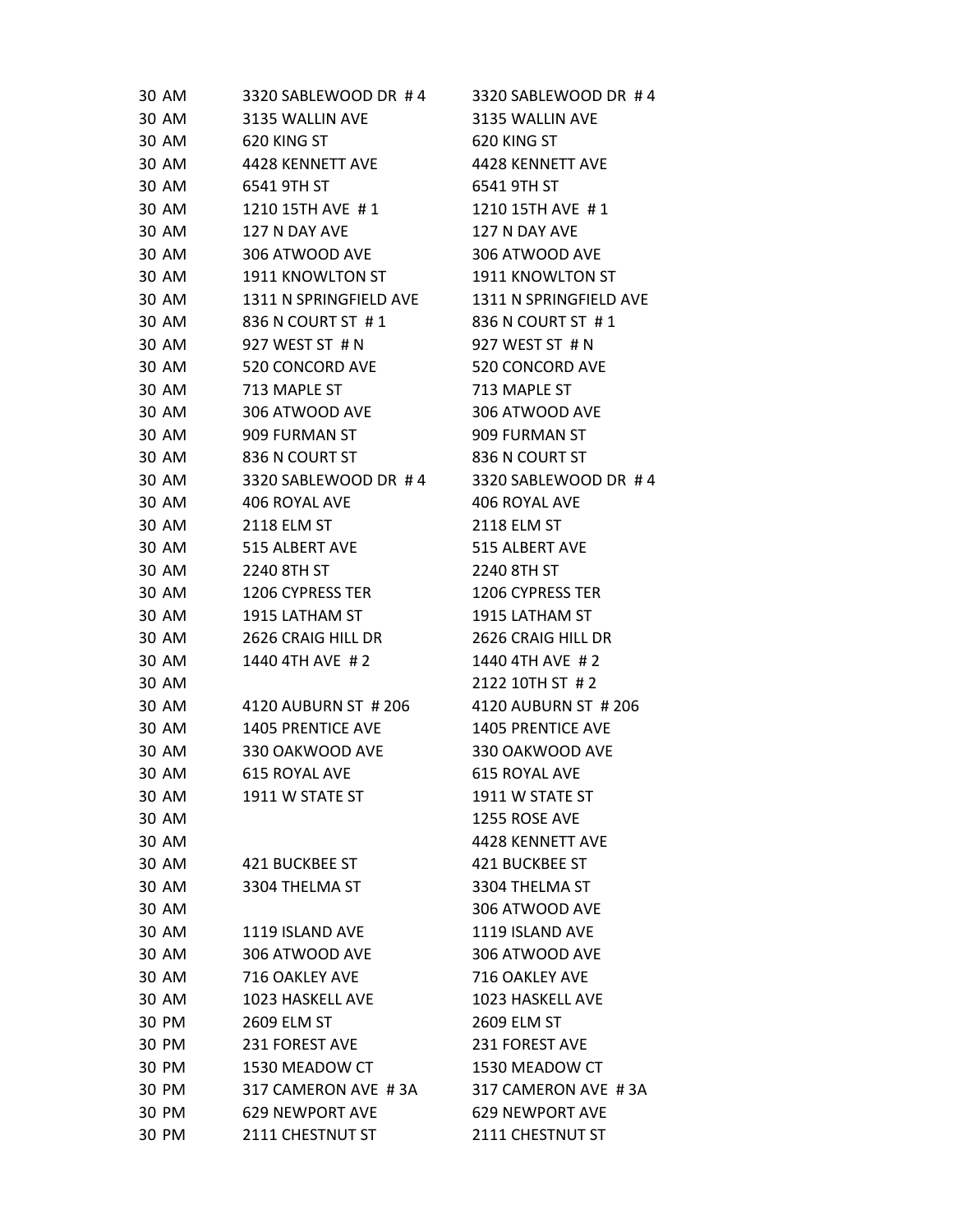| 30 PM | 1511 S 5TH ST              | 1511 S 5TH ST              |
|-------|----------------------------|----------------------------|
| 30 PM | 218 CONCORD AVE            | 218 CONCORD AVE            |
| 30 PM | 338 OGILBY RD              | 338 OGILBY RD              |
| 30 PM | 719 LINCOLN AVE            | 719 LINCOLN AVE            |
| 30 PM | 1348 LINDA AVE             | 1348 LINDA AVE             |
| 30 PM | <b>207 S HENRIETTA AVE</b> | <b>207 S HENRIETTA AVE</b> |
| 30 PM | 733 CORBIN ST              | 733 CORBIN ST              |
| 30 PM | 1262 ROSE AVE              | 1262 ROSE AVE              |
| 30 PM | 3562 ELM ST                | 3562 ELM ST                |
| 30 PM | 1027 KNOWLTON ST           | 1027 KNOWLTON ST           |
| 30 PM | 1901 W STATE ST            | 1901 W STATE ST            |
| 30 PM | 509 LOCUST ST              | 509 LOCUST ST              |
| 30 PM | 3558 ELM ST #1B            | 3558 ELM ST #1B            |
| 30 PM | <b>207 S HENRIETTA AVE</b> | <b>207 S HENRIETTA AVE</b> |
| 30 PM | 1023 HESS CT               | 1023 HESS CT               |
| 30 PM | 2717 FORSYTHIA DR          | 2717 FORSYTHIA DR          |
| 30 PM | 1217 FOSTER AVE            | 1217 FOSTER AVE            |
| 30 PM | 619 MIRIAM AVE             | 619 MIRIAM AVE             |
| 30 PM | 1112 N INDEPENDENCE AVE    | 1112 N INDEPENDENCE AVE    |
| 30 PM | 1802 CUNNINGHAM ST         | 1802 CUNNINGHAM ST         |
| 30 PM | 1225 BELMONT BLVD          | 1225 BELMONT BLVD          |
| 30 PM | <b>619 N JOHNSTON AVE</b>  | <b>619 N JOHNSTON AVE</b>  |
| 30 PM | 610 N HORACE AVE           | <b>610 N HORACE AVE</b>    |
| 30 PM | 2616 SHERMAN AVE           | 2616 SHERMAN AVE           |
| 30 PM | 1129 FERGUSON ST           | 1129 FERGUSON ST           |
| 30 PM | 2515 ANDREWS ST            | 2515 ANDREWS ST            |
| 30 PM | 6097 PRAIRIE RD            | 6097 PRAIRIE RD            |
| 30 PM | 4655 JADE PKWY             | 4655 JADE PKWY             |
| 30 PM | 809 CEDAR ST               | 809 CEDAR ST               |
| 30 PM | 1509 SCHOOL ST             | 1509 SCHOOL ST             |
| 30 PM | 809 CEDAR ST               | 809 CEDAR ST               |
| 30 PM | 3562 ELM ST #1C            | 3562 ELM ST #1C            |
| 30 PM | 4568 APPLE ORCHARD LN      | 4568 APPLE ORCHARD LN      |
| 30    | 924 MCKNIGHT CIR #3        | 924 MCKNIGHT CIR #3        |
| 30    | 1823 EAST GATE PKWY        | 1823 EAST GATE PKWY        |
| 30    | 2321 7TH ST                | 2321 7TH ST                |
| 30    | 2812 KENMORE AVE           | 2812 KENMORE AVE           |
| 30    | 1919 LOOMIS ST             | 1919 LOOMIS ST             |
| 30    | 1127 ANDREWS ST            | 1127 ANDREWS ST            |
| 30    | 344 BUCKBEE ST             | 344 BUCKBEE ST             |
| 30    | 2108 DOUGLAS ST            | 2108 DOUGLAS ST            |
| 30    | 3014 MARSHALL ST           | 3014 MARSHALL ST           |
| 30    | 2322 ROSE AVE              | 2322 ROSE AVE              |
| 30    | 905 SEMINARY ST            | 905 SEMINARY ST            |
| 30    | 320 LINCOLN AVE            | 320 LINCOLN AVE            |
| 30    | 2512 WESLEYAN AVE          | 2512 WESLEYAN AVE          |
| 30    | 707 N JOHNSTON AVE         | 707 N JOHNSTON AVE         |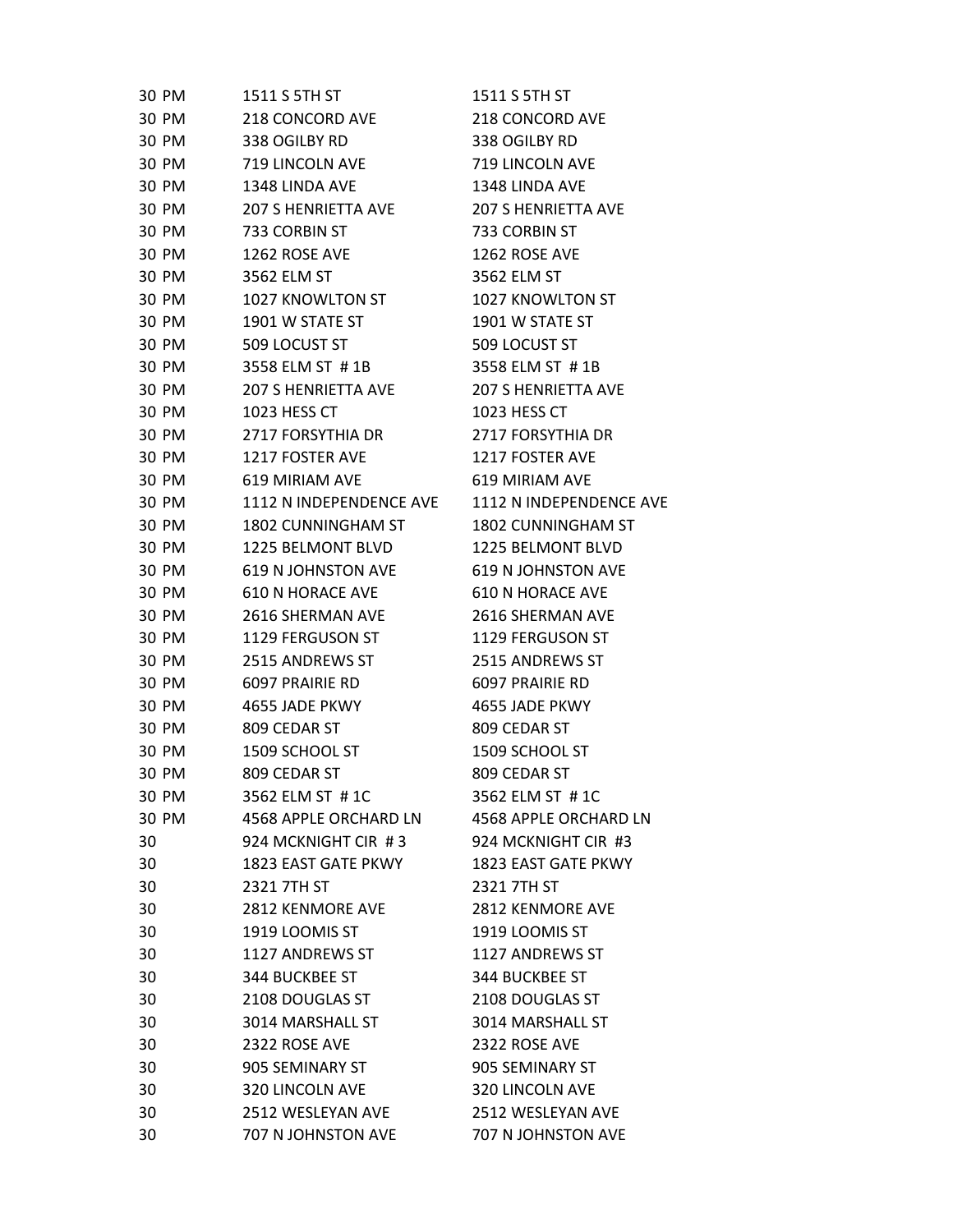| 30    | 735 SANDFORD ST           | 735 SANDFORD ST                    |
|-------|---------------------------|------------------------------------|
| 30    | 1005 BLAKE ST             | 1005 BLAKE ST                      |
| 30    | 1218 S WINNEBAGO ST       | 1218 S WINNEBAGO ST                |
| 30    | 964 RIDGE AVE #1          | 964 RIDGE AVE #1                   |
| 30    | 5996 CREEKSIDE LN         | 5996 CREEKSIDE LN                  |
| 30    | 2324 CHESTNUT ST          | 2324 CHESTNUT ST                   |
| 30    | 727 S PIERPONT AVE        | 727 S PIERPONT AVE                 |
| 30    | 2129 19TH AVE #1          | 2129 19TH AVE #1                   |
| 30    | 618 ACACIA DR             | 618 ACACIA DR                      |
| 30    | <b>1005 KISHWAUKEE ST</b> | <b>1005 KISHWAUKEE ST</b>          |
| 30    | 1727 GENOA ST             | 1727 GENOA ST                      |
| 30    | 1250 ROSE AVE             | 1250 ROSE AVE                      |
| 30    | 1309 YONGE ST             | 1309 YONGE ST                      |
| 30    | 1911 W STATE ST           | 1911 W STATE ST                    |
| 30    | 411 GREENVIEW AV          | 411 GREENVIEW AV                   |
| 30    | 1116 28TH ST              | 1116 28TH ST                       |
| 30    | 3212 18TH ST              | 3212 18TH ST                       |
| 30    | 220 CAMERON AVE #1A       | 220 CAMERON AVE #1A                |
| 30    | 4735 WOLVERTON LN #5      | 4735 WOLVERTON LN #5               |
| 30    | 320 IRVING AVE            | 320 IRVING AVE                     |
| 30    | 1443 SCHOOL ST            | 1443 SCHOOL ST                     |
| 30    | 3617 DELAWARE ST          | 3617 DELAWARE ST WASHINGTON CENTER |
| 35 AM |                           | 1202 JACKSON ST                    |
| 35 AM | 2925 LANGSTONE DR         | 2925 LANGSTONE DR                  |
| 35 AM | <b>2925 LANGSTONE DR</b>  | 2925 LANGSTONE DR                  |
| 35 AM | 1612 BLAISDELL            | 1612 BLAISDELL                     |
| 35 AM | 1105 SANFORD ST           |                                    |
| 35 AM | 5711 WANSFORD WAY         | 5711 WANSFORD WAY                  |
| 35 AM | 424 GRAMERCY CT #10       | 424 GRAMERCY CT #10                |
| 35 AM |                           | <b>1231 10TH AVE</b>               |
| 35 AM | 335 S OAK KNOLLS          | 335 S OAK KNOLLS                   |
| 35 AM | 1805 S ALPINE RD #4       | 5711 WANSFORD WAY                  |
| 35 AM | 3646 CAVALIER CT          | 3646 CAVALIER CT                   |
| 35 AM |                           | 1231 10TH AVE                      |
| 35 AM | 407 MEEKER DR             | 407 MEEKER DR                      |
| 35 AM | 4103 ASPEN CIR            | 4103 ASPEN CIR                     |
| 35 AM | 1323 BANKS ST             | 1323 BANKS ST                      |
| 35 AM | 6473 E RIVERSIDE          | 6473 E RIVERSIDE                   |
| 35 AM | 338 JOYCE AVE             |                                    |
| 35 AM | 2719 COLORADO AVE         | 2719 COLORADO AVE                  |
| 35 AM | 2719 COLORADO AVE         | 2719 COLORADO AVE                  |
| 35 AM | 2325 EGGLESTON RD         |                                    |
| 35 AM | 2908 KREGEL DR            | 2908 KREGEL DR                     |
| 35 AM |                           | 4345 MARAY DR                      |
| 35 AM |                           | 969 N COURT ST                     |
| 35 AM | 2804 BILDAHL ST           | 2804 BILDAHL ST                    |
| 35 AM | 2941 LUND AVE #6          | 2941 LUND AVE #6                   |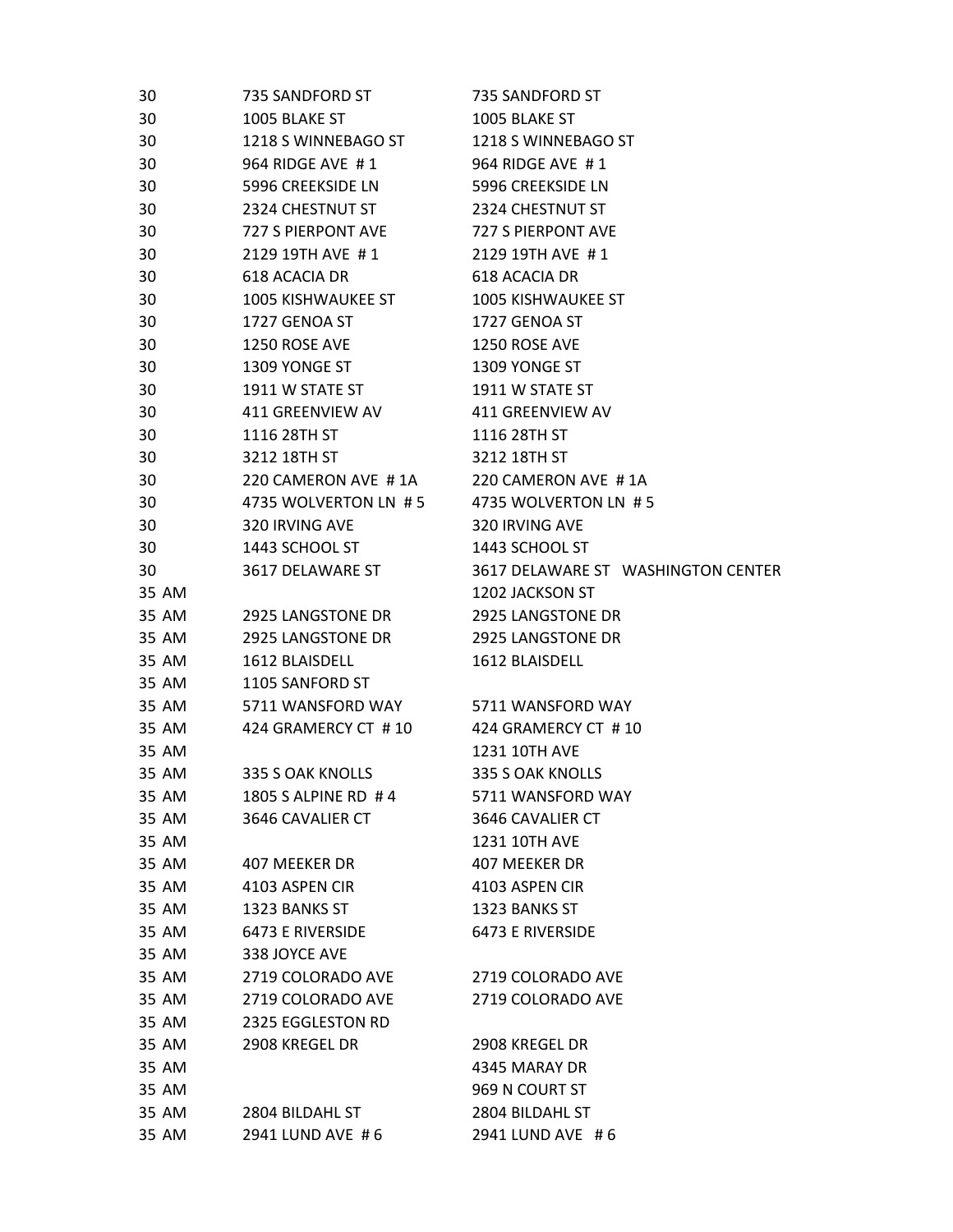| 35 AM |                       | 220 HEMLOCK LN RKFD CHRISTI 220 HEMLOCK LN RKFD CHRISTIAN SCHOOL |
|-------|-----------------------|------------------------------------------------------------------|
| 35 AM | 5741 BERWICK PL       | 5741 BERWICK PL                                                  |
| 35 AM | 1618 22ND ST          |                                                                  |
| 35 AM | 1618 22ND ST          | 1618 22ND ST                                                     |
| 35 AM |                       | <b>2217 SPRING BROOK</b>                                         |
| 35 AM | 2242 10TH ST          | 2242 10TH ST                                                     |
| 35 AM | 2242 10TH ST          | 2242 10TH ST                                                     |
| 35 AM | 3212 MARYLAND RD      | 3212 MARYLAND RD                                                 |
| 35 AM | 725 PARIS AVE         |                                                                  |
| 35 AM |                       | 4455 CHARLES ST # 216                                            |
| 35 AM |                       | 4321 ALLENDALE AVE                                               |
| 35 AM | 1116 IRVING AVE #107  | 1116 IRVING AVE #107                                             |
| 35 AM | <b>1217 9TH AVE</b>   | <b>1217 9TH AVE</b>                                              |
| 35 AM | 4307 EASTRIDGE DR     | 4307 EASTRIDGE DR                                                |
| 35 AM | 5407 MIDVALE DR #1    | 5407 MIDVALE DR #1                                               |
| 35 AM | 215 N 1ST ST          | 215 N 1ST ST                                                     |
| 35 AM | 7203 NEWBURG RD       | 7203 NEWBURG RD                                                  |
| 35 AM | 4345 MARAY DR         | 4345 MARAY DR                                                    |
| 35 AM | 122 WILLIAMS PARK     | 122 WILLIAMS PARK                                                |
| 35 AM | 1633 PERSHING AVE     | 1633 PERSHING AVE                                                |
| 35 AM |                       | 1616 CHARLES ST                                                  |
| 35 AM |                       | 2722 BROADWAY                                                    |
| 35 AM |                       | 1314 BENTON ST                                                   |
| 35 AM |                       | 4016 HIGHCREST RD                                                |
| 35 AM | 4927 GREGWOOD PL      | 4927 GREGWOOD PL                                                 |
| 35 AM | 4824 CREEKVIEW RD #7  |                                                                  |
| 35 AM | 3436 HARRISON AVE #11 | 3436 HARRISON AVE #11                                            |
| 35 AM | 1633 PERSHING AVE     | 1633 PERSHING AVE                                                |
| 35 AM | 1080 WILLOWICK LN     | 1080 WILLOWICK LN                                                |
| 35 AM |                       | 4812 CRESCENT DR                                                 |
| 35 AM | 2401 EVANSTON DR      | <b>2401 EVANSTON DR</b>                                          |
| 35 AM | 6070 ALAMO DR         | 6070 ALAMO DR                                                    |
| 35 AM | 1004 N JOHNSTON AVE   | 1004 N JOHNSTON AVE                                              |
| 35 AM | 3215 SUNNYSIDE DR     | 3215 SUNNYSIDE DR                                                |
| 35 AM | 1536 S MAIN ST        | 1536 S MAIN ST                                                   |
| 35 AM | 1133 16TH AVE #1      | 1133 16TH AVE #1                                                 |
| 35 AM | 725 LUNDVALL AVE      | 725 LUNDVALL AVE                                                 |
| 35 AM | 704 ARNOLD AVE        | 704 ARNOLD AVE                                                   |
| 35 AM | 4109 CUSHMAN RD       | 4109 CUSHMAN RD                                                  |
| 35 AM | 4803 WOODRIDGE CT     | 4803 WOODRIDGE CT                                                |
| 35 AM |                       | 4115 HARRISON AVE # 208 A                                        |
| 35 AM |                       | 4115 HARRISON AVE # 208A                                         |
| 35 AM | 2351 JONQUIL PL       | 2351 JONQUIL PL                                                  |
| 35 AM | 1327 GREENWOOD AVE    | 1327 GREENWOOD AVE                                               |
| 35 AM | 2816 BAVARIAN LN      | 3209 EDELWEISS RD                                                |
| 35 AM | 2816 BAVARIAN LN      | 3209 EDELWEISS RD                                                |
| 35 AM | 7417 THOMAS DR        | 7417 THOMAS DR                                                   |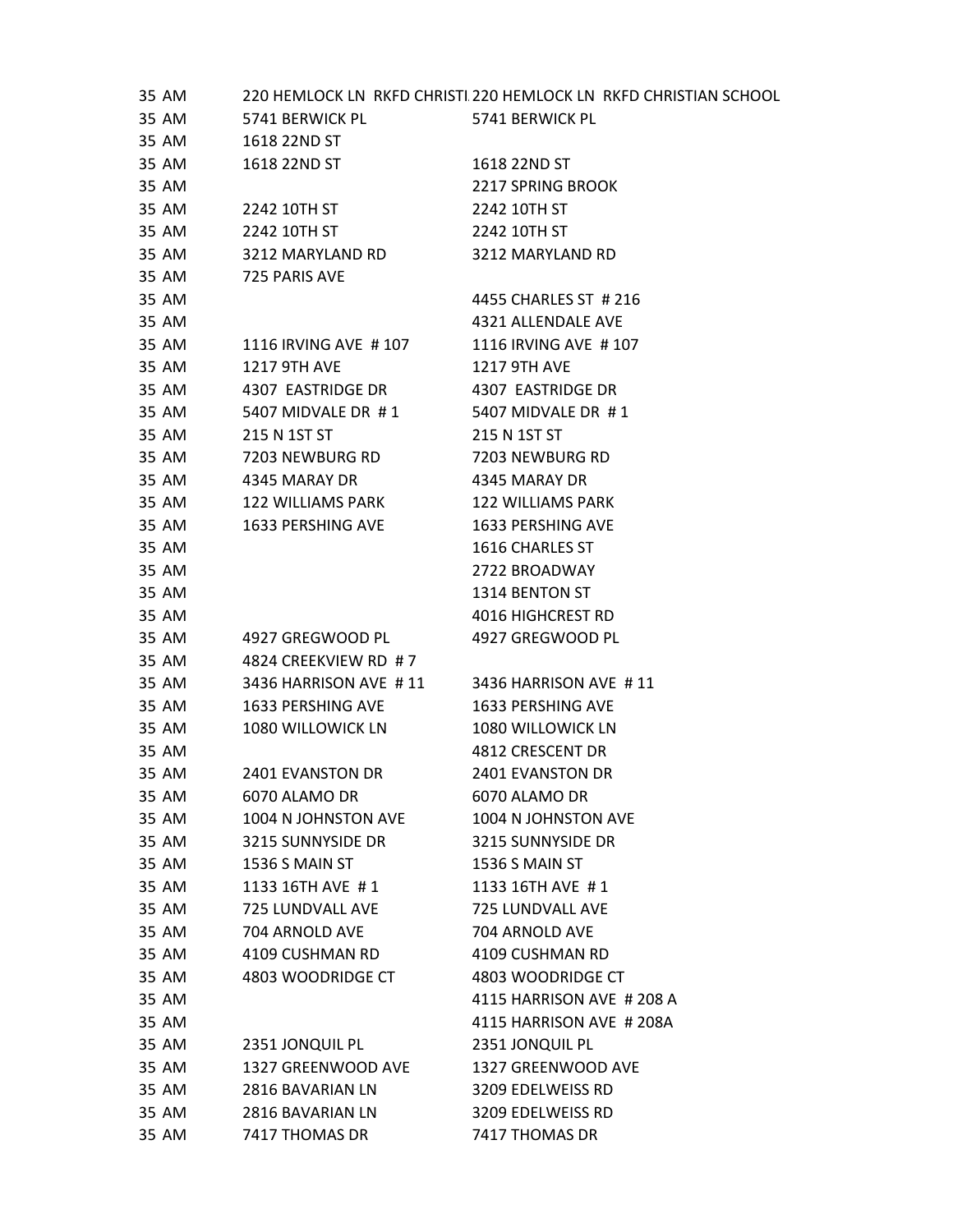| 35 AM |                                           | 3215 CONSTANCE DR                |
|-------|-------------------------------------------|----------------------------------|
| 35 AM | 2605 WESLEYAN AVE                         | 2605 WESLEYAN AVE                |
| 35 AM | 1014 11TH AVE                             | 1014 11TH AVE                    |
| 35 AM | 2323 S 6TH ST                             | 2323 S 6TH ST                    |
| 35 AM | 6659 GRASSRIDGE RD                        | 6659 GRASSRIDGE RD               |
| 35 AM | 3415 BUCKINGHAM DR                        | 3415 BUCKINGHAM DR               |
| 35 AM | 4205 EASTRIDGE DR                         |                                  |
| 35 AM | 2104 RURAL ST                             | 2104 RURAL ST                    |
| 35 AM | 2315 EGGLESTON RD                         | 2315 EGGLESTON RD                |
| 35 AM | 5404 NEWBURG RD                           | 7233 RYE RIDGE TRL CHERRY VALLEY |
| 35 AM |                                           | 1689 N MULFORD RD                |
| 35 AM | 512 S CHICAGO AVE #1 512 S CHICAGO AVE #1 |                                  |
| 35 AM |                                           | 3810 TALLWOOD AVE                |
| 35 AM | 7252 THOMAS DR                            | 7252 THOMAS DR                   |
| 35 AM | 1212 S SUNSET AVE                         |                                  |
| 35 AM | 3424 KANAWHA DR                           | 3424 KANAWHA DR                  |
| 35 AM | 4345 MARAY DR                             | 4345 MARAY DR                    |
| 35 AM | 1412 S 5TH ST # 2                         | 1412 S 5TH ST # 2                |
| 35 AM | 716 BLENHEIM DR                           | 716 BLENHEIM DR                  |
| 35 AM | 5775 ALMA DR                              |                                  |
| 35 AM | 5775 ALMA DR                              |                                  |
| 35 AM | 2755 LUND AVE                             | 2755 LUND AVE                    |
| 35 AM |                                           | 3224 LIBERTY DR                  |
| 35 AM | 1231 10TH AVE                             | 1231 10TH AVE                    |
| 35 AM | 2009 GLENWOOD AVE                         | 2009 GLENWOOD AVE                |
| 35 AM | 731 TULIP LN                              | 731 TULIP LN                     |
| 35 AM | 816 12TH ST                               |                                  |
| 35 AM | 2322 WELWORTH AVE                         | 2322 WELWORTH AVE                |
| 35 AM | 1124 17TH ST                              | 1124 17TH ST                     |
| 35 AM |                                           | 1234 ASHLAND AVE                 |
| 35 AM | 907 21ST ST                               | 907 21ST ST                      |
| 35 AM | 4009 LOUISIANA RD #5                      |                                  |
| 35 AM | 4318 RED COAT RD                          | 4318 RED COAT RD                 |
| 35 AM | 2324 S 6TH ST                             | 2324 S 6TH ST                    |
| 35 AM | 1807 BELMONT BLVD                         | <b>1807 BELMONT BLVD</b>         |
| 35 AM | 1224 21ST ST                              | 1224 21ST ST                     |
| 35 AM | 5719 FOREST HILLS RD # 206                | 5719 FOREST HILLS RD # 206       |
| 35 AM | 3349 KIMBALL RD                           | 3349 KIMBALL RD                  |
| 35 AM | 3349 KIMBALL RD                           | 3349 KIMBALL RD                  |
| 35 AM | <b>1611 9TH AVE</b>                       | <b>1611 9TH AVE</b>              |
| 35 AM | <b>1611 9TH AVE</b>                       | <b>1611 9TH AVE</b>              |
| 35 AM |                                           | 304 PARIS AVE                    |
| 35 AM | 3432 HARRISON AVE                         | 3432 HARRISON AVE                |
| 35 AM | 1027 STERLING DR                          | <b>1027 STERLING DR</b>          |
| 35 AM | 2511 WHITEHALL LN                         | 2511 WHITEHALL LN                |
| 35 AM | 5012 DIDIER AVE                           |                                  |
| 35 AM | 1429 BENTON ST                            | 1429 BENTON ST                   |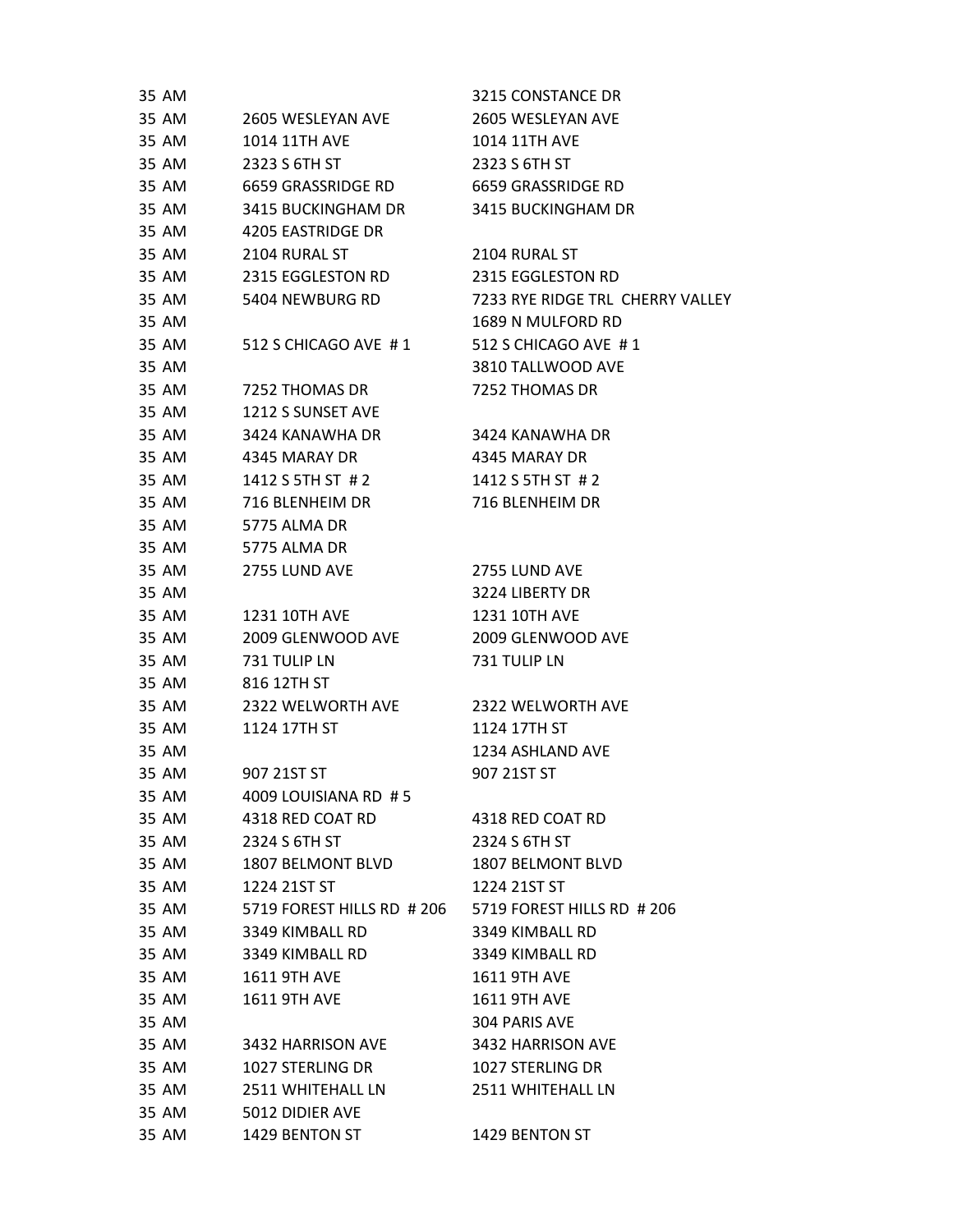| 35 AM |                                           | 2823 SILENT WOOD TL #4                                   |
|-------|-------------------------------------------|----------------------------------------------------------|
| 35 AM |                                           | 2839 LUND AVE #4                                         |
| 35 AM | <b>2008 17TH AVE</b>                      |                                                          |
| 35 AM |                                           | <b>1616 8TH AVE</b>                                      |
| 35 AM | 376 BIENTERRA TR                          | 376 BIENTERRA TR                                         |
| 35 AM | 1326 ESMOND DR                            |                                                          |
| 35 AM |                                           | 2474 EGGLESTON CT #3                                     |
| 35 AM | 4315 SPRING CREEK RD                      |                                                          |
| 35 AM | <b>407 ALBERT AVE</b>                     | <b>407 ALBERT AVE</b>                                    |
| 35 AM | 3511 RURAL ST                             | 3511 RURAL ST                                            |
| 35 AM | 3207 BROADWAY                             | 3207 BROADWAY                                            |
| 35 AM | 315 BLACKHAWK AVE                         | 315 BLACKHAWK AVE                                        |
| 35 AM |                                           | 4455 CHARLES ST # 211                                    |
| 35 AM | 2009 GLENWOOD AVE                         | 2009 GLENWOOD AVE                                        |
| 35 AM | <b>1615 WILLIAMSBURG RD</b>               | <b>1615 WILLIAMSBURG RD</b>                              |
| 35 AM | 1327 GREENWOOD AVE                        | 1327 GREENWOOD AVE                                       |
| 35 AM |                                           | 2512 ANDREWS ST                                          |
| 35 AM | 2239 CLOVER AVE                           | 2239 CLOVER AVE                                          |
| 35 AM | 2239 CLOVER AVE                           | 2239 CLOVER AVE                                          |
| 35 AM |                                           | 1325 POST DR                                             |
| 35 AM |                                           | 1024 LUNDVALL                                            |
| 35 AM |                                           | 4109 CUSHMAN RD                                          |
| 35 AM | 1001 S 3RD ST                             | 1001 S 3RD ST                                            |
| 35 AM | 2755 LUND AVE #7                          | 2755 LUND AVE #7                                         |
| 35 AM | 2755 LUND AVE #7                          | 2755 LUND AVE #7                                         |
| 35 AM | 4333 RED COAT RD                          | 4333 RED COAT RD                                         |
| 35 AM | 2323 6TH ST                               | 2323 6HT ST                                              |
| 35 AM | 1308 WINTHROP LN                          | <b>1308 WINTHROP LN</b>                                  |
| 35 PM | 2014 WISTERIA RD                          | 2014 WISTERIA RD                                         |
| 35 PM | 1309 JACKSON ST                           | 1309 JACKSON ST                                          |
| 35 PM | 3506 HARRISON AVE                         | 3506 HARRISON AVE                                        |
| 35 PM | 4990 HARRISON AVE #2                      | 4990 HARRISON AVE #2                                     |
| 35 PM | 4230 HARRISON AVE                         | 4230 HARRISON AVE                                        |
| 35 PM | 6477 SUNNY MEADOW DR                      | 6477 SUNNY MEADOW DR                                     |
| 35 PM | 6477 SUNNY MEADOW DR 6477 SUNNY MEADOW DR |                                                          |
| 35 PM | 4960 HARRISON AVE #1                      | 4960 HARRISON AVE #1                                     |
| 35 PM | 5410 MIDVALE DR # 215                     | 5410 MIDVALE DR # 215                                    |
| 35 PM | 5410 MIDVALE DR # 215                     | 5410 MIDVALE DR # 215                                    |
| 35 PM | 1815 GENOA ST                             | 1815 GENOA ST                                            |
| 35 PM | 907 PHELPS AVE                            | 907 PHELPS AVE                                           |
| 35 PM | 3017 PELHAM RD                            | 3017 PELHAM RD                                           |
| 35 PM | 6370 WICKLOW CL                           | 6370 WICKLOW CL                                          |
| 35 PM |                                           | 5219 LINDEN RD BLDG 3 # 31025219 LINDEN RD BLDG 3 # 3102 |
| 35 PM | 528 9TH ST                                | 528 9TH ST                                               |
| 35 PM | 417 DIVISION ST # 102                     | 417 DIVISION ST #102                                     |
| 35 PM | 523 FAIRVIEW BLVD                         | 523 FAIRVIEW BLVD                                        |
| 35 PM | 629 BOHM AVE                              | 629 BOHM AVE                                             |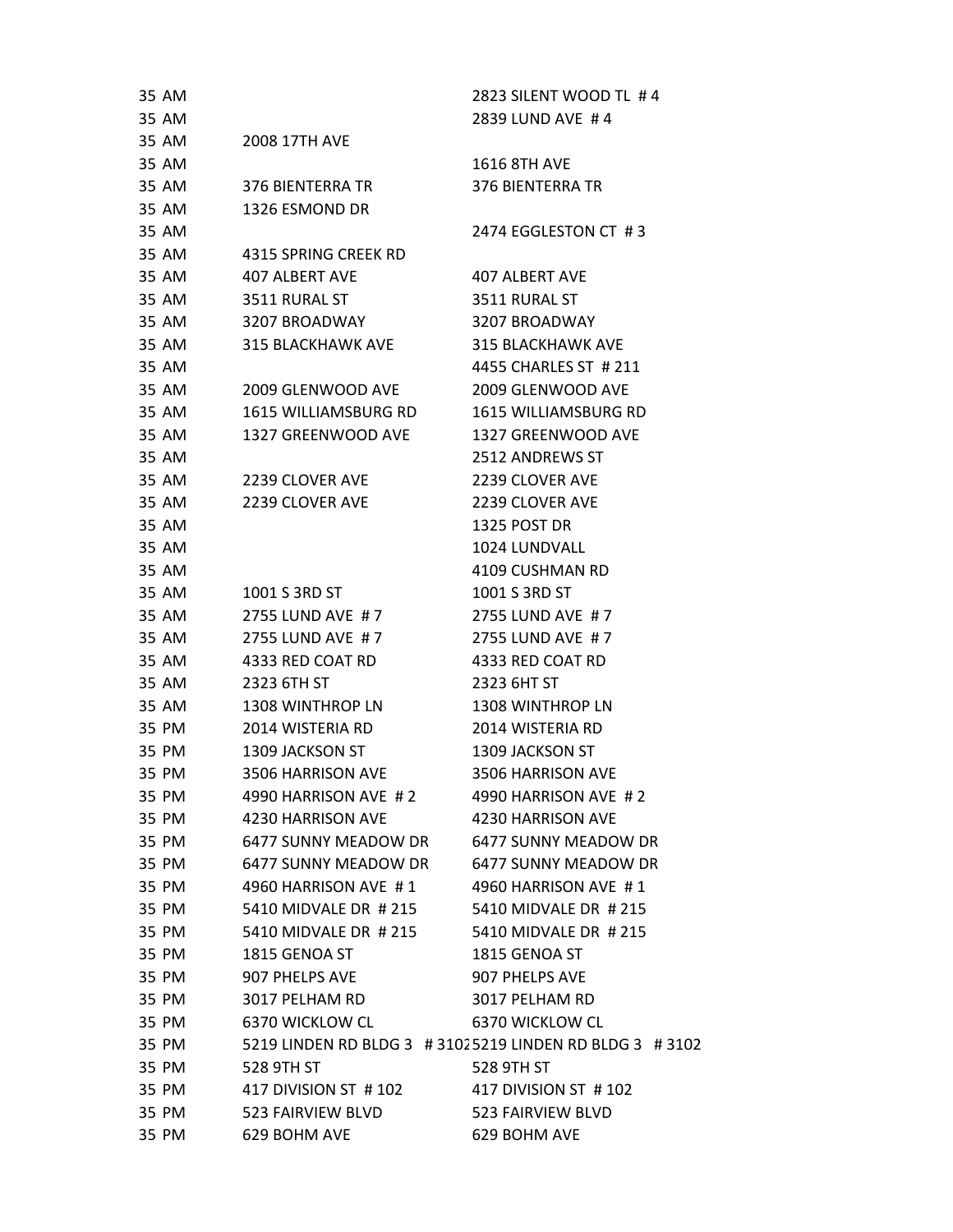| 35 PM | 136 SUMMIT ST          | 136 SUMMIT ST          |
|-------|------------------------|------------------------|
| 35 PM | 506 S 3RD ST           | 506 S 3RD ST           |
| 35 PM | 3105 PELHAM RD         | 3105 PELHAM RD         |
| 35 PM |                        | 5920 STRATHMOOR DR     |
| 35 PM | 1016 WESTCHESTER DR    | 1016 WESTCHESTER DR    |
| 35 PM | 1448 NELSON ST #2      | 1448 NELSON ST #2      |
| 35 PM | 4566 GOVERNORS DR #1   | 4566 GOVERNORS DR #1   |
| 35 PM |                        | 6335 WICKLOW CL        |
| 35 PM |                        | 312 N LONGWOOD ST      |
| 35 PM | 3802 GNARL TREE LN     | 3802 GNARL TREE LN     |
| 35 PM | 1100 PRENTICE AVE      | 1100 PRENTICE AVE      |
| 35 PM | 1215 GORHAM PL         | 1215 GORHAM PL         |
| 35 PM | 3118 PENN RD           | <b>3118 PENN RD</b>    |
| 35 PM | 942 N HORSMAN ST       | 942 N HORSMAN ST       |
| 35 PM | 2611 BLACKHAWK RD      | 2611 BLACKHAWK RD      |
| 35 PM | 3123 MERIDAY LN #5     |                        |
| 35 PM |                        | 2004 13TH AVE          |
| 35 PM | 518 N COURT ST         | 518 N COURT ST         |
| 35 PM | 2308 26TH ST ROOM 15   | 2308 26TH ST ROOM 15   |
| 35 PM | 4855 CREEKVIEW RD #9   | 4855 CREEKVIEW RD #9   |
| 35 PM | 1518 N HORSMAN ST      | 1518 N HORSMAN ST      |
| 35 PM | 6462 WEAVER RD         | 6462 WEAVER RD         |
| 35 PM | <b>203 WILLARD AVE</b> | 203 WILLARD AVE        |
| 35 PM | 2912 HALSTED RD #2     | 2912 HALSTED RD #2     |
| 35 PM | 7984 SLATER            | 7984 SLATER            |
| 35 PM | 1131 GRIGGS RD         | 1131 GRIGGS RD         |
| 35 PM | 2520 SPRINGDALE DR     | 2520 SPRINGDALE DR     |
| 35 PM | 416 WASHINGTON ST #2   | 416 WASHINGTON ST #2   |
| 35 PM | 2108 PORTLAND PL       |                        |
| 35 PM | <b>8451 ORTH RD</b>    | <b>8451 ORTH RD</b>    |
| 35 PM | 1610 5TH AVE #2        |                        |
| 35 PM | 1305 BENTON ST         | 1305 BENTON ST         |
| 35 PM | 2609 18TH ST           | 2609 18TH ST           |
| 35 PM | 1426 BENTON ST         | 1426 BENTON ST         |
| 35 PM |                        | 844 N 1ST ST           |
| 35 PM | 2016 19TH AVE          | 2016 19TH AVE          |
| 35 PM | 604 15TH AVE           | 604 15TH AVE           |
| 35 PM | 1617 S 5TH ST          | 1617 S 5TH ST          |
| 35 PM | 1413 11TH ST           | 1413 11TH ST           |
| 35 PM | 1413 11TH ST           | 1413 11TH ST           |
| 35 PM |                        | <b>6189 PHAETON DR</b> |
| 35 PM | 601 ROME AVE           | 601 ROME AVE           |
| 35 PM | 808 WOODLAND DR        | 808 WOODLAND DR        |
| 35 PM | 3352 APPLEWOOD LA      | 3352 APPLEWOOD LA      |
| 35 PM |                        | 211 S PROSPECT ST #2   |
| 35 PM | 629 POPE ST            | 629 POPE ST            |
| 35 PM | 4014 LARAMIE LN        | 4014 LARAMIE LN        |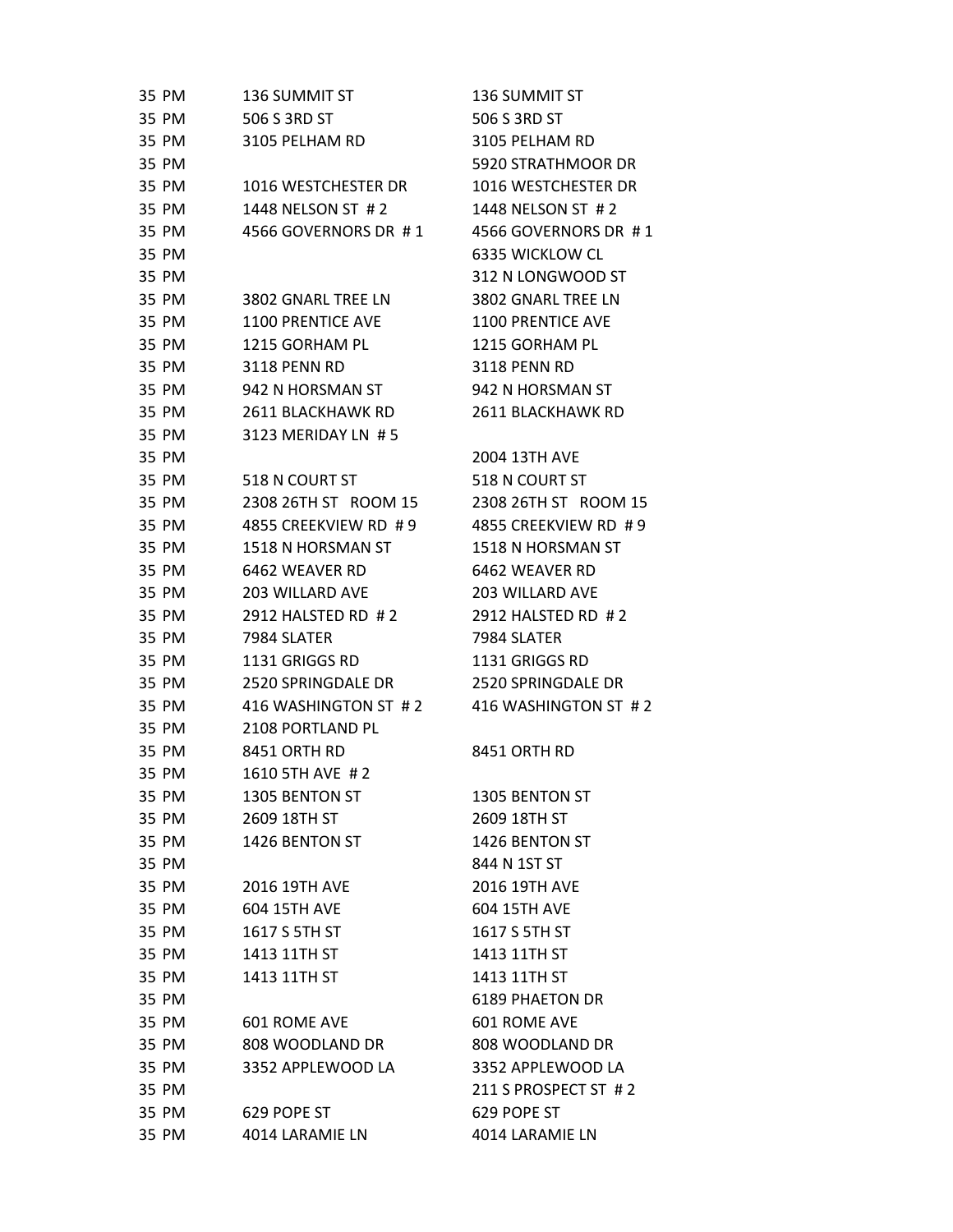| 35 PM | 1008 WINTHROP LN          |                           |
|-------|---------------------------|---------------------------|
| 35 PM | 801 BUCKBEE ST #1         | 801 BUCKBEE ST #1         |
| 35 PM | 2528 HOLMES ST #4         | 2528 HOLMES ST #4         |
| 35 PM | 3242 10TH ST              | 3242 10TH ST              |
| 35 PM | 2723 CUSTER AVE           | 2723 CUSTER AVE           |
| 35 PM |                           | 186 FLINTRIDGE DR #8      |
| 35 PM |                           | 1612 HILLCREST RD         |
| 35 PM | <b>2812 KENMORE AVE</b>   | 2812 KENMORE AVE          |
| 35 PM | <b>127 N ROCKFORD AVE</b> | <b>127 N ROCKFORD AVE</b> |
| 35 PM | 5748 LA CRESTA DR         | 5748 LA CRESTA DR         |
| 35 PM | 4149 CANOLA LN            | 4149 CANOLA LN            |
| 35 PM | 620 GARFIELD AVE          | 620 GARFIELD AVE          |
| 35 PM |                           | 4545 APPLE ORCHARD LN     |
| 35 PM |                           | 835 N 1ST ST              |
| 35 PM |                           | 1624 REGINA LN            |
| 35 PM |                           | 1607 CYNTHIA DR           |
| 35 PM | 1215 21ST ST              | 1215 21ST ST              |
| 35 PM | 715 S 5TH ST #1           | 715 S 5TH ST #1           |
| 35 PM |                           | 310 S PROSPECT ST         |
| 35 PM | 1526 S 4TH ST             | 1526 S 4TH ST             |
| 35 PM | 1405 RURAL ST #3          | 1405 RURAL ST #3          |
| 35 PM | 6394 EDGEWOOD RD          | 6394 EDGEWOOD RD          |
| 35 PM | 6137 GARRETT LN #1        | 6137 GARRETT LN #1        |
| 35 PM | 303 GRAMERCY DR #4        | 303 GRAMERCY DR #4        |
| 35 PM | 2986 SOUTHRIDGE RD        | 2986 SOUTHBRIDGE RD       |
| 35 PM | 2839 BILDAHL ST           | 2839 BILDAHL ST           |
| 35 PM |                           | 320 S CHICAGO AVE         |
| 35 PM | 905 14TH ST               | 905 14TH ST               |
| 35 PM | 1602 S 5TH ST             | 1602 S 5TH ST             |
| 35 PM | 3063 MERSEYSHIRE LN       | 3063 MERSEYSHIRE LN       |
| 35 PM | 4445 CHESTERFIELD AVE     | 4445 CHESTERFIELD AVE     |
| 35 PM | 2941 LAPEY ST #2          |                           |
| 35 PM | 1130 GREENMOUNT ST        | 1130 GREENMOUNT ST        |
| 35 PM | 625 GREGORY ST            | 625 GREGORY ST            |
| 35 PM | 5830 GARRETT LN #1        | 5830 GARRETT LN #1        |
| 35 PM | 3206 PIPER CT             |                           |
| 35 PM | 2722 BROADWAY             | 2722 BROADWAY             |
| 35 PM | 631 WELTY AVE             |                           |
| 35 PM | 607 BARNUM RD             | 607 BARNUM RD             |
| 35 PM | 924 BLENHEIM DR           | 924 BLENHEIM DR           |
| 35 PM | 125 S PROSPECT ST #1      | 125 S PROSPECT ST #1      |
| 35 PM | <b>1140 N MAIN ST</b>     | 1140 N MAIN ST            |
| 35 PM | 1511 S 5TH ST # 2         | 1511 S 5TH ST # 2         |
| 35 PM | 826 N 1ST ST              | 826 N 1ST ST              |
| 35 PM | 1020 SCOTTSWOOD RD        | 1020 SCOTTSWOOD RD        |
| 35 PM | 1719 REMINGTON RD #7      | 1719 REMINGTON RD #7      |
| 35 PM | 4830 CREEKVIEW RD #4      |                           |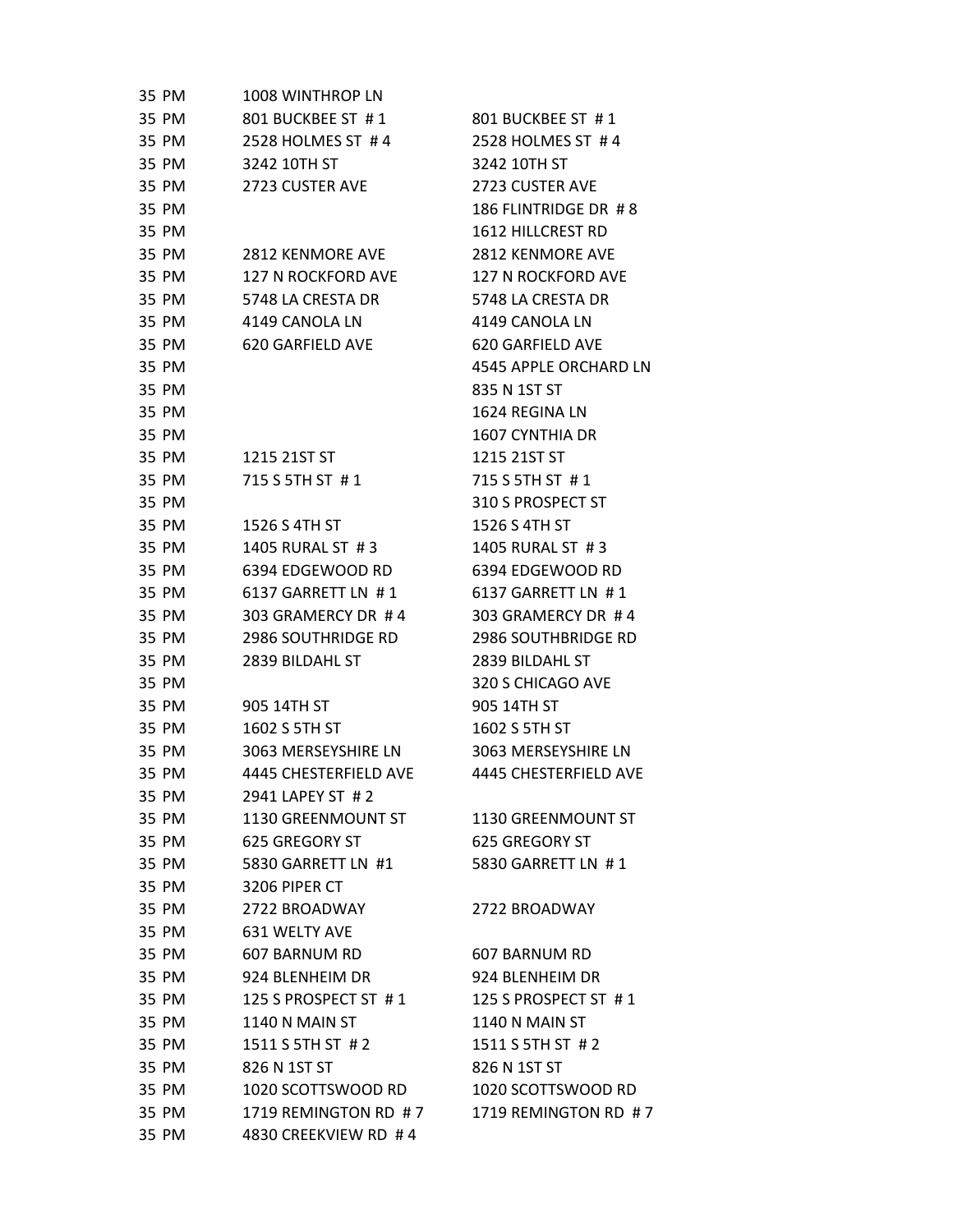|    | 35 PM | 1313 CHARLES ST #1      | 1313 CHARLES ST #1                                    |
|----|-------|-------------------------|-------------------------------------------------------|
|    | 35 PM | 1916 17TH AVE           |                                                       |
|    | 35 PM | 4836 CREEKVIEW RD       | 4836 CREEKVIEW RD                                     |
|    | 35 PM | 4818 JAVELIN DR #2      | 4818 JAVELIN DR #2                                    |
|    | 35 PM |                         | 2842 NEW MILFORD SCHOOL RD 2842 NEW MILFORD SCHOOL RD |
|    | 35 PM |                         | 4836 CREEKVIEW #7                                     |
|    | 35 PM | 3212 18TH ST            | 3212 18TH ST                                          |
|    | 35 PM | 5713 FOREST HILLS RD #3 | 5713 FOREST HILLS RD #3                               |
|    | 35 PM | 4019 LINDEN RD          |                                                       |
|    | 35 PM | 4165 EASTRIDGE DR       | 4165 EASTRIDGE DR                                     |
|    | 35 PM | 3104 GUILFORD RD        | 3104 GUILFORD RD                                      |
|    | 35 PM |                         | 135 SUMMIT ST                                         |
|    | 35 PM | 2507 HARRIS RD          |                                                       |
|    | 35 PM | <b>1606 5TH AVE</b>     | <b>1606 5TH AVE</b>                                   |
|    | 35 PM | 1235 JACKSON ST         | 1235 JACKSON ST                                       |
|    | 35 PM | 2004 11TH ST #4         | 2004 11TH ST #4                                       |
|    | 35 PM | 827 N 1ST ST            | 827 N 1ST ST                                          |
|    | 35 PM | 1008 WINTHROP LN        |                                                       |
|    | 35 PM | 1929 S 5TH ST           | 1929 S 5TH ST                                         |
|    | 35 PM |                         | 2525 CERRO VISTA DR                                   |
| 35 |       | 2323 6TH ST             | 2323 6TH ST                                           |
|    | 46 AM | 3525 NORMANDY AVE # 205 | 3525 NORMANDY AVE #205                                |
|    | 46 AM | 1327 WAGNER AVE         | 1327 WAGNER AVE                                       |
|    | 46 AM | 1316 SHERMAN AVE        | 1316 SHERMAN AVE                                      |
|    | 46 AM | 133 S PIERPONT AVE      | 133 S PIERPONT AVE                                    |
|    | 46 AM | 3420 AUBURN ST          | 3420 AUBURN ST                                        |
|    | 46 AM | 1928 N COURT ST         | 1928 N COURT ST                                       |
|    | 46 AM | 1418 GARDEN CT          | 1418 GARDEN CT                                        |
|    | 46 AM | 1305 CARBAUGH AVE       | 1305 CARBAUGH AVE                                     |
|    | 46 AM | 2131 HARRISON AVE # H2  | 2131 HARRISON AVE # H2                                |
|    | 46 AM | 1010 N WINNEBAGO ST     | 1010 N WINNEBAGO ST                                   |
|    | 46 AM | 907 S 3RD ST            | 907 S 3RD ST                                          |
|    | 46 AM | 907 S 3RD ST            | 907 S 3RD ST                                          |
|    | 46 AM | 3218 11TH ST            | 3218 11TH ST                                          |
|    | 46 PM | 422 S HENRIETTA AVE     | 422 S HENRIETTA AVE                                   |
|    | 46 PM | 4345 MARAY DR           | 4345 MARAY DR                                         |
|    | 46 PM | 2224 AUBURN ST #1S      | 2224 AUBURN ST #1S                                    |
|    | 46 PM | 2239 19TH AVE           | 2239 19TH AVE                                         |
|    | 46 PM | 1010 HESS CT            | 1010 HESS CT                                          |
|    | 46 PM | 2208 LUCILLE ST         | 2208 LUCILLE ST                                       |
|    | 46 PM | 1708 GENOA ST           | 1708 GENOA ST                                         |
|    | 46 PM | 313 N 6TH ST            | 313 N 6TH ST                                          |
|    | 46 PM | 618 N AVON ST           | 618 N AVON ST                                         |
|    | 46 PM | 226 CAMERON AVE #2C     | 226 CAMERON AVE #2C                                   |
|    | 65 AM |                         | 1418 SANDY HOLLOW RD # 24N 1418 SANDY HOLLOW RD # 24N |
|    | 65 AM | 1927 15TH AVE           | 1927 15TH AVE                                         |
|    | 65 AM |                         | 123 BROADWAY                                          |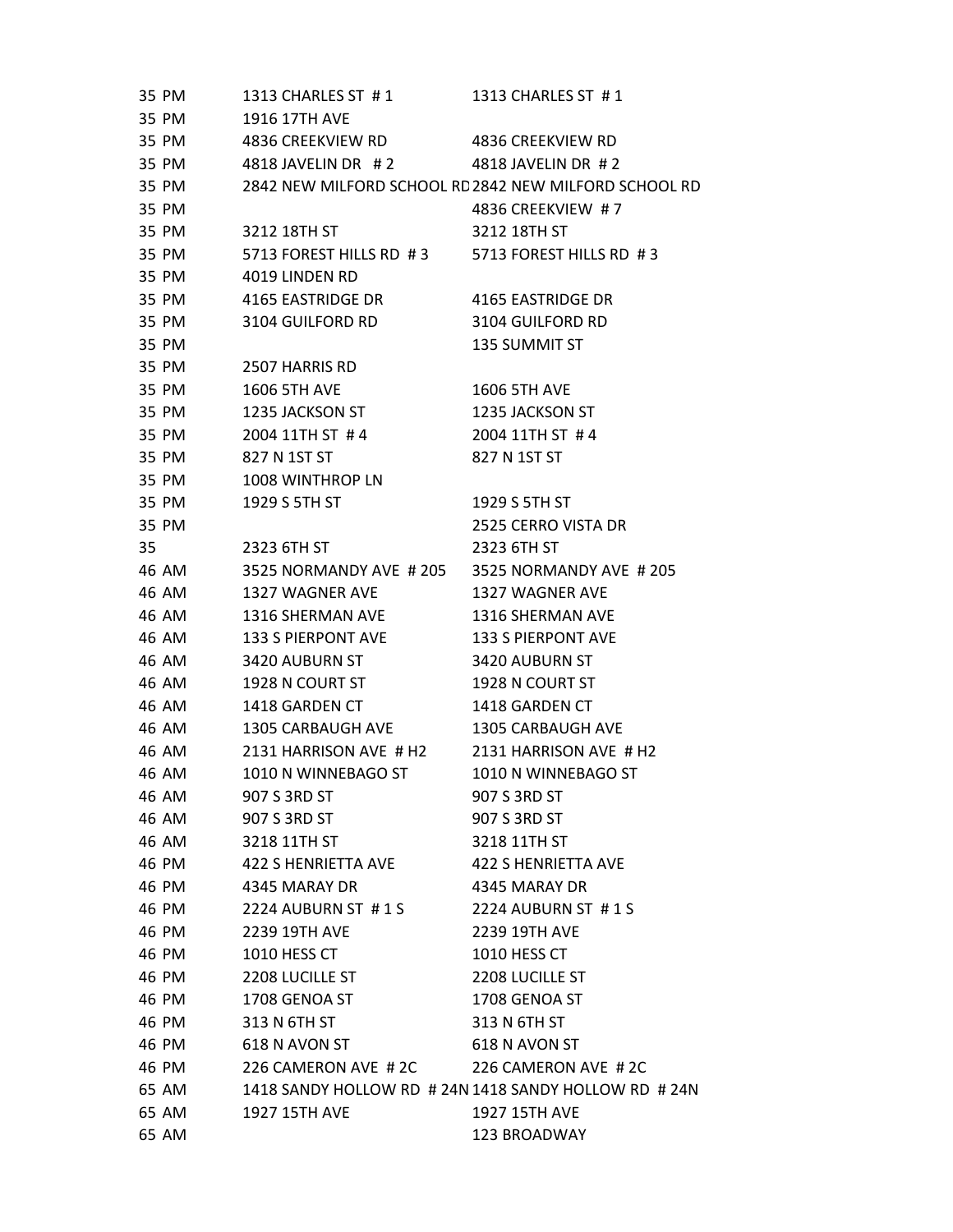| 65 AM | 1817 MONTAGUE ST         | 1817 MONTAGUE ST              |
|-------|--------------------------|-------------------------------|
| 65 AM | 409 SALTER AVE           | <b>409 SALTER AVE</b>         |
| 65 AM |                          | 4311 7TH ST                   |
| 65 AM | 421 BUCKBEE ST           | 421 BUCKBEE ST                |
| 65 AM | 1224 S COURT ST          | 1224 S COURT ST               |
| 65 AM | 1122 LOOMIS ST           |                               |
| 65 AM | 3823 DAKOTA LN           | 3823 DAKOTA LN                |
| 65 AM | 606 NEW MILFORD AVE      | 606 NEW MILFORD AVE           |
| 65 AM |                          | 3018 MARSHALL ST              |
| 65 AM |                          | 4014 LARAMIE LN               |
| 65 AM | 1028 OGILBY RD           | 1028 OGILBY RD                |
| 65 AM | 3121 7TH ST              | 3121 7TH ST                   |
| 65 AM | 4961 LINDEN RD #1312     | 4601 LINEDN RD #1312          |
| 65 AM |                          | 2727 BILDAHL ST               |
| 65 AM | 1330 GREENWOOD AVE       | 1330 GREENWOOD AVE            |
| 65 AM | 1121 DICKERMAN ST        | 1121 DICKERMAN ST             |
| 65 AM |                          | 716 1/2 LOOMIS                |
| 65 AM |                          | 3444 18TH ST                  |
| 65 AM |                          | 1016 BLAKE ST                 |
| 65 AM |                          | 716 1/2 LOOMIS                |
| 65 AM |                          | 716 LOOMIS ST                 |
| 65 AM | 1536 S MAIN ST           | 1536 S MAIN ST                |
| 65 AM | 2820 18TH ST             | 2820 18TH ST                  |
| 65 AM |                          | 4812 CRESCENT DR              |
| 65 AM | <b>616 N CENTRAL AVE</b> | <b>616 N CENTRAL AVE</b>      |
| 65 AM | 6453 CHEROKEE HILLS DR   | <b>6453 CHEROKEE HILLS DR</b> |
| 65 AM | 2021 BLACKHAWK RD        | 2021 BLACKHAWK RD             |
| 65 AM | 4983 LINDEN RD #1248     | 4983 LINDEN RD #1248          |
| 65 AM | 3109 10TH ST             | 2323 S 6TH ST                 |
| 65 AM | 3815 PACKARD PKWY        | 3815 PACKARD PKWY             |
| 65 AM |                          | 519 SOUTH AVE                 |
| 65 AM | 3319 TANNENBAUM LN       | 3319 TANNENBAUM LN            |
| 65 PM | 701 S PIERPONT AVE       | <b>701 S PIERPONT AVE</b>     |
| 65 PM | 2111 19TH AVE            | 2111 19TH AVE                 |
| 65 PM | 1613 WEST ST             | 1613 WEST ST                  |
| 65 PM | 1311 28TH ST             | 1311 28TH ST                  |
| 65 PM | 3242 IRONWOOD AVE        |                               |
| 65 PM | 3159 LOOKOUT DR          |                               |
| 65 PM |                          | 3120 GRANT PARK BLVD          |
| 65 PM | 3120 GRANT PARK BLVD     | 3120 GRANT PARK BLVD          |
| 65 PM | 2351 WISCONSIN RD        | 2351 WISCONSIN RD             |
| 65 PM | 2351 WISCONSIN RD        | 2351 WISCONSIN RD             |
| 65 PM | 2006 12TH AVE            | 2006 12TH AVE                 |
| 65 PM | 320 BREMER ST            | 320 BREMER ST                 |
| 65 PM | 655 SCORE ST             | 655 SCORE ST                  |
| 65 PM |                          | 1131 S CENRAL AVE             |
| 65 PM |                          | 4014 LARAMIE LN               |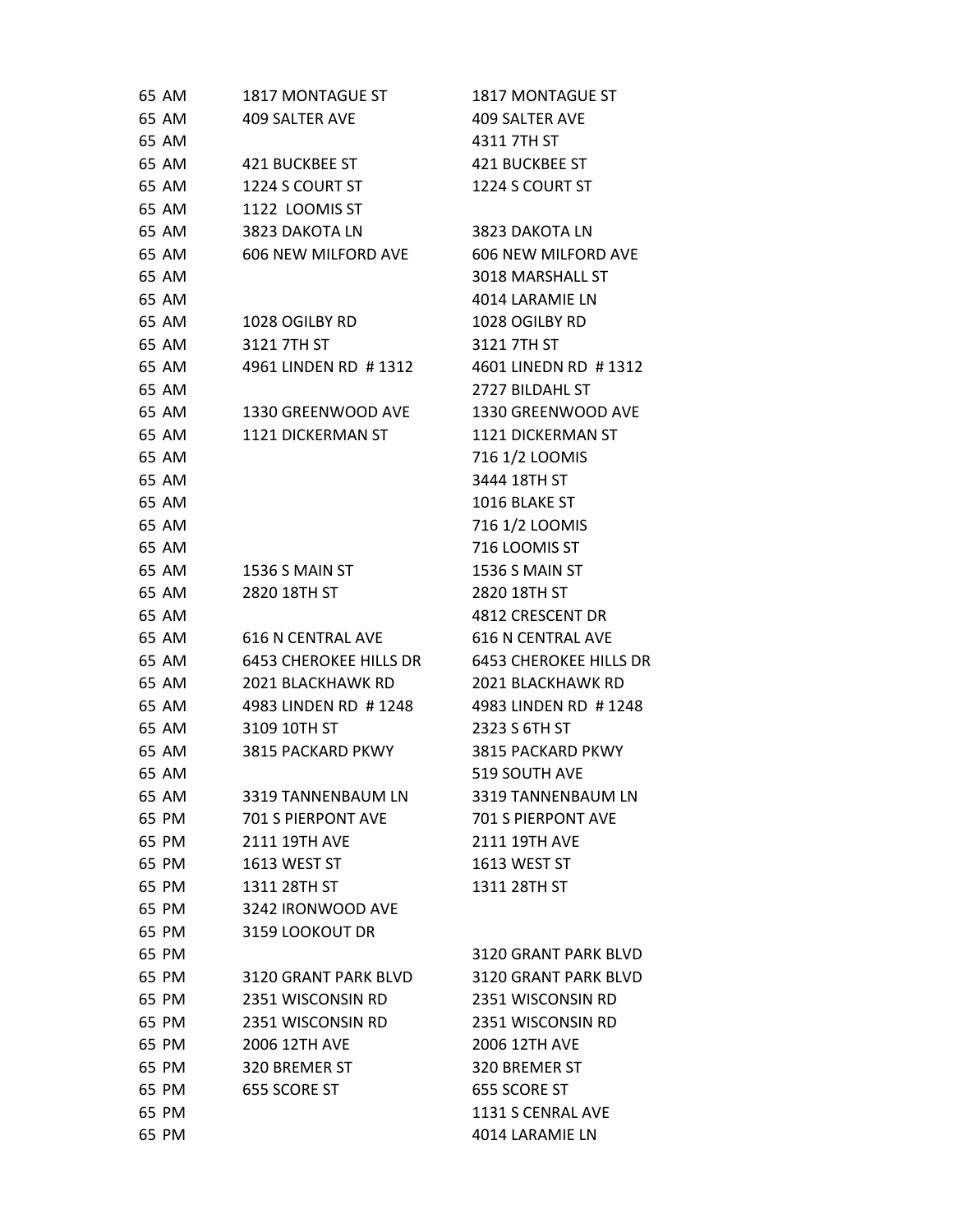| 65 PM          | 3012 MOOSEHORN CT        | 3012 MOOSEHORN CT                             |
|----------------|--------------------------|-----------------------------------------------|
| 65 PM          |                          | 213 MACON DR                                  |
| 65 PM          | <b>1628 4TH AVE</b>      | <b>1628 4TH AVE</b>                           |
| 65 PM          | 3111 7TH ST              | 3111 7TH ST                                   |
| 65 PM          | 2725 KINSEY ST           | 2725 KINSEY ST                                |
| 65 PM          | 5069 GRAND CAPE RD       | 5069 GRAND CAPE RD                            |
| 65 PM          | 2727 10TH ST             | 2727 10TH ST                                  |
| 65 PM          | 3008 CANNON ST           | 3008 CANNON ST                                |
| 65 PM          |                          | 4014 LARAMIE LN                               |
| 65 PM          |                          | 430 BROOKE RD                                 |
| 65 PM          | 2734 BLUFFSIDE DR        | 2734 BLUFFSIDE DR                             |
| 65 PM          | <b>122 WILLAMS PARK</b>  |                                               |
| 65 PM          | 4305 8TH ST              | 4305 8TH ST                                   |
| 65 PM          |                          | 4014 LARAMIE LN                               |
| 65 PM          | 3218 11TH ST             | 3218 11TH ST                                  |
| 65 PM          | 2909 BAVARIAN LN         | 2909 BAVARIAN LN                              |
| 65 PM          | 2909 BAVARIAN LN         | 2909 BAVARIAN LN                              |
| 65 PM          | 905 KENT ST              | 905 KENT ST                                   |
| 65 PM          | 4878 CREEKSIDE LN #4     | 4878 CREEKSIDE LN #4                          |
| 65 PM          | 3429 18TH ST             | 3429 18TH ST                                  |
| 65 PM          |                          | 2003 WILL JAMES RD                            |
| 76 AM          | <b>229 FLINTRIDGE DR</b> | <b>229 FLINTRIDGE DR</b>                      |
| 76 AM          | <b>229 FLINTRIDGE DR</b> | 229 FLINTRIDGE DR                             |
| 76 AM          | 215 N 1ST ST             | 215 N 1ST ST                                  |
| 76 AM          | 4126 LARAMIE LN #6       |                                               |
| 76 AM          | 724 HARRISON AVE         | 724 HARRISON AVE                              |
| 76 AM          |                          | 2420 13TH AVE                                 |
| 76 AM          | 724 HARRISON AVE         | 724 HARRISON AVE                              |
| 76 AM          | 724 HARRISON AVE         | 724 HARRISON AVE                              |
| 76 AM          | 3408 CHADWICK DR         | 3408 CHADWICK DR                              |
| 76 AM          | 3215 CONSTANCE DR        | 3215 CONSTANCE DR                             |
| 76 AM          | 703 KINGWAY AVE          |                                               |
| 76 AM          |                          | 2439 WELWORTH AVE                             |
| 76 AM          | 1732 REMINGTON RD #1     | 1732 REMINGTON RD #1                          |
| 76 AM          | 3232 YARMOUTH RD         | 3232 YARMOUTH RD                              |
| 76 AM          | 355 COLE AVE             | 355 COLE AVE                                  |
| 76 AM          | 1923 CHARLOTTE DR        | 1923 CHARLOTTE DR                             |
| 76 AM          | 1103 S COURT ST          | 1103 S COURT ST                               |
| 76 AM          | 3424 HAMPTON RIDGE DR #4 |                                               |
| 76 AM          | 4636 BOBTAIL CIR         | 4636 BOBTAIL CIR                              |
| 76 AM          | 4636 BOBTAIL CIR         | 4636 BOBTAIL CIR                              |
| 76 AM          | 108 DEMPSTER RD          | 108 DEMPSTER RD                               |
| 76 AM          | 2819 12TH AVE            | 2819 12TH AVE                                 |
| 76 AM          | 1241 CROSBY ST           | 1241 CROSBY ST                                |
| 76 AM          | 3324 18TH ST             | 3324 18TH ST                                  |
| 76 AM<br>76 AM | 7173 GOLDEN EAGLE DR     | 7173 GOLDEN EAGLE DR<br>2305 S ALPINE RD # 3D |
|                |                          |                                               |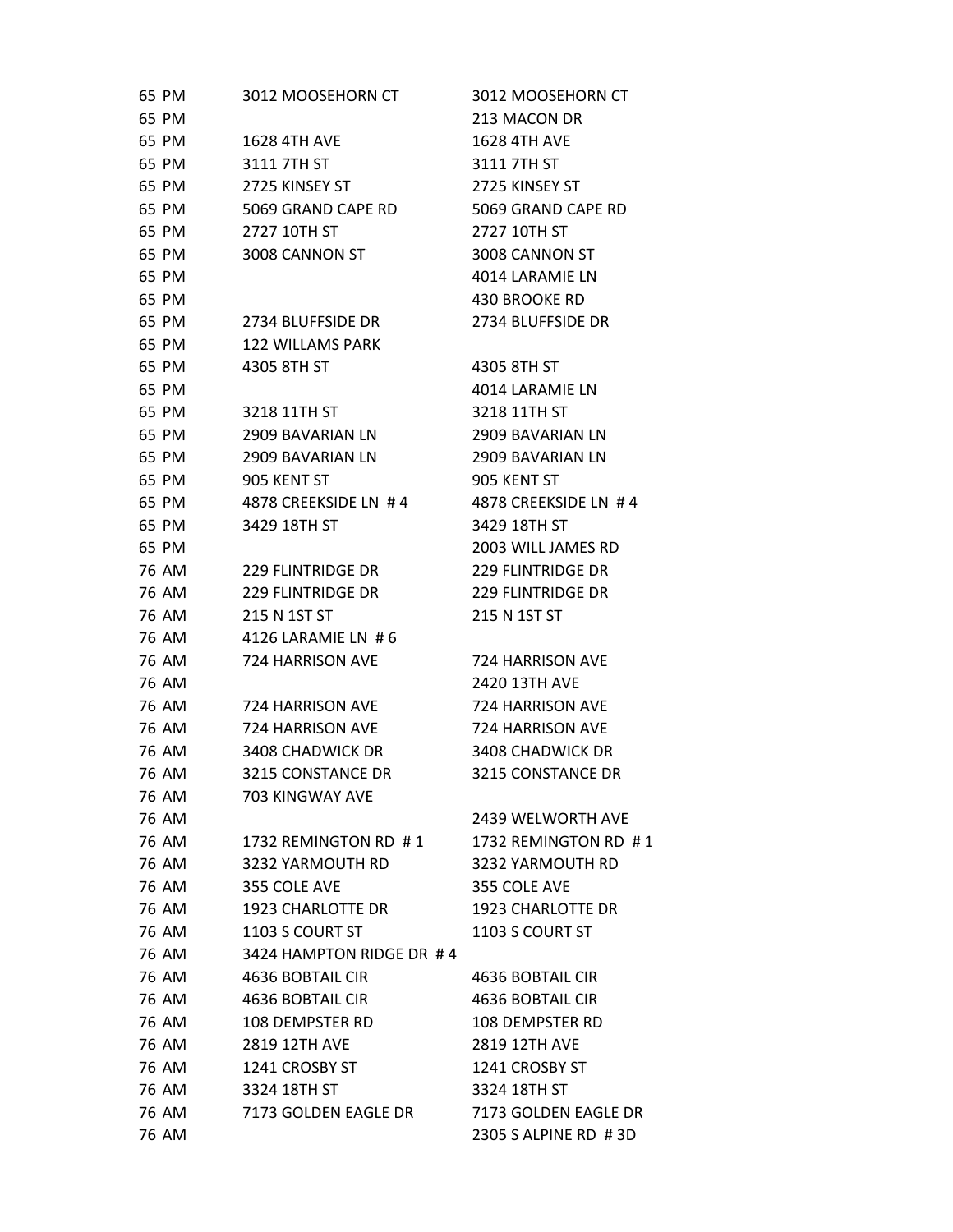| 76 AM | 4221 O'CONNELL ST                                   | 4221 O'CONNELL ST                                     |
|-------|-----------------------------------------------------|-------------------------------------------------------|
| 76 AM | 1023 12TH AVE                                       | <b>1023 12TH AVE</b>                                  |
| 76 AM | 2132 EASTMORELAND                                   | 2132 EASTMORELAND                                     |
| 76 AM | 5503 SANDHUTTON CT                                  | 5503 SANDHUTTON CT                                    |
| 76 AM | 5503 SANDHUTTON CT 5503 SANDHUTTON CT               |                                                       |
| 76 AM | 650 15TH ST                                         | 650 15TH ST                                           |
| 76 AM | 650 15TH ST                                         | 650 15TH ST                                           |
| 76 AM | 2020 FOREST VIEW RD # 102 2020 FOREST VIEW RD # 102 |                                                       |
| 76 AM | 3424 HAMPTON RIDGE DR #7                            |                                                       |
| 76 AM | 4343 CLEARFIELD AVE                                 | 4343 CLEARFIELD AVE                                   |
| 76 AM | 1608 16TH ST                                        | 1608 16TH ST                                          |
| 76 PM | 3518 GREENDALE DR #10 3518 GREENDALE DR #10         |                                                       |
| 76 PM | 933 N COURT ST                                      | 933 N COURT ST                                        |
| 76 PM |                                                     | 238 N CENTRAL AVE                                     |
| 76 PM | 717 KISHWAUKEE ST                                   | 717 KISHWAUKEE ST                                     |
| 76 PM | 3823 CROSBY ST                                      | 3823 CROSBY ST                                        |
| 76 PM | 3823 CROSBY ST                                      | 3823 CROSBY ST                                        |
| 76 PM | 2227 OHIO PKWY                                      | 2227 OHIO PKWY                                        |
| 76 PM | 2012 20TH AVE                                       | <b>2012 20TH AVE</b>                                  |
| 76 PM | 826 8TH AVE #2                                      | 826 8TH AVE #2                                        |
| 76 PM | 907 PHELPS AVE                                      | 907 PHELPS AVE                                        |
| 76 PM | 3330 8TH ST                                         | 3330 8TH ST                                           |
| 76 PM | 2323 S 6TH ST                                       | 2323 S 6TH ST                                         |
| 76 PM | 2323 S 6TH ST                                       | 2323 S 6TH ST                                         |
| 76 PM | 5019 CHARLES ST                                     | 5019 CHARLES ST                                       |
| 76 PM | 4134 LARAMIE LN                                     | 4134 LARAMIE LN                                       |
| 76 PM | 1713 16TH ST                                        | 1713 16TH ST                                          |
| 76 PM | 5807 GARRETT LN #4                                  | 5807 GARRETT LN #4                                    |
| 76 PM | 3013 LAPEY ST                                       | 3013 LAPEY ST                                         |
| 76 PM | 1329 WEST ST                                        | 1329 WEST ST                                          |
| 76 PM | 2020 FOREST VIEW RD #106 2020 FOREST VIEW RD #106   |                                                       |
| 76 PM | 3320 BALSAM LN                                      | 3320 BALSAM LN                                        |
| 76 PM | 3218 11TH ST #1                                     | 3218 11TH ST #1                                       |
| 76 PM |                                                     | 5020 NORWICH DR                                       |
| 76 PM | 2513 25TH ST #6                                     | 2513 25TH ST #6                                       |
| 76 PM | 2841 WOODSIDE DR                                    | 2841 WOODSIDE DR                                      |
| 76 PM | 1319 CARBAUGH AVE                                   | 1319 CARBAUGH AVE                                     |
| 76 PM | 4067 BILTMORE CH                                    | 4067 BILTMORE CH                                      |
| 76 PM | 7450 WATERFORD DR                                   |                                                       |
| 76 PM | 3224 WESLEYAN AVE                                   | 3224 WESLEYAN AVE                                     |
| 76 PM |                                                     | 2408 EASTMORELAND AVE # 3C 2408 EASTMORELAND AVE # 3C |
| 76 PM | 624 7TH ST UPPER                                    | 624 7TH ST UPPER                                      |
| 76 PM | 311 S CHICAGO AVE                                   |                                                       |
| 76 PM | 819 EASTON PKWY                                     | <b>819 EASTON PKWY</b>                                |
| 76 PM | 1521 S 6TH ST                                       | 1521 S 6TH ST                                         |
| 76 PM | 828 11TH ST #2                                      | 828 11TH ST #2                                        |
| 76 PM |                                                     | 728 10TH AVE                                          |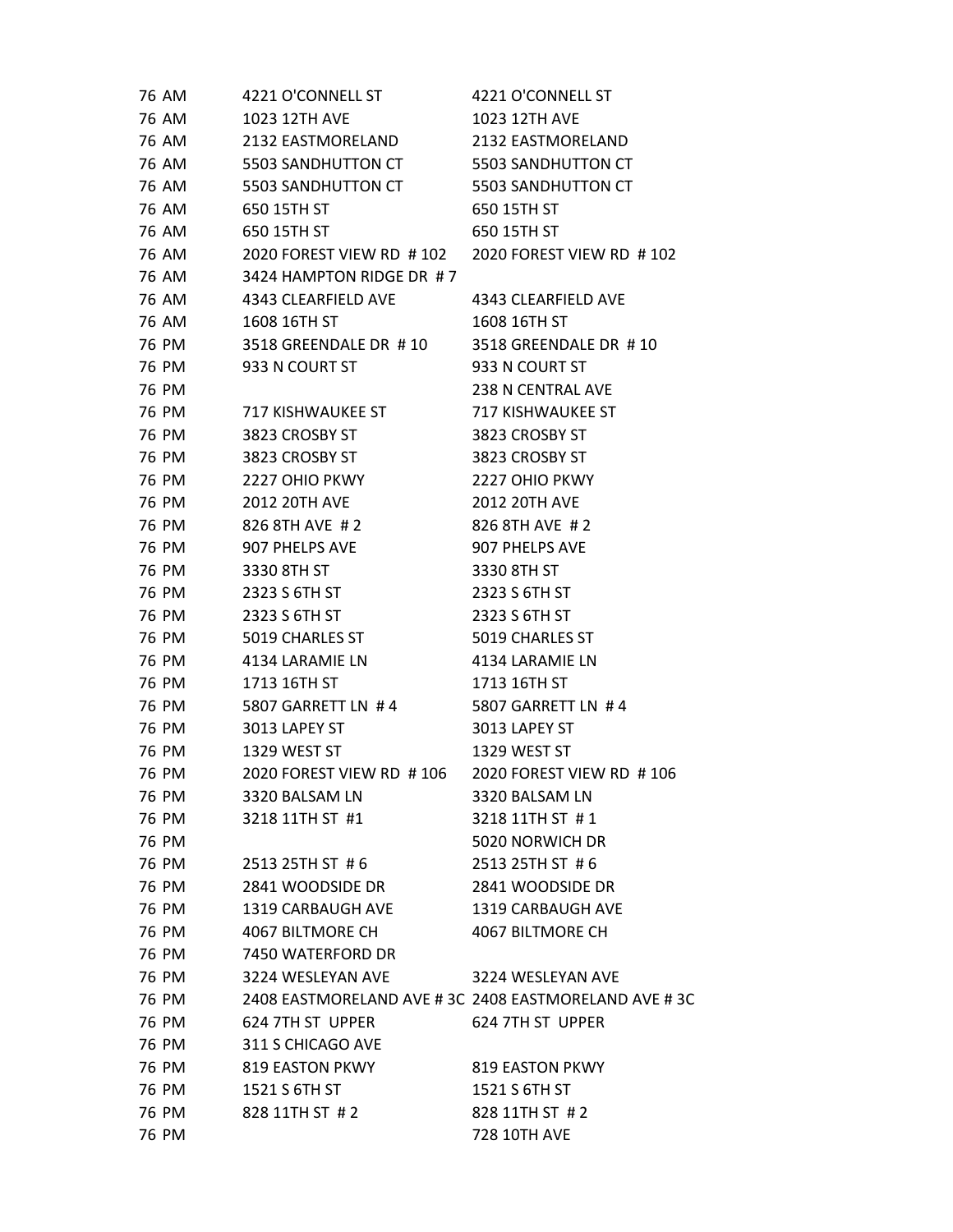| 80 AM        | 2625 HALSTED RD #6     | 2625 HALSTED RD #6     |
|--------------|------------------------|------------------------|
| 80 AM        | 4994 HARRISON AVE #4   | 4994 HARRISON AVE #4   |
| 80 AM        | 2709 HALSTED RD #8     | 2709 HALSTED RD # B    |
| 80 AM        | 3128 HALSTED RD        | 3128 HALSTED RD        |
| 80 AM        |                        | 2311 HUFFMAN BLVD      |
| 80 AM        |                        | 2311 HUFFMAN BLVD      |
| 80 AM        | 1616 KEEFE ST #2       | 1616 KEEFE ST #2       |
| 80 AM        | 3323 W RIVERSIDE BLVD  | 3323 W RIVERSIDE BLVD  |
| 80 AM        | 2215 13TH AVE          | 2215 13TH AVE          |
| 80 AM        | 5551 SHAW WOODS CL     | 5551 SHAW WOODS CL     |
| 80 AM        | 1115 N SUNSET AVE      | 1115 N SUNSET AVE      |
| 80 AM        | 2131 HARRISON AVE # H4 | 2131 HARRISON AVE # H4 |
| 80 AM        | 2113 VERMONT ST        | 2113 VERMONT ST        |
| 80 AM        | 2709 HALSTED RD        | 2709 HALSTED RD        |
| 80 AM        | 3218 11TH ST           | 3218 11TH ST           |
| 80 AM        | 518 N COURT ST         | 518 N COURT ST         |
| 80 AM        | 2907 YONGE ST          | 2907 YONGE ST          |
| 80 AM        | 609 N HORSMAN          | 609 N HORSMAN          |
| 80 AM        | 1022 KISHWAUKEE ST #1  | 1022 KISHWAUKEE ST #1  |
| 80 AM        | 1832 N MAIN ST # 207   | 1832 N MAIN ST # 207   |
| 80 AM        | 1016 S 5TH ST # 2      | 1016 S 5TH ST # 2      |
| 80 AM        | 3040 BEUTELL LN        | 3040 BEUTELL LN        |
| <b>80 AM</b> | 828 N WINNEBAGO ST     | 828 N WINNEBAGO ST     |
| 80 AM        | 722 S 5TH ST           | 722 S 5TH ST           |
| 80 AM        | 1320 WAGNER AVE        | 1320 WAGNER AVE        |
| 80 AM        | 1024 LUNDVALL AVE      | 1024 LUNDVALL AVE      |
| 80 AM        | 2221 10TH ST           | 2221 10TH ST           |
| 80 AM        | 1105 RIDGE AVE         | 1105 RIDGE AVE         |
| 80 AM        | 1821 CUMBERLAND ST     | 1821 CUMBERLAND ST     |
| 80 AM        | 3012 KENMORE AVE       | 3012 KENMORE AVE       |
| <b>80 AM</b> | <b>1807 GRANT AVE</b>  | 1807 GRANT AVE         |
| 80 AM        |                        | 1712 12TH AVE          |
| 80 AM        | 1907 LOOMIS ST         | 1907 LOOMIS ST         |
| 80 AM        | 617 6TH AVE CT         | 617 6TH AVE CT         |
| <b>80 AM</b> | 539 N ROCKTON AVE      | 539 N ROCKTON AVE      |
| 80 AM        | 715 N JOHNSTON AVE     | 715 N JOHNSTON AVE     |
| 80 AM        | 1903 MIDWAY DR         | 1903 MIDWAY DR         |
| 80 AM        | 724 HARRISON AVE       | 724 HARRISON AVE       |
| 80 AM        | 3307 SEARLES AVE #4    | 3307 SEARLES AVE #4    |
| 80 AM        | 716 N COURT ST         | 716 N COURT ST         |
| 80 AM        | 2312 20TH AVE          | 2312 20TH AVE          |
| 80 AM        | 1217 JACKSON ST        | 1217 JACKSON ST        |
| 80 AM        | 3104 7TH ST            | 3104 7TH ST            |
| 80 AM        | 1119 N MAIN ST         | <b>1119 N MAIN ST</b>  |
| 80 AM        | 1807 BELMONT BLVD      | 1807 BELMONT BLVD      |
| 80 AM        | 2907 N MAIN ST         | <b>2907 N MAIN ST</b>  |
| 80 AM        | 2113 SHELLY DR         | 2113 SHELLY DR         |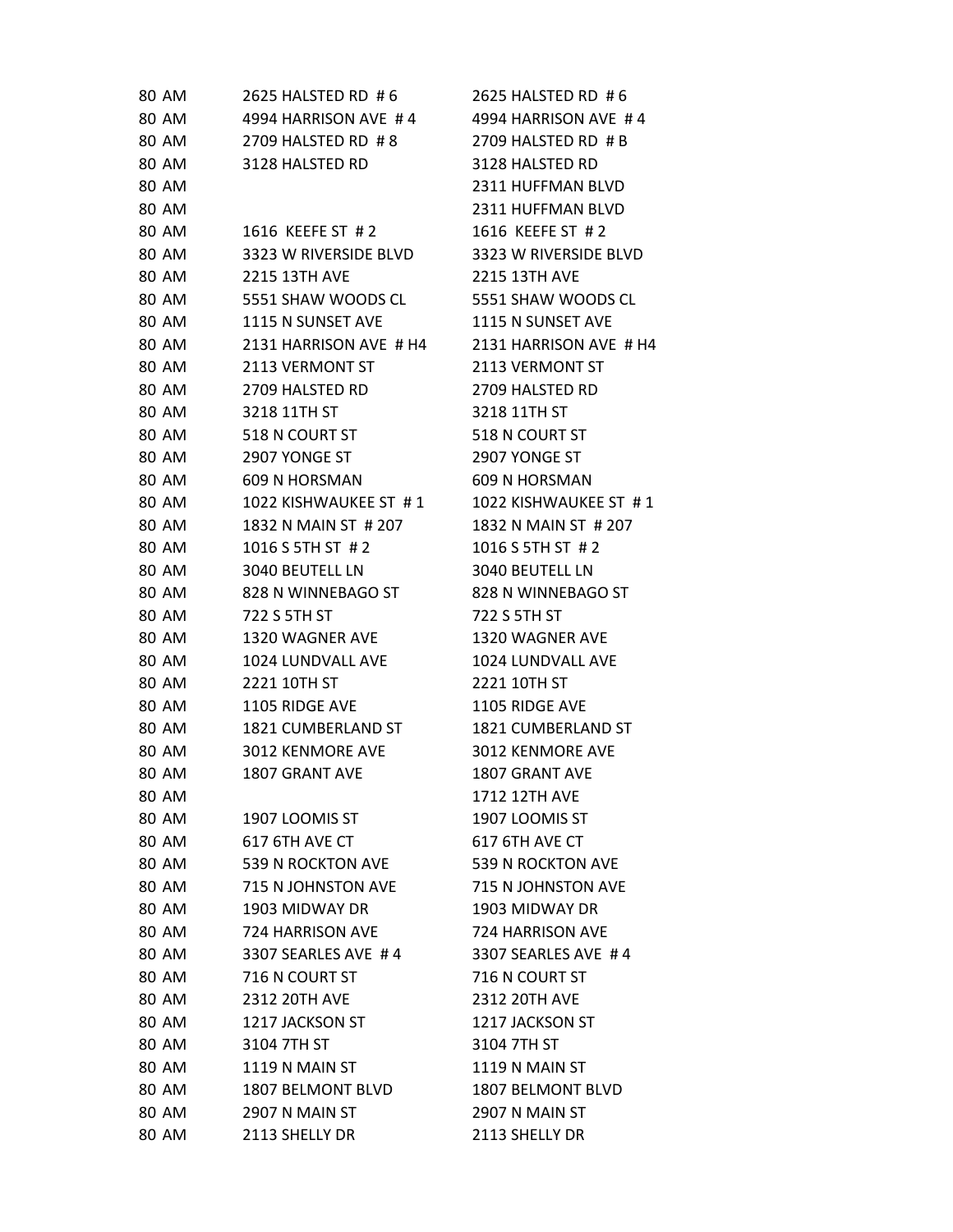| 80 AM<br>1318 BLAISDELL ST<br>1318 BLAISDELL ST<br>1417 N CHURCH ST<br>1417 N CHURCH ST<br>80 AM<br>80 AM<br>433 N CENTRAL AVE<br>433 N CENTRAL AVE<br>80 AM<br>215 N 1ST ST<br>215 N 1ST ST<br>80 AM<br>1715 TACOMA AVE<br>80 AM<br>607 N 2ND ST<br>607 N 2ND ST<br>80 AM<br>419 BANCROFT CT #11<br>419 BANCROFT CT #11<br>3225 SUNNYSIDE AVE<br>3225 SUNNYSIDE AVE<br>80 AM<br>80 AM<br>609 N HORSMAN<br>609 N HORSMAN<br>80 AM<br>219 ROYAL AVE<br>219 ROYAL AVE<br>80 AM<br>219 ROYAL AVE<br>219 ROYAL AVE<br>5719 FOREST HILLS RD #304 5719 FOREST HILLS RD #304<br>80 AM<br>80 AM<br>3815 PLEASANT VALLEY BLVD 3815 PLEASANT VALLEY BLVD<br>80 AM<br>2118 DOUGLAS ST #1S<br>80 AM<br>412 N CENTRAL AVE<br>412 N CENTRAL AVE<br>80 AM<br>511 CHERRY ST<br>511 CHERRY ST<br>80 AM<br>1815 CHARLES ST #1<br>1815 CHARLES ST #1<br>80 AM<br>2519 ARTHUR AVE<br><b>2519 ARTHUR AVE</b><br>80 AM<br>818 N COURT ST<br>818 N COURT ST<br>80 AM<br>1236 GARRISON AVE<br>1236 GARRISON AVE<br>80 AM<br>423 SINDEPENDENCE AVE 423 SINDEPENDENCE AVE<br>80 AM<br>903 BLUEFIELD ST<br>903 BLUEFIELD ST<br>80 AM<br>412 CENTRAL AVE<br><b>412 CENTRAL AVE</b><br>80 AM<br>904 1\2 5TH AVE<br>904 1\2 5TH AVE<br>80 AM<br>727 WILLARD AVE<br>727 WILLARD AVE<br>80 AM<br>2239 CLOVER AVE<br>2239 CLOVER AVE<br>80 AM<br>2323 GREEN ST<br>2323 GREEN ST<br>80 AM<br>1136 JACKSON ST<br>1136 JACKSON ST<br>80 AM<br>2015 BARTON BLVD<br>2015 BARTON BLVD<br>80 AM<br>1505 BIRCH CT<br>1505 BIRCH CT<br>4864 FLINTRIDGE CT #2<br>4864 FLINTRIDGE CT #2<br>80 AM<br>80 AM<br>1519 KAY AVE<br>80 AM<br>3418 LATHAM ST<br>3418 LATHAM ST<br>80 AM<br>2125 LATHAM ST<br>2125 LATHAM ST<br>80 AM<br>2125 LATHAM ST<br>2125 LATHAM ST<br>80 AM<br>427 N HENRIETTA AVE<br>427 N HENRIETTA AVE<br>80 AM<br>2120 DRESDEN AVE<br>2120 DERSDEN AVE<br>80 AM<br>3104 7TH ST<br>3104 7TH ST<br>80 AM<br>518 N COURT ST<br>518 N COURT ST<br>80 AM<br>2901 HALSTED RD<br>2901 HALSTED RD<br>80 AM<br>5012 DIDIER AVE<br>5012 DIDIER AVE<br>80 AM<br>6473 E RIVERSIDE<br>6473 E RIVERSIDE<br>80 AM<br>5719 FOREST HILLS RD #303 5719 FOREST HILLS RD #303<br>80 AM<br>2817 HALSTED RD # C<br>2817 HALSTED RD # C<br>80 AM<br>4276 RUSKIN RD<br>80 AM<br>724 HARRISON AVE<br>724 HARRISON AVE | 80 AM | 4428 KENNETT AVE | 4428 KENNETT AVE |
|--------------------------------------------------------------------------------------------------------------------------------------------------------------------------------------------------------------------------------------------------------------------------------------------------------------------------------------------------------------------------------------------------------------------------------------------------------------------------------------------------------------------------------------------------------------------------------------------------------------------------------------------------------------------------------------------------------------------------------------------------------------------------------------------------------------------------------------------------------------------------------------------------------------------------------------------------------------------------------------------------------------------------------------------------------------------------------------------------------------------------------------------------------------------------------------------------------------------------------------------------------------------------------------------------------------------------------------------------------------------------------------------------------------------------------------------------------------------------------------------------------------------------------------------------------------------------------------------------------------------------------------------------------------------------------------------------------------------------------------------------------------------------------------------------------------------------------------------------------------------------------------------------------------------------------------------------------------------------------------------------------------------------------------------------------------------------------------------------------------------------------------------------------------------------------------------------------------------------------------------------------------------|-------|------------------|------------------|
|                                                                                                                                                                                                                                                                                                                                                                                                                                                                                                                                                                                                                                                                                                                                                                                                                                                                                                                                                                                                                                                                                                                                                                                                                                                                                                                                                                                                                                                                                                                                                                                                                                                                                                                                                                                                                                                                                                                                                                                                                                                                                                                                                                                                                                                                    |       |                  |                  |
|                                                                                                                                                                                                                                                                                                                                                                                                                                                                                                                                                                                                                                                                                                                                                                                                                                                                                                                                                                                                                                                                                                                                                                                                                                                                                                                                                                                                                                                                                                                                                                                                                                                                                                                                                                                                                                                                                                                                                                                                                                                                                                                                                                                                                                                                    |       |                  |                  |
|                                                                                                                                                                                                                                                                                                                                                                                                                                                                                                                                                                                                                                                                                                                                                                                                                                                                                                                                                                                                                                                                                                                                                                                                                                                                                                                                                                                                                                                                                                                                                                                                                                                                                                                                                                                                                                                                                                                                                                                                                                                                                                                                                                                                                                                                    |       |                  |                  |
|                                                                                                                                                                                                                                                                                                                                                                                                                                                                                                                                                                                                                                                                                                                                                                                                                                                                                                                                                                                                                                                                                                                                                                                                                                                                                                                                                                                                                                                                                                                                                                                                                                                                                                                                                                                                                                                                                                                                                                                                                                                                                                                                                                                                                                                                    |       |                  |                  |
|                                                                                                                                                                                                                                                                                                                                                                                                                                                                                                                                                                                                                                                                                                                                                                                                                                                                                                                                                                                                                                                                                                                                                                                                                                                                                                                                                                                                                                                                                                                                                                                                                                                                                                                                                                                                                                                                                                                                                                                                                                                                                                                                                                                                                                                                    |       |                  |                  |
|                                                                                                                                                                                                                                                                                                                                                                                                                                                                                                                                                                                                                                                                                                                                                                                                                                                                                                                                                                                                                                                                                                                                                                                                                                                                                                                                                                                                                                                                                                                                                                                                                                                                                                                                                                                                                                                                                                                                                                                                                                                                                                                                                                                                                                                                    |       |                  |                  |
|                                                                                                                                                                                                                                                                                                                                                                                                                                                                                                                                                                                                                                                                                                                                                                                                                                                                                                                                                                                                                                                                                                                                                                                                                                                                                                                                                                                                                                                                                                                                                                                                                                                                                                                                                                                                                                                                                                                                                                                                                                                                                                                                                                                                                                                                    |       |                  |                  |
|                                                                                                                                                                                                                                                                                                                                                                                                                                                                                                                                                                                                                                                                                                                                                                                                                                                                                                                                                                                                                                                                                                                                                                                                                                                                                                                                                                                                                                                                                                                                                                                                                                                                                                                                                                                                                                                                                                                                                                                                                                                                                                                                                                                                                                                                    |       |                  |                  |
|                                                                                                                                                                                                                                                                                                                                                                                                                                                                                                                                                                                                                                                                                                                                                                                                                                                                                                                                                                                                                                                                                                                                                                                                                                                                                                                                                                                                                                                                                                                                                                                                                                                                                                                                                                                                                                                                                                                                                                                                                                                                                                                                                                                                                                                                    |       |                  |                  |
|                                                                                                                                                                                                                                                                                                                                                                                                                                                                                                                                                                                                                                                                                                                                                                                                                                                                                                                                                                                                                                                                                                                                                                                                                                                                                                                                                                                                                                                                                                                                                                                                                                                                                                                                                                                                                                                                                                                                                                                                                                                                                                                                                                                                                                                                    |       |                  |                  |
|                                                                                                                                                                                                                                                                                                                                                                                                                                                                                                                                                                                                                                                                                                                                                                                                                                                                                                                                                                                                                                                                                                                                                                                                                                                                                                                                                                                                                                                                                                                                                                                                                                                                                                                                                                                                                                                                                                                                                                                                                                                                                                                                                                                                                                                                    |       |                  |                  |
|                                                                                                                                                                                                                                                                                                                                                                                                                                                                                                                                                                                                                                                                                                                                                                                                                                                                                                                                                                                                                                                                                                                                                                                                                                                                                                                                                                                                                                                                                                                                                                                                                                                                                                                                                                                                                                                                                                                                                                                                                                                                                                                                                                                                                                                                    |       |                  |                  |
|                                                                                                                                                                                                                                                                                                                                                                                                                                                                                                                                                                                                                                                                                                                                                                                                                                                                                                                                                                                                                                                                                                                                                                                                                                                                                                                                                                                                                                                                                                                                                                                                                                                                                                                                                                                                                                                                                                                                                                                                                                                                                                                                                                                                                                                                    |       |                  |                  |
|                                                                                                                                                                                                                                                                                                                                                                                                                                                                                                                                                                                                                                                                                                                                                                                                                                                                                                                                                                                                                                                                                                                                                                                                                                                                                                                                                                                                                                                                                                                                                                                                                                                                                                                                                                                                                                                                                                                                                                                                                                                                                                                                                                                                                                                                    |       |                  |                  |
|                                                                                                                                                                                                                                                                                                                                                                                                                                                                                                                                                                                                                                                                                                                                                                                                                                                                                                                                                                                                                                                                                                                                                                                                                                                                                                                                                                                                                                                                                                                                                                                                                                                                                                                                                                                                                                                                                                                                                                                                                                                                                                                                                                                                                                                                    |       |                  |                  |
|                                                                                                                                                                                                                                                                                                                                                                                                                                                                                                                                                                                                                                                                                                                                                                                                                                                                                                                                                                                                                                                                                                                                                                                                                                                                                                                                                                                                                                                                                                                                                                                                                                                                                                                                                                                                                                                                                                                                                                                                                                                                                                                                                                                                                                                                    |       |                  |                  |
|                                                                                                                                                                                                                                                                                                                                                                                                                                                                                                                                                                                                                                                                                                                                                                                                                                                                                                                                                                                                                                                                                                                                                                                                                                                                                                                                                                                                                                                                                                                                                                                                                                                                                                                                                                                                                                                                                                                                                                                                                                                                                                                                                                                                                                                                    |       |                  |                  |
|                                                                                                                                                                                                                                                                                                                                                                                                                                                                                                                                                                                                                                                                                                                                                                                                                                                                                                                                                                                                                                                                                                                                                                                                                                                                                                                                                                                                                                                                                                                                                                                                                                                                                                                                                                                                                                                                                                                                                                                                                                                                                                                                                                                                                                                                    |       |                  |                  |
|                                                                                                                                                                                                                                                                                                                                                                                                                                                                                                                                                                                                                                                                                                                                                                                                                                                                                                                                                                                                                                                                                                                                                                                                                                                                                                                                                                                                                                                                                                                                                                                                                                                                                                                                                                                                                                                                                                                                                                                                                                                                                                                                                                                                                                                                    |       |                  |                  |
|                                                                                                                                                                                                                                                                                                                                                                                                                                                                                                                                                                                                                                                                                                                                                                                                                                                                                                                                                                                                                                                                                                                                                                                                                                                                                                                                                                                                                                                                                                                                                                                                                                                                                                                                                                                                                                                                                                                                                                                                                                                                                                                                                                                                                                                                    |       |                  |                  |
|                                                                                                                                                                                                                                                                                                                                                                                                                                                                                                                                                                                                                                                                                                                                                                                                                                                                                                                                                                                                                                                                                                                                                                                                                                                                                                                                                                                                                                                                                                                                                                                                                                                                                                                                                                                                                                                                                                                                                                                                                                                                                                                                                                                                                                                                    |       |                  |                  |
|                                                                                                                                                                                                                                                                                                                                                                                                                                                                                                                                                                                                                                                                                                                                                                                                                                                                                                                                                                                                                                                                                                                                                                                                                                                                                                                                                                                                                                                                                                                                                                                                                                                                                                                                                                                                                                                                                                                                                                                                                                                                                                                                                                                                                                                                    |       |                  |                  |
|                                                                                                                                                                                                                                                                                                                                                                                                                                                                                                                                                                                                                                                                                                                                                                                                                                                                                                                                                                                                                                                                                                                                                                                                                                                                                                                                                                                                                                                                                                                                                                                                                                                                                                                                                                                                                                                                                                                                                                                                                                                                                                                                                                                                                                                                    |       |                  |                  |
|                                                                                                                                                                                                                                                                                                                                                                                                                                                                                                                                                                                                                                                                                                                                                                                                                                                                                                                                                                                                                                                                                                                                                                                                                                                                                                                                                                                                                                                                                                                                                                                                                                                                                                                                                                                                                                                                                                                                                                                                                                                                                                                                                                                                                                                                    |       |                  |                  |
|                                                                                                                                                                                                                                                                                                                                                                                                                                                                                                                                                                                                                                                                                                                                                                                                                                                                                                                                                                                                                                                                                                                                                                                                                                                                                                                                                                                                                                                                                                                                                                                                                                                                                                                                                                                                                                                                                                                                                                                                                                                                                                                                                                                                                                                                    |       |                  |                  |
|                                                                                                                                                                                                                                                                                                                                                                                                                                                                                                                                                                                                                                                                                                                                                                                                                                                                                                                                                                                                                                                                                                                                                                                                                                                                                                                                                                                                                                                                                                                                                                                                                                                                                                                                                                                                                                                                                                                                                                                                                                                                                                                                                                                                                                                                    |       |                  |                  |
|                                                                                                                                                                                                                                                                                                                                                                                                                                                                                                                                                                                                                                                                                                                                                                                                                                                                                                                                                                                                                                                                                                                                                                                                                                                                                                                                                                                                                                                                                                                                                                                                                                                                                                                                                                                                                                                                                                                                                                                                                                                                                                                                                                                                                                                                    |       |                  |                  |
|                                                                                                                                                                                                                                                                                                                                                                                                                                                                                                                                                                                                                                                                                                                                                                                                                                                                                                                                                                                                                                                                                                                                                                                                                                                                                                                                                                                                                                                                                                                                                                                                                                                                                                                                                                                                                                                                                                                                                                                                                                                                                                                                                                                                                                                                    |       |                  |                  |
|                                                                                                                                                                                                                                                                                                                                                                                                                                                                                                                                                                                                                                                                                                                                                                                                                                                                                                                                                                                                                                                                                                                                                                                                                                                                                                                                                                                                                                                                                                                                                                                                                                                                                                                                                                                                                                                                                                                                                                                                                                                                                                                                                                                                                                                                    |       |                  |                  |
|                                                                                                                                                                                                                                                                                                                                                                                                                                                                                                                                                                                                                                                                                                                                                                                                                                                                                                                                                                                                                                                                                                                                                                                                                                                                                                                                                                                                                                                                                                                                                                                                                                                                                                                                                                                                                                                                                                                                                                                                                                                                                                                                                                                                                                                                    |       |                  |                  |
|                                                                                                                                                                                                                                                                                                                                                                                                                                                                                                                                                                                                                                                                                                                                                                                                                                                                                                                                                                                                                                                                                                                                                                                                                                                                                                                                                                                                                                                                                                                                                                                                                                                                                                                                                                                                                                                                                                                                                                                                                                                                                                                                                                                                                                                                    |       |                  |                  |
|                                                                                                                                                                                                                                                                                                                                                                                                                                                                                                                                                                                                                                                                                                                                                                                                                                                                                                                                                                                                                                                                                                                                                                                                                                                                                                                                                                                                                                                                                                                                                                                                                                                                                                                                                                                                                                                                                                                                                                                                                                                                                                                                                                                                                                                                    |       |                  |                  |
|                                                                                                                                                                                                                                                                                                                                                                                                                                                                                                                                                                                                                                                                                                                                                                                                                                                                                                                                                                                                                                                                                                                                                                                                                                                                                                                                                                                                                                                                                                                                                                                                                                                                                                                                                                                                                                                                                                                                                                                                                                                                                                                                                                                                                                                                    |       |                  |                  |
|                                                                                                                                                                                                                                                                                                                                                                                                                                                                                                                                                                                                                                                                                                                                                                                                                                                                                                                                                                                                                                                                                                                                                                                                                                                                                                                                                                                                                                                                                                                                                                                                                                                                                                                                                                                                                                                                                                                                                                                                                                                                                                                                                                                                                                                                    |       |                  |                  |
|                                                                                                                                                                                                                                                                                                                                                                                                                                                                                                                                                                                                                                                                                                                                                                                                                                                                                                                                                                                                                                                                                                                                                                                                                                                                                                                                                                                                                                                                                                                                                                                                                                                                                                                                                                                                                                                                                                                                                                                                                                                                                                                                                                                                                                                                    |       |                  |                  |
|                                                                                                                                                                                                                                                                                                                                                                                                                                                                                                                                                                                                                                                                                                                                                                                                                                                                                                                                                                                                                                                                                                                                                                                                                                                                                                                                                                                                                                                                                                                                                                                                                                                                                                                                                                                                                                                                                                                                                                                                                                                                                                                                                                                                                                                                    |       |                  |                  |
|                                                                                                                                                                                                                                                                                                                                                                                                                                                                                                                                                                                                                                                                                                                                                                                                                                                                                                                                                                                                                                                                                                                                                                                                                                                                                                                                                                                                                                                                                                                                                                                                                                                                                                                                                                                                                                                                                                                                                                                                                                                                                                                                                                                                                                                                    |       |                  |                  |
|                                                                                                                                                                                                                                                                                                                                                                                                                                                                                                                                                                                                                                                                                                                                                                                                                                                                                                                                                                                                                                                                                                                                                                                                                                                                                                                                                                                                                                                                                                                                                                                                                                                                                                                                                                                                                                                                                                                                                                                                                                                                                                                                                                                                                                                                    |       |                  |                  |
|                                                                                                                                                                                                                                                                                                                                                                                                                                                                                                                                                                                                                                                                                                                                                                                                                                                                                                                                                                                                                                                                                                                                                                                                                                                                                                                                                                                                                                                                                                                                                                                                                                                                                                                                                                                                                                                                                                                                                                                                                                                                                                                                                                                                                                                                    |       |                  |                  |
|                                                                                                                                                                                                                                                                                                                                                                                                                                                                                                                                                                                                                                                                                                                                                                                                                                                                                                                                                                                                                                                                                                                                                                                                                                                                                                                                                                                                                                                                                                                                                                                                                                                                                                                                                                                                                                                                                                                                                                                                                                                                                                                                                                                                                                                                    |       |                  |                  |
|                                                                                                                                                                                                                                                                                                                                                                                                                                                                                                                                                                                                                                                                                                                                                                                                                                                                                                                                                                                                                                                                                                                                                                                                                                                                                                                                                                                                                                                                                                                                                                                                                                                                                                                                                                                                                                                                                                                                                                                                                                                                                                                                                                                                                                                                    |       |                  |                  |
|                                                                                                                                                                                                                                                                                                                                                                                                                                                                                                                                                                                                                                                                                                                                                                                                                                                                                                                                                                                                                                                                                                                                                                                                                                                                                                                                                                                                                                                                                                                                                                                                                                                                                                                                                                                                                                                                                                                                                                                                                                                                                                                                                                                                                                                                    |       |                  |                  |
|                                                                                                                                                                                                                                                                                                                                                                                                                                                                                                                                                                                                                                                                                                                                                                                                                                                                                                                                                                                                                                                                                                                                                                                                                                                                                                                                                                                                                                                                                                                                                                                                                                                                                                                                                                                                                                                                                                                                                                                                                                                                                                                                                                                                                                                                    |       |                  |                  |
|                                                                                                                                                                                                                                                                                                                                                                                                                                                                                                                                                                                                                                                                                                                                                                                                                                                                                                                                                                                                                                                                                                                                                                                                                                                                                                                                                                                                                                                                                                                                                                                                                                                                                                                                                                                                                                                                                                                                                                                                                                                                                                                                                                                                                                                                    |       |                  |                  |
|                                                                                                                                                                                                                                                                                                                                                                                                                                                                                                                                                                                                                                                                                                                                                                                                                                                                                                                                                                                                                                                                                                                                                                                                                                                                                                                                                                                                                                                                                                                                                                                                                                                                                                                                                                                                                                                                                                                                                                                                                                                                                                                                                                                                                                                                    |       |                  |                  |
|                                                                                                                                                                                                                                                                                                                                                                                                                                                                                                                                                                                                                                                                                                                                                                                                                                                                                                                                                                                                                                                                                                                                                                                                                                                                                                                                                                                                                                                                                                                                                                                                                                                                                                                                                                                                                                                                                                                                                                                                                                                                                                                                                                                                                                                                    |       |                  |                  |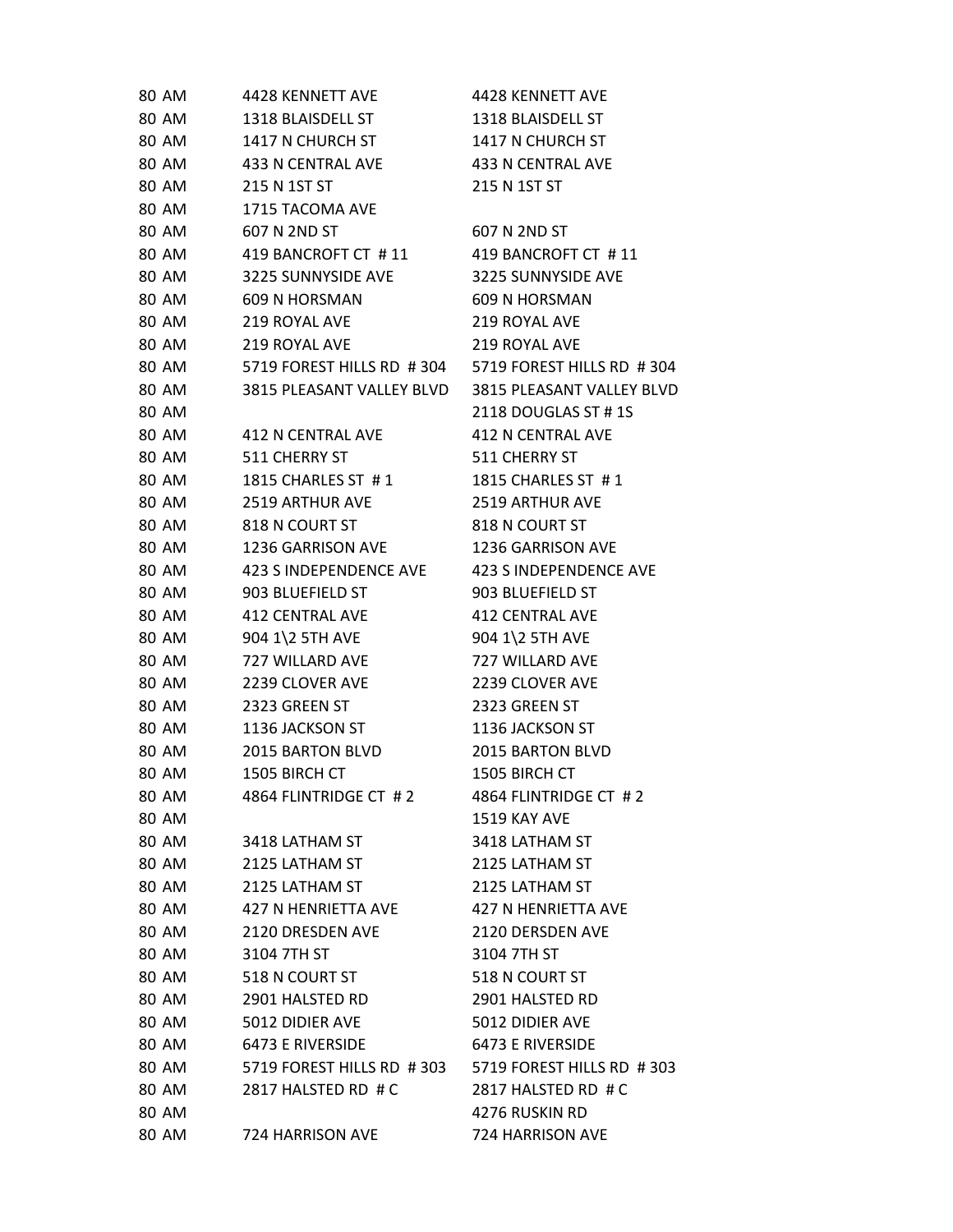| 80 AM        |                            | 4276 RUSKIN RD             |
|--------------|----------------------------|----------------------------|
| 80 AM        | 508 S 4TH ST               | 508 S 4TH ST               |
| 80 AM        | 841 N CHURCH ST            | 841 N CHURCH ST            |
| 80 AM        | 2023 SHERMAN AVE           | 2023 SHERMAN AVE           |
| 80 AM        | 2204 JONATHAN AVE          | 2204 JONATHAN AVE          |
| 80 AM        |                            | 4276 RUSKIN RD             |
| 80 AM        | 912 NORTH AVE              | 912 NORTH AVE              |
| 80 AM        | 725 N HORSMAN ST           | 725 N HORSMAN ST           |
| 80 AM        | <b>1512 KAY DR</b>         | <b>1512 KAY DR</b>         |
| <b>80 AM</b> | 1913 SCHOOL ST             | 1913 SCHOOL ST             |
| 80 AM        | 2909 HALSTED RD # A        | 2909 HALSTED RD # A        |
| 80 AM        | 2211 VAN WIE AVE           | 2211 VAN WIE AVE           |
| 80 AM        | 3423 SUNNYSIDE AVE         | 3423 SUNNYSIDE AVE         |
| <b>80 AM</b> | 2918 GLENWOOD AVE          | 2918 GLENWOOD AVE          |
| <b>80 AM</b> | 522 SCORE ST               | 522 SCORE ST               |
| 80 AM        | 3423 SUNNYSIDE AVE         | 3423 SUNNYSIDE AVE         |
| 80 PM        | 977 GRANT AVE              | 977 GRANT AVE              |
| 80 PM        | 1302 SCHOOL ST             | 1302 SCHOOL ST             |
| 80 PM        | 975 ACORN ST               | 975 ACORN ST               |
| 80 PM        | 975 ACORN ST               | 975 ACORN ST               |
| 80 PM        |                            | 516 CHERRY ST #2           |
| 80 PM        | 2301 7TH ST                | 2301 7TH ST                |
| 80 PM        | 2404 N WINNEBAGO ST        | 2404 N WINNEBAGO ST        |
| 80 PM        | 616 N ROCKTON AVE #2       | 616 N ROCKTON AVE #2       |
| 80 PM        | 1709 MONTAGUE ST           | 1709 MONTAGUE ST           |
| 80 PM        | <b>2616 SHERMAN AVE</b>    | 2616 SHERMAN AVE           |
| 80 PM        | 4527 APPLE ORCHARD LA      | 4527 APPLE ORCHARD LA      |
| 80 PM        | 2525 CONKLIN DR #20        | 2525 CONKLIN DR #20        |
| 80 PM        | <b>2216 BENDERWIRT AVE</b> | <b>2216 BENDERWIRT AVE</b> |
| 80 PM        | 414 N COURT ST             | 414 N COURT ST             |
| 80 PM        | 1603 EVERGREEN ST          | <b>1603 EVERGREEN ST</b>   |
| 80 PM        | 836 LAPP CT                | 836 LAPP CT                |
| 80 PM        | 1312 GRANT AVE             | 1312 GRANT AVE             |
| 80 PM        | 1621 LOOMIS ST             | 1621 LOOMIS ST             |
| 80 PM        | 1127 15TH AVE              | 1127 15TH AVE              |
| 80 PM        | 1623 N CHURCH ST           | 1623 N CHURCH ST           |
| 80 PM        | 518 N COURT ST             | 518 N COURT ST             |
| 80 PM        | 3423 SEWARD AVE            |                            |
| 80 PM        | <b>628 N CENTRAL AVE</b>   | <b>628 N CENTRAL AVE</b>   |
| 80 PM        | 1832 N MAIN ST # 205       | 1832 N MAIN ST # 205       |
| 80 PM        | 1236 S JOHNSTON AVE        | 1236 S JOHNSTON AVE        |
| 80 PM        | 1233 S COURT ST            |                            |
| 80 PM        | 2414 FREMONT ST            | 2414 FREMONT ST            |
| 80 PM        | 1118 SELDEN ST             | 1118 SELDEN ST             |
| 80 PM        | 2908 HALSTED RD #2         | 2908 HALSTED RD #2         |
| 80 PM        | 309 WEBSTER AVE            | 309 WEBSTER AVE            |
| 80 PM        | 3701 TRILLING AVE # 205    | 3701 TRILLING AVE # 205    |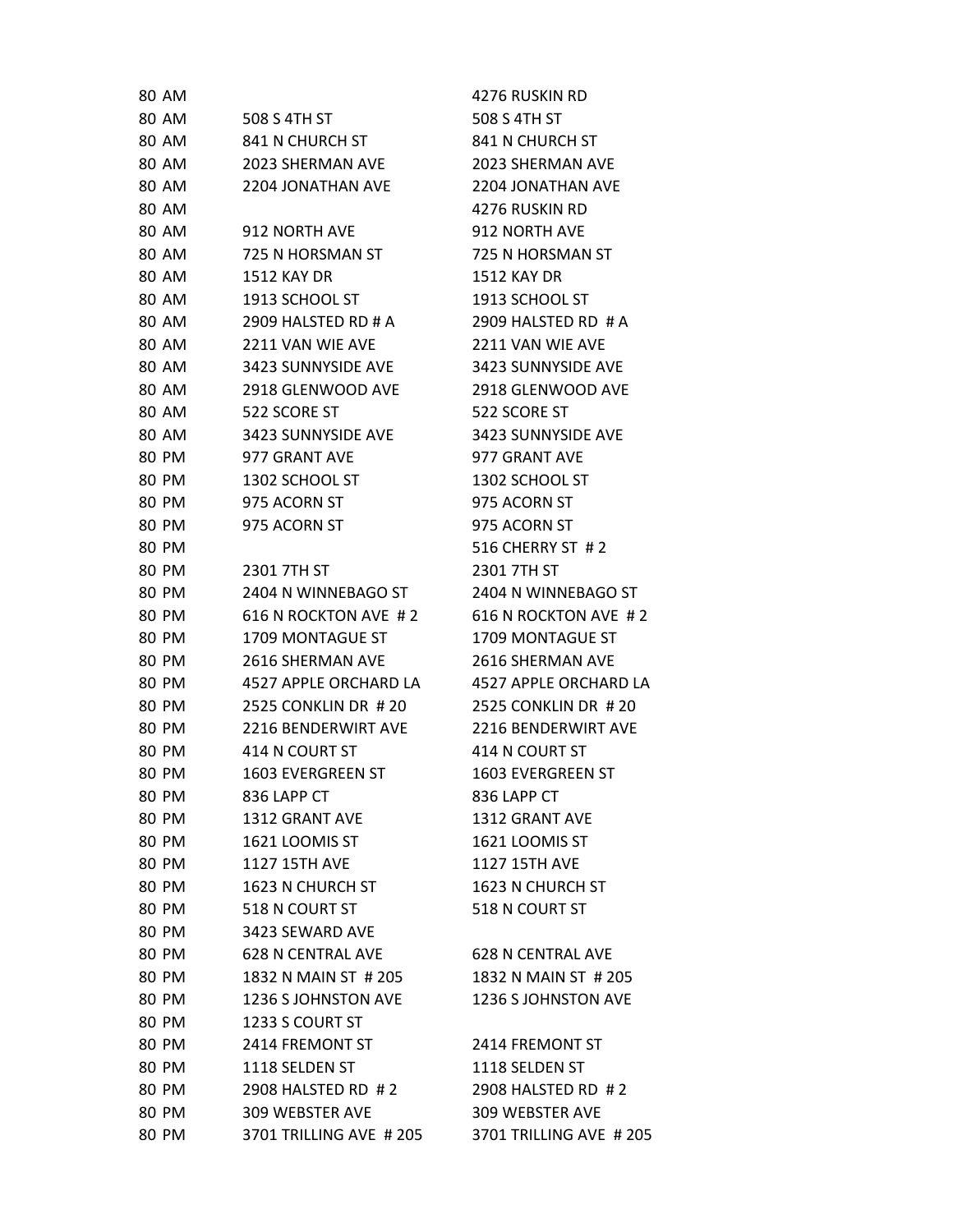| 80 PM        | 717 PARK AVE            | 717 PARK AVE             |
|--------------|-------------------------|--------------------------|
| 80 PM        | 3902 15TH AVE           | 3902 15TH AVE            |
| 80 PM        | 2616 SHERMAN ST         | 2616 SHERMAN ST          |
| 80 PM        | 1017 RIDGE AVE          | 1017 RIDGE AVE           |
| 80 PM        | 2511 ASHLAND AVE        | 2511 ASHLAND AVE         |
| 80 PM        | 942 N HORSMAN ST        | 942 N HORSMAN ST         |
| 80 PM        | 1039 N WINNEBAGO ST     | 1039 N WINNEBAGO ST      |
| 80 PM        | 1230 N ROCKTON AVE # 2N | 1230 N ROCKTON AVE # 2N  |
| 80 PM        | 1025 N CHURCH ST        | 1025 N CHURCH ST         |
| 80 PM        | 1210 15TH AVE #1        |                          |
| 80 PM        |                         | 1210 15TH AVE #1         |
| 80 PM        | 1203 BLAISDELL ST       | 1203 BLAISDELL ST        |
| 80 PM        | 1203 BLAISDELL ST       | 1203 BLAISDELL ST        |
| 80 PM        | 1618 ANDREWS ST         | 1618 ANDREWS ST          |
| 80 PM        | 822 FERGUSON            | 822 FERGUSON             |
| 80 PM        | 1010 RIDGE AVE          | 1010 RIDGE AVE           |
| 80 PM        | 1412 ARTHUR AVE         | <b>1412 ARTHUR AVE</b>   |
| 80 PM        | 2323 BENDERWIRT AVE     | 2323 BENDERWIRT AVE      |
| <b>80 PM</b> | 2323 BENDERWIRT AVE     | 2323 BENDERWIRT AVE      |
| 80 PM        | 1815 8TH ST             | 1815 8TH ST              |
| 80 PM        | <b>928 8TH AVE</b>      | <b>928 8TH AVE</b>       |
| 80 PM        | 1910 PRICE ST           | 1910 PRICE ST            |
| 80 PM        | 114 CONGRESS DR         | 114 CONGRESS DR          |
| 80 PM        | 515 N ROCKTON AVE       | 515 N ROCKTON AVE        |
| 80 PM        | 3424 PACKARD PKWY       | 3424 PACKARD PKWY        |
| 80 PM        | 421 BUCKBEE ST          | 421 BUCKBEE ST           |
| 80 PM        | 2321 MELROSE ST #15     | 2321 MELROSE ST #15      |
| 80 PM        | 1210 GREENWOOD AVE      | 1210 GREENWOOD AVE       |
| 80 PM        | 1904 N MAIN ST #3       | 1904 N MAIN ST #3        |
| 80 PM        | 718 N COURT ST # 27     | 718 N COURT ST # 27      |
| 80 PM        |                         | 4730 BLACK OAK TR        |
| 80 PM        | 1033 W JEFFERSON ST     |                          |
| 80 PM        |                         | 3223 WESLEYAN AVE        |
| 80 PM        | 4120 AUBURN CT #109     | 4120 AUBURN CT #109      |
| 80 PM        | 518 N COURT ST          | 518 N COURT ST           |
| 80 PM        | 1647 10TH AVE           | 1647 10TH AVE            |
| 80 PM        | 342 LEATHER CT          |                          |
| 80 PM        | <b>1501 7TH AVE</b>     | <b>1501 7TH AVE</b>      |
| 80 PM        | 242 N CENTRAL AVE       | <b>242 N CENTRAL AVE</b> |
| 80 PM        | 2624 BROADMOOR DR #4    | 2624 BROADMOOR DR #4     |
| 80 PM        | <b>2207 KILBURN AVE</b> | <b>2207 KILBURN AVE</b>  |
| 80 PM        | 1115 ISLAND AVE         | 1115 ISLAND AVE          |
| 80 PM        | 1115 ISLAND AVE         | 1115 ISLAND AVE          |
| 80 PM        | 7625 KISSANE DR         | 7625 KISSANE DR          |
| 80 PM        | 2114 W JEFFERSON ST     | 2114 W JEFFERSON ST      |
| 80 PM        | 415 EMERSON DR          | 415 EMERSON DR           |
| 80 PM        | 3036 N CHURCH ST        | 3036 N CHURCH ST         |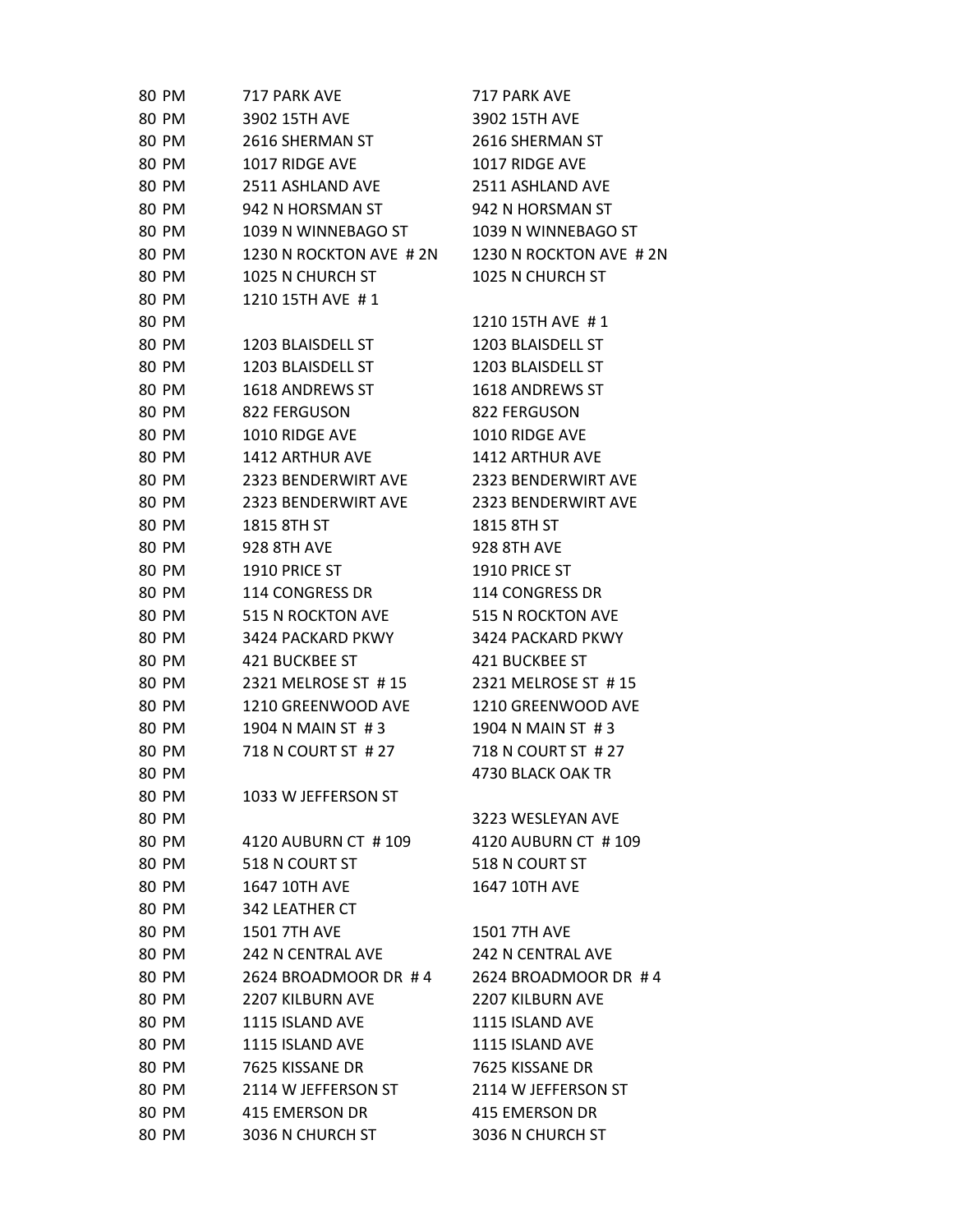| 80 PM | 4118 FLORIDA DR #335                          | 4118 FLORIDA DR #335 |
|-------|-----------------------------------------------|----------------------|
| 80 PM | 313 S HENRIETTA                               | 313 S HENRIETTA      |
| 80 PM | 814 TANNER CT                                 | 814 TANNER CT        |
| 80 PM | 2723 SILENTWOOD TRL #8 2723 SILENTWOOD TRL #8 |                      |
| 80 PM | 3312 SABLEWOOD DR #3                          | 3312 SABLEWOOD DR #3 |
| 80 PM | 8229 11TH ST                                  | 8229 11TH ST         |
| 80 PM | 928 N ROCKTON AVE                             | 928 N ROCKTON AVE    |
| 80 PM | 902 ACORN ST FAIRGROUNDS 812 LOOMIS ST        |                      |
| 80 PM | 942 N HORSMAN                                 | 942 N HORSMAN        |
| 80 PM | 228 N AVON ST                                 | 228 N AVON ST        |
| 80 PM | 518 N COURT ST                                | 518 N COURT ST       |
| 80 PM | 414 N COURT ST #303                           | 414 N COURT ST #303  |
| 80    | 1007 TULIP LN #5                              | 1007 TULIP LN #5     |
| 80    | 3620 HARRISON AVE                             | 3620 HARRISON AVE    |
| 80    | 716 SUNRISE LN                                | 716 SUNRISE LN       |
| 80    | 1127 JACKSON ST #2                            | 1127 JACKSON ST #2   |
| 80    | 629 S 3RD ST #1                               | 629 S 3RD ST #1      |
| 80    | 3316 SABLEWOOD DR #4                          | 3316 SABLEWOOD DR #4 |
| 80    | 511 FAIRVIEW AVE                              | 511 FAIRVIEW AVE     |
| 80    | 2413 ASHLAND AVE                              | 2413 ASHLAND AVE     |
| 80    | 1832 N MAIN ST # 115                          | 1832 N MAIN ST #115  |
| 80    | 1627 OVERDENE AVE                             | 1627 OVERDENE AVE    |
| 80    | 1027 8TH ST                                   | 1027 8TH ST          |
| 80    | 1903 CHARLES ST                               | 1903 CHARLES ST      |
| 80    | 1219 PARMELE ST                               | 1219 PARMELE ST      |
| 80    | 208 CAMERON AVE #1A                           | 208 CAMERON AVE #1A  |
| 80    | 1118 GRANT AVE                                | 1118 GRANT AVE       |
| 80    | 2916 CHARLES ST # B                           | 415 EMERSON DR       |
| 80    | 1227 CHESTNUT ST                              | 1227 CHESTNUT ST     |
| 80    | 910 19TH ST                                   | 910 19TH ST          |
| 80    | 101 HALL ST # 2                               | 101 HALL ST #2       |
| 80    | 1328 GREENWOOD AVE                            | 1328 GREENWOOD AVE   |
| 80    | 1511 YONGE ST                                 | 1511 YONGE ST        |
| 80    | 322 ROME AVE                                  | 322 ROME AVE         |
| 80    | 1621 S MAIN ST                                | 1621 S MAIN ST       |
| 80    | 1919 N COURT ST                               | 1919 N COURT ST      |
| 80    | 1131 JACKSON ST                               | 1131 JACKSON ST      |
| 80    | 4825 CREEKVIEW RD #5                          | 4825 CREEKVIEW RD #5 |
| 80    | 3104 7TH ST                                   | 3104 7TH ST          |
| 80    | 518 N COURT ST                                | 518 N COURT ST       |
| 80    | 216 HOWARD AVE                                | 216 HOWARD AVE       |
| 80    | 2217 23RD ST #4                               | 2217 23RD ST #4      |
| 80    | 703 SANFORD ST                                |                      |
| 80    | 3535 ROCKTON AVE                              | 3535 ROCKTON AVE     |
| 80    | 3826 PRESTON ST                               | 3826 PRESTON ST      |
| 80    | 518 N COURT ST                                | 518 N COURT ST       |
| 80    | 2226 QUAIL RUN                                | 2226 QUAIL RUN       |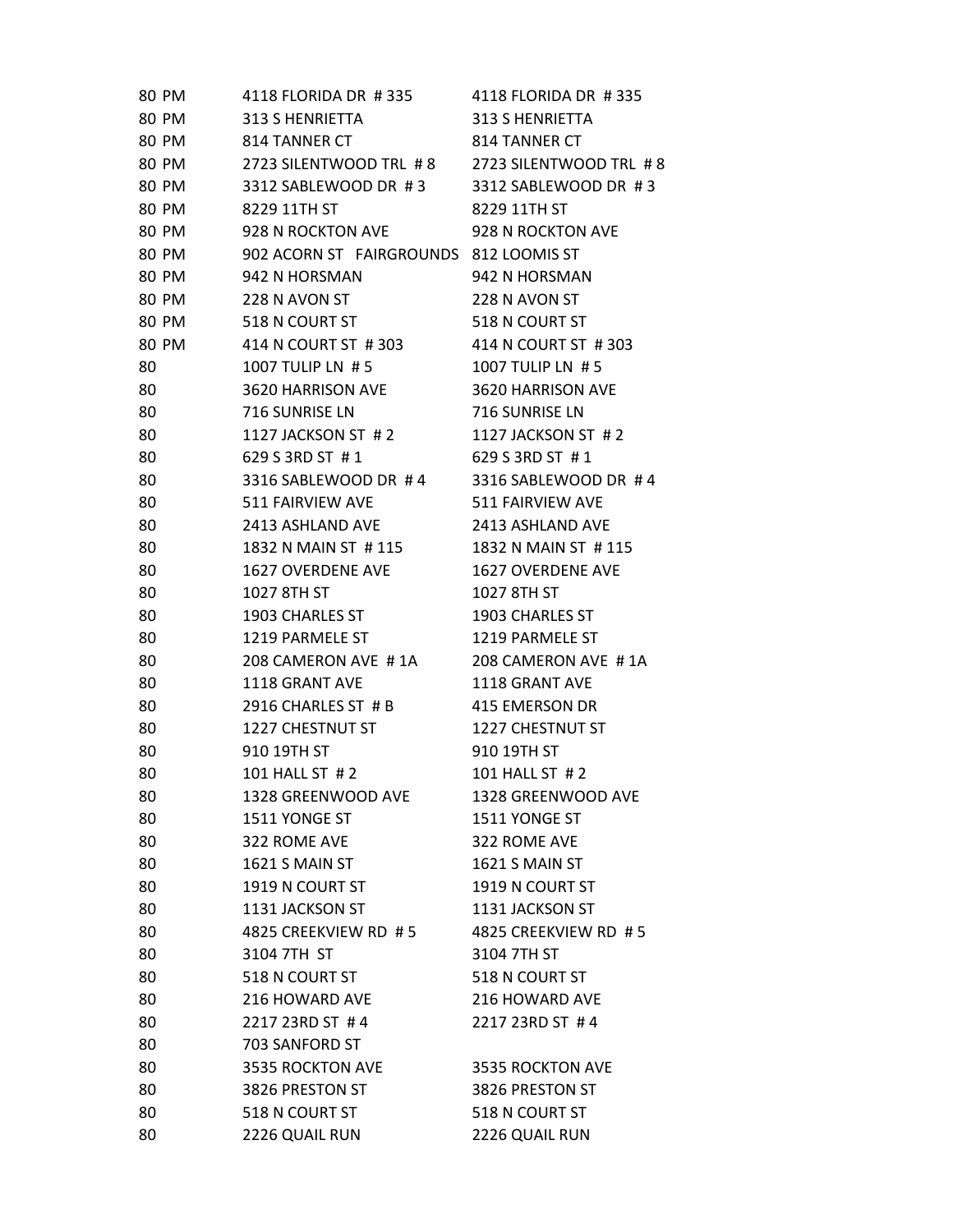| 80             | 809 N WINNEBAGO ST      | 518 N COURT ST                          |
|----------------|-------------------------|-----------------------------------------|
| 80             | 4345 MARAY DR           | 4345 MARAY DR                           |
| 80             | 1057 HESS CT            | 1057 HESS CT                            |
| 80             | 2815 SCHOOL ST          | 2815 SCHOOL ST                          |
| 80             | 3449 LOOKOUT DR         | 336 RIDGEVIEW AVE #7                    |
| 80             | 808 CAMBRIDGE AVE       | 808 CAMBRIDGE AVE                       |
| 80             | 719 N COURT ST # 215    | 719 N COURT ST # 215                    |
| 80             | 1303 WESCHESTER DR      | 1303 WESCHESTER DR                      |
| 80             | 818 NEWPORT AVE         | <b>818 NEWPORT AVE</b>                  |
| 80             | 1615 BARTON BLVD        | 1615 BARTON BLVD                        |
| 80             | 2221 10TH ST            | 2221 10TH ST                            |
| 80             | 4815 CREEKVIEW RD #1    | 4815 CREEKVIEW RD #1                    |
| 80             | 807 TOWER DR            | 807 TOWER DR                            |
| 80             | 807 TOWER DR            | 807 TOWER DR                            |
| 80             | 1815 MIDWAY DR          | 1815 MIDWAY DR                          |
| 80             | 728 LINDEN AVE          | 728 LINDEN AVE                          |
| 80             | 725 N HORSMAN ST        | 725 N HORSMAN ST                        |
| 80             | 5856 EL PASO CR         | 5856 EL PASO CR                         |
| 80             | 2723 SILENTWOOD TRL #8  | 2723 SILENTWOOD TRL #8                  |
| 80             | 2723 SILENTWOOD TRL #8  | 2723 SILENTWOOD TRL #8                  |
| 80             | 1227 CHESTNUT ST        | <b>1227 CHESTNUT ST</b>                 |
| 80             | 225 MIRIAM AVE          | 225 MIRIAM AVE                          |
| 80             | 4721 TOURMALINE TR      | 4721 TOURMALINE TR                      |
| 80             | 811 SOPER AVE           | 811 SOPER AVE                           |
| 80             | 2022 NEBRASKA RD        | 2022 NEBRASKA RD                        |
| 80             | 115 S DAY AVE           | 115 S DAY AVE                           |
| 80             | 3564 ELM AVE #1A        | 3564 ELM AVE #1A                        |
| 80             | 1226 SCHOOL ST          | 1226 SCHOOL ST                          |
| 80             | 311 PENFIELD PL         | 311 PENFIELD PL                         |
| 80             | 4345 MARAY DR           | 4345 MARAY DR                           |
| 80             | 2115 PORTLAND PL        | 2115 PORTLAND PL                        |
| 80             | 518 N COURT ST          | 518 N COURT ST                          |
| 80             | 1118 REVELL AVE         | 1118 REVELL AVE                         |
| 80             | 1027 RIDGE AVE          | 1027 RIDGE AVE                          |
| 80             | 713 CHERRY ST           | 713 CHERRY ST                           |
| 80             | <b>117 S HORACE AVE</b> | <b>117 S HORACE AVE</b>                 |
| 92 AM          |                         | 5904 PRINCESS DR                        |
| 92 AM          | 1895 EDEN PLACE         | <b>1895 EDEN PLACE</b>                  |
| 92 AM          | 4534 APPLE ORCHARD LN   | 4534 APPLE ORCHARD LN                   |
| 92 AM          | 1456 SUNMEADOW LN       | 1456 SUNMEADOW LN                       |
| 92 AM          | 1191 TULIP LN           | 1191 TULIP LN                           |
| 92 AM          | 2354 FOREST VIEW RD #4  | 2354 FOREST VIEW RD #4                  |
| 92 AM          | 1349 SHILOH RD          | 1349 SHILOH RD                          |
| 92 AM          | 2021 BLACKHAWK RD       | 2021 BLACKHAWK RD                       |
| 92 AM          | 6371 MAEVE LN           | 6371 MAEVE LN                           |
| 92 AM<br>92 AM | 5021 LINDEN RD #13315   | 5021 LINDEN RD #13315<br>1349 SHILOH RD |
|                |                         |                                         |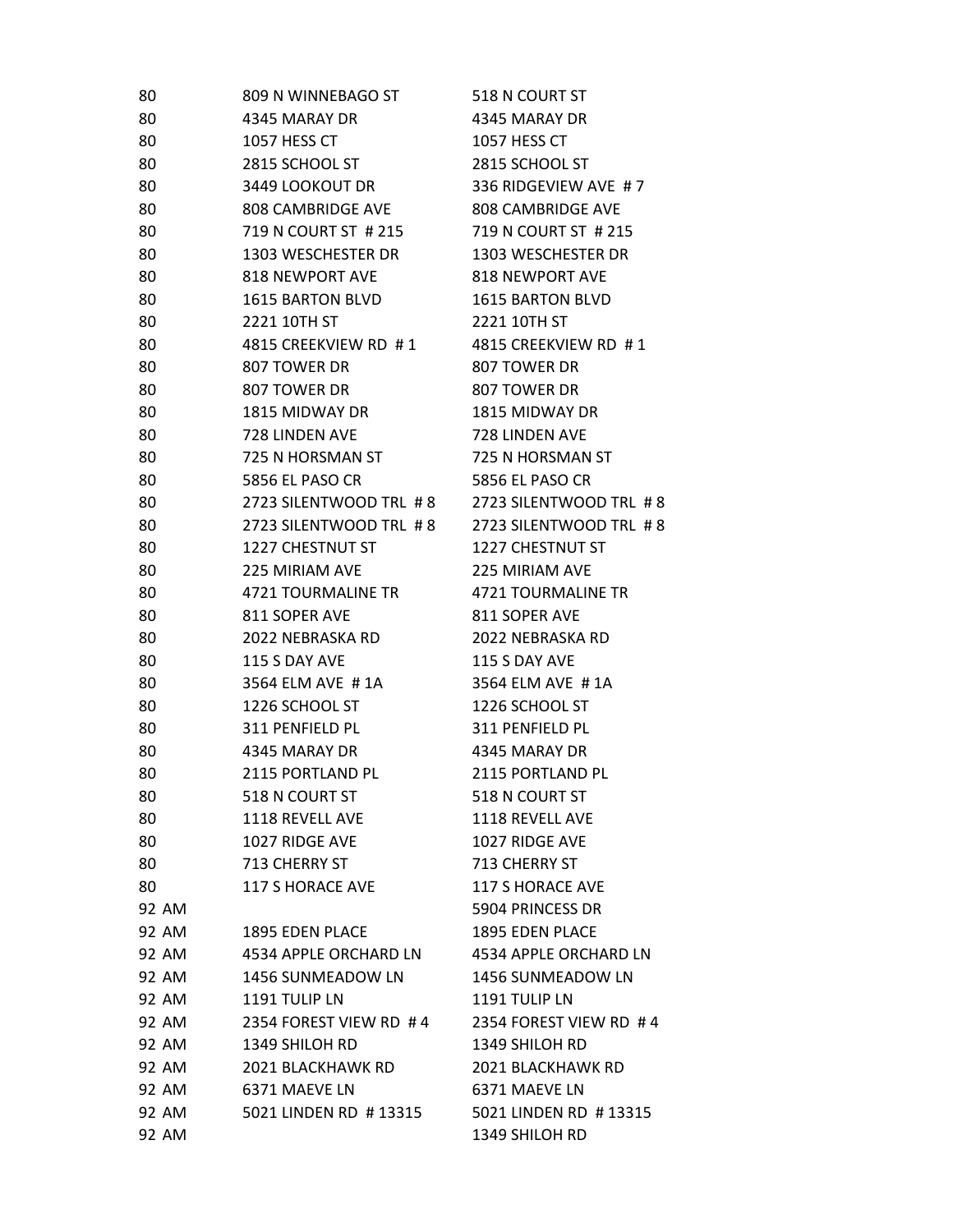|      | 92 AM |                       | 6620 DEER ISLE DR                                      |
|------|-------|-----------------------|--------------------------------------------------------|
|      | 92 AM |                       | 6093 CONNER LN                                         |
|      | 92 AM | 5251 SILVER DAWN LN   | 5251 SILVER DAWN LN                                    |
|      | 92 AM |                       | 7614 CHERRYVALE N BLVD #30.7614 CHERRYVALE N BLVD #307 |
|      | 92 AM | 1456 SUNMEADOW LN     | 1456 SUNMEADOW LN                                      |
|      | 92 PM |                       | 3023 BAUER DR                                          |
|      | 92 PM | 5863 DAFRED DR #3     |                                                        |
|      | 92 PM |                       | 4792 POWDERHORN PL                                     |
|      | 92 PM |                       | 4792 POWDERHORN PL                                     |
|      | 92 PM | <b>2316 15TH AVE</b>  | 2316 15TH AVE                                          |
|      | 92 PM | 3519 VALLEY WOODS DR  | 3519 VALLEY WOODS DR                                   |
|      | 92 PM | 411 S CHICAGO AVE #1  | 411 S CHICAGO AVE #1                                   |
|      | 92 PM | 2409 EVANSTON DR      | 2409 EVANSTON DR                                       |
|      | 92 PM | 2918 KENTWOOD PKWY    | 2918 KENTWOOD PKWY                                     |
|      | 92 PM | 7367 MEANDER DR #2    | 7367 MEANDER DR #2                                     |
|      | 92 PM |                       | 5839 LINDEN RD                                         |
|      | 92 PM | 7119 SUE LN           | 7119 SUE LN                                            |
|      | 92 PM | 150 FLINTRIDGE DR #1  | 150 FLINTRIDGE DR #1                                   |
| 8807 |       | <b>1425 S MAIN ST</b> | <b>1425 S MAIN ST</b>                                  |
|      |       |                       |                                                        |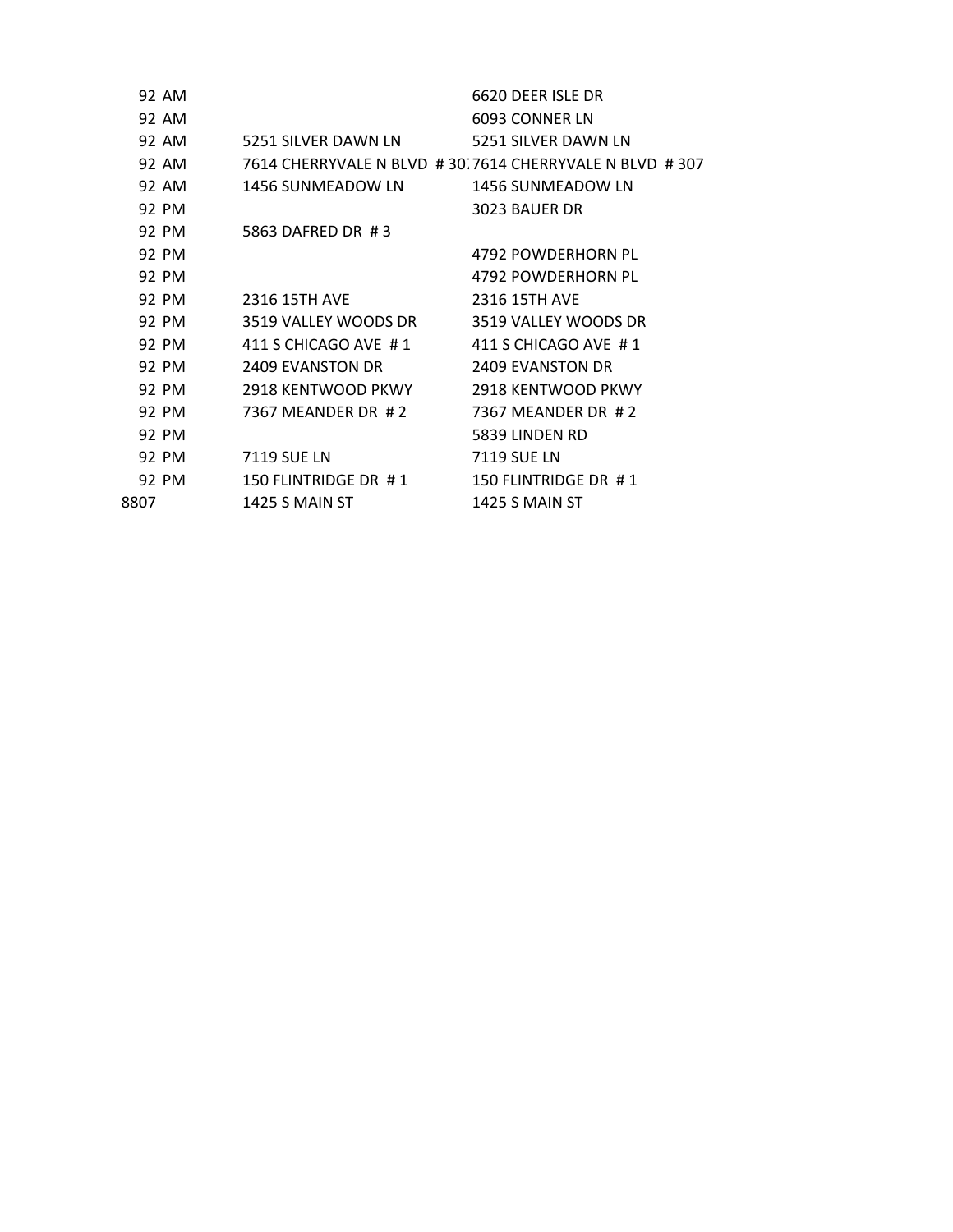| SCHOOL RESIDENCE_ADDRESS      |           |           | APARTMENT EFFECTIVE_DATE AM_TRANS_ADDRESS | PM_TRANS_ADDRESS                    |
|-------------------------------|-----------|-----------|-------------------------------------------|-------------------------------------|
| $1$ OF 26 2 127 N PROSPECT ST |           |           | SB9749019425CNQRGSTBANSPORT ADDRESSES     | AS OF 11-23-15<br>127 N PROSPECT ST |
| 2 1448 8TH AVE                |           | 8/24/2015 |                                           | 1448 8TH AVE APT 1                  |
| 2 513 WOODLAND DR             |           |           | 8/24/2015 513 WOODLAND DR                 | 513 WOODLAND DR                     |
| 2 1008 S 3RD S                |           |           | 8/24/2015 1008 S 3RD ST                   | 1008 S 3RD ST                       |
| 2810 N HORSMAN ST             |           |           | 8/24/2015 810 N HORSMAN                   | 810 N HORSMAN                       |
| 2 1209 8TH ST                 |           |           | 8/24/2015 1209 8TH ST                     | 1209 8TH ST                         |
| 2303 N LONGWOOD ST            | B         |           | 8/24/2015 303 N LONGWOOD ST APT B         | 303 N LONGWOOD ST APT B             |
| 23305 BURRMONT RD             |           |           | 9/10/2015 3305 BURRMONT RD                | 3305 BURRMONT RD                    |
| 2 1617 GRENHAM PL             |           |           | 8/24/2015 1617 GRENHAM PL                 | 1617 GRENHAM PL                     |
| 2 2113 13TH AV                |           |           | 8/24/2015 2113 13TH AV                    | 2113 13TH AV                        |
| 2 1903 CHARLES ST             |           |           | 8/24/2015 1903 CHARLES ST                 | 1903 CHARLES ST                     |
| $2 511$ PEARL ST              |           |           | 8/24/2015 511 PEARL ST                    | 511 PEARL ST                        |
| 2 907 2ND AVE                 |           |           | 8/24/2015 907 2ND AVE                     | 907 2ND AVE                         |
| $2 3121$ PELHAM RD            |           |           | 8/24/2015 3121 PELHAM RD                  | 3121 PELHAM RD                      |
| 2812 ROYAL AVE                |           |           | 8/24/2015 917 11TH ST UPPER LEVEL         | 917 11TH ST                         |
| $2 16385TH$ AVE               |           |           | 9/1/2015 1638 5TH AVE                     | 1638 5TH AVE                        |
| 2 1307 SCOTTSWOOD RD          |           |           | 8/24/2015 1307 SCOTTSWOOD RD              | 3503 WINDPOINT DR                   |
| 2 2001 CHARLES ST             |           |           | 8/24/2015 2001 CHARLES ST                 | 2001 CHARLES ST                     |
| 2 4148 EASTRIDGE DR           | 6         |           | 8/24/2015 4148 EASTRIDGE DR APT 6         | 4148 EASTRIDGE DR APT 6             |
| $2$ 515 S 5TH ST              |           |           | 8/24/2015 515 S 5TH ST                    | 515 S 5TH ST                        |
| 2327 DAWSON AV                |           |           | 8/24/2015 327 DAWSON AV                   | 327 DAWSON AV                       |
| $2 415$ FORD ST               | 2W        |           | 8/24/2015 415 FORD ST<br>2W               | 415 FORD ST                         |
| $2$  313 N 6TH ST             |           |           | 9/22/2015 313 N 6TH ST                    | 313 N 6TH ST                        |
| 3 1533 PARMELE ST             |           |           | 8/24/2015 1533 PARMELE ST                 | 1533 PARMELE ST                     |
| 3 2208 LUCILLE ST             |           |           | 8/24/2015 2208 LUCILLE ST                 | 2208 LUCILLE ST                     |
| 3 1421 8TH AVE                |           |           | 8/24/2015 1421 8TH AVE APT 1              | 1421 8TH AVE                        |
| 3 1801 OGILBY RD              |           |           | 8/24/2015 1801 OGILBY RD                  | 1801 OGILBY RD                      |
| 3912 18TH AVE                 |           |           | 8/25/2015 912 18TH AVE                    | 912 18TH AVE                        |
| 3 2121 7TH ST                 | <b>2S</b> |           | 8/24/2015 2121 7TH ST APT 2S              | 2121 7TH ST APT 2S                  |
| 3505 KENNON RD                |           | 8/24/2015 |                                           | 505 KENNON RD                       |
| 3 1608 OGILBY RD              |           |           | 8/24/2015 1608 OGILBY RD                  | 1608 OGILBY RD                      |
| 399 SENATE DR                 |           |           | 8/24/2015 99 SENATE DR                    | 99 SENATE DR                        |
| 3 1106 16TH ST                |           |           | 8/24/2015 106 16TH ST                     | 1106 16TH ST                        |
| 3 1929 JAMESTOWN DR           |           |           | 8/24/2015 2617 SHERMAN AVE                | 2617 SHERMAN AVE                    |
| 3 1929 JAMESTOWN DR           |           |           | 8/24/2015 2617 SHERMAN AVE                | 2617 SHERMAN AVE                    |
| 3 2416 SCHOOL ST              |           |           | 8/24/2015 2416 SCHOOL ST                  | 2416 SCHOOL ST                      |
| 3 629 S 3RD ST                |           |           | 8/24/2015 629 S 3RD ST APT 1              | 629 S 3RD ST                        |
| $3 614$ JOHN ST               |           |           | 8/24/2015 614 JOHN ST                     | 614 JOHN ST                         |
| 3 1506 SEMINARY ST            |           |           | 8/24/2015 1506 SEMINARY ST                | 1506 SEMINARY ST                    |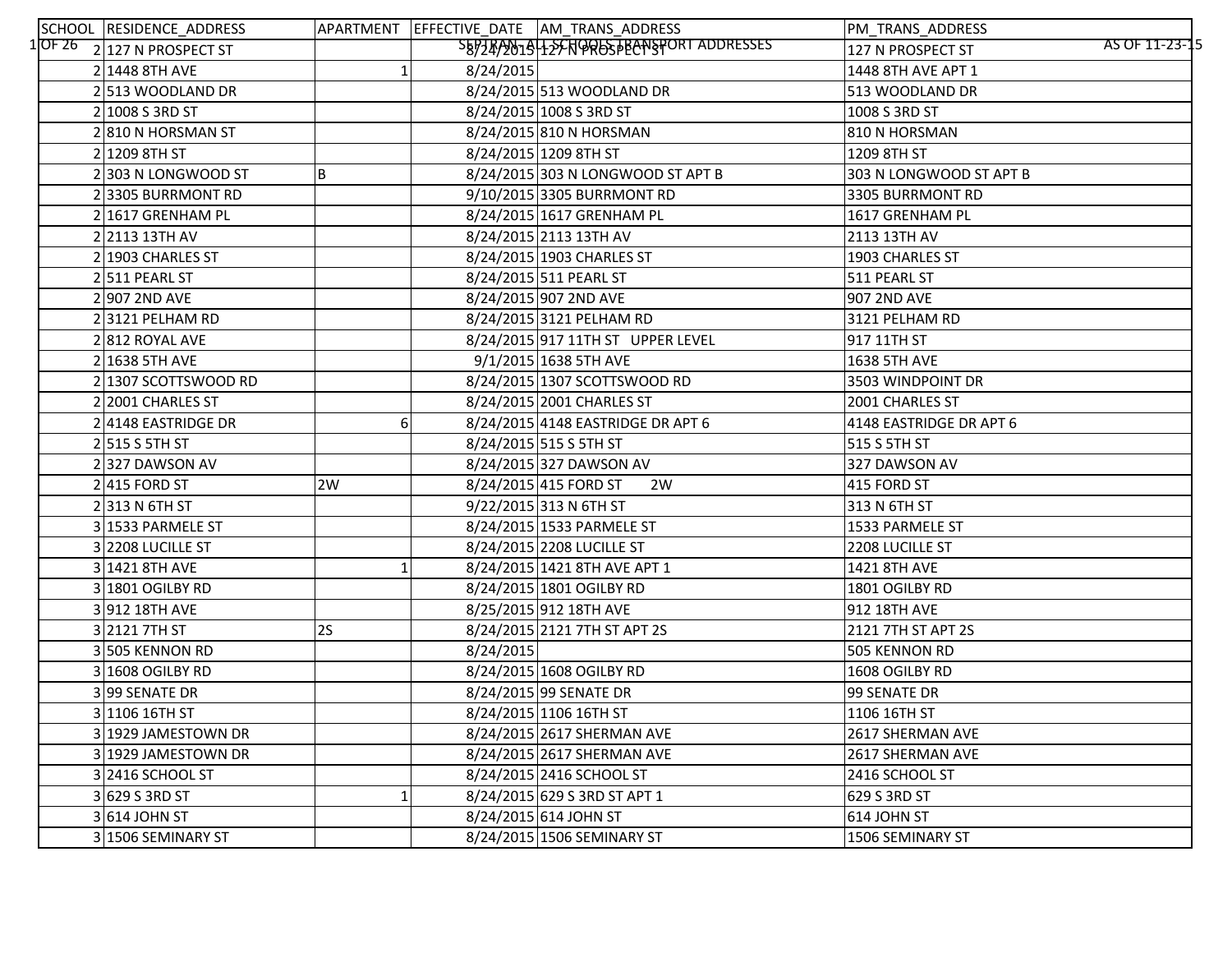| SCHOOL RESIDENCE_ADDRESS         |     | APARTMENT EFFECTIVE_DATE AM_TRANS_ADDRESS     | PM_TRANS_ADDRESS                     |
|----------------------------------|-----|-----------------------------------------------|--------------------------------------|
| $2$ OF 26 $3$ 1120 S CENTRAL AVE |     | SEPTEP 2019 15 120 DOLN TRANSPORT ADDRESSES   | AS OF 11-23-15<br>1120 S CENTRAL AVE |
| $3 1721$ S 6TH ST                |     | 8/24/2015 1721 S 6TH ST                       | 1721 S 6TH ST                        |
| 3 1329 WEST ST                   |     | 8/24/2015 1329 WEST ST                        | 1329 WEST ST                         |
| 3 1638 SANDY HOLLOW RD           |     | 10/29/2015 1638 SANDY HOLLOW RD               | 1638 SANDY HOLLOW RD                 |
| 3 2805 19TH ST                   |     | 8/24/2015 2805 19TH ST                        | 2805 19TH ST                         |
| 3 1413 IRIS AVE                  |     | 8/24/2015 1413 IRIS AVE                       | <b>1413 IRIS AVE</b>                 |
| 3 421 MORGAN ST                  |     | 8/24/2015 421 MORGAN ST APT 2                 | 421 MORGAN ST                        |
| 3 2717 19TH ST                   |     | 8/24/2015 2717 19TH ST                        | 2717 19TH ST                         |
| 3515 MONTAGUE ST                 |     | 8/24/2015 515 MONTAGUE ST                     | 515 MONTAGUE ST                      |
| 3 1414 17TH AVE                  |     | 8/24/2015 1414 17TH AVE                       | 1414 17TH AVE                        |
| 3 1714 PERSHING AVE              |     | 8/24/2015 1714 PERSHING AVE                   | 1714 PERSHING AVE                    |
| 3 1231 11TH AVE                  |     | 8/24/2015 1231 11TH AVE                       | 1231 11TH AVE                        |
| 3804 SAWYER RD                   |     | 8/24/2015 804 SAWYER RD                       | 804 SAWYER RD                        |
| 3 2503 LUND AVE                  |     | 8/24/2015 2503 LUND AVE                       | 2503 LUND AVE                        |
| 4 1438 COLLINGSWOOD DR           |     | 8/24/2015 1438 COLLINGSWOOD DR                | 1438 COLLINGSWOOD DR                 |
| 4 714 TRENTON AVE                |     | 8/24/2015 714 TRENTON AVE                     | 3617 DELAWARE ST                     |
| 53811 15TH AV                    |     | 8/24/2015 3811 15TH AV                        | 3811 15TH AV                         |
| 5 1402 GREENWOOD AVE             |     | 8/24/2015 1402 GREENWOOD AV                   | 1402 GREENWOOD AV                    |
| 5 4828 CLEARSKY DR               |     | 10/19/2015 4828 CLEARSKY DR                   | 4828 CLEARSKY DR                     |
| 5 2978 NEW MILF SCHO RD          |     | 8/24/2015 2978 NEW MILF SCHO RD               | 2978 NEW MILF SCHO RD                |
| 5 2927 CAREFREE DR               |     | 8/24/2015 2927 CAREFREE ST                    | 2927 CAREFREE ST                     |
| 5 2927 CAREFREE DR               |     | 8/24/2015 2927 CAREFREE ST                    | 2927 CAREFREE ST                     |
| 5 1405 APACHE DR                 |     | 8/24/2015 8326 COLCHESTER DR MACHESNEY PK     | 8326 COLCHESTER DR MACHESNEY PK      |
| 5 1709 WESTVIEW DR               |     | 8/24/2015 1709 WESTVIEW DR                    | 1709 WESTVIEW DR                     |
| 5 1607 N COURT ST                |     | 8/24/2015 1607 N COURT ST                     | 1607 N COURT ST                      |
| 5 3916 SEWARD AV                 |     | 8/24/2015 3916 SEWARD AV                      | 3916 SEWARD AV                       |
| 5311 FOREST AVE                  |     | 8/24/2015 311 FOREST AVE                      | 311 FOREST AVE                       |
| $5 1823$ LATHAM ST               |     | 8/24/2015 1823 LATHAM ST                      | 1823 LATHAM ST                       |
| 5 4826 CAYUGA RD                 |     | 8/24/2015 4826 CAYUGA RD                      | 4826 CAYUGA RD                       |
| 53612 HALSTED RD                 |     | 8/24/2015 3612 HALSTED RD                     | 3612 HALSTED RD                      |
| 53104 SEWELL ST                  |     | 8/24/2015 3104 SEWELL ST                      | 3104 SEWELL ST                       |
| 5 1815 PARADISE BLVD             |     | 8/24/2015 1815 PARADISE BLVD                  | 1815 PARADISE BLVD                   |
| 5 703 N DAY AVE                  |     | 8/24/2015 703 N DAY AVE                       | 703 N DAY AVE                        |
| 5 2762 CITY VIEW CT              | 102 | 8/24/2015 2762 CITY VIEW CT APT 102           | 2762 CITY VIEW CT APT 102            |
| 5 518 LAFAYETTE AVE              |     | 8/24/2015 518 LAFAYETTE AVE                   | 518 LAFAYETTE AVE                    |
| 5 5053 RED FOX TR                |     | 8/24/2015 3016 ALIDA ST (ROBERT WEBB TERRACE) | 3016 ALIDA ST                        |
| $5 4865$ LINDEN RD               | 244 | 8/24/2015 4865 LINDEN RD APT 244              | 4865 LINDEN RD                       |
| 53511 MEADOW LN                  |     | 8/24/2015 3511 MEADOW LN                      | 3511 MEADOW LN                       |
| 5 2927 CAREFREE DR               |     | 8/24/2015 2927 CAREFREE DR                    | 2927 CAREFREE DR                     |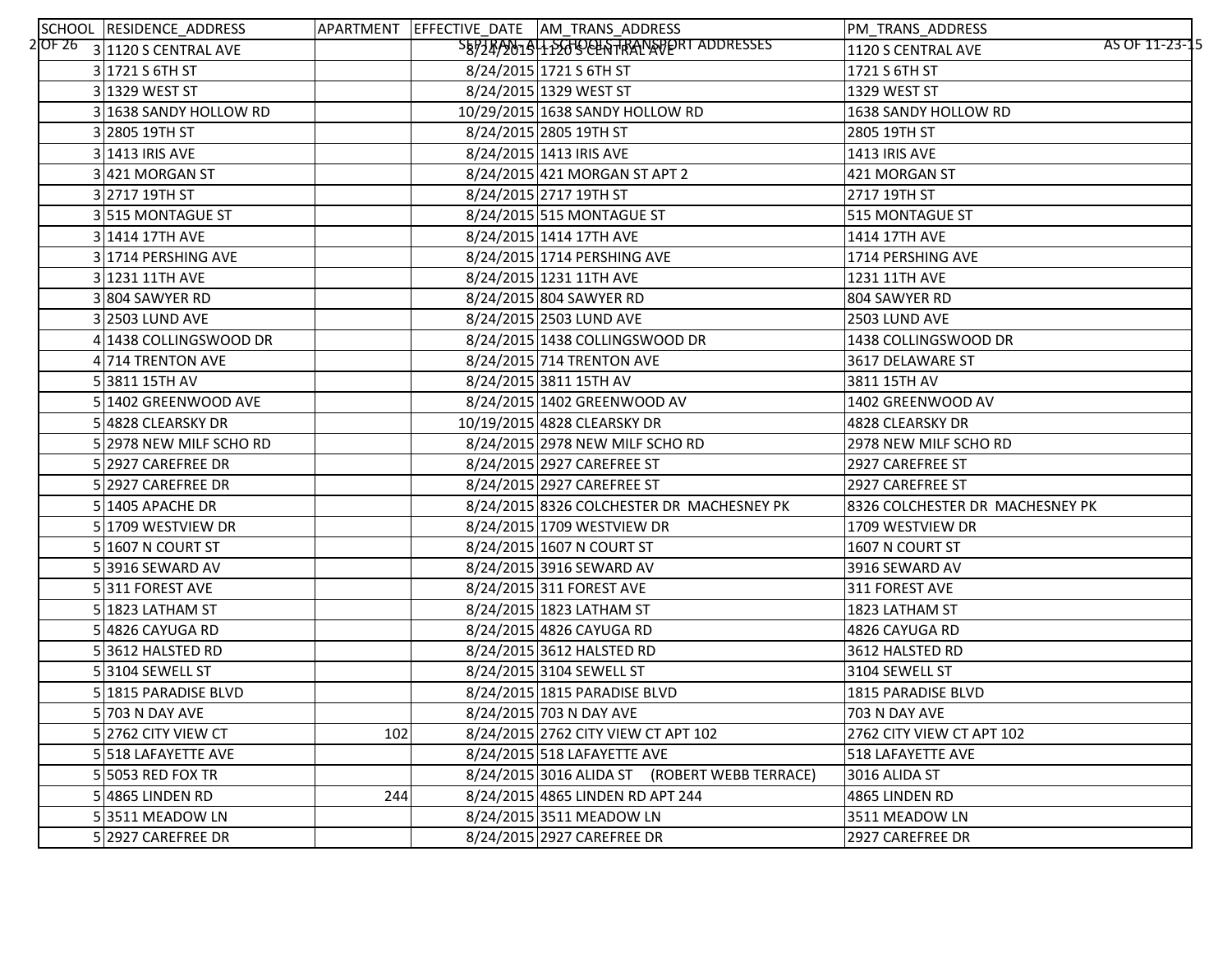| SCHOOL RESIDENCE_ADDRESS    |                 | APARTMENT EFFECTIVE_DATE AM_TRANS_ADDRESS | PM_TRANS_ADDRESS                         |
|-----------------------------|-----------------|-------------------------------------------|------------------------------------------|
| $3$ OF 26 5 2904 CONKLIN DR | 10 <sup>1</sup> | SEPZAP2019-2964-CONFLIRANSPORT10DDRESSES  | AS OF 11-23-15<br>2904 CONKLIN DR APT 10 |
| 6 1222 BLAISDELL ST         |                 | 8/24/2015 1222 BLAISDELL ST               | 1222 BLAISDELL ST                        |
| 6 1222 BLAISDELL ST         |                 | 8/31/2015 1304 BLAISDELL ST               | 1304 BLAISDELL ST                        |
| $6 610 N$ DAY AVE           |                 | 8/24/2015 610 N DAY AVE                   | 610 N DAY AVE                            |
| 63117 ARLINE AVE            |                 | 8/24/2015 3117 ARLINE AV                  | 3117 ARLINE AV                           |
| 6 215 ALLIANCE AVE          |                 | 8/24/2015 215 ALLIANCE AVE                | <b>215 ALLIANCE AVE</b>                  |
| 6 1923 LOOMIS ST            |                 | 8/24/2015 1923 LOOMIS ST                  | 1923 LOOMIS ST                           |
| 6816 N JOHNSTON AVE         |                 | 8/24/2015 1325 N JOHNSTON AVE             | 1325 N JOHNSTON AVE                      |
| 6 402 N INDEPENDENCE AV     |                 | 8/24/2015 402 N INDEPENDENCE AV           | 402 N INDEPENDENCE AV                    |
| 6 2015 GREEN ST             |                 | 8/24/2015 2015 GREEN ST                   | 2015 GREEN ST                            |
| 6 402 BAYLISS AVE           |                 | 8/24/2015 402 BAYLISS AVE                 | 402 BAYLISS AVE                          |
| 6 721 MIRIAM AVE            |                 | 8/24/2015 721 MIRIAM AVE                  | 721 MIRIAM AVE                           |
| 6949 ACORN ST               |                 | 11/18/2015 949 ACORN ST                   | 949 ACORN ST                             |
| 6308 BAYLISS AVE            |                 | 8/24/2015 1916 PARADISE BLVD              | 1916 PARADISE BLVD                       |
| 6 207 N JOHNSTON AVE        |                 | 8/24/2015 904 N JOHNSTON AVE              |                                          |
| 6307 OAKLEY AV              |                 | 8/24/2015 307 OAKLEY AV                   | 307 OAKLEY AV                            |
| 6 2924 CHATHAM LA           |                 | 8/24/2015 2924 CHATHAM LA                 | 2924 CHATHAM LA                          |
| 6 1226 SCHOOL ST            |                 | 8/24/2015 1226 SCHOOL ST                  | 1226 SCHOOL ST                           |
| 6 408 MCLAIN AVE            |                 | 8/24/2015 408 MCLAIN AVE                  | 408 MCLAIN AVE                           |
| 6 1621 SCHOOL ST            |                 | 8/24/2015 1621 SCHOOL ST                  | 1621 SCHOOL ST                           |
| 6 1827 CHESTNUT ST          |                 | 8/24/2015 1827 CHESTNUT ST                | 1827 CHESTNUT ST                         |
| 6 218 CAMERON AVE           | 218-1B          | 8/24/2015 218 CAMERON AVE APT 218 1 B     | 218 CAMERON AVE                          |
| 63117 ARLINE AVE            |                 | 8/24/2015 3117 ARLINE AV                  | 3117 ARLINE AV                           |
| 6317 CAMERON AVE            | 1 <sup>C</sup>  | 8/24/2015 317 CAMERON AVE APT 1C          | 317 CAMERON AVE APT 1C                   |
| 6910 N CENTRAL AV           |                 | 8/24/2015 910 N CENTRAL AV                | 910 N CENTRAL AV                         |
| 6 2203 ARTHUR AVE           |                 | 8/24/2015 1820 WALTER LAWSON DR           | 1820 WALTER LAWSON DR                    |
| 73874 KAISER LA             |                 | 8/24/2015 3874 KAISER LA                  | 3874 KAISER LA                           |
| 7 1803 LOOMIS ST            |                 | 8/24/2015 1803 LOOMIS ST                  | 1803 LOOMIS ST                           |
| 7 6845 THOMAS PKWY          |                 | 8/24/2015 6845 THOMAS PKWY                | <b>6845 THOMAS PKWY</b>                  |
| 7 4602 RED BLUFF DR         |                 | 8/24/2015 4602 RED BLUFF DR               | 4602 RED BLUFF DR                        |
| $7 1815$ S 6TH ST           | $1\vert$        | 8/24/2015 1815 S 6TH ST APT 1             | 1815 S 6TH ST                            |
| $7 4336$ PEPPER DR          |                 | 8/24/2015 4336 PEPPER DR                  | 4336 PEPPER DR                           |
| 7 2617 SAXON PL             |                 | 8/24/2015 2617 SAXON PL                   | 3352 APPLEWOOD LA                        |
| 7 4308 LORI DR              |                 | 8/24/2015 4308 LORI DR APT 1              | 4308 LORI DR APT 1                       |
| 7 4024 BURRMONT RD          |                 | 8/14/2015 4024 BURRMONT RD                | 4024 BURRMONT RD                         |
| 7 2110 BRADLEY RD           |                 | 8/24/2015 2110 BRADLEY RD                 | 2110 BRADLEY RD                          |
| 7 5827 CHANDLER DR          |                 | 8/24/2015 5827 CHANDLER DR                | 5827 CHANDLER DR                         |
| 7 22 THISTLE TL             |                 | 8/24/2015 22 THISTLE TL                   | 22 THISTLE TL                            |
| 7 5908 STRATHMOOR DR        |                 | 8/24/2015 5908 STRATHMOOR DR              | 5908 STRATHMOOR DR                       |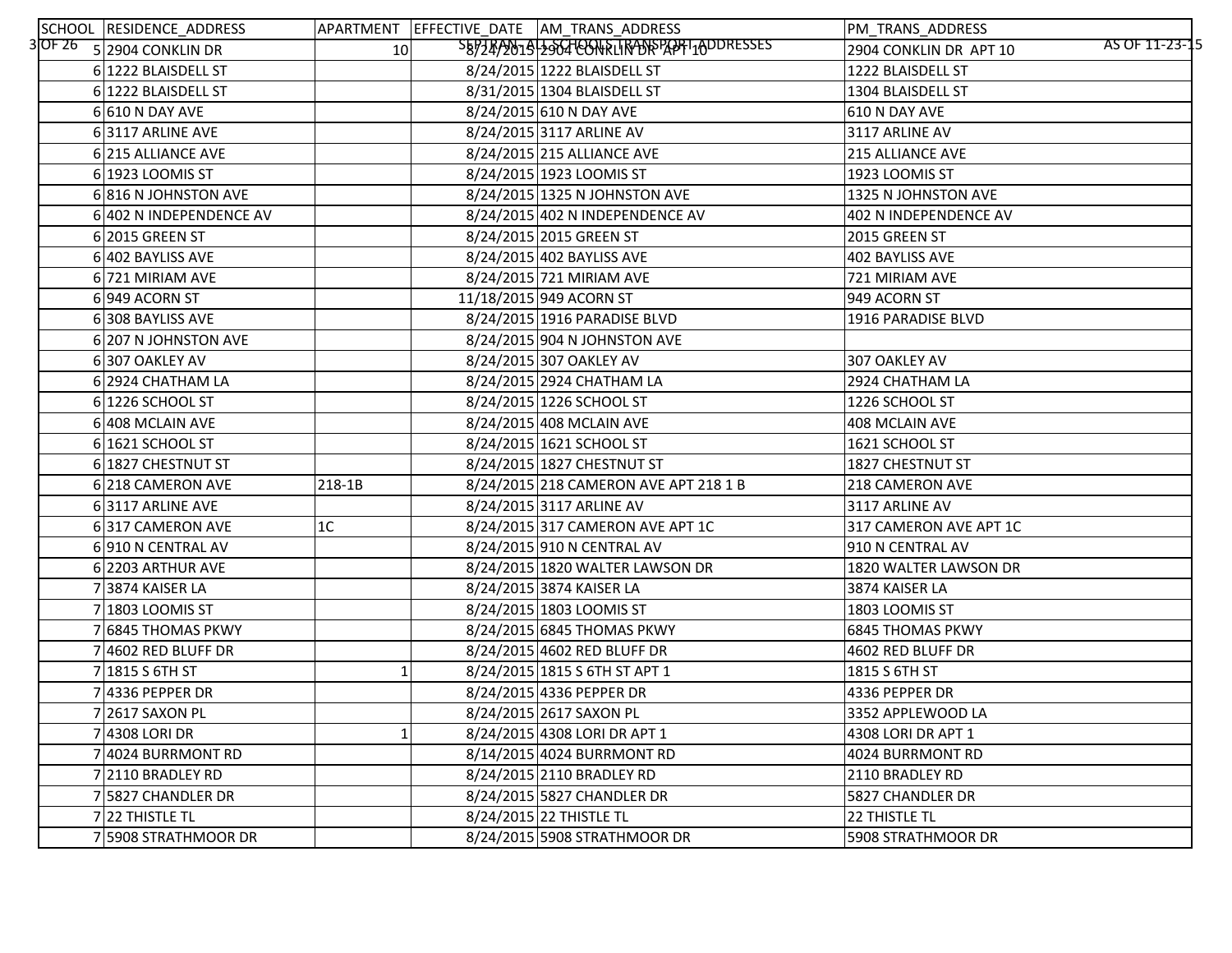| SCHOOL RESIDENCE_ADDRESS |     | APARTMENT EFFECTIVE_DATE AM_TRANS_ADDRESS | PM_TRANS_ADDRESS                 |
|--------------------------|-----|-------------------------------------------|----------------------------------|
| 4OF 26 7 1011 FOSTER CT  |     | SB9749019464HOOSFERANSPORT ADDRESSES      | AS OF 11-23-15<br>1011 FOSTER CT |
| 73825 NORTHLINE DR       |     | 8/24/2015 3825 NORTHLINE DR               | 3825 NORTHLINE DR                |
| 7 2025 S 6TH ST          |     | 8/24/2015 2025 S 6TH ST                   | 2025 S 6TH ST                    |
| 7 402 BARNUM RD          |     | 8/24/2015 402 BARNUM RD                   | 402 BARNUM RD                    |
| $7 4929$ LINDEN RD       | 812 | 8/25/2015 4929 LINDEN RD 812              | 4929 LINDEN RD                   |
| 7 2130 S 6TH ST          |     | 8/24/2015 2130 S 6TH ST APT 1             | 2130 S 6TH ST APT 1              |
| 7 7239 MABELS WAY        |     | 8/24/2015 7239 MABELS WAY                 | 7239 MABELS WAY                  |
| 73716 HERMITAGE TR       |     | 8/24/2015 1820 WALTER LAWSON DR           | 1820 WALTER LAWSON DR            |
| 7 5713 FOREST HILLS RD   | 3   | 8/24/2015 2316 PARADISE BLVD              | 5713 FOREST HILLS RD APT 3       |
| 73212 GREENDALE DR       |     | 8/24/2015 3212 GREENDALE DR               | 3212 GREENDALE DR                |
| 8 2308 17TH AVE          |     | 8/24/2015 2308 17TH AVE                   | 2308 17TH AVE                    |
| 8336 RIDGEVIEW AVE       | 6   | 8/24/2015 336 RIDGEVIEW AVE APT #6        | 336 RIDGEVIEW AVE APT #6         |
| 8 2405 EASTMORELAND AVE  | 11  | 8/24/2015 2405 EASTMORELAND AVE APT 1     | 2405 EASTMORELAND AVE            |
| 8 2314 COLORADO AVE      |     | 8/24/2015 2314 COLORADO AVE               | 2314 COLORADO AVE                |
| 88561 SUFFOLK DR         |     | 8/24/2015 8561 SUFFOLK DR                 | 8561 SUFFOLK DR                  |
| 8 4812 CRESCENT DR       |     | 8/24/2015 4812 CRESCENT DR                | 4812 CRESCENT DR                 |
| 8 1903 17TH AV           |     | 8/24/2015 1903 17TH AVE                   | 1903 17TH AVE                    |
| 8 2310 NEBRASKA RD       |     | 8/24/2015 2310 NEBRASKA RD                |                                  |
| 8 7712 ARGUS DR          | 118 | 8/24/2015 7712 ARGUS DR 118               | 7712 ARGUS DR 118                |
| 8 707 KINGSWAY AVE       |     | 8/24/2015 707 KINGSWAY AVE                | 707 KINGSWAY AVE                 |
| 8 1325 CASTLEHILL DR     |     | 8/24/2015 1325 CASTLEHILL DR              | 1325 CASTLEHILL DR               |
| 8 1606 23RD ST           |     | 8/24/2015 1606 23RD ST                    | 1606 23RD ST                     |
| 8 2237 PARMELE ST        |     | 8/24/2015 2237 PARMELE ST                 | 2237 PARMELE ST                  |
| 83916 SEWARD AVE         |     | 8/24/2015 3916 SEWARD AVE                 | 3916 SEWARD AVE                  |
| 8 1815 LATHAM ST         |     | 8/24/2015 1815 LATHAM ST                  | 1815 LATHAM ST                   |
| 8 1412 CHARLOTTE DR      |     | 8/24/2015 1412 CHARLOTTE DR               | 1412 CHARLOTTE DR                |
| 8 2335 NEBRASKA RD       |     | 8/24/2015 4581 TREVOR CIR                 | 2335 NEBRASKA RD                 |
| 8 2335 NEBRASKA RD       |     | 8/24/2015 4581 TREVOR CIR                 | 2335 NEBRASKA RD                 |
| 8 402 S ALPINE RD        |     | 8/24/2015 402 S ALPINE RD                 | 3617 DELAWARE ST                 |
| 8 1307 11TH ST           |     | 10/23/2015 1307 11TH ST                   | 1307 11TH ST                     |
| 8 2027 COLORADO AVE      |     | 8/24/2015 2027 COLORADO AVE               | 2027 COLORADO AVE                |
| 8 1354 5TH AVE           |     | 8/24/2015 1354 5TH AVE APT 2              | 1354 5TH AVE                     |
| 8 2913 23RD ST           |     | 8/24/2015 2913 23RD ST                    | 2913 23RD ST                     |
| 8 1213 WILLOWICK LA      |     | 8/24/2015 1213 WILLOWICK LA               | 1213 WILLOWICK LA                |
| 82118 AUBURN ST          |     | 8/24/2015 2118 AUBURN ST APT 1            | 2118 AUBURN ST APT 1             |
| 9933 ACORN ST            |     | 8/24/2015 933 ACORN ST                    | 933 ACORN ST                     |
| 9 1605 NATIONAL AVE      |     | 8/24/2015 1605 NATIONAL AVE               | <b>1605 NATIONAL AVE</b>         |
| 9828 ALLIANCE AVE        |     | 8/24/2015 828 ALLIANCE AVE                | 828 ALLIANCE AVE                 |
| 9326 NAPOLEON ST         |     | 8/24/2015 326 NAPOLEON ST                 | 326 NAPOLEON ST                  |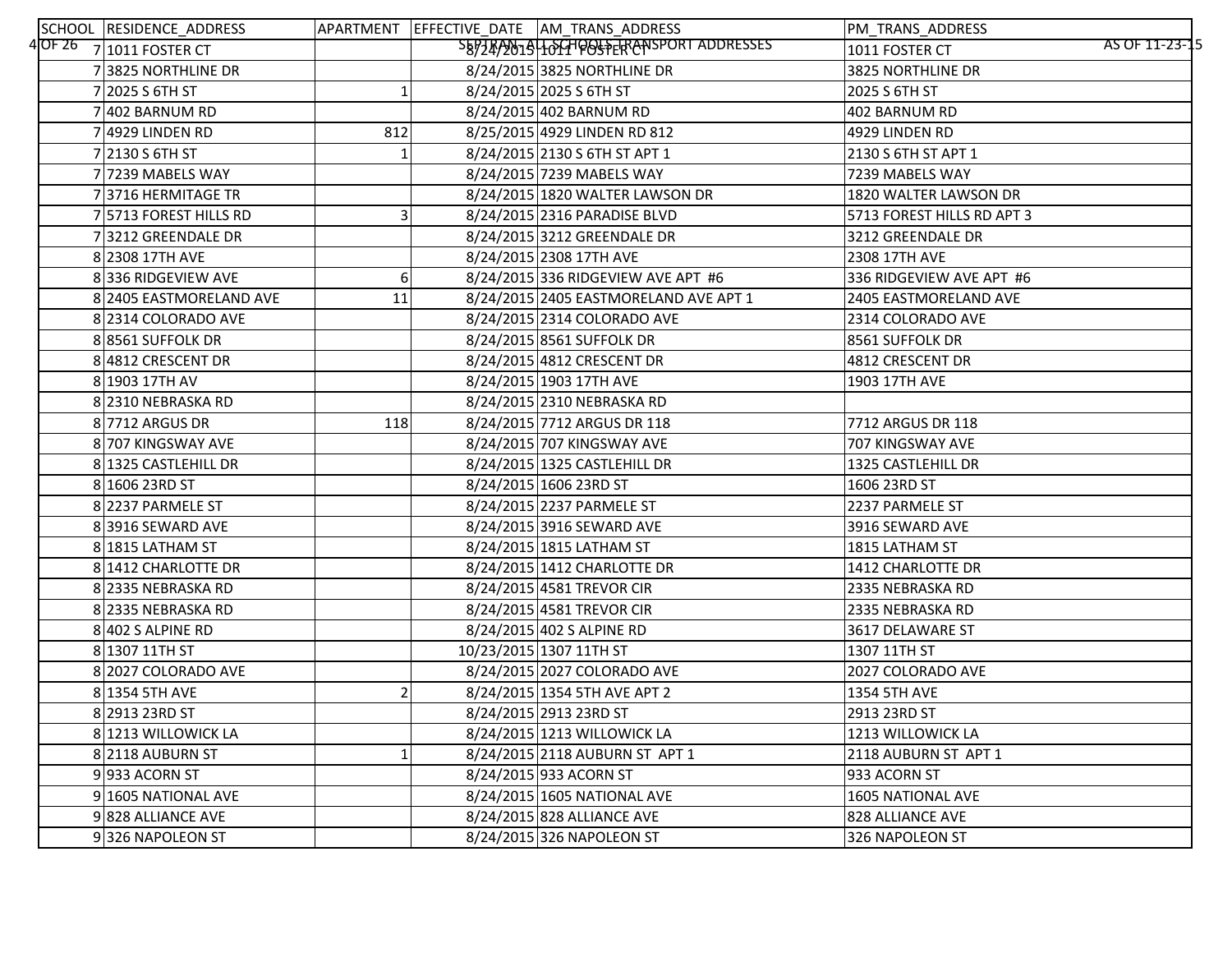| SCHOOL RESIDENCE_ADDRESS   |     |                   | APARTMENT EFFECTIVE_DATE AM_TRANS_ADDRESS  | PM_TRANS_ADDRESS          |                      |
|----------------------------|-----|-------------------|--------------------------------------------|---------------------------|----------------------|
| $5$ OF 26 9 953 KILBURN AV |     |                   | SEPTEP 2019 SSCRIPELLA TRANSPORT ADDRESSES | 953 KILBURN AV            | AS OF 11-23-15       |
| 9 4450 N ROCKTON AVE       |     |                   | 8/31/2015 4450 N ROCKTON AVE               | 4450 N ROCKTON AVE        |                      |
| 95751 DOVER RD             |     |                   | 8/24/2015 5751 DOVER RD                    | 5751 DOVER RD             |                      |
| 9211 FRANKLIN PL           |     |                   | 9/3/2015 211 FRANKLIN PL                   | 211 FRANKLIN PL           |                      |
| 9 1902 CARNEY AVE          |     |                   | 8/24/2015 1902 CARNEY AVE                  | 1902 CARNEY AVE           |                      |
| $9 2112$ LATHAM ST         |     |                   | 8/24/2015 1416 YONGE ST                    | 1416 YONGE ST             |                      |
| 9 532 S3RDST               |     |                   | 8/24/2015 532 S 3RD ST                     | 532 S 3RD ST              |                      |
| 9519 27TH ST               |     |                   | 8/24/2015 4046 RICHARD DR                  | 4046 RICHARD DR           | <b>CHERRY VALLEY</b> |
| 9 1814 S 5TH ST            |     |                   | 8/24/2015 1814 S 5TH ST                    | 1814 S 5TH ST             |                      |
| 9 426 N HORSMAN ST         |     |                   | 8/24/2015 426 N HORSMAN ST                 | 426 N HORSMAN ST          |                      |
| 9728 LINDEN AV             |     |                   | 8/24/2015 728 LINDEN AV                    | 728 LINDEN AV             |                      |
| 9 1104 N COURT ST          |     |                   | 8/24/2015 1104 N COURT ST                  | 1104 N COURT ST           |                      |
| 9510 KING ST               |     |                   | 8/24/2015 510 KING ST                      | 510 KING ST               |                      |
| 9 2229 DRESDEN AVE         |     |                   | 8/24/2015 2229 DRESDEN AVE                 | 2229 DRESDEN AVE          |                      |
| 9 1617 BARTON BLVD         |     |                   | 8/24/2015 1617 BARTON BLVD                 | 1617 BARTON BLVD          |                      |
| 9 2906 19TH ST             |     |                   | 8/24/2015 2906 19TH ST                     | 2906 19TH ST              |                      |
| 9 2762 CITY VIEW CT        | 102 |                   | 8/24/2015 2762 CITY VIEW CT APT 102        | 2762 CITY VIEW CT APT 102 |                      |
| 9 2807 20TH AVE            |     |                   | 8/24/2015 2807 20TH AVE                    | 2807 20TH AVE             |                      |
| 9726 LEE ST                |     | 8/24/2015 NO RIDE |                                            | 726 LEE ST                |                      |
| 9 2104 PIERCE AVE          |     |                   | 8/24/2015 1608 NOTRE DAME RD               | NO PM TRANSPORT NEEDED    |                      |
| 9 1421 AUBURN ST           |     |                   | 8/24/2015 1421 AUBURN ST                   | 1421 AUBURN ST            |                      |
| 9 731 PARK AVE             |     |                   | 8/24/2015 731 PARK AVE                     | 731 PARK AVE              |                      |
| 9 2204 FREMONT ST          |     |                   | 10/5/2015 2204 FREMONT ST                  | 2204 FREMONT ST           |                      |
| 9 102 ORIOLE CIR           |     |                   | 8/24/2015 102 ORIOLE CIR                   | 102 ORIOLE CIR            |                      |
| 93795 TRILLING AVE         | 101 |                   | 8/24/2015 3795 TRILLING AVE<br>APT 101     | 3795 TRILLING AVE         | APT 101              |
| 9 5225 PEPPER DR           |     |                   | 8/24/2015 5225 PEPPER DR                   | 5225 PEPPER DR            |                      |
| 93548 FREMONT ST           |     |                   | 8/24/2015 3548 FREMONT ST                  | 3548 FREMONT ST           |                      |
| 10 2615 MULBERRY ST        |     |                   | 11/2/2015 2615 MULBERRY ST                 | 2615 MULBERRY ST          |                      |
| 10 320 S CHICAGO AVE       |     |                   | 8/24/2015 320 S CHICAGO AVE APT 1          | 320 S CHICAGO AVE         |                      |
| 10 621 ALBERT AVE          |     |                   | 9/10/2015 621 ALBERT AVE                   | 621 ALBERT AVE            |                      |
| 10 608 N CENTRAL AVE       |     |                   | 8/24/2015 608 N CENTRAL AVE                | 608 N CENTRAL AVE         |                      |
| 10 4450 N ROCKTON AV       |     |                   | 8/24/2015 4450 N ROCKTON AV                | 4450 N ROCKTON AV         |                      |
| 103775 TRILLING AV         | 101 |                   | 8/24/2015 3775 TRILLING AV<br>101          | 3775 TRILLING AV          |                      |
| 10 3303 LIBERTY DR         |     |                   | 8/24/2015 3303 LIBERTY DR                  | 3303 LIBERTY DR           |                      |
| 10 1511 SCHOOL ST          |     |                   | 8/24/2015 1511 SCHOOL ST                   | 1511 SCHOOL ST            |                      |
| 10 4450 N ROCKTON AVE      |     |                   | 8/24/2015 4450 N ROCKTON AVE               | 4450 N ROCKTON AVE        |                      |
| 10 1621 08TH AV            |     |                   | 8/24/2015 1621 08TH AV                     | 1621 08TH AV              |                      |
| $10 4450$ N ROCKTON AV     |     |                   | 8/24/2015 4450 N ROCKTON AV                | 4450 N ROCKTON AV         |                      |
| 10 3005 W STATE ST         |     |                   | 8/24/2015 3005 W STATE ST                  | 3005 W STATE ST           |                      |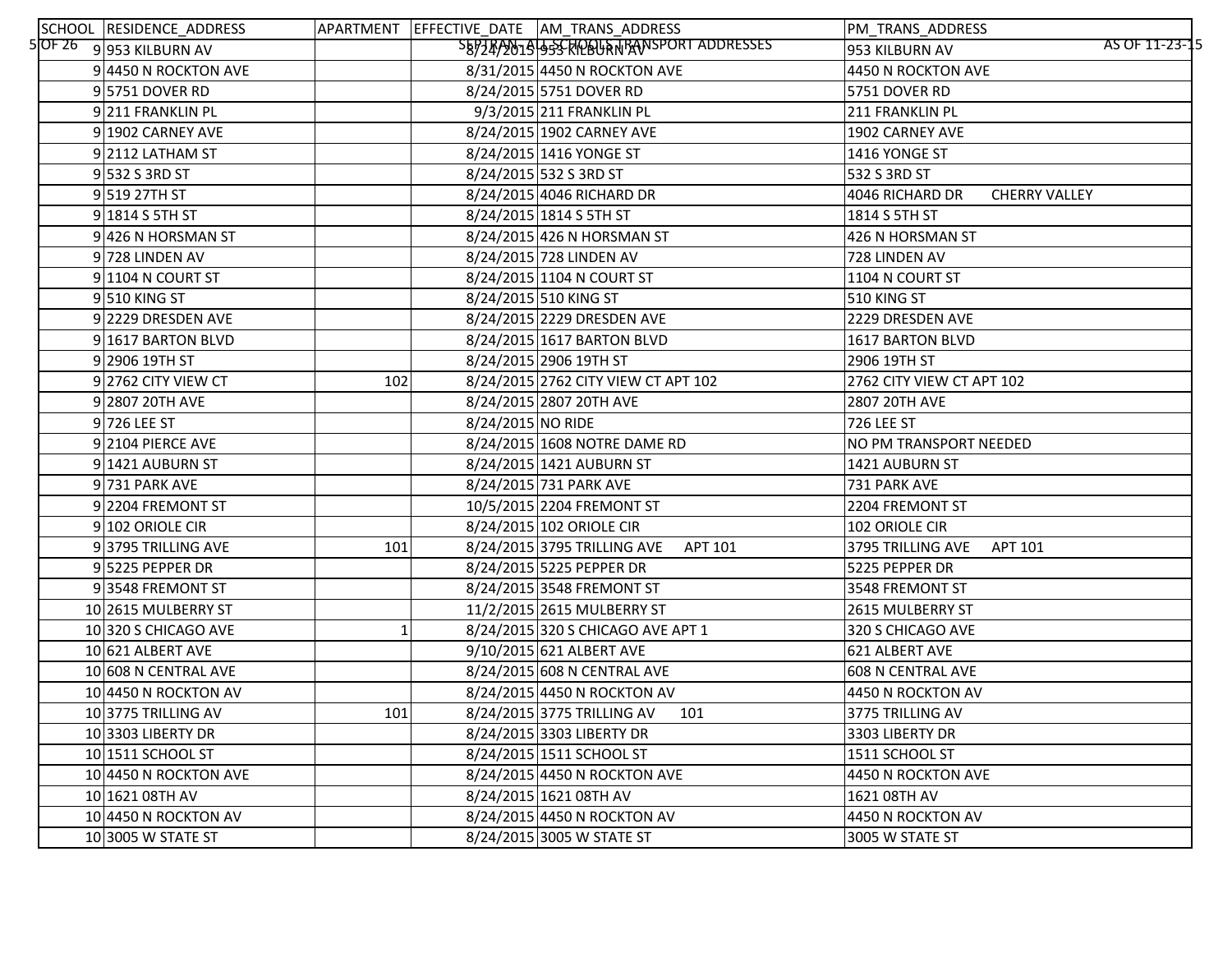| SCHOOL RESIDENCE_ADDRESS      |     | APARTMENT EFFECTIVE DATE AM TRANS ADDRESS | PM_TRANS_ADDRESS                 |
|-------------------------------|-----|-------------------------------------------|----------------------------------|
| $6$ OF 26 $10$ 2419 MIDWAY DR |     | SB9749019 24GHQQUWARANSPORT ADDRESSES     | AS OF 11-23-15<br>2419 MIDWAY DR |
| 10 3102 SUMMERDALE AVE        |     | 8/24/2015 3102 SUMMERDALE AVE             | 3102 SUMMERDALE AVE              |
| $10 403$ VISTA TER            |     | 8/24/2015 403 VISTA TER                   | 403 VISTA TER                    |
| 10 2212 ARTHUR AVE            |     | 8/24/2015 2212 ARTHUR AVE                 | 2212 ARTHUR AVE                  |
| 10 4798 ORCHARD LA            |     | 8/24/2015 4798 ORCHARD LA                 | 4798 ORCHARD LA                  |
| 10 2234 S CENTRAL AVE         |     | 8/24/2015 2234 S CENTRAL AVE              | 2234 S CENTRAL AVE               |
| 10 1330 VICTORIA AV           |     | 8/24/2015 1330 VICTORIA AV                | 1330 VICTORIA AV                 |
| 10 4752 EAST LAWN DR          |     | 9/25/2015 4752 EAST LAWN DR APT 6         |                                  |
| 10 3303 SUN VALLEY TER        |     | 8/24/2015 3303 SUN VALLEY TER APT 4       | 3303 SUN VALLEY TER              |
| 10 1918 21ST ST               |     | 8/24/2015 1918 21ST ST                    | 1918 21ST ST                     |
| 10 314 S HENRIETTA AVE        |     | 8/24/2015 1820 WALTER LAWSON DR           | 1820 WALTER LAWSON DR            |
| 10 116 ATWOOD AVE             |     | 8/24/2015 116 ATWOOD AVE                  | 116 ATWOOD AVE                   |
| 10 1832 N MAIN ST             |     | 8/24/2015 1832 N MAIN ST                  | 1832 N MAIN ST                   |
| 10 512 N INDEPENDENCE AVE     |     | 8/24/2015 512 N INDEPENDENCE AVE          | 512 N INDEPENDENCE AVE           |
| 10 2506 16TH AVE              |     | 8/24/2015 2506 16TH AVE                   |                                  |
| 10 1815 PARADISE BLVD         |     | 8/24/2015 1815 PARADISE BLVD              | 1815 PARADISE BLVD               |
| 10 1511 SCHOOL ST             |     | 8/24/2015 1511 SCHOOL ST                  | 1511 SCHOOL ST                   |
| 10 4450 N ROCKTON AVE         |     | 8/31/2015 4450 N ROCKTON AVE              | 4450 N ROCKTON AVE               |
| 10 3012 SUMMERDALE AVE        |     | 8/24/2015 3012 SUMMERDALE AVE             | 3012 SUMMERDALE AVE              |
| 10 3025 JEAN ST               |     | 8/24/2015 3025 JEAN ST                    | 3025 JEAN ST                     |
| 10 343 UNDERWOOD ST           |     | 8/24/2015 343 UNDERWOOD ST                | 343 UNDERWOOD ST                 |
| 10 1323 CLOVER AVE            |     | 8/24/2015 1323 CLOVER AVE                 | 1323 CLOVER AVE                  |
| 10 811 HOBAN AVE              |     | 8/24/2015 811 HOBAN AVE                   | 811 HOBAN AVE                    |
| 10 4450 N ROCKTON AVE         |     | 8/24/2015 4450 N ROCKTON AVE              | 4450 N ROCKTON AVE               |
| 10 2115 ANDREWS ST            |     | 8/24/2015 2115 ANDREWS ST                 | 2115 ANDREWS ST                  |
| 10 422 ORCHARD PK             |     | 9/14/2015 422 ORCHARD PK                  | 422 ORCHARD PK                   |
| 10 1416 BARTON BL             |     | 8/24/2015 1416 BARTON BL                  | 1416 BARTON BL                   |
| 10 602 ATWOOD AVE             |     | 8/24/2015 602 ATWOOD AVE                  | 602 ATWOOD AVE                   |
| 10 1446 MULBERRY ST           |     | 8/24/2015 1446 MULBERRY ST                | 1446 MULBERRY ST                 |
| 10 1524 BARTON BL             |     | 8/24/2015 1524 BARTON BL                  | 1524 BARTON BL                   |
| 10 2309 ELM ST                |     | 8/24/2015 2309 ELM ST                     | 2309 ELM ST                      |
| 10 4450 N ROCKTON AV          |     | 8/24/2015 4450 N ROCKTON AV               | 4450 N ROCKTON AV                |
| 10 422 N HENRIETTA AVE        |     | 8/24/2015 422 N HENRIETTA AVE             | 422 N HENRIETTA AVE              |
| 10 2642 ELMWOOD RD            |     | 8/24/2015 2642 ELMWOOD RD                 | 2642 ELMWOOD RD                  |
| 10 2315 MIDWAY DR             |     | 8/24/2015 2315 MIDWAY DR                  | 2315 MIDWAY DR                   |
| 10 3795 TRILLING AVE          | 101 | APT 101<br>8/24/2015 3795 TRILLING AVE    | 3795 TRILLING AVE<br>APT 101     |
| 10 2130 7TH ST                |     | 8/24/2015 2130 7TH ST                     | 2130 7TH ST                      |
| 11 1824 REMINGTON RD          |     | 8/24/2015 1824 REMINGTON RD               | 1824 REMINGTON RD                |
| $11 1322$ S 6TH ST            |     | 8/24/2015 1322 S 6TH ST                   | 1322 S 6TH ST                    |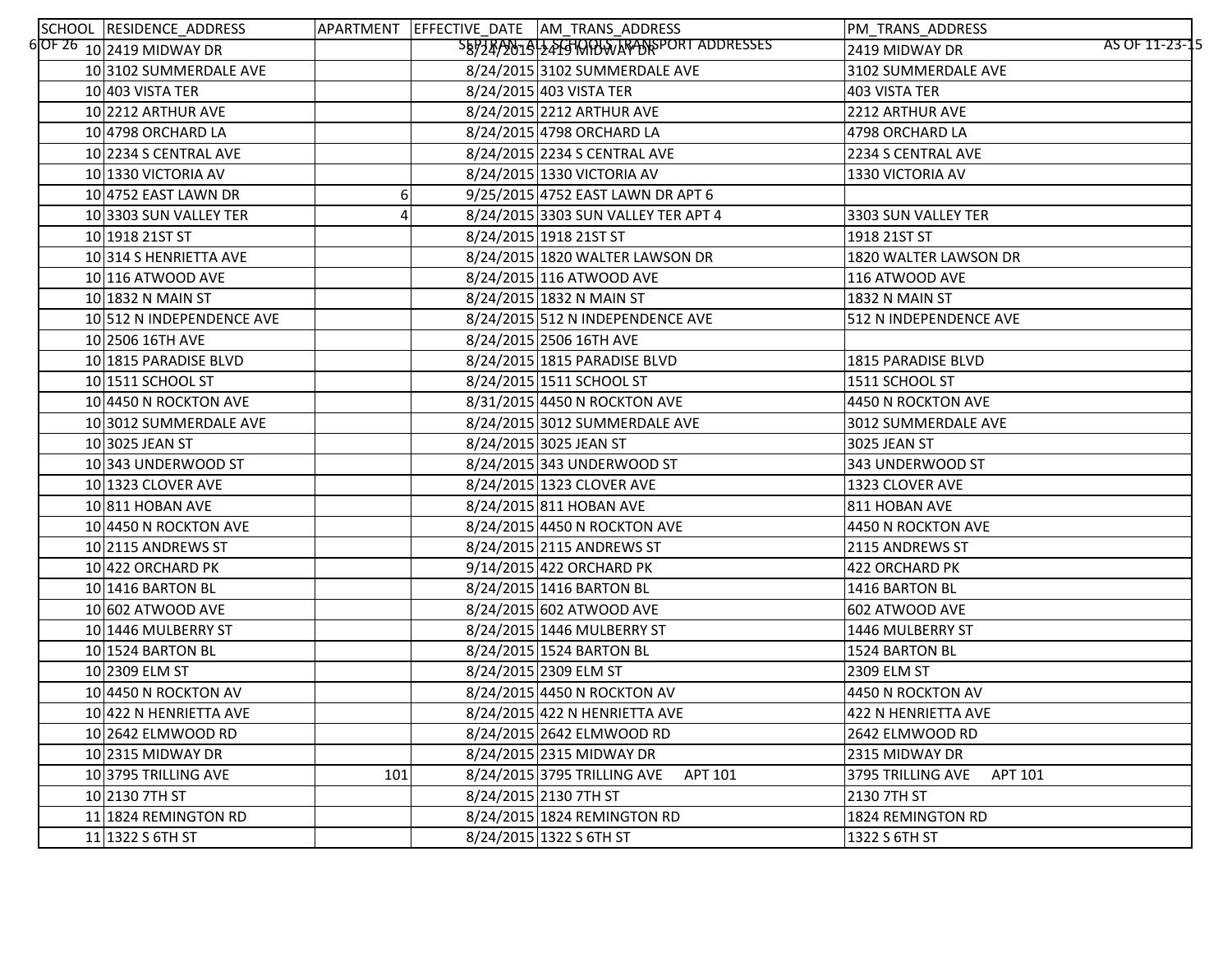| SCHOOL RESIDENCE_ADDRESS  |              | APARTMENT EFFECTIVE_DATE AM_TRANS_ADDRESS  | PM_TRANS_ADDRESS                |                |
|---------------------------|--------------|--------------------------------------------|---------------------------------|----------------|
| $7$ OF 26 $11$ 513 8TH ST |              | SB97RAN1945SSBAPS ABANSPORT ADDRESSES      | 513 8TH ST APT 3                | AS OF 11-23-15 |
| $11$  307 WELTY AVE       |              | 8/24/2015 307 WELTY AVE                    | 307 WELTY AVE                   |                |
| 11 2036 MELROSE ST        |              | 8/24/2015 2036 MELROSE ST                  | 2036 MELROSE ST                 |                |
| 11 322 BRETT PL           |              | 8/24/2015 322 BRETT PL                     | 322 BRETT PL                    |                |
| 11 2323 EASTMORELAND AVE  |              | 8/25/2015 2323 EASTMORELAND AVE APT 1      | 2323 EASTMORELAND AVE APT 1     |                |
| 11 1820 SANDY HOLLOW RD   |              | 9/8/2015 1820 SANDY HOLLOW RD              | 1820 SANDY HOLLOW RD            |                |
| 11 4450 N ROCKTON AVE     |              | 8/24/2015 4450 N ROCKTON AVE               | 4450 N ROCKTON AVE              |                |
| 11 1815 CHARLES ST        |              | 8/24/2015 1815 CHARLES ST APT 1            | 1815 CHARLES ST                 |                |
| 11 809 N HIGHLAND AV      |              | 8/24/2015 809 N HIGHLAND AV                | 809 N HIGHLAND AV               |                |
| 11 1331 CROSBY ST         |              | 8/24/2015 1331 CROSBY ST                   | 1331 CROSBY ST                  |                |
| 11 1331 CROSBY ST         |              | 8/24/2015 1331 CROSBY ST                   | 1331 CROSBY ST                  |                |
| 11 4521 ERICKSON DR       |              | 8/24/2015 4521 ERICKSON DR                 | 4521 ERICKSON DR                |                |
| 11 4023 ALPINE CT         |              | 8/19/2015 4023 ALPINE CT                   | 4023 ALPINE CT                  |                |
| 11 3106 HARNEY CT         |              | 8/24/2015 3106 HARNEY CT                   | 3106 HARNEY CT                  |                |
| 11 1417 7TH AVE           |              | 8/24/2015 1417 7TH AV APT 2                | 1417 7TH AV                     |                |
| 11 424 GRAYLING DR        |              | 8/24/2015 424 GRAYLING DR (GOLDIE FLOBERG) | 424 GRAYLING DR                 |                |
| 11 3050 LANGSTONE DR      |              | 8/24/2015 3050 LANGSTONE DR                | 3050 LANGSTONE DR               |                |
| 11 949 BRITTANIA WAY      |              | 8/24/2015 949 BRITTANIA WAY                | 949 BRITTANIA WAY               |                |
| 11 522 07TH ST            | <b>UPPER</b> | 8/24/2015 522 07TH ST UPPER APT            | 522 07TH ST                     |                |
| 11 2224 19TH AVE          |              | 8/24/2015 2224 19TH AVE APT 2              | 2224 19TH AVE APT 2             |                |
| 11 810 CAMLIN AVE         |              | 8/24/2015 810 CAMLIN AVE                   | 810 CAMLIN AVE                  |                |
| 11 4520 APPLE ORCHARD LN  |              | 8/24/2015 4520 APPLE ORCHARD LN APT 6      | 4520 APPLE ORCHARD LN           |                |
| $11$   1309 S 5TH ST      |              | 8/24/2015 1309 S 5TH ST                    | 1309 S 5TH ST                   |                |
| 11 2329 CLINTON PL        |              | 8/24/2015 2329 CLINTON PL                  | 2329 CLINTON PL                 |                |
| $11$   5862 HEIDI DR      |              | 8/24/2015 5862 HEIDI DR                    | 5862 HEIDI DR                   |                |
| 11 322 LEATHER CT         |              | 8/24/2015 322 LEATHER CT                   | 322 LEATHER CT                  |                |
| 11 61410THST              |              | 8/24/2015 614 10TH ST                      | 614 10TH ST                     |                |
| 11 58 W ROCKTON RD        |              | 8/24/2015 1096 GRIGGS RD                   | 1096 GRIGGS RD                  |                |
| 11 1207 24TH ST           |              | 8/24/2015 1207 24TH ST                     | 1207 24TH ST                    |                |
| 11 284 FLINTRIDGE DR      |              | 8/24/2015 284 FLINTRIDGE DR                | 284 FLINTRIDGE DR               |                |
| $11$ 916 S 6TH ST         |              | 8/24/2015 916 S 6TH ST                     | 916 S 6TH ST                    |                |
| 11 1955 CLASSIC CR        |              | 8/24/2015 1955 CLASSIC CR                  | 1955 CLASSIC CR                 |                |
| 11 2007 DRESDEN AVE       |              | 8/24/2015 2007 DRESDEN AVE                 | 2007 DRESDEN AVE                |                |
| 11 903 11 TH ST           |              | 8/24/2015 903 11TH ST                      | 903 11TH ST                     |                |
| 11 2616 PELHAM RD         |              | 8/24/2015 2616 PELHAM RD                   | 2616 PELHAM RD                  |                |
| 11 1367 SWEETCLOVER LN    |              | 8/19/2015 1367 SWEETCLOVER LN              | 4015 PEPPER DR (CARLSON SCHOOL) |                |
| 11 2215 18TH AVE          |              | 8/24/2015 2215 18TH AVE                    | 2215 18TH AVE                   |                |
| $11 1913$ 18TH AVE        |              | 8/24/2015 1913 18TH AVE                    | 1913 18TH AVE                   |                |
| 11 4450 N ROCKTON AVE     |              | 8/24/2015 4450 N ROCKTON AV                | 4450 N ROCKTON AV               |                |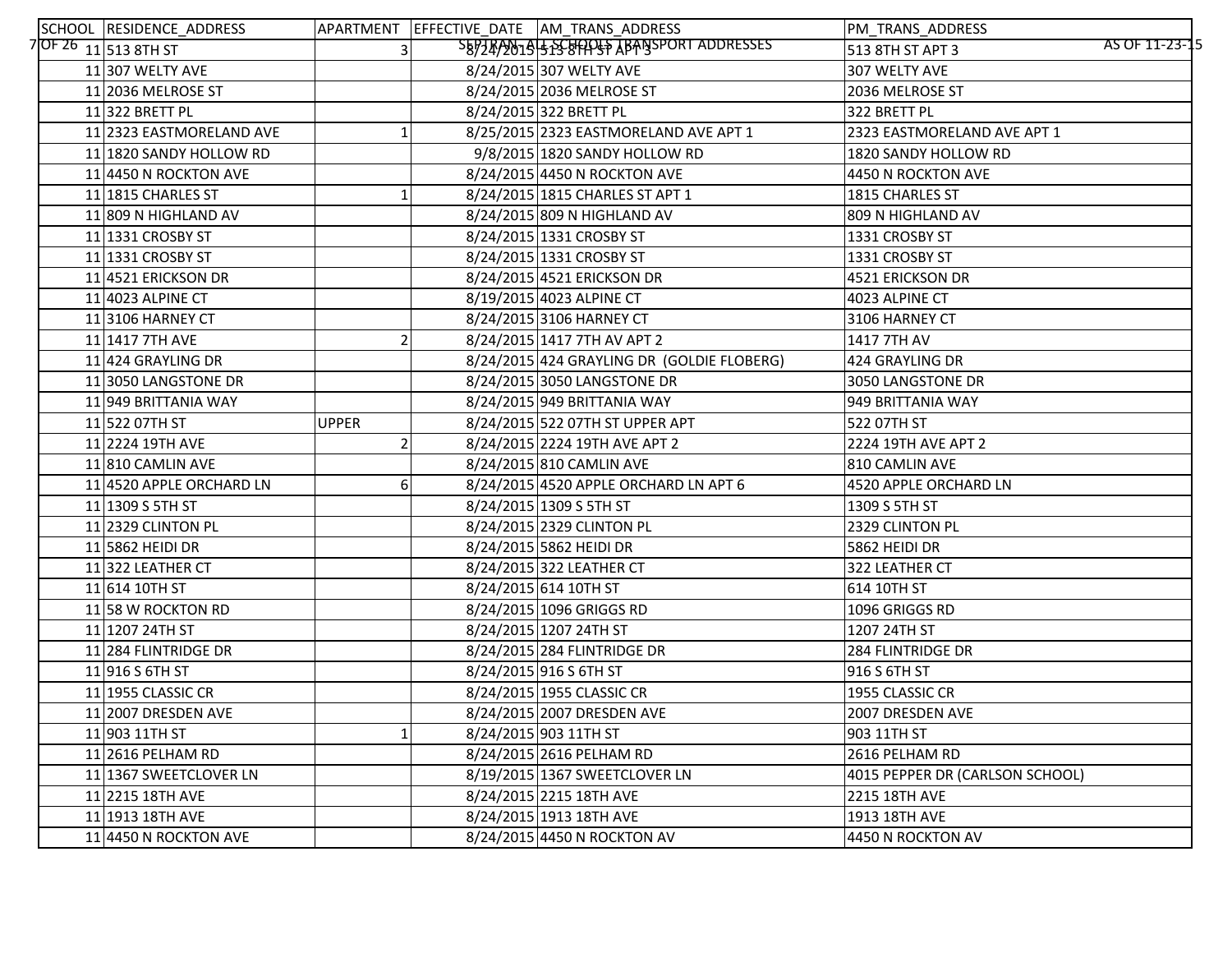| SCHOOL RESIDENCE_ADDRESS       |                |           | APARTMENT EFFECTIVE_DATE AM_TRANS_ADDRESS    | PM_TRANS_ADDRESS                 |                |
|--------------------------------|----------------|-----------|----------------------------------------------|----------------------------------|----------------|
| $8$ OF 26 $11$ 4816 SKOKIE CIR |                |           |                                              | 4816 SKOKIE CR                   | AS OF 11-23-15 |
| 11 1242 BROOK HILL CL          |                |           | 8/24/2015 1015 ANEE DR (GOLDIE FLOBERG HOME) | <b>1015 ANEE DR</b>              |                |
| 11 1708 SEXTON DR              |                |           | 8/24/2015 1708 SEXTON DR                     | 1708 SEXTON DR                   |                |
| 11 130 FLINTRIDGE DR           |                |           | 8/24/2015 130 FLINTRIDGE DR APT 7            | <b>130 FLINTRIDGE DR</b>         |                |
| 13 3675 STUBAI TR              |                |           | 8/24/2015 3675 STUBAI TR                     | 3675 STUBAI TR                   |                |
| 13 3032 VAUGHNDALE DR          |                |           | 8/24/2015 3032 VAUGHNDALE DR                 | 3032 VAUGHNDALE DR               |                |
| 13 7110 FOREST GLEN DR         | G              |           | 8/24/2015 7110 FOREST GLEN DR APT G          | 7110 FOREST GLEN DR              |                |
| 13 1911 BRUNER ST              |                |           | 8/24/2015 1911 BRUNER ST                     | 1911 BRUNER ST                   |                |
| 13 1220 AUBURN CT              |                |           | 8/24/2015 1220 AUBURN CT                     | 1220 AUBURN CT                   |                |
| 13 3755 ALLENHURST LN          |                |           | 8/24/2015 3755 ALLENHURST LN                 | 3755 ALLENHURST LN               |                |
| 13 2415 SHARON AVE             |                |           | 8/24/2015 2415 SHARON AVE                    | 2415 SHARON AVE                  |                |
| 13 5790 CLARENDON DR           |                |           | 8/24/2015 5790 CLARENDON DR                  | 5790 CLARENDON DR                |                |
| 13 211 FRANKLIN PL             |                |           | 9/2/2015 211 FRANKLIN PL                     | 211 FRANKLIN PL                  |                |
| 13 7581 OWL TL                 |                |           | 8/24/2015 7581 OWL TL                        | 7581 OWL TL                      |                |
| 13 1121 N CHURCH ST            |                |           | 8/24/2015 1121 N CHURCH ST - APT. #2         | 1121 N CHURCH ST - APT. #2       |                |
| 13 2927 CAREFREE DR            |                |           | 8/24/2015 2927 CAREFREE DR                   | 2927 CAREFREE DR                 |                |
| 13 2150 STORNWAY DR            |                |           | 8/24/2015 2150 STORNWAY DR                   | 2150 STORNWAY DR                 |                |
| 13 2150 STORNWAY DR            |                |           | 8/24/2015 2150 STORNWAY DR                   | 2150 STORNWAY DR                 |                |
| 13 1123 20TH ST                |                |           | 8/24/2015 1123 20TH ST                       | 1123 20TH ST                     |                |
| 13 1704 BRUNER ST              |                |           | 8/24/2015 1704 BRUNER ST                     | 1704 BRUNER ST                   |                |
| 13 1810 BRADLEY RD             |                |           | 8/24/2015 4445 WILDWOOD LA                   | 4445 WILDWOOD LA                 |                |
| 13 1926 ROSE TER               |                |           | 8/24/2015 1926 ROSE TER                      | 1926 ROSE TER                    |                |
| 13 6302 COMMONWEALTH DR        |                |           | 8/24/2015 6302 COMMONWEALTH DR               | 6302 COMMONWEALTH DR             |                |
| 13 4621 HIGH POINT DR          |                |           | 8/24/2015 4621 HIGH POINT DR APT 2           | 4621 HIGH POINT DR               |                |
| 13 5926 SHELFORD LA            |                | 8/24/2015 |                                              | 5926 SHELFORD LN                 |                |
| 13 303 GRAMERCY DR             |                |           | 8/24/2015 303 GRAMERCY DR APT 6              | 303 GRAMERCY DR                  |                |
| 13 7332 VANISTA CT             |                |           | 8/24/2015 7332 VANISTA CT                    | 7332 VANISTA CT                  |                |
| 13 1311 GRANT AVE              |                |           | 8/24/2015 1311 GRANT AVE                     | 1311 GRANT AVE                   |                |
| 13 2306 GRANT AVE              |                |           | 8/24/2015 2306 GRANT AVE                     | 2306 GRANT AVE                   |                |
| 13 3030 DERBYSHIRE DR          |                |           | 8/24/2015 3030 DERBYSHIRE DR                 | 3030 DERBYSHIRE DR               |                |
| 13 2217 LATHAM ST              | $\overline{2}$ |           | 8/24/2015 2217 LATHAM ST APT 2               | 2217 LATHAM ST                   |                |
| 13 1211 LINCOLN AVE            |                |           | 8/24/2015 1211 LINCOLN AVE                   | 1211 LINCOLN AVE                 |                |
| 13 4450 N ROCKTON AV           |                |           | 8/24/2015 4450 N ROCKTON AV                  | 4450 N ROCKTON AV                |                |
| 13 5860 STRATHMOOR DR          |                |           | 8/24/2015 5860 STRATHMOOR DR                 | 5860 STRATHMOOR DR               |                |
| 13 5860 STRATHMOOR DR          |                |           | 8/24/2015 5860 STRATHMOOR DR                 | 5860 STRATHMOOR DR               |                |
| 13 1803 GRANT AVE              |                |           | 8/24/2015 1803 GRANT AVE                     | 1803 GRANT AVE                   |                |
| 13 6302 COMMONWEALTH DR        |                |           | 8/24/2015 6302 COMMONWEALTH DR, LOVES PARK   | 6302 COMMONWEALTH DR, LOVES PARK |                |
| 13913 N CHURCH ST              |                |           | 8/24/2015 913 N CHURCH ST                    | 913 N CHURCH ST                  |                |
| 13 613 WOODRIDGE DR            |                |           | 8/24/2015 613 WOODRIDGE DR                   | 613 WOODRIDGE DR                 |                |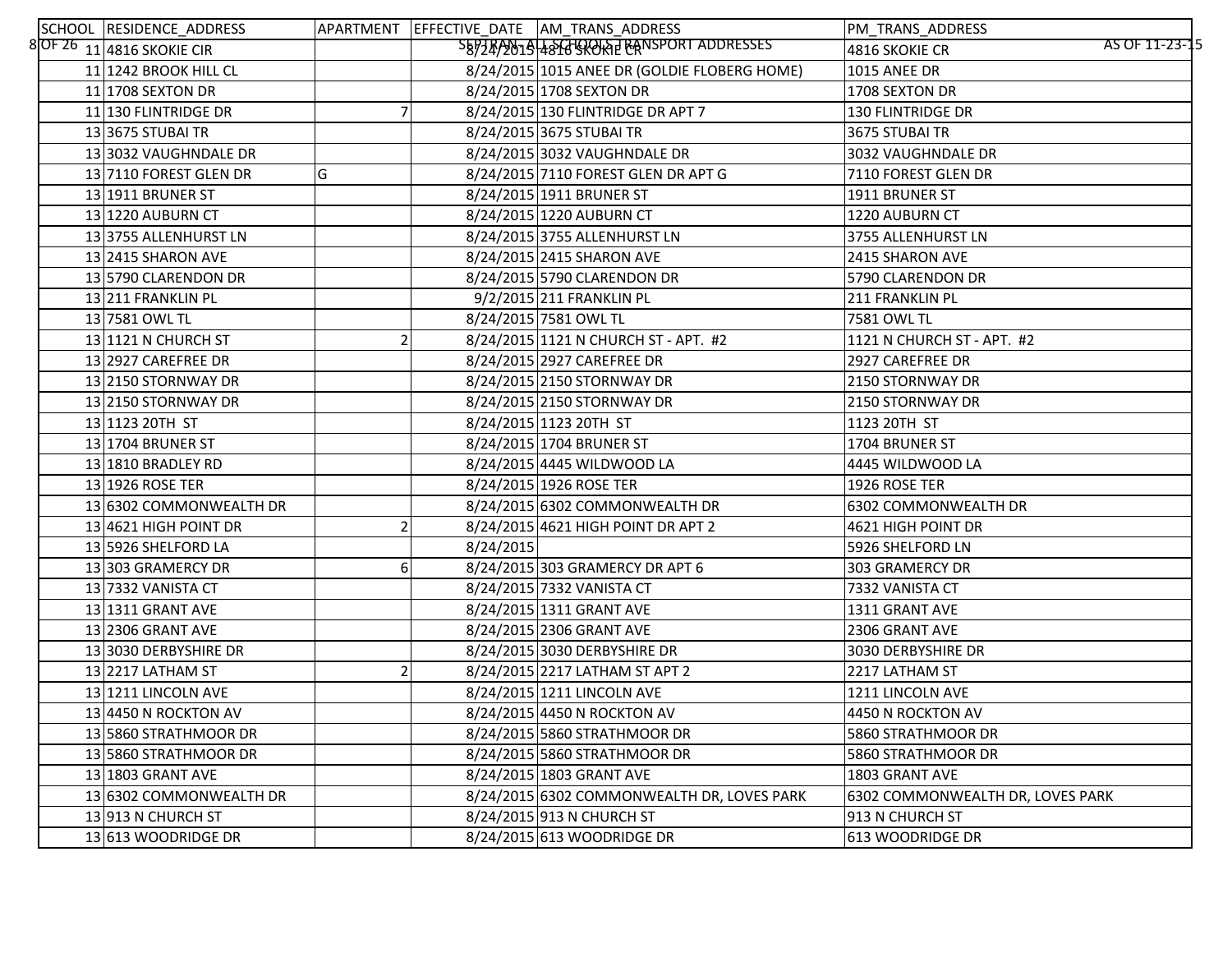| SCHOOL RESIDENCE_ADDRESS   |     | APARTMENT   EFFECTIVE_DATE   AM_TRANS_ADDRESS | PM_TRANS_ADDRESS                    |
|----------------------------|-----|-----------------------------------------------|-------------------------------------|
| 9 OF $26$ 13 402 BARNUM RD |     | SB9749019402BANDMANSPORTADDRESSES             | AS OF 11-23-15<br>402 BARNUM RD     |
| 13 920 N SUNSET AV         |     | 8/24/2015 920 N SUNSET AV                     | 920 N SUNSET AV                     |
| 13 424 GRAYLING DR         |     | 8/24/2015 424 GRAYLING DR (GOLDIE FLOBERG)    | 424 GRAYLING DR<br>(GOLDIE FLOBERG) |
| 13 2218 15TH AVE           |     | 8/24/2015 3006 ALIDA ST (OLSON TERRACE)       | 3006 ALIDA ST                       |
| 13 430 PHELPS AVE          |     | 8/24/2015 430 PHELPS AVE                      | 430 PHELPS AVE                      |
| 13 730 ASHLAND AVE         |     | 8/24/2015 730 ASHLAND AVE                     | 730 ASHLAND AVE                     |
| 13 6302 COMMONWEALTH DR    |     | 8/24/2015 6302 COMMONWEALTH DR                | 6302 COMMONWEALTH DR                |
| 13 822 BLINN CT            |     | 8/24/2015 822 BLINN CT                        | 822 BLINN CT                        |
| 13 9938 TYBOW TR           |     | 8/24/2015 9938 TYBOW TR                       | 9938 TYBOW TR                       |
| 13 909 18TH ST             |     | 8/24/2015 909 18TH ST                         | 909 18TH ST                         |
| 13 909 18TH ST             |     | 8/24/2015 909 18TH ST                         | 909 18TH ST                         |
| 13 939 NASSAU PKWY         |     | 8/24/2015 939 NASSAU PKWY                     | 939 NASSAU PKWY                     |
| 13 3737 GINA TER           |     | 8/24/2015 3737 GINA TER                       | 3737 GINA TER                       |
| 13 7082 SUE CT             |     | 8/24/2015 7082 SUE CT                         | <b>7082 SUE CT</b>                  |
| 13 2780 CRESTDALE CR       |     | 8/24/2015 2780 CRESTDALE CR                   | 2780 CRESTDALE CR                   |
| 13 6513 OLD HUNTERS RUN    |     | 8/24/2015 6513 OLD HUNTERS RUN                | 6513 OLD HUNTERS RUN                |
| 13 2335 JONQUIL PL         |     | 8/24/2015 2335 JONQUIL PL                     | 2335 JONQUIL PL                     |
| 18 229 CATHERINE ST        |     | 8/24/2015 229 CATHERINE ST                    | 229 CATHERINE ST                    |
| 18 1718 ROSE AVE           |     | 8/24/2015 1604 S CENTRAL AVE                  | 1604 S CENTRAL AVE                  |
| 18 2424 HOLMES ST          |     | 8/24/2015 2424 HOLMES ST APT 1                | 2424 HOLMES ST                      |
| 18 2723 BUCKNELL DR        |     | 8/24/2015 2723 BUCKNELL DR                    | 2723 BUCKNELL DR                    |
| 18 1706 OREGON AVE         |     | 8/24/2015 1706 OREGON AVE                     | 1706 OREGON AVE                     |
| 18 1310 ROCKTON AVE        |     | 9/9/2015 1310 ROCKTON AVE                     | 1310 ROCKTON AVE                    |
| 18 4224 AUBURN ST          | 105 | 8/24/2015 4224 AUBURN ST APT 105              | 4224 AUBURN ST                      |
| 18 4770 LINCLIFF DR        |     | 8/24/2015 4770 LINCLIFF DR                    | 4770 LINCLIFF DR                    |
| 18 1509 SCHOOL ST          |     | 9/25/2015 1509 SCHOOL ST                      | 1509 SCHOOL ST                      |
| 18 1821 S 6TH ST           |     | 8/24/2015 1821 S 6TH ST                       | 1821 S 6TH ST                       |
| 18 1333 BROADWAY           |     | 8/24/2015 1333 BROADWAY #3                    | 1333 BROADWAY                       |
| 18 1511 13TH ST            |     | 8/24/2015 1511 13TH ST                        | 2325 13TH AVE                       |
| 18 411 BARRY RD            |     | 8/24/2015 411 BARRY RD                        | 411 BARRY RD                        |
| 18 3206 BAVARIAN LN        |     | 8/24/2015 3206 BAVARIAN LN                    | 3206 BAVARIAN LN                    |
| 183126 CAROLINA AVE        |     | 8/24/2015 3126 CAROLINA AVE                   | 3126 CAROLINA AVE                   |
| 18 3201 18TH ST            |     | 8/24/2015 3201 18TH ST                        | 3201 18TH ST                        |
| 18 3969 EAGLE DR           |     | 8/24/2015 3969 EAGLE DR APT 1                 | 3969 EAGLE DR                       |
| 18 1926 ROSE AVE           |     | 8/24/2015 1926 ROSE AVE                       | 1926 ROSE AVE                       |
| 18 3321 BAVARIAN LN        |     | 8/24/2015 3321 BAVARIAN LN                    | 3321 BAVARIAN LN                    |
| 18838 LINCOLN AVE          |     | 8/24/2015 838 LINCOLN AVE                     | 838 LINCOLN AVE                     |
| 18 1406 NELSON BLVD        |     | 8/24/2015 1406 NELSON BLVD                    | 1406 NELSON BLVD                    |
| 18 5550 WOODVIEW WAY       |     | 8/24/2015 5550 WOODVIEW WAY                   | 5550 WOODVIEW WAY                   |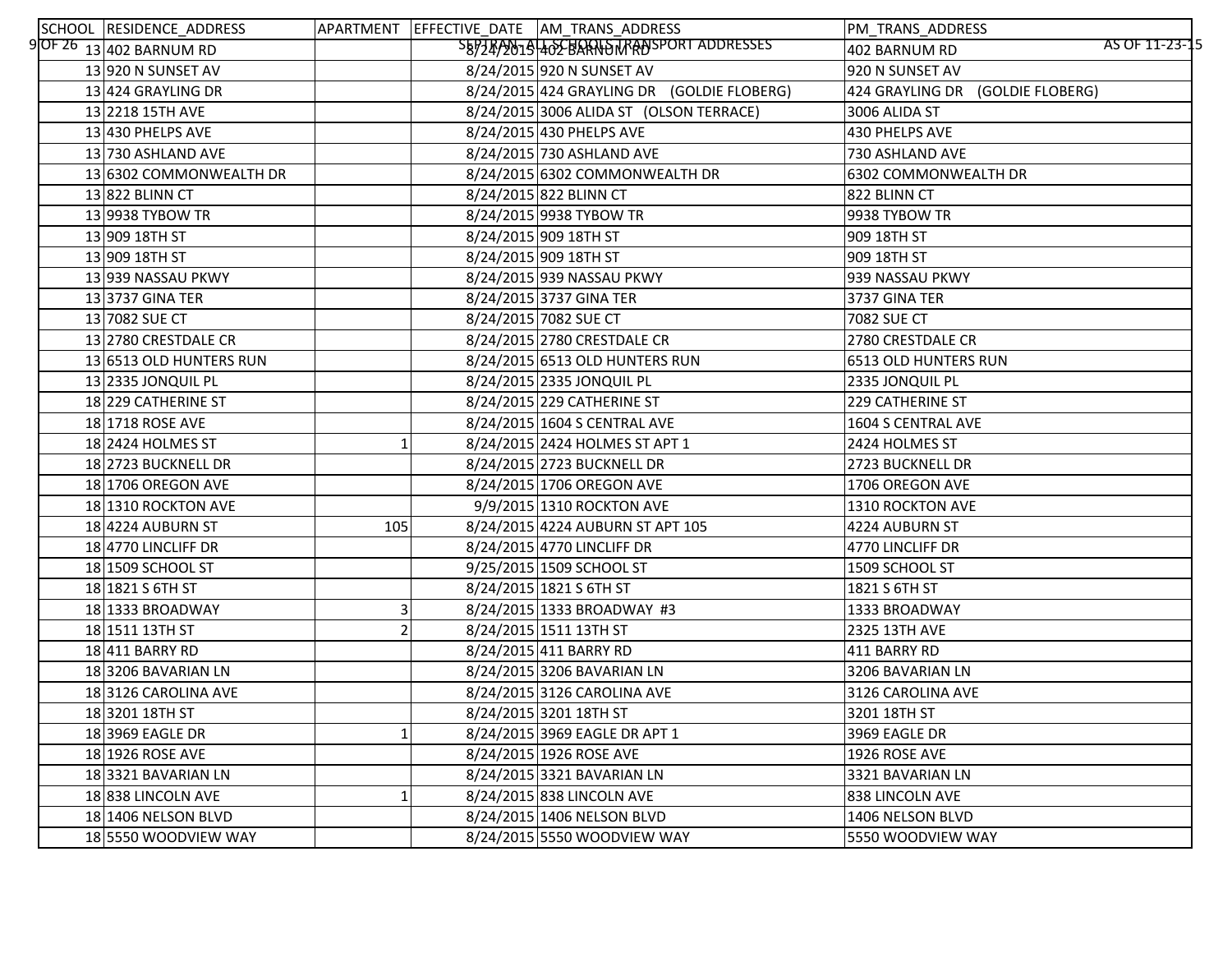| SCHOOL RESIDENCE_ADDRESS                                |     |           | APARTMENT EFFECTIVE DATE AM TRANS ADDRESS   | PM_TRANS_ADDRESS                     |
|---------------------------------------------------------|-----|-----------|---------------------------------------------|--------------------------------------|
| 1 <mark>0 OF 26<sub>18</sub> 4</mark> 052 ASHWINTON WAY |     |           | SEPZEP201940527ASPHA/INPONSROAT ADDRESSES   | AS OF 11-23-15<br>4052 ASHWINTON WAY |
| 18 1016 WINTHROP LN                                     |     |           | 8/24/2015 1016 WINTHROP LN                  | 1016 WINTHROP LN                     |
| 18 2311 DELCY DR                                        |     |           | 8/24/2015 2311 DELCY DR                     | 2311 DELCY DR                        |
| 18 4419 W 11TH ST SERVICE RD                            | 261 |           | 8/24/2015 4419 W 11TH ST<br><b>ROOM 261</b> | 4419 W 11TH ST                       |
| 18 6461 SONOMA RD                                       |     |           | 8/24/2015 6461 SONOMA RD                    | 6461 SONOMA RD                       |
| 18 121 S CHURCH ST                                      |     |           | 8/24/2015 1121 S CHURCH ST                  | 1121 S CHURCH ST                     |
| 18 503 MEEKER DR                                        |     |           | 8/24/2015 503 MEEKER DR                     | 503 MEEKER DR                        |
| $18 1612$ S 6TH ST                                      |     |           | 8/24/2015 1612 S 6TH ST                     | 1612 S 6TH ST                        |
| $18 1612$ S 6TH ST                                      |     |           | 8/24/2015 1612 S 6TH ST                     | 1612 S 6TH ST                        |
| 18 3134 LIBERTY DR                                      |     |           | 9/17/2015 3134 LIBERTY DR                   | 3134 LIBERTY DR                      |
| 18 1811 SAUBER AVE                                      |     |           | 8/24/2015 1811 SAUBER AVE                   | 1811 SAUBER AVE                      |
| 18 5640 LINDEN RD                                       |     |           | 8/24/2015 5640 LINDEN RD                    | 5640 LINDEN RD                       |
| 183611 ALGONQUIN BLVD                                   |     |           | 8/24/2015 3611 ALGONQUIN BLVD               | 3611 ALGONQUIN BLVD                  |
| 18 515 MONTAGUE ST                                      |     |           | 8/24/2015 515 MONTAGUE ST                   | 515 MONTAGUE ST                      |
| 18 7436 SHILLINGTON DR                                  |     |           | 8/24/2015 7436 SHILLINGTON DR               | 7436 SHILLINGTON DR                  |
| 18 1214 22ND AVE                                        |     |           | 8/24/2015 1214 22ND AVE                     | 1214 22ND AVE                        |
| 18 2911 FOLIAGE LN                                      |     |           | 8/24/2015 2911 FOLIAGE LN                   | 2911 FOLIAGE LN                      |
| 18 3110 BILDAHL ST                                      |     |           | 8/24/2015 3110 BILDAHL ST                   | 3110 BILDAHL ST                      |
| 18 2418 WHALE AVE                                       |     | 8/24/2015 |                                             | 2418 WHALE AVE                       |
| 18 3402 N ROCKTON AV                                    |     |           | 8/24/2015 3402 N ROCKTON AV                 | 3402 N ROCKTON AV                    |
| 18 6297 LORILYNN LN                                     |     |           | 8/24/2015 6297 LORILYNN LN                  | 6297 LORILYNN LN                     |
| 18 2901 HALSTED RD                                      |     |           | 8/24/2015 1719 S MAIN ST                    | 1719 S MAIN ST                       |
| 18 4120 W STATE ST                                      |     |           | 8/24/2015 4120 W STATE ST                   | 2114 RURAL ST                        |
| 18 512 N INDEPENDENCE AVE                               |     |           | 8/24/2015 512 N INDEPENDENCE AVE            | 512 N INDEPENDENCE AVE               |
| 18 3103 PARKSIDE AVE                                    |     |           | 8/24/2015 3103 PARKSIDE AVE                 | 3103 PARKSIDE AVE                    |
| 18 1515 CLOVER AV                                       |     |           | 8/24/2015 1515 CLOVER AV                    | 1515 CLOVER AV                       |
| 183216 SEWARD AV                                        |     |           | 8/24/2015 3216 SEWARD AV                    | 3216 SEWARD AV                       |
| 18 830 ISLAND AVE                                       |     |           | 8/24/2015 830 ISLAND AVE                    | 830 ISLAND AVE                       |
| 18 1428 17TH AV                                         |     |           | 8/24/2015 1428 17TH AV                      | 1129 CROSBY ST                       |
| 18 1310 OGILBY RD                                       |     |           | 9/8/2015 1310 OGILBY RD                     | 1310 OGILBY RD                       |
| 18 2914 COLLINS ST                                      |     |           | 8/24/2015 2914 COLLINS ST                   | 2914 COLLINS ST                      |
| 18 1311 15TH AVE                                        |     |           | 8/24/2015 1311 15TH AVE                     | 1311 15TH AVE                        |
| 18 2915 BILLIE RD                                       |     |           | 8/24/2015 2915 BILLIE RD                    | 2842 NEW MILF SCHOOL RD              |
| 18815 CAMBRIDGE AVE                                     |     |           | 8/24/2015 815 CAMBRIDGE AVE                 | 815 CAMBRIDGE AVE                    |
| 18923 MORGAN ST                                         |     |           | 8/24/2015 923 MORGAN ST                     | 923 MORGAN ST                        |
| 18 526 N ROCKTON AVE                                    |     |           | 8/24/2015 526 N ROCKTON AVE                 | 526 N ROCKTON AVE                    |
| 18 639 16TH AV                                          |     |           | 8/24/2015 639 16TH AV                       | 639 16TH AV                          |
| 18 620 KENT ST                                          |     |           | 8/24/2015 620 KENT ST                       | 620 KENT ST                          |
| 18 1209 S WINNEBAGO ST                                  |     |           | 8/24/2015 1209 S WINNEBAGO ST               | 1209 S WINNEBAGO ST                  |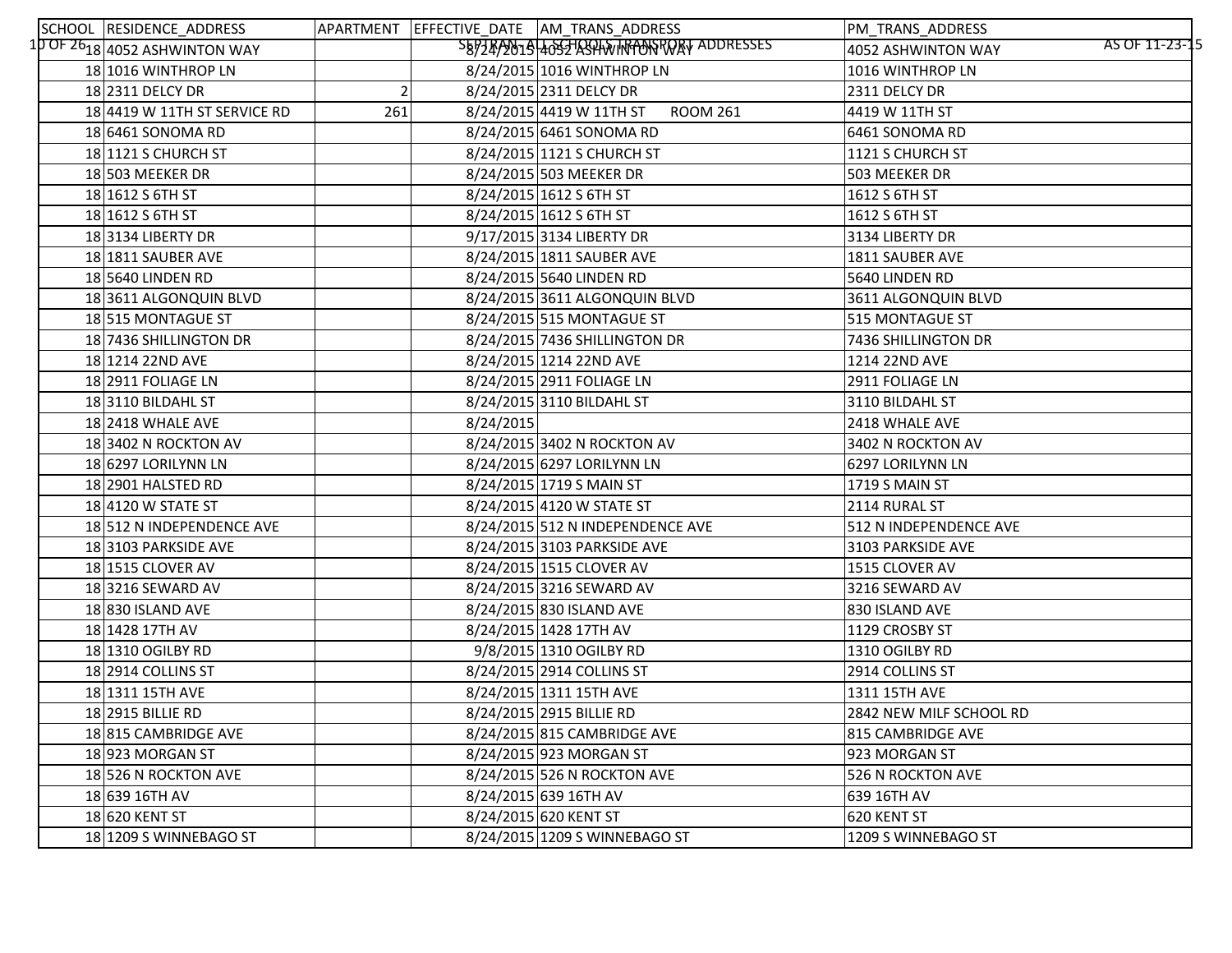| SCHOOL RESIDENCE_ADDRESS         |              |           | APARTMENT EFFECTIVE_DATE AM_TRANS_ADDRESS  | PM_TRANS_ADDRESS                        |
|----------------------------------|--------------|-----------|--------------------------------------------|-----------------------------------------|
| I OF 26 $_{18}$ 3909 FRONTAGE RD | 129          |           | SEPTEP 2019 300 FRONT RGENE BORT ADDRESSES | AS OF 11-23-15<br>3909 FRONTAGE RD      |
| 18 2014 REXFORD DR               |              |           | 8/24/2015 2014 REXFORD DR                  | 2014 REXFORD DR                         |
| $18 1815 S$ 6TH ST               |              |           | 8/24/2015 1815 S 6TH ST APT 1              | 1815 S 6TH ST                           |
| 18 446 S PIERPONT AVE            |              |           | 9/21/2015 446 S PIERPONT AVE               | 446 S PIERPONT AVE                      |
| 18 947 N ROCKTON AVE             |              |           | 8/24/2015 947 N ROCKTON AVE                | 947 N ROCKTON AVE                       |
| 18 630 RANGER ST                 |              |           | 8/24/2015 630 RANGER ST                    | 630 RANGER ST                           |
| 18 4208 MIDDLEBURY AV            |              |           | 8/24/2015 4208 MIDDLEBURY AV               | 4208 MIDDLEBURY AV                      |
| 18 2822 CANNON ST                |              |           | 8/24/2015 2822 CANNON ST                   | 2822 CANNON ST                          |
| 18 3709 S MAIN ST                |              |           | 8/24/2015 3709 S MAIN ST                   | 3709 S MAIN ST                          |
| 18 3106 MERIDAY LA               |              |           | 8/24/2015 3106 MERIDAY LN APT 3            | 3106 MERIDAY LN APT 3                   |
| 18 2238 11TH ST                  |              |           | 8/24/2015 2238 11TH ST                     | 2238 11TH ST                            |
| 18 908 8TH AVE CT                |              |           | 8/24/2015 908 8TH AVE CT APT 2             | 908 8TH AVE CT APT 2                    |
| 18 324 ROYAL AVE                 |              |           | 8/24/2015 324 ROYAL AVE                    | 324 ROYAL AVE                           |
| 18834 MONTAGUE ST                |              | 8/24/2015 |                                            | 834 MONTAGUE ST                         |
| 19 420 DAISYFIELD RD             |              |           | 8/24/2015 420 DAISYFIELD RD                | 420 DAISYFIELD RD                       |
| 19515 SEMINARY ST                | 806A         |           | 8/28/2015 515 SEMINARY ST APT #806A        | 515 SEMINARY ST APT #806A               |
| 22 3310 CONTINENTAL CT           |              |           | 8/24/2015 PARENT TRANSPORTS                | 2918 GLENWOOD AVE (CHILDRENS LRNG CNTR) |
| 23 1101 CORBIN ST                |              |           | 8/24/2015 1101 CORBIN ST                   | 1101 CORBIN ST                          |
| 23 313 UNDERWOOD ST              |              |           | 8/24/2015 313 UNDERWOOD ST                 | 313 UNDERWOOD ST                        |
| 23 2717 KINSEY ST                |              |           | 8/24/2015 2717 KINSEY ST                   | 2717 KINSEY ST                          |
| 23 1906 19TH AVE                 |              |           | 8/24/2015 1906 19TH AVE                    | 1906 19TH AVE                           |
| 23 225 FOREST AVE                |              |           | 8/24/2015 225 FOREST AVE                   | 225 FOREST AVE                          |
| 23 225 FOREST AVE                |              |           | 8/24/2015 225 FOREST AVE                   | 225 FOREST AVE                          |
| 23 1226 FAIRVIEW AVE             |              |           | 8/24/2015 1226 FAIRVIEW AVE                | 1226 FAIRVIEW AVE                       |
| 23 1722 07TH ST                  |              |           | 8/24/2015 1722 07TH ST APT 1               | 1722 07TH ST                            |
| 23 1015 17TH AV                  |              |           | 8/24/2015 1015 17TH AV                     | 1015 17TH AV                            |
| 23 1708 8TH ST                   |              |           | 8/24/2015 1708 8TH ST                      | 1708 8TH ST                             |
| 23 1708 8TH ST                   |              |           | 8/24/2015 1708 8TH ST                      | 1708 8TH ST                             |
| 23 1333 ELM ST                   | <b>UPPER</b> |           | 8/24/2015 1333 ELM ST                      | 1333 ELM ST                             |
| 23 226 CLARA AVE                 |              |           | 8/24/2015 226 CLARA AVE                    | 226 CLARA AVE                           |
| 23 539 ISLAND AVE                |              |           | 8/24/2015 539 ISLAND AVE                   | 4310 RED COAT RD                        |
| 23 1624 9TH ST                   | <b>LOWER</b> |           | 8/24/2015 1624 9TH ST (LOWER APT)          | 1624 9TH ST                             |
| 23 1917 15TH ST                  |              |           | 8/24/2015 1917 15TH ST                     | 1917 15TH ST                            |
| 24 2803 BRENDENWOOD RD           |              |           | 8/24/2015 PARENT TRANSPORTS                | 6093 CONNER LA                          |
| 24 4945 LINDEN RD                | 1042         |           | 8/24/2015 4945 LINDEN RD RD APT 1042       | 4949 MARION AVE                         |
| 24 4020 SEWARD AVE               |              |           | 8/24/2015 4020 SEWARD AVE                  | 4020 SEWARD AVE                         |
| 24 1224 N MAIN ST                |              |           | 8/24/2015 1224 N MAIN ST APT 1             | 1224 N MAIN ST                          |
| 24 604 FAIRVIEW BLVD             |              |           | 8/24/2015 604 FAIRVIEW BLVD                | 604 FAIRVIEW BLVD                       |
| 24 1903 CHARLES ST               |              | 8/24/2015 |                                            | 1903 CHARLES ST                         |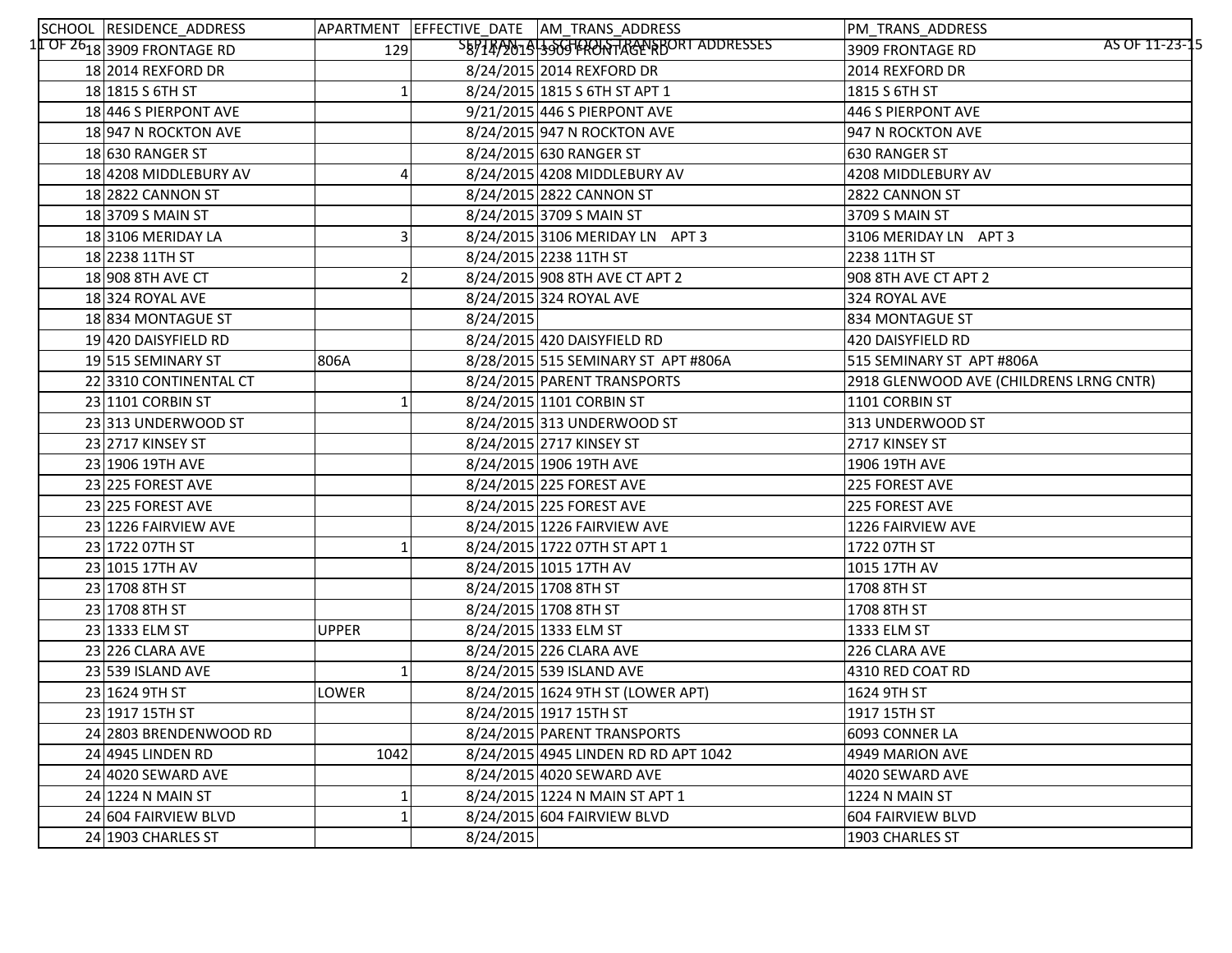| SCHOOL RESIDENCE_ADDRESS                         |           |           | APARTMENT EFFECTIVE DATE AM TRANS ADDRESS | PM_TRANS_ADDRESS                         |
|--------------------------------------------------|-----------|-----------|-------------------------------------------|------------------------------------------|
| 1 <mark>2 OF 26<sub>24</sub> 1521 7TH AVE</mark> |           |           | SB978/2019 1521 PALA JEANSPORT ADDRESSES  | AS OF 11-23-15<br>1521 7TH AVE           |
| 24 6533 ASHDALE CL                               |           |           | 8/24/2015 6533 ASHDALE CL                 | 6533 ASHDALE CL                          |
| 25 915 PINE VALLEY DR                            |           | 8/24/2015 |                                           | 915 PINE VALLEY DR                       |
| 25 915 PINE VALLEY DR                            |           | 8/24/2015 |                                           | 915 PINE VALLEY DR                       |
| 25 354 GRAMERCY DR                               |           |           | 8/24/2015 308 N MULFORD RD                | 308 N MULFORD RD                         |
| 25 1103 BROADWAY                                 | 2A        |           | 8/24/2015 1103 BROADWAY APT 2A            | 1103 BROADWAY                            |
| 25 5214 ILLINI CT                                |           |           | 8/24/2015 5214 ILLINI CT                  | 5214 ILLINI CT                           |
| 25 660 SCORE ST                                  |           |           | 8/24/2015 660 SCORE ST                    | 660 SCORE ST                             |
| 25 515 N 3RD ST                                  |           |           | 8/24/2015 515 N 3RD ST                    | 515 N 3RD ST                             |
| 25 5874 DAFRED DR                                |           |           | 8/24/2015 5874 DAFRED DR                  | 5874 DAFRED DR                           |
| 26 2815 LAWNDALE AVE                             |           |           | 8/24/2015 2815 LAWNDALE AVE               | 2815 LAWNDALE AVE                        |
| 26 2111 17TH AVE                                 |           |           | 8/24/2015 1803 17TH ST                    | 2111 17TH AVE                            |
| 26 206 LINCOLN PARK BLVD                         |           |           | 8/24/2015 206 LINCOLN PARK BLVD           | 206 LINCOLN PARK BLVD                    |
| 26 3128 CHADWICK DR                              |           |           | 10/26/2015 3128 CHADWICK DR               | 3128 CHADWICK DR                         |
| 26 1405 SEMINARY ST                              |           |           | 8/24/2015 1405 SEMINARY ST APT 1          | 1405 SEMINARY ST                         |
| 26 807 11TH ST                                   |           |           | 8/24/2015 807 11TH ST APT 2               | 807 11TH ST                              |
| 26 1027 8TH ST                                   |           |           | 8/24/2015 1027 8TH ST                     | 1027 8TH ST                              |
| 26 2802 20TH ST                                  |           |           | 8/24/2015 2802 20TH ST                    | 2802 20TH ST                             |
| 26 4220 MIDDLEBURY AVE                           | $\Lambda$ |           | 8/24/2015 4220 MIDDLEBURY AVE APT 4       | 4220 MIDDLEBURY AVE APT 4                |
| 26 3304 CONSTANCE DR                             |           |           | 8/24/2015 4928 CLEARSKY DR                | 4928 CLEARSKY DR                         |
| 26 4406 MAYFLOWER AVE                            |           |           | 8/24/2015 4406 MAYFLOWER AVE              | 4406 MAYFLOWER AVE                       |
| 26 3701 TRILLING AVE                             | 101       |           | 8/24/2015 3701 TRILLING AVE               | 3701 TRILLING AVE APT 101                |
| 26 4383 SUNSET TERR                              |           |           | 8/24/2015 4383 SUNSET TERR                | <b>4383 SUNSET TERR</b>                  |
| 26 7530 STANTON AVE                              |           |           | 8/24/2015 7530 STANTON AVE                | 7530 STANTON AVE                         |
| 26 5065 PARK VALLEY DR                           |           |           | 8/24/2015 5065 PARK VALLEY DR LOVES PARK  | 5065 PARK VALLEY DR                      |
| 26 1518 YONGE ST                                 |           |           | 8/24/2015 1518 YONGE ST                   | 1518 YONGE ST                            |
| 26 1325 BLAKE ST                                 |           |           | 8/24/2015 1325 BLAKE ST                   | 1325 BLAKE ST                            |
| 26 7159 THOMAS DR                                |           |           | 8/24/2015 7159 THOMAS DR                  | 7159 THOMAS DR                           |
| 26 2715 OVERDENE AVE                             |           |           | 8/24/2015 2715 OVERDENE AVE               | 2319 BARTON BL /2715 OVERDENE AVE ONTUES |
| 26 5273 GINGERIDGE LA                            |           |           | 8/24/2015 5273 GINGERIDGE LA              | 5273 GINGERIDGE LA                       |
| 28 4345 WILL-ANN DR                              |           |           | 8/24/2015 4276 RUSKIN RD                  | 4276 RUSKIN RD                           |
| 28 3774 DUNBURY LN                               |           |           | 8/24/2015 3774 DUNBURY LN                 | 3774 DUNBURY LN                          |
| 28 962 N CHURCH ST                               |           |           | 8/24/2015 962 N CHURCH ST                 | 962 N CHURCH ST                          |
| 28 4564 APPLE ORCHARD LN                         |           |           | 10/13/2015 4564 APPLE ORCHARD LN          | 4564 APPLE ORCHARD LN                    |
| 28 3103 ARCADIA TER                              |           |           | 8/24/2015 3103 ARCADIA TER                | 3103 ARCADIA TER                         |
| 28 2703 CUSTER AVE                               |           |           | 8/24/2015 2703 CUSTER AVE                 | 2703 CUSTER AVE                          |
| 28 3047 CITY VIEW DR                             |           |           | 8/24/2015 PARENT TRANSPORTS               | 1750 MADRON RD (BROOKVIEW SCHOOL)        |
| 28 3208 DARWOOD DR                               |           |           | 11/13/2015 3208 DARWOOD DR                | 3208 DARWOOD DR                          |
| 28 3109 PRIAL AVE                                |           |           | 8/24/2015 3109 PRIAL AVE #2               | 3109 PRIAL AVE #2                        |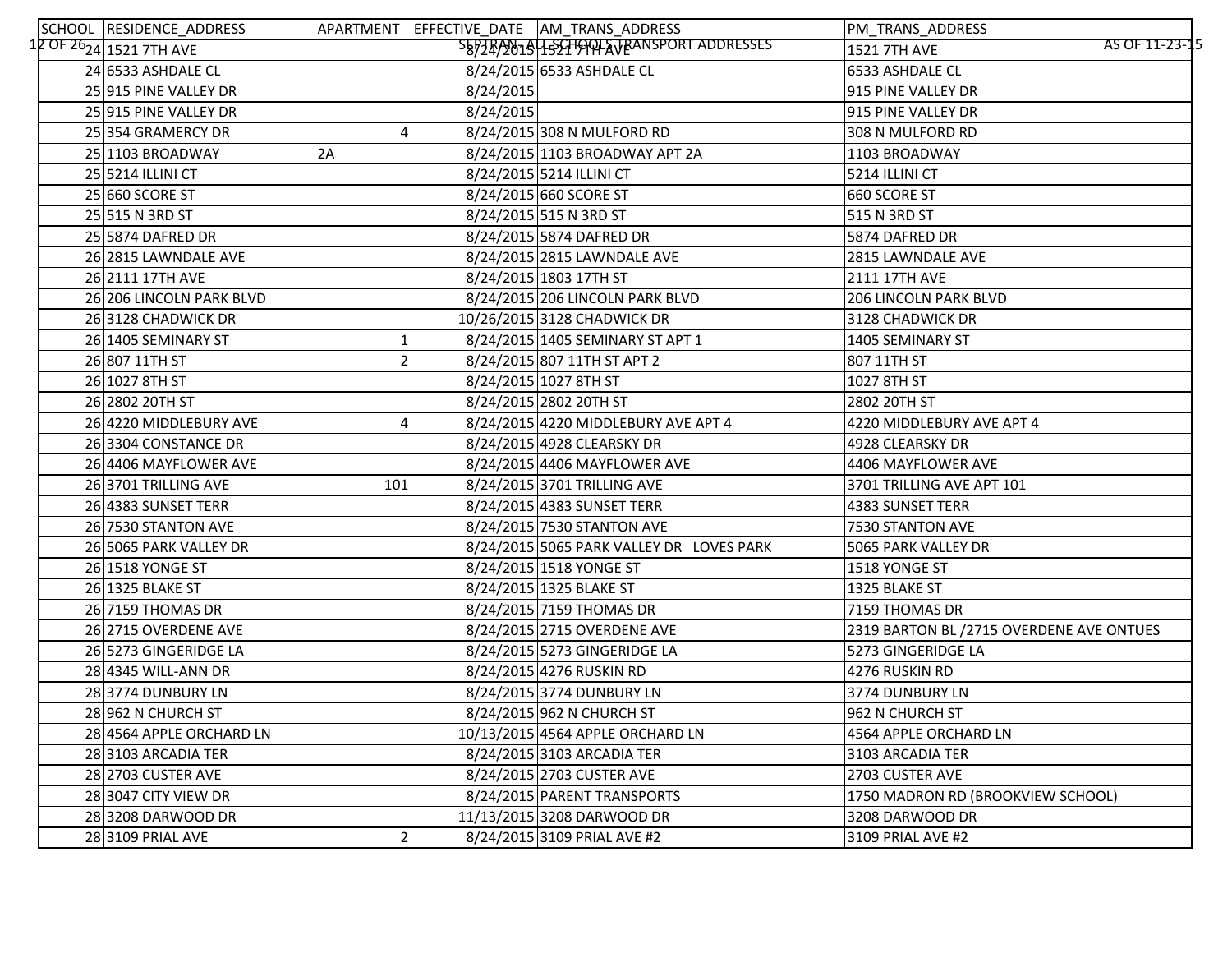| SCHOOL RESIDENCE_ADDRESS                                 |    |           | APARTMENT EFFECTIVE_DATE AM_TRANS_ADDRESS | PM_TRANS_ADDRESS                       |
|----------------------------------------------------------|----|-----------|-------------------------------------------|----------------------------------------|
| $1\overline{3}$ OF 26 <sub>29</sub> 6417 S PERRYVILLE RD |    |           | SEPZEP0019 64 FFJORLARTANLEPROT ADDRESSES | AS OF 11-23-15<br>6417 S PERRYVILLE RD |
| 32 2722 ASHLAND AVE                                      |    |           | 8/24/2015 2722 ASHLAND AVE                | 2722 ASHLAND AVE                       |
| 32 524 S PIERPONT AVE                                    |    | 8/24/2015 |                                           | 524 S PIERPONT AVE                     |
| 32 3225 9TH ST                                           |    |           | 8/24/2015 3225 9TH ST                     | 3225 9TH ST                            |
| 32 964 N COURT ST                                        |    | 8/26/2015 |                                           | 964 N COURT ST APT 2                   |
| 32 1217 7TH AVE                                          |    |           | 8/24/2015 1217 7TH AVE                    | <b>1217 7TH AVE</b>                    |
| 32 627 SCORE ST                                          |    |           | 8/24/2015 627 SCORE ST                    | 627 SCORE ST                           |
| 32 1211 41ST AVE                                         |    |           | 8/24/2015 1211 41ST AVE                   | 1211 41ST AVE                          |
| 32 627 N WINNEBAGO ST                                    |    |           | 8/24/2015 627 N WINNEBAGO ST              | 627 N WINNEBAGO ST                     |
| 32 2934 RICE AVE                                         |    |           | 8/31/2015 2934 RICE AVE                   | 2934 RICE AVE                          |
| 32 909 FURMAN ST                                         |    |           | 8/24/2015 909 FURMAN ST                   | 909 FURMAN ST                          |
| 38 717 KISHWAUKEE CT                                     |    |           | 8/24/2015 717 KISHWAUKEE CT               | 717 KISHWAUKEE CT                      |
| 38 6376 CHEROKEE HILLS DR                                |    | 8/24/2015 |                                           | <b>6376 CHEROKEE HILLS DR</b>          |
| 38 4622 BURLEY AV                                        |    |           | 8/24/2015 4622 BURLEY AV                  | 4622 BURLEY AV                         |
| 38 6385 RAL-MAR RD                                       |    |           | 8/24/2015 6385 RAL-MAR RD                 | 6385 RAL-MAR RD                        |
| 40 519 FAIRVIEW AVE                                      |    |           | 8/24/2015 519 FAIRVIEW AVE APT 1          | 519 FAIRVIEW AVE                       |
| 46 3316 SABLEWOOD DR                                     |    |           | 8/26/2015 3316 SABLEWOOD DR APT 3         | 3316 SABLEWOOD DR                      |
| 46 522 7TH ST                                            |    |           | 8/24/2015 522 7TH ST APT 2                | 522 7TH ST                             |
| 53 1211 18TH ST                                          |    |           | 8/24/2015 1211 18TH ST                    | 1211 18TH ST                           |
| 53 1211 18TH ST                                          |    |           | 8/24/2015 1211 18TH ST                    | 1211 18TH ST                           |
| 53 4407 NINA TER                                         |    |           | 8/24/2015 4407 NINA TER                   | 4407 NINA TER                          |
| 53 6186 SORREL TREE RD                                   |    |           | 8/24/2015 6186 SORREL TREE RD             | 1750 MADRON RD (BROOKVIEW SCHL)        |
| 53 4120 BURRMONT RD                                      |    |           | 8/24/2015 4120 BURRMONT RD                | 4120 BURRMONT RD                       |
| 53 2568 BAINBURG DR                                      |    |           | 8/24/2015 2568 BAINBURG DR                | 2568 BAINBURG DR                       |
| 53 225 MIRIAM AVE                                        |    |           | 8/27/2015 225 MIRIAM AVE                  | 225 MIRIAM AVE                         |
| 53 5946 WEYMOUTH DR                                      |    |           | 8/24/2015 5946 WEYMOUTH DR                | 5946 WEYMOUTH DR                       |
| 53 1428 16TH AVE                                         |    |           | 8/24/2015 1428 16TH AVE                   | 1428 16TH AVE                          |
| 53 3324 18TH ST                                          |    |           | 8/24/2015 3324 18TH ST                    |                                        |
| 53 515 HILTON AVE                                        |    |           | 8/24/2015 515 HILTON AVE                  | 515 HILTON AVE                         |
| 53 1409 S 6TH ST                                         |    |           | 8/24/2015 1409 S 6TH ST #2                | 1409 S 6TH ST #2                       |
| 53 1212 GRANT AVE                                        |    |           | 8/24/2015 1212 GRANT AVE                  | 3617 DELAWARE ST                       |
| 53 636 CUNNINGHAM ST                                     |    |           | 9/30/2015 636 CUNNINGHAM ST               | 636 CUNNINGHAM ST                      |
| 53 5696 PETWORTH DR                                      |    |           | 8/24/2015 5696 PETWORTH DR                | 5696 PETWORTH DR/ BROOKVIEW W&FRI      |
| 53 2918 GRINNELL CT                                      | 13 |           | 8/24/2015 2918 GRINNELL CT APT 13         | 2918 GRINNELL CT APT 13                |
| 53 5697 PETWORTH DR                                      |    |           | 8/24/2015 5697 PETWORTH DR                | 5697 PETWORTH DR                       |
| 53 6820 STONE COTTAGE RD                                 |    |           | 8/24/2015 6820 STONE COTTAGE RD           | 6820 STONE COTTAGE RD                  |
| 53 626 FAIRVIEW BLVD                                     |    |           | 8/24/2015 626 FAIRVIEW BLVD APT 2         | 626 FAIRVIEW BLVD                      |
| 53 1215 FERGUSON ST                                      |    |           | 8/24/2015 1215 FERGUSON ST                | 1215 FERGUSON ST                       |
| 53 1223 GREENWOOD AVE                                    |    |           | 8/24/2015 1223 GREENWOOD AVE              | 1223 GREENWOOD AVE                     |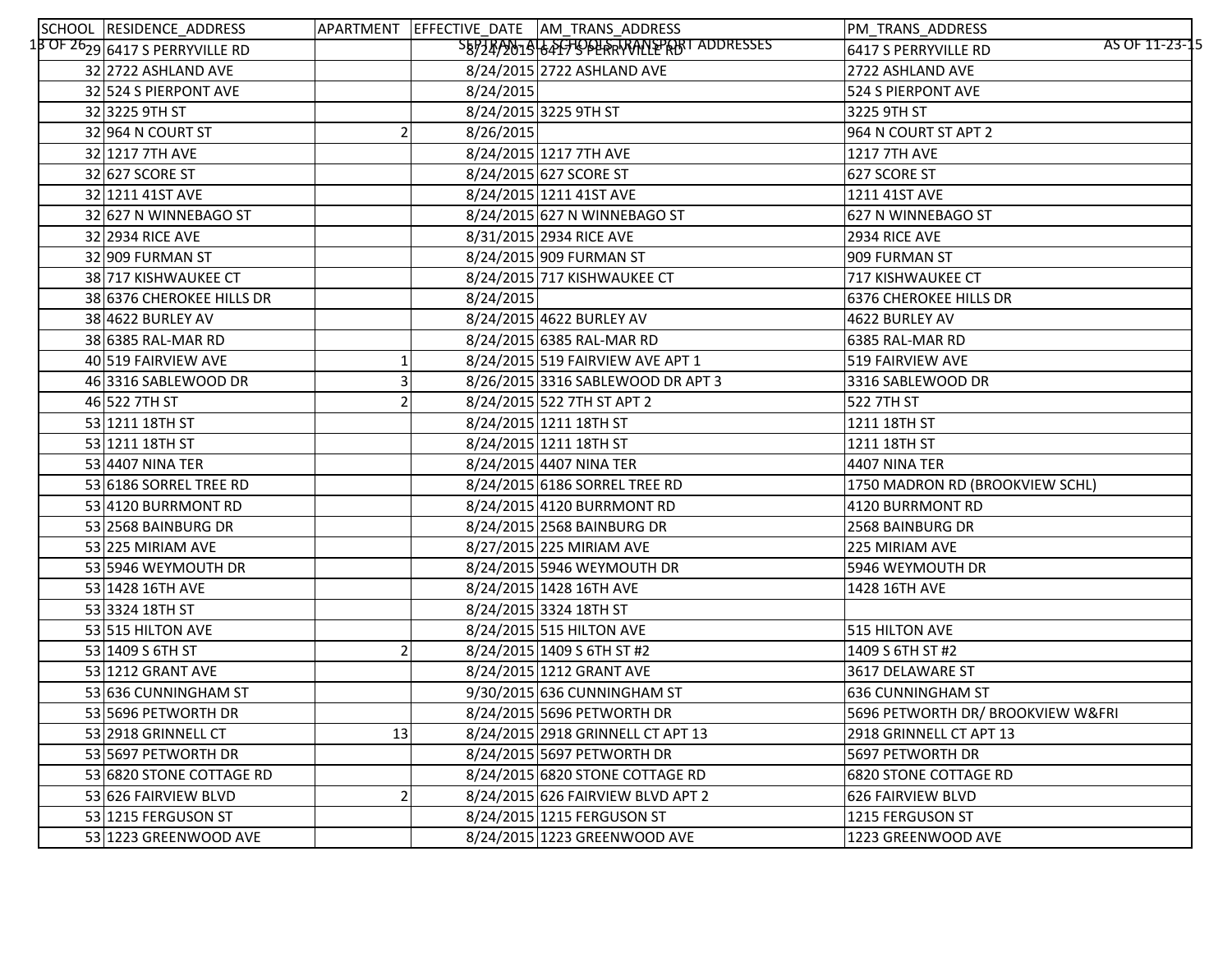| SCHOOL RESIDENCE_ADDRESS           |                |                    | APARTMENT EFFECTIVE_DATE AM_TRANS_ADDRESS | PM_TRANS_ADDRESS              |
|------------------------------------|----------------|--------------------|-------------------------------------------|-------------------------------|
| 14 OF 26 <sub>53</sub> 1208 8TH ST |                |                    | S5975/2019 1200 GTRANSPORT ADDRESSES      | AS OF 11-23-15<br>1208 8TH ST |
| 54 1103 ISLAND AVE                 |                |                    | 10/19/2015 1103 ISLAND AVE                | 1103 ISLAND AVE               |
| 54 117 WILLARD AV                  |                |                    | 8/24/2015 117 WILLARD AV                  | 117 WILLARD AV                |
| 54 1119 ISLAND AVE                 |                |                    | 8/24/2015 1119 ISLAND AVE                 | 1119 ISLAND AVE               |
| 54 1119 ISLAND AVE                 |                |                    | 8/24/2015 1119 ISLAND AVE                 | 1119 ISLAND AVE               |
| 54 624 ISLAND AVE                  |                | 8/24/2015 NO RIDER |                                           | 2330 RICHARD AVE              |
| 55 6028 LORILYNN LA                |                |                    | 8/24/2015 6028 LORILYNN LA                | 6028 LORILYNN LA              |
| 55 1614 KEEFE ST                   |                |                    | 10/14/2015 1614 KEEFE ST                  | 1614 KEEFE ST                 |
| 55 1316 S 5TH ST                   |                |                    | 8/24/2015 1316 S 5TH ST                   | 1316 S 5TH ST                 |
| 58 415 FOREST AVE                  |                |                    | 8/24/2015 415 FOREST AVE                  | 415 FOREST AVE                |
| 58 1620 7TH ST                     |                |                    | 10/7/2015 1620 7TH ST                     | 1620 7TH ST                   |
| 58 1113 CORBIN ST                  |                |                    | 8/24/2015 1113 CORBIN ST                  | 1113 CORBIN ST                |
| 58 2320 PIERCE AVE                 |                |                    | 8/26/2015 2320 PIERCE AVE                 | 2320 PIERCE AVE               |
| 58 1140 2ND AVE                    |                |                    | 8/24/2015 1140 2ND AVE                    | 1140 2ND AVE                  |
| 59 4026 AUBURN ST                  | 107            |                    | 8/24/2015 4026 AUBURN ST APT 107          | 4026 AUBURN ST APT 107        |
| 59 1507 S 6TH ST                   |                |                    | 8/24/2015 1507 S 6TH ST                   | 1507 S 6TH ST                 |
| 59 326 NAPOLEON ST                 |                |                    | 8/24/2015 326 NAPOLEON ST                 | 326 NAPOLEON ST               |
| 59 2118 ELM ST                     |                |                    | 8/24/2015 2118 ELM ST                     | <b>2118 ELM ST</b>            |
| 59 1022 N ROCKTON AVE              |                |                    | 8/24/2015 1022 N ROCKTON AVE              | 1022 N ROCKTON AVE            |
| 59 1069 HESS CT                    |                |                    | 8/24/2015 1069 HESS CT                    | 1069 HESS CT                  |
| 59 121 S PIERPONT AVE              |                |                    | 8/24/2015 121 S PIERPONT AVE              | 121 S PIERPONT AVE            |
| 59 118 S HORACE AVE                |                |                    | 8/24/2015 118 S HORACE AVE                | 118 S HORACE AVE              |
| 59 2308 HECKER AVE                 |                |                    | 8/24/2015 2308 HECKER AVE                 | 2308 HECKER AVE               |
| 59 1524 PAULINE AVE                |                |                    | 8/24/2015 1524 PAULINE AVE                | 5274 NOTTINGHAM DR            |
| 59 3327 SUN VALLEY TER             | 9 <sup>1</sup> |                    | 8/25/2015 3327 SUN VALLEY TERR APT 9      | 3327 SUN VALLEY TERR APT 9    |
| 59 3795 TRILLING AVE               | 101            |                    | 8/24/2015 3795 TRILLING AVE APT 101       | 3795 TRILLING AVE             |
| 59 2316 CUMBERLAND ST              |                |                    | 8/24/2015 2316 CUMBERLAND ST              | 2316 CUMBERLAND ST            |
| 59 1401 7TH AVE                    |                |                    | 8/24/2015 1401 7TH AVE APT 1              | 1401 7TH AVE                  |
| 59 505 LINCOLN AVE                 |                |                    | 8/24/2015 505 LINCOLN AVE                 | 505 LINCOLN AVE               |
| 59 1603 N ROCKTON AVE              |                |                    | 8/24/2015 1603 N ROCKTON AVE              | 1603 N ROCKTON AVE            |
| 59 1716 PIERCE AVE                 |                |                    | 9/1/2015 1716 PIERCE AVE                  | 1043 HASKELL AVE              |
| 59 1914 ELM ST                     |                |                    | 8/24/2015 1914 ELM ST                     | 1914 ELM ST                   |
| 59 715 N ROCKTON AVE               |                |                    | 8/24/2015 715 N ROCKTON AVE               | <b>715 N ROCKTON AVE</b>      |
| 59 4724 CAYUGA RD                  |                |                    | 8/24/2015 4724 CAYUGA RD                  | 4724 CAYUGA RD                |
| 59 809 CEDAR ST                    |                |                    | 9/25/2015 809 CEDAR ST                    | 809 CEDAR ST                  |
| 59 444 IRVING AVE                  |                | 8/24/2015          |                                           | 444 IRVING AVE                |
| 59 3122 LIBERTY DR                 |                |                    | 8/24/2015 3122 LIBERTY DR                 | 3122 LIBERTY DR               |
| 59 3207 HANOVER DR                 |                |                    | 8/24/2015 2208 LUCILLE ST                 | 2208 LUCILLE ST               |
| 59 617 16TH ST                     |                |                    | 9/9/2015 617 16TH ST                      | 617 16TH ST                   |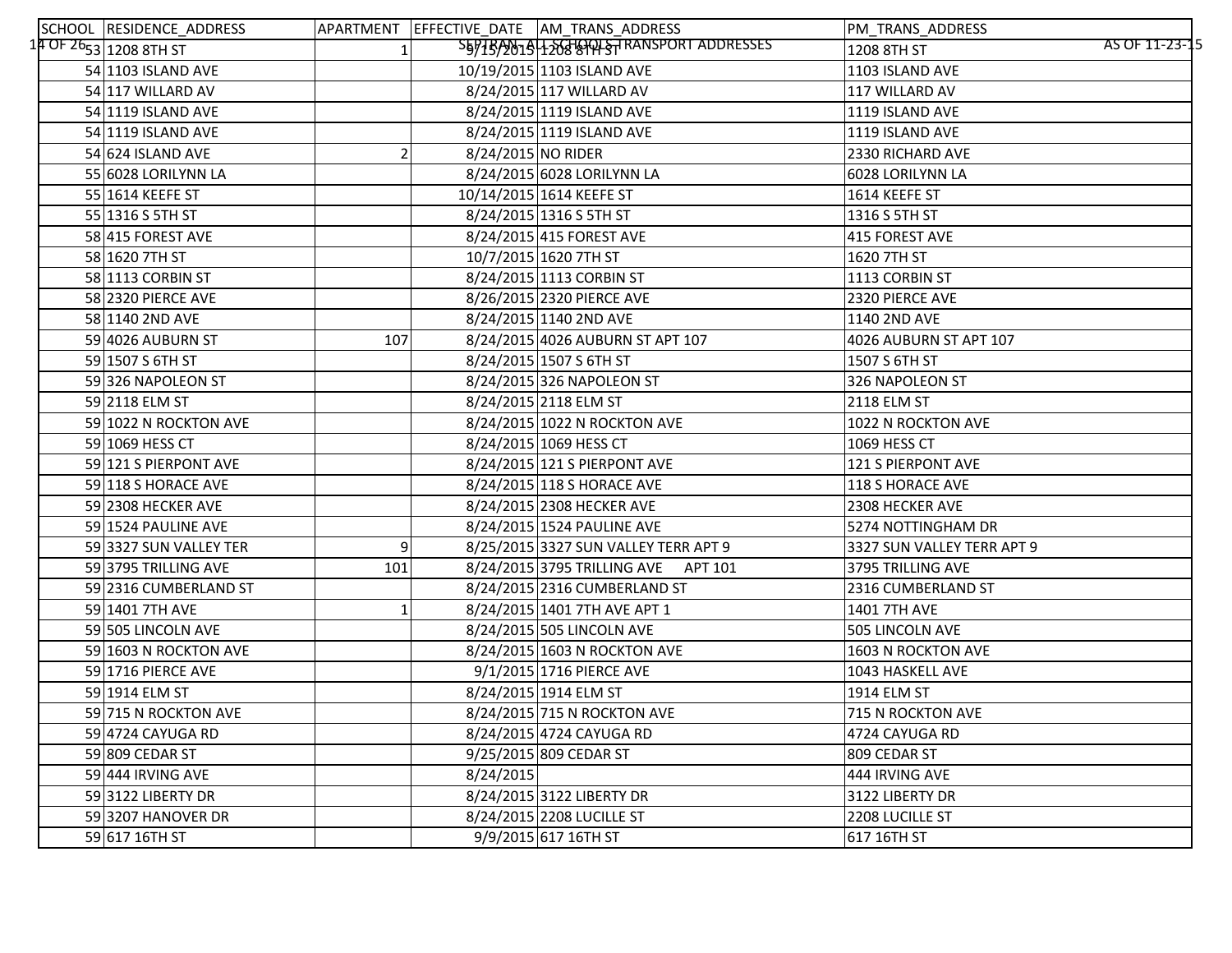| SCHOOL RESIDENCE_ADDRESS               |              |           | APARTMENT EFFECTIVE DATE AM TRANS ADDRESS | PM_TRANS_ADDRESS                  |
|----------------------------------------|--------------|-----------|-------------------------------------------|-----------------------------------|
| $15$ OF $26$ 59 $\mid$ 6574 CHARLES ST |              |           | SEPZEP2019 6554 CANALES ANSPORT ADDRESSES | AS OF 11-23-15<br>6574 CHARLES ST |
| 59 2905 OAK GROVE LA                   |              |           | 8/24/2015 2905 OAK GROVE LA               | 2905 OAK GROVE LA                 |
| 59 2905 OAK GROVE LN                   |              |           | 8/24/2015 2905 OAK GROVE LN               | 2905 OAK GROVE LN                 |
| 59 518 N HORSMAN ST                    |              |           | 8/24/2015 518 N HORSMAN ST                | 518 N HORSMAN ST                  |
| 59 219 ROYAL AVE                       |              |           | 8/24/2015 219 ROYAL AVE                   | 219 ROYAL AVE                     |
| 59 3207 HANOVER DR                     |              |           | 8/24/2015 3207 HANOVER DR                 | 3207 HANOVER DR                   |
| 59 604 15TH AVE                        |              |           | 8/24/2015 604 15TH AVE APT 2              | 604 15TH AVE APT 2                |
| 59 718 CUNNINGHAM ST                   |              |           | 8/24/2015 718 CUNNINGHAM ST               | 718 CUNNINGHAM ST                 |
| 60 1712 EDEN PL                        |              |           | 8/24/2015 1712 EDEN PL                    | 1712 EDEN PL                      |
| 60 1712 KISHWAUKEE ST                  |              |           | 8/24/2015 1712 KISHWAUKEE ST APT 2        | 1712 KISHWAUKEE ST                |
| 60 2404 GLENWOOD AVE                   |              |           | 8/24/2015 2404 GLENWOOD AVE               | 4721 S MAIN ST                    |
| 61 104 HOLLISTER AVE                   |              |           | 8/24/2015 3303 20TH ST                    | 3303 20TH ST                      |
| 61 5293 SHOSHONI TRL                   |              |           | 8/24/2015 413 16TH AVE                    | 413 16TH AVE                      |
| 61 3138 ARLINE AVE                     |              |           | 8/28/2015 3138 ARLINE AVE                 | 3138 ARLINE AVE                   |
| 61 2009 MONTAGUE ST                    |              |           | 8/24/2015 2009 MONTAGUE ST                | 2009 MONTAGUE ST                  |
| 61 1449 5TH AVE                        |              |           | 8/24/2015 1449 5TH AVE                    | 1449 5TH AVE                      |
| 61 2322 WELWORTH AVE                   |              |           | 8/24/2015 2322 WELWORTH AVE               | 2322 WELWORTH AVE                 |
| 61 1216 21ST ST                        |              |           | 8/26/2015 1216 21ST ST                    | 1216 21ST ST                      |
| 61 631 ASHLAND AVE                     |              |           | 8/24/2015 631 ASHLAND AVE                 | 631 ASHLAND AVE                   |
| 61 2411 SHARON AVE                     |              |           | 8/24/2015 2411 SHARON AVE                 | 2411 SHARON AVE                   |
| 61 203 BURBANK AVE                     |              |           | 8/24/2015 203 BURBANK AVE                 | <b>203 BURBANK AVE</b>            |
| 61 2211 ROSE AVE                       |              |           | 8/24/2015 2404 BARTON BLVD                | 2404 BARTON BLVD                  |
| 61 515 ALBERT AVE                      |              |           | 8/24/2015 515 ALBERT AVE                  | 515 ALBERT AVE                    |
| 61 3311 GILBERT AVE                    |              |           | 8/24/2015 3311 GILBERT AVE                | 3311 GILBERT AVE                  |
| 61 706 N SPRINGFIELD AVE               |              |           | 8/24/2015 706 N SPRINGFIELD AVE           | 706 N SPRINGFIELD AVE             |
| 61 2017 N ROCKTON AVE                  | <b>UPPER</b> |           | 8/24/2015 2017 N ROCKTON AVE              | 2017 N ROCKTON AVE                |
| 61 1221 LOOMIS ST                      |              |           | 8/24/2015 1221 LOOMIS ST                  | 1221 LOOMIS ST                    |
| 61 514 VAN WIE AVE                     |              |           | 8/24/2015 514 VAN WIE AVE                 | 514 VAN WIE AVE                   |
| 61 405 WILLARD AVE                     |              |           | 8/24/2015 405 WILLARD AVE                 | 405 WILLARD AVE                   |
| 64 3814 HARWOOD LA                     |              |           | 8/24/2015 3814 HARWOOD LA                 | 3814 HARWOOD LA                   |
| 66 1511 SUN CT                         |              |           | 8/24/2015 1511 SUN CT                     | <b>1511 SUN CT</b>                |
| 66 1123 20TH ST                        |              |           | 8/24/2015 1123 20TH ST                    | 1123 20TH ST                      |
| 66 1109 16TH ST                        |              |           | 8/24/2015 1109 16TH ST                    | 1109 16TH ST                      |
| 66 1924 12TH AVE                       |              |           | 8/24/2015 PARENT TRANSPORTS IN AM         | 724 HARRISON AVE                  |
| 66 1735 13TH AVE                       |              |           | 8/24/2015 1735 13TH AVE                   | 1735 13TH AVE                     |
| 66 903 11TH ST                         |              |           | 11/23/2015 903 11TH ST APT 1              | 903 11TH ST                       |
| 66 922 15TH ST                         | LOWER        |           | 8/24/2015 922 15TH ST LOWER APT           | 922 15TH ST                       |
| 66 802 18TH ST                         |              | 9/11/2015 |                                           | 615 S 5TH ST                      |
| 66 1312 NELSON BLVD                    |              |           | 8/24/2015 1312 NELSON BLVD                | 1312 NELSON BLVD                  |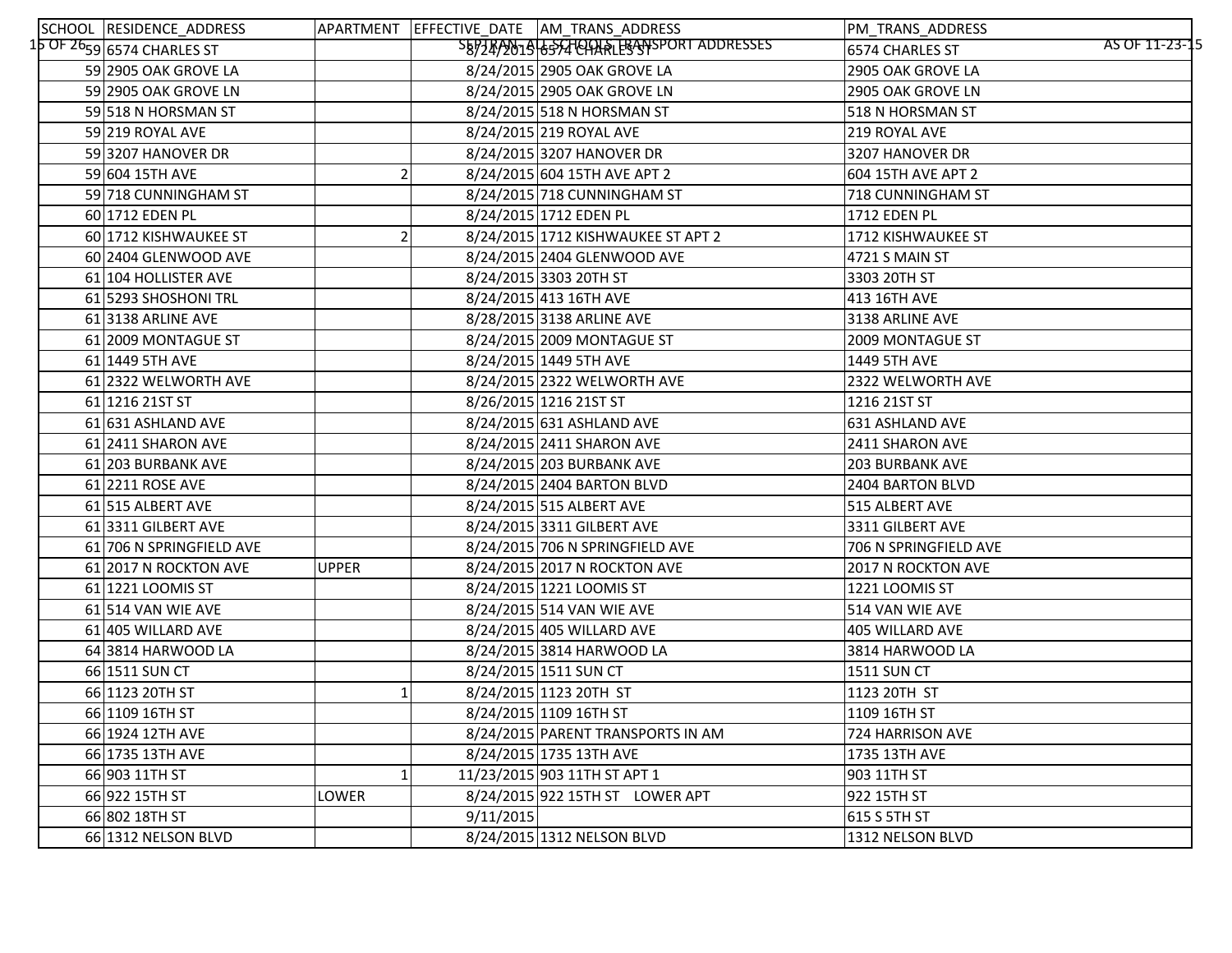| SCHOOL RESIDENCE_ADDRESS                          |              | APARTMENT EFFECTIVE_DATE AM_TRANS_ADDRESS | PM_TRANS_ADDRESS                        |
|---------------------------------------------------|--------------|-------------------------------------------|-----------------------------------------|
| 1 <mark>6 OF 26<sub>66</sub> 1</mark> 413 20ТН ST |              | SEPTEAN1944FGHQOHSTRANSPORT ADDRESSES     | AS OF 11-23-15<br>1413 20TH ST          |
| 66 1528 SCHOOL ST                                 |              | 8/24/2015 1528 SCHOOL ST APT 1            | 1528 SCHOOL ST                          |
| 73 1215 22ND AVE                                  |              | 8/24/2015 1215 22ND AVE                   | 1215 22ND AVE                           |
| 73 4833 LINDEN RD                                 | 1743         | 9/1/2015 4833 LINDEN RD APT 1743          | 4833 LINDEN RD                          |
| 73 2227 S 4TH ST                                  |              | 8/24/2015 2227 S 4TH ST                   | 1536 S MAIN ST (ST ELIZABETH CENTER)    |
| 73 2730 BILDAHL ST                                |              | 8/24/2015 2730 BILDAHL ST                 | 2730 BILDAHL ST                         |
| 73 528 KENNON RD                                  |              | 8/24/2015 528 KENNON RD                   | 528 KENNON RD                           |
| 73 528 KENNON RD                                  |              | 8/25/2015 528 KENNON RD                   | 528 KENNON RD                           |
| 73 1014 17TH AVE                                  |              | 8/24/2015 1014 17TH AVE APT 1 (LOWER)     | 1014 17TH AVE                           |
| 73 2734 SEWELL ST                                 |              | 8/24/2015 2734 SEWELL ST                  | 2734 SEWELL ST                          |
| 76 1328 25TH ST                                   |              | 8/24/2015 DAD DRIVES                      | 1328 25TH ST                            |
| 76 2217 WENTWORTH AVE                             |              | 8/24/2015 2217 WENTWORTH AVE              | 2217 WENTWORTH AVE                      |
| 76 3503 LARSON AVE                                |              | 8/24/2015 3503 LARSON AVE                 | <b>122 WILLIAMS PARK</b>                |
| 76 1704 VALENCIA DR                               |              | 8/24/2015 PARENT TRANSPORTS               | 1000 MILL RD (FLODIN BOYS & GIRLS CLUB) |
| 76 2305 18TH AVE                                  |              | 10/30/2015 2305 18TH AVE                  | 2305 18TH AVE                           |
| 76 2208 REXFORD DR                                |              | 8/24/2015 2208 REXFORD DR                 | 2208 REXFORD DR                         |
| 76 624 N INDEPENDENCE AVE                         |              | 8/24/2015 624 N INDEPENDENCE AVE          | 624 N INDEPENDENCE AVE                  |
| 76 1606 23RD ST                                   |              | 8/24/2015 1606 23RD ST                    | 1606 23RD ST                            |
| 76 436 FOREST AVE                                 |              | 8/24/2015 436 FOREST AVE                  | 436 FOREST AVE                          |
| 76 4951 LINDEN RD                                 | 1015         | 9/10/2015 4951 LINDEN RD #1015            | 3524 ST ANTHONY WAY #1                  |
| 76 3419 ARLINE AV                                 |              | 8/24/2015 3416 ARLINE AV                  | 3416 ARLINE AV                          |
| 76 808 WOODLAND DR                                |              | 8/24/2015 808 WOODLAND DR                 | 808 WOODLAND DR                         |
| 76 3024 JACQUELINE CT                             |              | 8/24/2015 3024 JACQUELINE CT APT 5        | 3024 JACQUELINE CT                      |
| 76 836 ILLINOIS AVE                               |              | 8/24/2015 836 ILLINOIS AVE                | 836 ILLINOIS AVE                        |
| 76 423 SUNRISE LN                                 |              | 8/24/2015 6135 MISSION TRAIL              | 6135 MISSION TRAIL                      |
| 76 1209 GREEN ST                                  |              | 8/24/2015 624 LEXINGTON AVE               | <b>624 LEXINGTON AVE</b>                |
| 76 445 GRAMERCY DR                                | 6            | 8/24/2015 445 GRAMERCY DR #6              | 445 GRAMERCY DR #6                      |
| 76 2203 S 5TH ST                                  |              | 8/24/2015 2203 S 5TH ST                   | 2203 S 5TH ST                           |
| 81 127 N DAY AVE                                  |              | 11/10/2015 127 N DAY AVE                  | 127 N DAY AVE                           |
| 81 1512 5TH AVE                                   | <b>UPPER</b> | 8/24/2015 1512 5TH AVE UPPER APT          | <b>1512 5TH AVE</b>                     |
| 81 607 BRUCE ST                                   |              | 8/24/2015 607 BRUCE ST                    | 607 BRUCE ST                            |
| 81 422 S HENRIETTA AVE                            |              | 8/24/2015 422 S HENRIETTA AVE APT 2       | 422 S HENRIETTA AVE                     |
| 81 1823 CRESTWOOD AVE                             |              | 10/14/2015 1823 CRESTWOOD AVE             | 1823 CRESTWOOD AVE                      |
| 81 1010 N WINNEBAGO ST                            |              | 10/26/2015 1010 N WINNEBAGO ST            | 1010 N WINNEBAGO ST                     |
| 81 4131 EASTRIDGE DR                              | 12           | 11/12/2015 4131 EASTRIDGE DR APT 12       | 4131 EASTRIDGE DR                       |
| 81 303 S DAY AVE                                  |              | 8/24/2015 303 S DAY AVE                   | 303 S DAY AVE                           |
| 81 905 SEMINARY ST                                |              | 8/24/2015 2407 23RD ST                    | 2407 23RD ST                            |
| 82 2904 OAK GROVE LA                              |              | 8/24/2015 2904 OAK GROVE LA               | 2904 OAK GROVE LA                       |
| 82 6214 PARK HILLS DR                             |              | 8/24/2015 6214 PARK HILLS DR              | 1608 NOTRE DAME RD                      |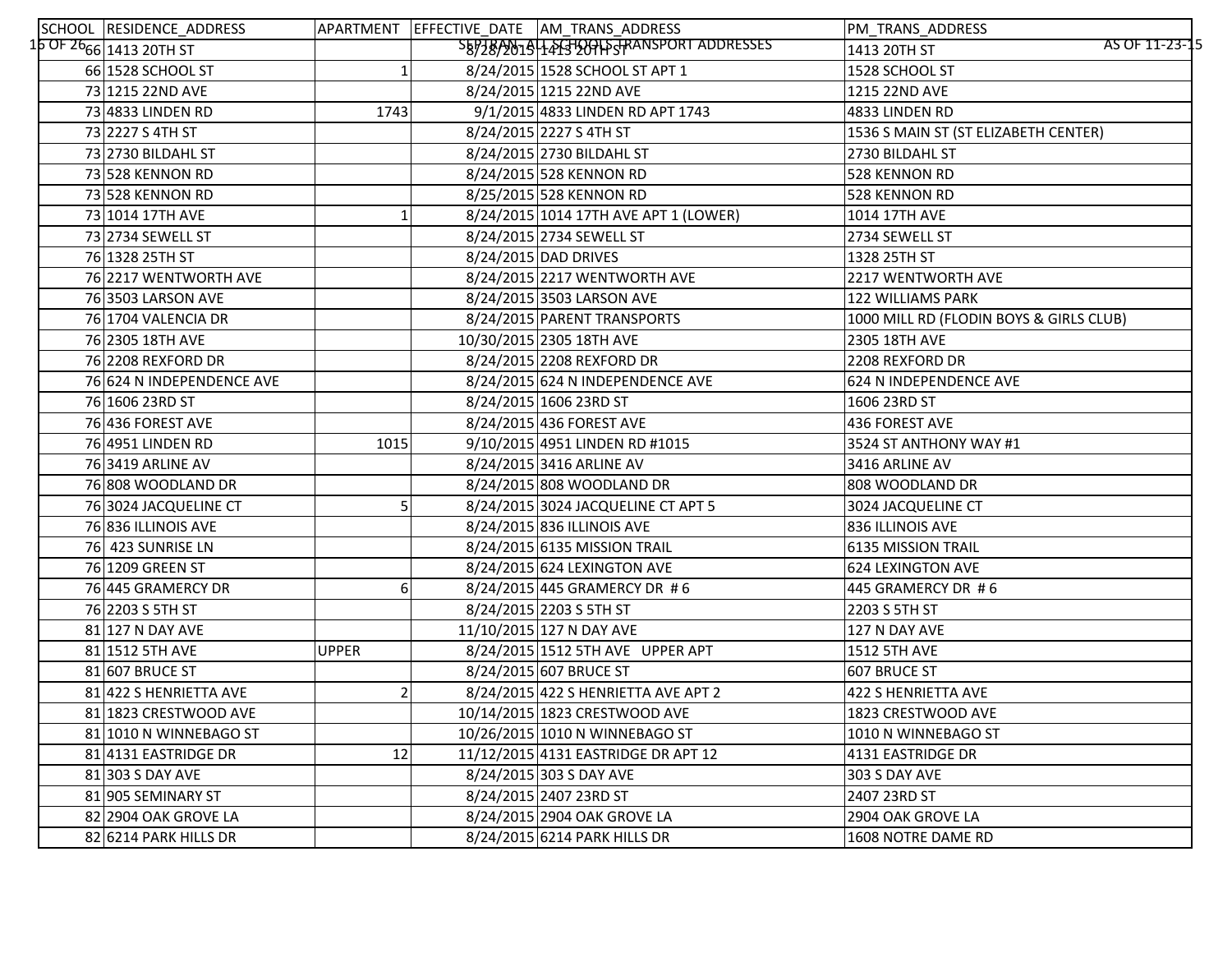| SCHOOL RESIDENCE_ADDRESS          |     |           | APARTMENT EFFECTIVE_DATE AM_TRANS_ADDRESS | PM_TRANS_ADDRESS               |
|-----------------------------------|-----|-----------|-------------------------------------------|--------------------------------|
| $17$ OF $26_{82} _{1615}$ 8TH AVE |     |           | SB97RA01916GHOOLAJRANSPORT ADDRESSES      | AS OF 11-23-15<br>1615 8TH AVE |
| 82 3106 SANER AVE                 |     |           | 8/24/2015 3106 SANER AVE                  | 3106 SANER AVE                 |
| 82 912 N ROCKFORD AVE             |     |           | 8/24/2015 912 N ROCKFORD AVE              | 912 N ROCKFORD AVE             |
| 82 4300 EASTRIDGE DR              |     |           | 8/24/2015 4300 EASTRIDGE DR               | 4300 EASTRIDGE DR              |
| 82 5860 DORCHESTER DR             |     |           | 10/26/2015 5860 DORCHESTER DR             |                                |
| 82 3161 RAINTREE LN               |     |           | 8/24/2015 3161 RAINTREE LN                | 3161 RAINTREE LN               |
| 82 4960 HARRISON AVE              |     |           | 8/24/2015 4960 HARRISON AVE APT 1         | 4960 HARRISON AVE APT 1        |
| 82 2925 LANGSTONE DR              |     |           | 8/24/2015 2925 LANGSTONE DR               | 2925 LANGSTONE DR              |
| 82 5898 WEYMOUTH DR               |     |           | 10/6/2015 122 WILLIAMS PK                 | 122 WILLIAMS PK                |
| 82 8707 E STATE ST                |     |           | 8/24/2015 8707 E STATE ST                 | 8707 E STATE ST                |
| 82 5214 ILLINI CT                 |     |           | 8/24/2015 5214 ILLINI CT                  | 5214 ILLINI CT                 |
| 82 2762 CITY VIEW CT              | 102 |           | 8/24/2015 2762 CITY VIEW CT APT 102       | 2762 CITY VIEW CT              |
| 82 4211 MIDDLEBURY AVE            |     |           | 8/24/2015 308 N MULFORD RD                | 308 N MULFORD RD               |
| 82 2211 PINEDROP PKWY             |     |           | 8/24/2015 2211 PINEDROP PKWY              | 2211 PINEDROP PKWY             |
| 82 3639 ZERMATT CT                |     |           | 8/24/2015 3639 ZERMATT CT                 | 3639 ZERMATT CT                |
| 82 119 S HENRIETTA AVE            |     |           | 8/24/2015 119 S HENRIETTA AVE             | 119 S HENRIETTA AVE            |
| 82 1607 7TH AVE                   |     |           | 8/24/2015 1607 7TH AVE                    | <b>1607 7TH AVE</b>            |
| 82 2005 LEIGH ST                  |     | 8/24/2015 |                                           | 2005 LEIGH ST                  |
| 82 3427 ROBEY AVE                 |     |           | 8/24/2015 3427 ROBEY AVE                  | 3427 ROBEY AVE                 |
| 82 311 S HIGHLAND AVE             |     |           | 8/24/2015 311 S HIGHLAND AVE APT 1        |                                |
| 82 2016 KILBURN AVE               |     |           | 8/24/2015 3003 HUFFMAN BLVD               | 3003 HUFFMAN BLVD              |
| 82 426 16TH AVE                   |     |           | 8/24/2015 426 16TH AV                     | 426 16TH AV                    |
| 82 1308 WINTHROP LA               |     |           | 8/24/2015 1308 WINTHROP LA                | 1308 WINTHROP LA               |
| 87 916 N ROCKTON AVE              |     |           | 8/24/2015 916 N ROCKTON AVE               | 3218 11TH ST KENROCK COMM CNTR |
| 87 1105 RIDGE AVE                 |     |           | 10/2/2015 1105 RIDGE AVE                  | 1105 RIDGE AVE                 |
| 88 817 N COURT ST                 |     |           | 8/24/2015 817 N COURT ST APT 1            | 518 N COURT ST                 |
| 88 817 N COURT ST                 |     |           | 8/24/2015 817 N COURT ST APT 1            | 518 N COURT ST                 |
| 88 2209 HECKER AVE                |     |           | 8/24/2015 2209 HECKER AVE                 | 2209 HECKER AVE                |
| 88 609 FAIRVIEW AVE               |     |           | 8/24/2015 3503 WIND POINT DR              | 3503 WIND POINT DR             |
| 88 2103 BENDERWIRT AVE            |     |           | 8/24/2015 2103 BENDERWIRT AVE             | 2103 BENDERWIRT AVE            |
| 88 4219 SPARROW HAWK DR           |     |           | 8/24/2015 4219 SPARROW HAWK DR LOVES PARK | 4219 SPARROW HAWK DR           |
| 88 3121 19TH ST                   |     |           | 8/24/2015 3121 19TH ST                    | 3121 19TH ST                   |
| 88 5147 SOLITUDE DR               |     |           | 9/2/2015 5147 SOLITUDE DR                 | 5147 SOLITUDE DR               |
| 88 923 8TH AVE                    |     |           | 8/24/2015 923 8TH AVE                     | 923 8TH AVE                    |
| 88 99 SENATE DR                   |     |           | 8/24/2015 99 SENATE DR                    | 99 SENATE DR                   |
| 88 1614 NOTRE DAME RD             |     |           | 8/24/2015 1614 NOTRE DAME RD              | 1614 NOTRE DAME RD             |
| 88 911 N WINNEBAGO ST             |     |           | 8/24/2015 911 N WINNEBAGO ST              | 911 N WINNEBAGO ST             |
| 88 2315 BELL AVE                  |     |           | 10/7/2015 200 N 1ST ST                    | 200 N 1ST ST                   |
| 88 1905 W RIVERSIDE BLVD          | 102 |           | 8/24/2015 1905 W RIVERSIDE BLVD APT 102   | 1905 W RIVERSIDE BLVD APT 102  |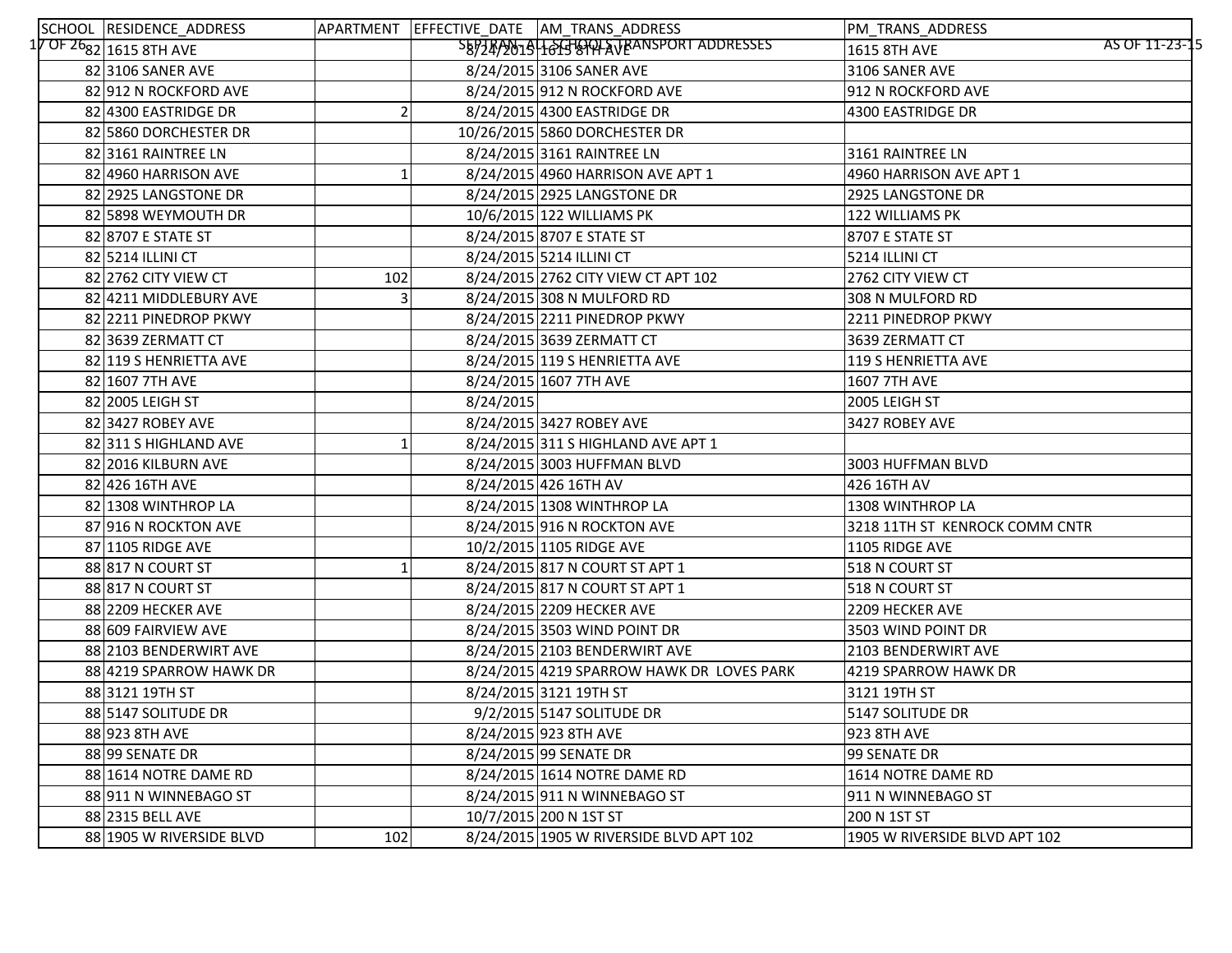| SCHOOL RESIDENCE_ADDRESS     |              |           | APARTMENT EFFECTIVE_DATE AM_TRANS_ADDRESS | PM_TRANS_ADDRESS               |
|------------------------------|--------------|-----------|-------------------------------------------|--------------------------------|
| $18$ OF $26$ g9 3927 MILA AV |              |           | SB97RAN194525HQQLARANSPORT ADDRESSES      | AS OF 11-23-15<br>3927 MILA AV |
| 89 2431 JONATHAN AVE         |              |           | 8/24/2015 2431 JONATHAN AVE               | 2431 JONATHAN AVE              |
| 89 1118 FURMAN ST            |              |           | 8/24/2015 1118 FURMAN ST                  | 1118 FURMAN ST                 |
| 89 526 VINCENT AVE           |              | 8/24/2015 |                                           | 526 VINCENT AVE                |
| 89 816 N JOHNSTON AVE        |              |           | 8/24/2015 1325 N JOHNSTON AVE             | 1325 N JOHNSTON AVE            |
| 89 3428 LOUISE ST            |              |           | 10/19/2015 3428 LOUISE ST                 | 3428 LOUISE ST                 |
| 89 1127 3RD AVE              | <b>UPPER</b> |           | 8/24/2015 1127 3RD AVE UPPER APT          | 1127 3RD AVE UPPER APT         |
| 89 1508 PRAIRIE AVE          |              |           | 8/24/2015 PARENT TRANSPORT IN AM          | 1508 PRAIRIE AVE               |
| 89 2704 RIDGE AVE            |              |           | 8/24/2015 2704 RIDGE AVE                  | 2704 RIDGE AVE                 |
| 89 512 NAPOLEON ST           |              |           | 9/9/2015 512 NAPOLEON ST                  | 512 NAPOLEON ST                |
| 89 1627 OVERDENE AVE         | 8            |           | 8/24/2015 1627 OVERDENE AVE APT 8         | 3617 DELAWARE ST               |
| 89 1512 CHESTNUT ST          |              |           | 8/24/2015 1512 CHESTNUT ST                | 1512 CHESTNUT ST               |
| 91 423 FAIRVIEW BLVD         |              |           | 8/24/2015 423 FAIRVIEW BLVD               | <b>423 FAIRVIEW BLVD</b>       |
| 120 2516 GLENWOOD AV         |              |           | 8/17/2015 2516 GLENWOOD AV                | 2516 GLENWOOD AV               |
| 120 2830 OVERDENE AVE        |              |           | 8/17/2015 2830 OVERDENE AVE               | 2830 OVERDENE AVE              |
| 120 1911 12TH AVE            |              |           | 8/17/2015 1911 12TH AVE APT 2             | 2704 N MAIN ST                 |
| 120 1039 N WINNEBAGO         |              |           | 8/17/2015 1039 N WINNEBAGO                | 1039 N WINNEBAGO               |
| 120 903 N JOHNSTON AVE       |              |           | 10/21/2015 903 N JOHNSTON AVE             | 903 N JOHNSTON AVE             |
| 120 417 N HORSMAN ST         |              |           | 9/1/2015 417 N HORSMAN ST                 | 417 N HORSMAN ST               |
| 120 446 SHEFFIELD AV         |              |           | 8/25/2015 446 SHEFFIELD AV                | 446 SHEFFIELD AV               |
| 120 5014 WHITTIER LN         |              |           | 8/17/2015 5014 WHITTIER LN                | 5014 WHITTIER LN               |
| 120 803 N DAY AVE            |              |           | 10/14/2015 803 N DAY AVE                  | 803 N DAY AVE                  |
| 120 2857 ECHO ST             |              |           | 8/17/2015 2857 ECHO ST                    | 2857 ECHO ST                   |
| 120 830 ISLAND AVE           |              |           | 8/19/2015 830 ISLAND AVE                  | 830 ISLAND AVE                 |
| 120 2400 LAWNDALE AVE        |              |           | 8/17/2015 2400 LAWNDALE AV                | 2400 LAWNDALE AV               |
| 120 6078 BOXWOOD DR          |              |           | 8/17/2015 1303 CUNNINGHAM ST              | 2704 N MAIN ST                 |
| 120 704 ISLAND AVE           |              |           | 10/5/2015 704 ISLAND AVE                  | 704 ISLAND AVE                 |
| 120 714 N CENTRAL AVE        |              |           | 8/17/2015 714 N CENTRAL AVE               | 714 N CENTRAL AVE              |
| 120 2703 W STATE ST          |              |           | 8/17/2015 2703 W STATE ST                 | 2703 W STATE ST                |
| 120 2703 W STATE ST          |              |           | 9/22/2015 2703 W STATE ST APT 1           | 2703 W STATE ST                |
| 120 1418 SANDY HOLLOW RD     | $\vert$ S10  |           | 8/17/2015 1418 SANDY HOLLOW RD LOT S10    | 1418 SANDY HOLLOW RD           |
| 120 2954 LAPEY ST            |              |           | 8/17/2015 2954 LAPEY ST                   | 2954 LAPEY ST                  |
| 120 409 ROYAL AVE            |              |           | 8/24/2015 409 ROYAL AVE                   | 409 ROYAL AVE                  |
| 120 1537 DAISY AVE           |              |           | 8/17/2015 2920 NORTHMOOR DR               | 1537 DAISY AVE                 |
| 120 535 MICHIGAN AVE         | Α            |           | 8/17/2015 535 MICHIGAN AVE APT A          | 535 MICHIGAN AVE               |
| 120 3413 PARKSIDE AVE        |              |           | 8/17/2015 3413 PARKSIDE AVE               | 3413 PARKSIDE AVE              |
| 120 2804 CONKLIN DR          | 9            |           | 10/20/2015 2804 CONKLIN DR APT 9          | 2804 CONKLIN DR                |
| 120 607 BRUCE ST             |              |           | 8/17/2015 607 BRUCE ST                    | 607 BRUCE ST                   |
| 120 1222 BLAISDELL ST        |              |           | 8/24/2015 1222 BLAISDELL ST               | 1222 BLAISDELL ST              |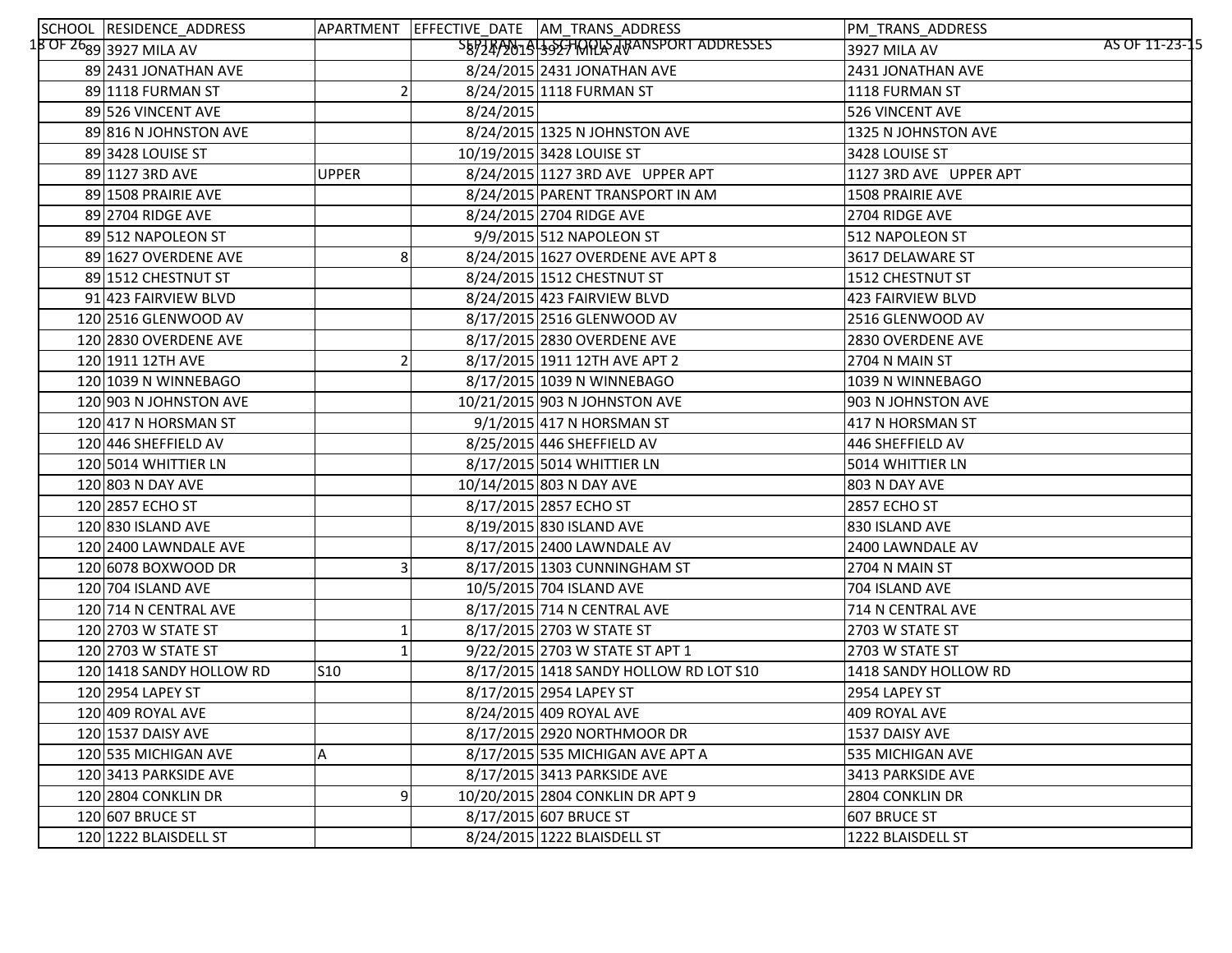| SCHOOL RESIDENCE_ADDRESS                             |  | APARTMENT EFFECTIVE_DATE AM_TRANS_ADDRESS | PM_TRANS_ADDRESS                   |
|------------------------------------------------------|--|-------------------------------------------|------------------------------------|
| 1 <mark>9 OF 2620</mark> 2221 N WIN <u>NEBAGO ST</u> |  | SEBJ8/2019 306 NQQQQQDADDORT ADDRESSES    | AS OF 11-23-15<br>306 N HORACE AVE |
| 120 1316 N JOHNSTON AVE                              |  | 10/13/2015 1316 N JOHNSTON AVE            | 1316 N JOHNSTON AVE                |
| 120 2307 COLORADO AVE                                |  | 8/17/2015 2307 COLORADO AVE               | 2307 COLORADO AVE                  |
| 120 3419 GREENWOOD AVE                               |  | 8/17/2015 3419 GREENWOOD AVE              | 3419 GREENWOOD AVE                 |
| 120 953 KILBURN AVE                                  |  | 8/17/2015 953 KILBURN AVE                 | 953 KILBURN AVE                    |
| 120 2407 CUSTER AVE                                  |  | 8/17/2015 2407 CUSTER AVE                 | 2407 CUSTER AVE                    |
| 120 4610 LINCLIFF DR                                 |  | 8/17/2015 4610 LINCLIFF DR                | 4610 LINCLIFF DR                   |
| $120 438$ VISTA TER                                  |  | 10/19/2015 438 VISTA TER                  | 438 VISTA TER                      |
| 120 1428 MULBERRY ST                                 |  | 9/10/2015 1428 MULBERRY ST                | 1428 MULBERRY ST                   |
| 121 2324 EGGLESTON ST                                |  | 8/25/2015 2324 EGGLESTON ST               | 2324 EGGLESTON ST                  |
| 121 5410 NICHOLS DR                                  |  | 8/25/2015 4760 EAST LAWN DR               | 4760 EAST LAWN DR                  |
| 121 4450 N ROCKTON AV                                |  | 8/25/2015 4450 N ROCKTON AV               | 4450 N ROCKTON AV                  |
| 121 4109 HARMONY CIR                                 |  | 8/25/2015 4109 HARMONY CIR                | 4109 HARMONY CIR                   |
| 121 1615 YONGE ST                                    |  | 8/19/2015 1615 YONGE ST                   | 1615 YONGE ST                      |
| $121 1016$ S 3RD ST                                  |  | 8/25/2015 1016 S 3RD ST                   | 1016 S 3RD ST                      |
| 121 1216 30TH ST                                     |  | 8/25/2015 1216 30TH ST                    | 1216 30TH ST                       |
| 121 319 MONROE ST                                    |  | 8/31/2015 319 MONROE ST                   | 319 MONROE ST                      |
| 121 3246 HORSESHOE BEND                              |  | 8/25/2015 3246 HORSESHOE BEND             | 3246 HORSESHOE BEND                |
| 121 2839 BILDAHL ST                                  |  | 8/25/2015 2839 BILDAHL ST                 | 2839 BILDAHL ST                    |
| 121 1212 39TH AV                                     |  | 8/25/2015 1212 39TH AV                    | 1212 39TH AV                       |
| 121 4450 N ROCKTON AVE                               |  | 8/25/2015 4450 N ROCKTON AVE              | 4450 N ROCKTON AVE                 |
| 121 2813 GLENWOOD AVE                                |  | 8/25/2015 2813 GLENWOOD AVE               | 2813 GLENWOOD AVE                  |
| 122 4450 TREVOR CIR                                  |  | 8/25/2015 4450 TREVOR CIR APT 2           | 4450 TREVOR CIR APT 2              |
| 122 822 BLAKE ST                                     |  | 8/25/2015 822 BLAKE ST                    | 822 BLAKE ST                       |
| 122 401 S INDEPENDENCE AVE                           |  | 10/8/2015 401 S INDEPENDENCE AVE          | 401 S INDEPENDENCE AVE             |
| 122 4604 GOVERNORS DR                                |  | 8/24/2015 4604 GOVERNORS DR               | 4604 GOVERNORS DR                  |
| 122 1352 5TH AVE                                     |  | 11/23/2015 1352 5TH AVE                   | 1352 5TH AVE                       |
| 122 928 S 3RD ST                                     |  | 8/25/2015 929 S 3RD ST                    | 929 S 3RD ST                       |
| 122 1622 LOOMIS ST                                   |  | 8/25/2015 1622 LOOMIS ST                  | 1622 LOOMIS ST                     |
| 122 1132 28TH ST                                     |  | 8/25/2015 1132 28TH ST                    | 1132 28TH ST                       |
| 122 1215 GREEN ST                                    |  | 8/25/2015 1215 GREEN ST                   | 1215 GREEN ST                      |
| 122 406 BAYLISS AVE                                  |  | 8/25/2015 406 BAYLISS AVE                 | 406 BAYLISS AVE                    |
| 122 514 FURMAN ST                                    |  | 11/3/2015 514 FURMAN ST                   | 514 FURMAN ST                      |
| 122 514 SOUTH AVE                                    |  | 8/25/2015 514 SOUTH AVE                   | 514 SOUTH AVE                      |
| 122 3303 RURAL ST                                    |  | 8/25/2015 3303 RURAL ST                   | 3303 RURAL ST                      |
| 122 1136 4TH AVE                                     |  | 8/25/2015 1136 4TH AVE APT 4              | 1136 4TH AVE                       |
| 122 4133 LARAMIE LN                                  |  | 11/23/2015 4133 LARAMIE LN APT 7          | 4133 LARAMIE LN                    |
| 122 1006 N DAY AVE                                   |  | 8/25/2015 1006 N DAY AVE                  | <b>1006 N DAY AVE</b>              |
| 122 1212 FLORIST DR                                  |  | 8/25/2015 1212 FLORIST DR                 | 1212 FLORIST DR                    |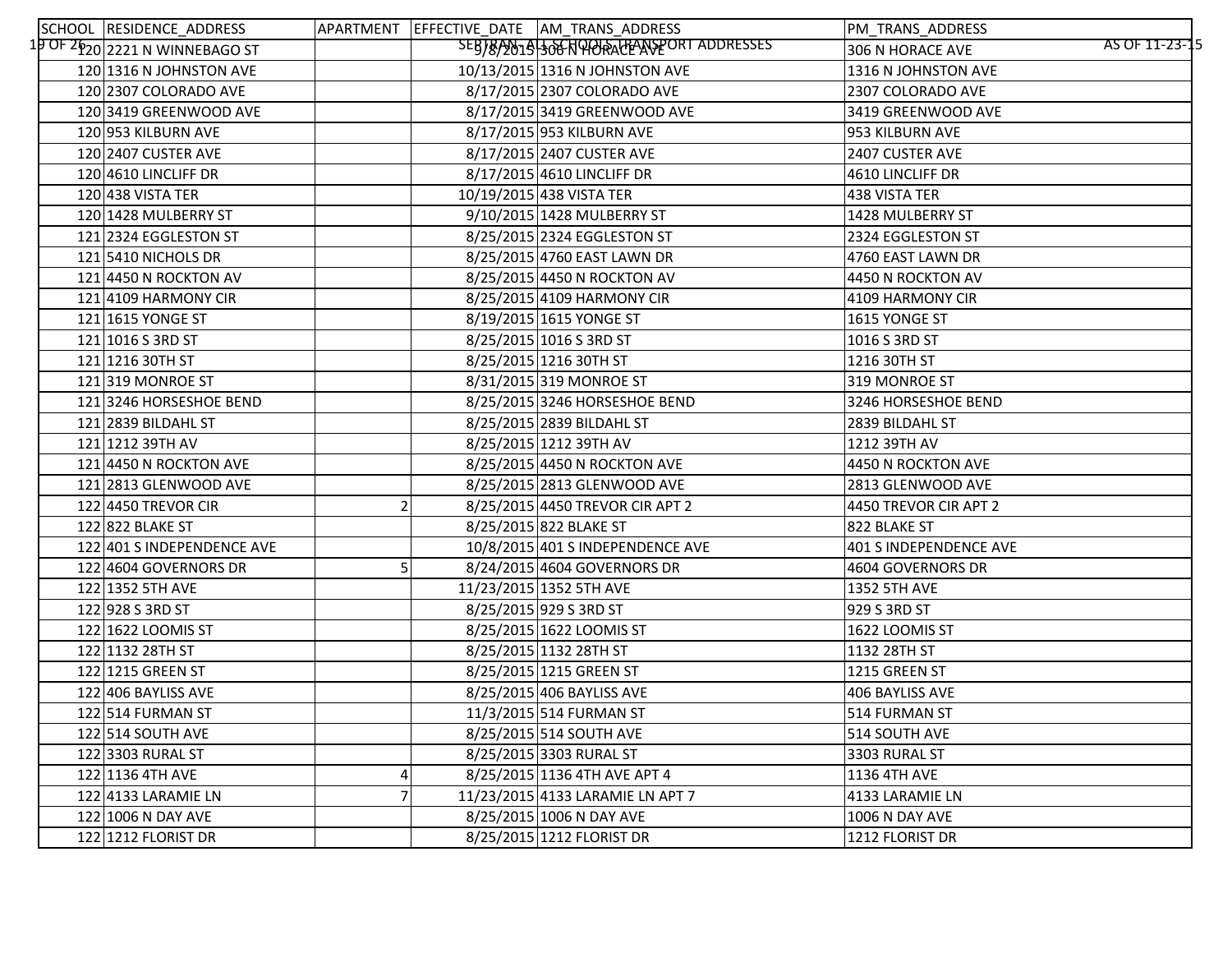| SCHOOL RESIDENCE_ADDRESS   |   | APARTMENT EFFECTIVE DATE AM TRANS ADDRESS    | PM_TRANS_ADDRESS       |                |
|----------------------------|---|----------------------------------------------|------------------------|----------------|
| 20 OF 2622 711 GROVE ST    |   | S5978/2019 + PCUROVE TRANSPORT ADDRESSES     | 711 GROVE ST           | AS OF 11-23-15 |
| 122 2302 QUINCY ST         |   | 8/25/2015 2302 QUINCY CIR                    | 2302 QUINCY CIR        |                |
| 122 1815 CHARLES ST        |   | 8/25/2015 1815 CHARLES ST                    | 1815 CHARLES ST        |                |
| 122 4202 ALLENDALE AVE     |   | 8/24/2015 4202 ALLENDALE AVE                 | 4202 ALLENDALE AVE     |                |
| 122 3728 NORMANDY AVE      |   | 8/25/2015 3728 NORMANDY AVE                  | 3728 NORMANDY AVE      |                |
| 122 2412 MIDWAY DR         |   | 8/25/2015 2412 MIDWAY DR                     | 2412 MIDWAY DR         |                |
| 122 1129 22ND AVE          |   | 8/25/2015 1129 22ND AVE                      | 1129 22ND AVE          |                |
| 122 1224 16TH AVE          |   | 8/25/2015 1224 16TH AVE                      | 1224 16TH AVE          |                |
| 122 1031 N HORSMAN ST      |   | 8/25/2015 2420 SAUBER AVE                    | 2420 SAUBER AVE        |                |
| 122 2132 ALTON AVE         |   | 8/25/2015 2132 ALTON AVE                     | 2132 ALTON AVE         |                |
| 122 4570 SUNDERMAN RD      |   | 8/25/2015 4570 SUNDERMAN RD                  | 4570 SUNDERMAN RD      |                |
| 122 106 WEBSTER AVE        |   | 8/25/2015 106 WEBSTER AVE                    | 106 WEBSTER AVE        |                |
| 122 3207 ALIDA ST          |   | 8/25/2015 3207 ALIDA ST                      | 3207 ALIDA ST          |                |
| 122 3207 ALIDA ST          |   | 8/25/2015 3207 ALIDA ST                      | 3207 ALIDA ST          |                |
| 122 1120 WOODLAWN AVE      |   | 8/25/2015 1120 WOODLAWN AVE                  |                        |                |
| 122 2319 RICHARD AVE       |   | 8/25/2015 2319 RICHARD AVE                   | 2319 RICHARD AVE       |                |
| 122 3308 18TH ST           |   | 8/24/2015 3308 18TH ST                       | 3308 18TH ST           |                |
| 122 1411 SUN CT            |   | 8/25/2015 1411 SUN CT                        | <b>1411 SUN CT</b>     |                |
| 122 1510 WOODRUFF AVE      |   | 9/18/2015 1510 WOODRUFF AVE                  | 1510 WOODRUFF AVE      |                |
| 122 619 KENT ST            |   | 8/24/2015 619 KENT ST                        | 619 KENT ST            |                |
| 122 308 N DAY AVE          |   | 8/25/2015 308 N DAY AVE                      | 308 N DAY AVE          |                |
| 122 2603 ELLEN AVE         |   | 11/5/2015 2603 ELLEN AVE                     | 2603 ELLEN AVE         |                |
| 122 714 N CENTRAL AVE      |   | 8/25/2015 714 N CENTRAL AVE                  | 714 N CENTRAL AVE      |                |
| 122 3070 WARWICKSHIRE DR   |   | 8/25/2015 8332 RUBICON TR                    | 8332 RUBICON TR        |                |
| 122 1904 ELM ST            |   | 8/25/2015 1904 ELM ST                        | 1904 ELM ST            |                |
| 122 2201 CANARY DR         |   | 8/25/2015 2201 N CANARY DR                   | 2201 N CANARY DR       |                |
| 122 1716 KILBURN AV        |   | 8/25/2015 1716 KILBURN AV                    | 1716 KILBURN AV        |                |
| 122 816 TAFT RD            |   | 8/25/2015 816 TAFT RD                        | 816 TAFT RD            |                |
| 122 804 ROBIN DALE CIR     |   | 8/25/2015 804 ROBIN DALE CIR                 | 804 ROBIN DALE CIR     |                |
| 123 426 S INDEPENDENCE AVE |   | 8/17/2015 4425 CRAWFORD DR APT 3             | 4425 CRAWFORD DR APT 3 |                |
| 124 91711THST              | 3 | 8/25/2015 917 11TH ST APT 3                  | 917 11TH ST APT 3      |                |
| 125 3030 HUFFMAN BL        |   | 9/2/2015 3030 HUFFMAN BLVD                   | 3030 HUFFMAN BLVD      |                |
| 125 8326 COLCHESTER DR     |   | 9/2/2015 8326 COLCHESTER DR MACHESNEY PK, IL | 8326 COLCHESTER DR     |                |
| 125 2615 MULBERRY ST       |   | 9/2/2015 2615 MULBERRY ST                    | 2615 MULBERRY ST       |                |
| 125 3230 8TH ST            |   | 9/2/2015 3230 8TH ST                         | 3230 8TH ST            |                |
| 125 2226 FREMONT ST        |   | 9/2/2015 2226 FREMONT ST                     | 4325 ANTELOPE DR       |                |
| 125 828 ALLIANCE AVE       |   | 9/2/2015 828 ALLIANCE AVE                    | 828 ALLIANCE AVE       |                |
| 125 911 N WINNEBAGO ST     |   | 9/2/2015 911 N WINNEBAGO ST                  | 911 N WINNEBAGO ST     |                |
| 125 1023 FOSTER CT         |   | 9/2/2015 1023 FOSTER CT                      | 1023 FOSTER CT         |                |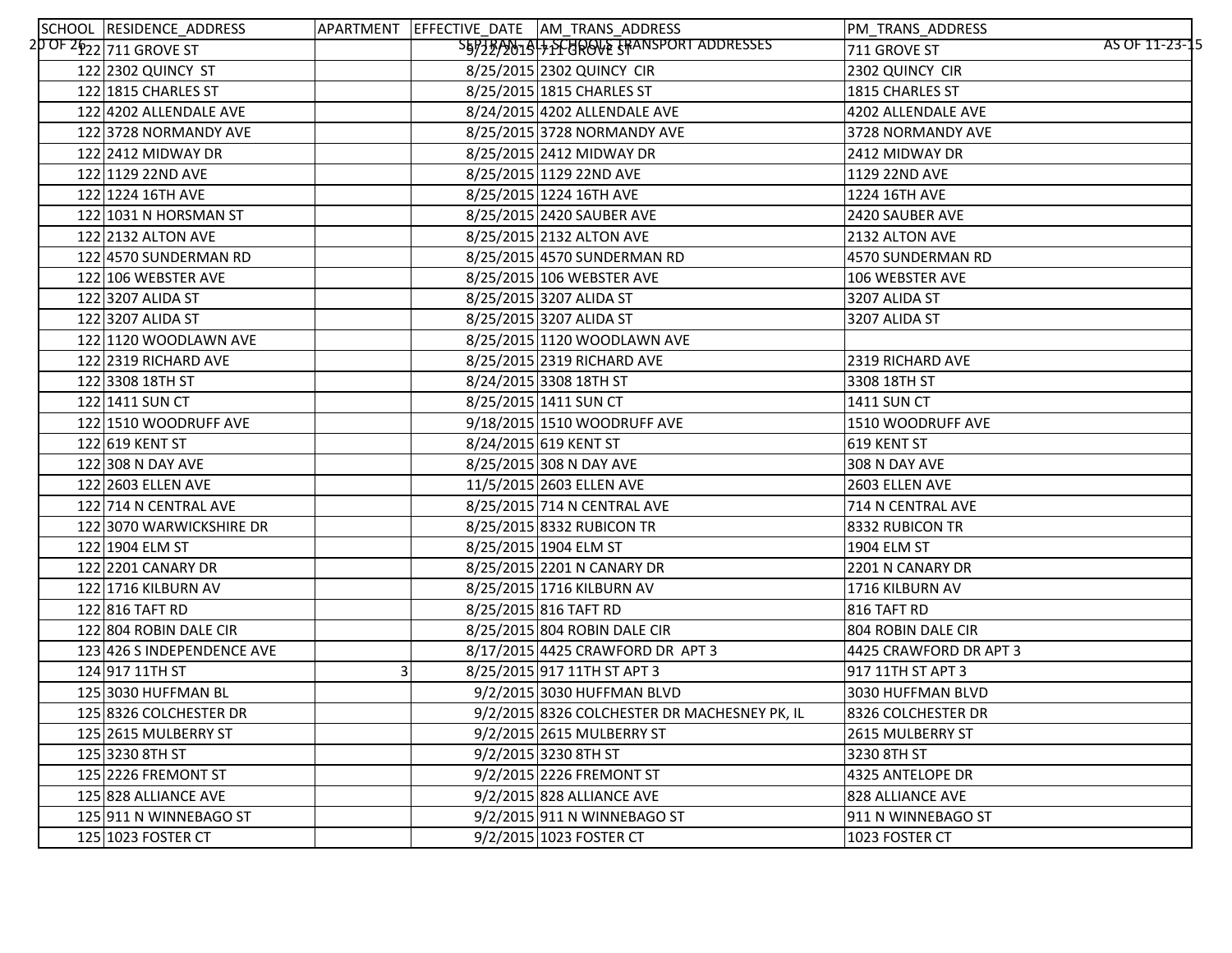| SCHOOL RESIDENCE_ADDRESS                            |     |           | APARTMENT EFFECTIVE DATE AM TRANS ADDRESS  | PM_TRANS_ADDRESS         |                |
|-----------------------------------------------------|-----|-----------|--------------------------------------------|--------------------------|----------------|
| 2 <mark>1 OF 26<sub>25</sub> 618 OVERLAND TL</mark> |     |           | SEBTRAN19 6 AS OPPHEAT PORT ADDRESSES      | 618 OVERLAND TL          | AS OF 11-23-15 |
| 125 618 OVERLAND TL                                 |     |           | 9/2/2015 618 OVERLAND TL                   | 618 OVERLAND TL          |                |
| 125 1820 S 4TH ST                                   |     |           | 9/2/2015 1820 S 4TH ST APT 1               | 1820 S 4TH ST APT 1      |                |
| 125 1310 TAYLOR ST                                  |     |           | 9/2/2015 1310 TAYLOR ST                    | 1310 TAYLOR ST           |                |
| 127 4404 KENNETT AV                                 |     |           | 8/25/2015 4404 KENNETT AV                  | 4404 KENNETT AV          |                |
| 127 3215 GLENWOOD AVE                               |     |           | 8/24/2015 3215 GLENWOOD AVE                | 3215 GLENWOOD AVE        |                |
| 127 1926 APPLE TREE LN                              |     |           | 8/24/2015 1926 APPLE TREE LN               | 1926 APPLE TREE LN       |                |
| 129 1639 7TH AVE                                    |     |           | 8/31/2015 1639 7TH AVE                     | 1639 7TH AVE             |                |
| 130 2017 VAN WIE AVE                                |     |           | 8/17/2015 2017 VAN WIE AVE                 | 2017 VAN WIE AVE         |                |
| 130 1832 N MAIN ST                                  | 219 |           | 8/17/2015 1832 N MAIN ST APT 219           | 1832 N MAIN ST APT 219   |                |
| 130 2607 CLIFTON AVE                                |     |           | 8/17/2015 2607 CLIFTON AVE                 | 2607 CLIFTON AVE         |                |
| 130 2608 COUNTRY CLUB TER                           |     |           | 11/16/2015 2608 COUNTRY CLUB TER           | 2608 COUNTRY CLUB TER    |                |
| 130 1823 LATHAM ST                                  |     |           | 8/17/2015 1823 LATHAM ST                   | 1823 LATHAM ST           |                |
| 130 633 HARTFORD AVE                                |     |           | 9/1/2015 633 HARTFORD AVE                  | 633 HARTFORD AVE         |                |
| 130 1029 W JEFFERSON ST                             |     |           | 10/15/2015 1029 W JEFFERSON ST             | 1029 W JEFFERSON ST      |                |
| 130 1507 S 6TH ST                                   |     |           | 10/1/2015 1507 S 6TH ST                    | 1507 S 6TH ST            |                |
| 130 117 WILLARD AVE                                 |     |           | 10/5/2015 117 WILLARD AVE                  | 117 WILLARD AVE          |                |
| 130 117 WILLARD AVE                                 |     |           | 10/1/2015 117 WILLARD AVE                  | 117 WILLARD AVE          |                |
| 130 425 ALBERT AVE                                  |     |           | 8/17/2015 425 ALBERT AVE                   | 425 ALBERT AVE           |                |
| 130 2530 BARRINGTON PL                              |     |           | 11/9/2015 2530 BARRINGTON PL               | 2530 BARRINGTON PL       |                |
| 130 411 N DAY AVE                                   |     | 08/17/15* | 411 N DAY AVE                              | 411 N DAY AVE            |                |
| 130 7632 CHERRYVALE NORTH BL                        | 105 |           | 8/17/2015 7632 CHERRYVALE NORTH BL APT 105 | 7632 CHERRYVALE NORTH BL |                |
| 130 325 CAMERON AVE                                 | 2A  |           | 9/14/2015 325 CAMERON AVE APT 2A           | 325 CAMERON AVE          |                |
| 130 122 N DAY AVE                                   |     |           | 8/17/2015 122 N DAY AVE                    | 122 N DAY AVE            |                |
| 130 1405 RURAL ST                                   |     |           | 8/25/2015 1405 RURAL ST APT 2              | 1405 RURAL ST APT 2      |                |
| 130 820 19TH ST                                     |     |           | 11/10/2015 820 19TH ST                     | 820 19TH ST              |                |
| 130 1308 24TH ST                                    |     |           | 8/17/2015 1308 24TH ST                     | 1308 24TH ST             |                |
| 130 1421 GREEN ST                                   |     |           | 8/17/2015 1421 GREEN ST                    | 1421 GREEN ST            |                |
| 130 2713 W STATE ST                                 |     |           | 8/17/2015 2713 W STATE ST                  | 2713 W STATE ST          |                |
| 130 219 N ROCKFORD AVE                              |     |           | 11/10/2015 219 N ROCKFORD AVE APT 2        | 219 N ROCKFORD AVE       |                |
| 130 1123 PARKWOOD AVE                               |     |           | 8/17/2015 1123 PARKWOOD AVE                | 1123 PARKWOOD AVE        |                |
| 130 854 N PROSPECT ST                               |     |           | 8/17/2015 854 N PROSPECT ST                | 854 N PROSPECT ST        |                |
| 130 935 ACORN ST                                    |     |           | 8/31/2015 935 ACORN ST                     | 935 ACORN ST             |                |
| 130 2025 ANDREWS ST                                 |     |           | 10/5/2015 2025 ANDREWS ST                  | 2025 ANDREWS ST          |                |
| 130 215 GLENDALE AVE                                |     |           | 9/17/2015 215 GLENDALE AVE                 | 215 GLENDALE AVE         |                |
| 130 2223 EAST GATE PKWY                             |     |           | 10/29/2015 2223 EAST GATE PKWY             | 2223 EAST GATE PKWY      |                |
| 130 3912 15TH AVE                                   |     |           | 8/24/2015 3912 15TH AVE APT 7              | 3912 15TH AVE            |                |
| 130 106 16TH ST                                     |     |           | 8/17/2015 106 16TH ST                      | 1106 16TH ST             |                |
| 130 2731 10TH ST                                    |     |           | 10/27/2015 2731 10TH ST APT 1              | 2731 10TH ST             |                |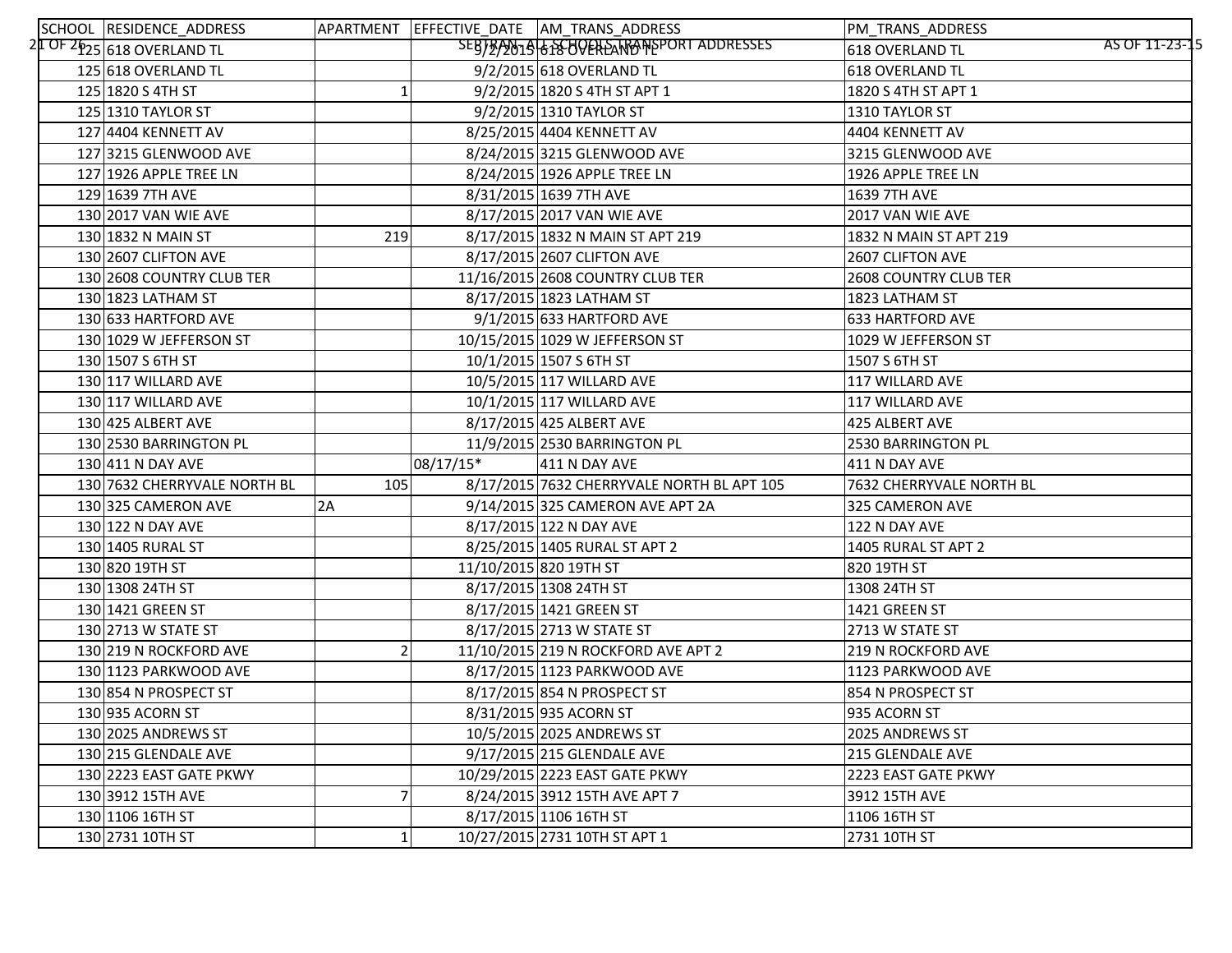| SCHOOL RESIDENCE_ADDRESS  |                | APARTMENT EFFECTIVE DATE AM TRANS ADDRESS | PM_TRANS_ADDRESS                 |
|---------------------------|----------------|-------------------------------------------|----------------------------------|
| 22 OF 2630 2716 SCHOOL ST |                | SEP78/2019 3 PG HALLMAGNSPORT ADDRESSES   | AS OF 11-23-15<br>3412 THELMA ST |
| 130 212 HOWARD AVE        |                | 8/17/2015 212 HOWARD AVE                  | 212 HOWARD AVE                   |
| 130 3824 RURAL ST         |                | 8/17/2015 3824 RURAL ST                   | 3824 RURAL ST                    |
| 130 1819 GREEN ST         |                | 8/17/2015 1819 GREEN ST                   | 1819 GREEN ST                    |
| 130 623 CONCORD AVE       |                | 10/1/2015 623 CONCORD AVE                 | 623 CONCORD AVE                  |
| 130 2617 KISHWAUKEE ST    |                | 8/17/2015 2617 KISHWAUKEE ST              | 2617 KISHWAUKEE ST               |
| 130 4737 JAVELIN DR       |                | 8/17/2015 4737 JAVELIN DR                 | 4737 JAVELIN DR                  |
| 130 7192 MEADOW TRACE     |                | 8/17/2015 7192 MEADOW TRACE               | 7192 MEADOW TRACE                |
| 130 4004 SEWARD AV        |                | 9/30/2015 4004 SEWARD AV                  | 4004 SEWARD AV                   |
| 130 2314 REED AV          |                | 9/1/2015 2314 REED AV                     | 2314 REED AV                     |
| 130 4448 SCENIC DR        |                | 8/19/2015 4448 SCENIC DR                  | 4448 SCENIC DR                   |
| 130 202 12TH ST           | <b>UPPER</b>   | 8/17/2015 202 12TH ST UPPER               | 202 12TH ST                      |
| 130 1422 5TH AVE          |                | 8/17/2015 1422 5TH AVE APT 3              | 1422 5TH AVE                     |
| 130 323 UNDERWOOD ST      |                | 8/17/2015 323 UNDERWOOD ST                | 323 UNDERWOOD ST                 |
| 130 609 N AVON ST         |                | 8/19/2015 609 N AVON ST                   | 609 N AVON ST                    |
| 130 2615 MULBERRY ST      |                | 10/26/2015 2615 MULBERRY ST               | 2615 MULBERRY ST                 |
| 130 758 JOHN ST           |                | 8/17/2015 758 JOHN ST                     | 758 JOHN ST                      |
| 130 903 WOODRIDGE DR      |                | 8/17/2015 903 WOODRIDGE DR                | 903 WOODRIDGE DR                 |
| 130 2103 EMANUEL ST       |                | 8/17/2015 2103 EMANUEL ST                 | 2103 EMANUEL ST                  |
| 130 508 S 3RD ST          |                | 8/17/2015 508 S 3RD ST                    | 508 S 3RD ST                     |
| 130 2011 18TH AVE         |                | 10/26/2015 2011 18TH AVE APT 2            | 2011 18TH AVE                    |
| 130 1435 BENTON ST        |                | 8/17/2015 1435 BENTON ST                  | 1435 BENTON ST                   |
| 130 1827 GENOA ST         |                | 9/10/2015 1827 GENOA ST                   | 1827 GENOA ST                    |
| 130 1234 S COURT ST       |                | 10/7/2015 1234 S COURT ST UNIT 1          | 1234 S COURT ST                  |
| 130 218 MIRIAM AVE        |                | 8/19/2015 218 MIRIAM AVE                  | 218 MIRIAM AVE                   |
| 130 712 HOBAN AVE         |                | 8/27/2015 712 HOBAN AVE                   | 712 HOBAN AVE                    |
| 130 604 ST LOUIS AVE      | 305C           | 11/6/2015 604 ST LOUIS AVE APT 305C       | 604 ST LOUIS AVE                 |
| 130 1911 CARNEY AVE       |                | 11/2/2015 2016 DRESDEN AVE                | 2016 DRESDEN AVE                 |
| 130 1316 CHESTNUT ST      |                | 8/17/2015 1316 CHESTNUT ST                | 1316 CHESTNUT ST                 |
| 130 1711 8TH ST           |                | 11/19/2015 1711 8TH ST APT 1              | 1711 8TH ST                      |
| 130 1981 W RIVERSIDE BLVD | 204            | 11/12/2015 3312 SABLEWOOD DR APT 4        | 3312 SABLEWOOD DR                |
| 130 2416 SHARON AV        |                | 10/7/2015 2416 SHARON AV                  | 2416 SHARON AV                   |
| 130 1325 21ST AVE         |                | 8/31/2015 1325 21ST AVE                   | 1325 21ST AVE                    |
| 130 3448 LOUISE ST        |                | 8/17/2015 3448 LOUISE ST                  | 3448 LOUISE ST                   |
| 130 3049 15TH ST          |                | 8/18/2015 650 COOLIDGE PL                 | 650 COOLIDGE PL                  |
| 130 950 WOODLAWN AVE      |                | 10/29/2015 950 WOODLAWN AVE               | 950 WOODLAWN AVE                 |
| 130 1418 SANDY HOLLOW RD  | 2N             | 9/30/2015 1418 SANDY HOLLOW RD 2N         | 1418 SANDY HOLLOW RD             |
| 130 1011 PALAU PKWY       |                | 10/1/2015 1011 PALAU PKWY                 | 1011 PALAU PKWY                  |
| 130 4488 TREVOR CIR       | $\overline{2}$ | 8/26/2015 4488 TREVOR CIR APT 2           | 4488 TREVOR CIR                  |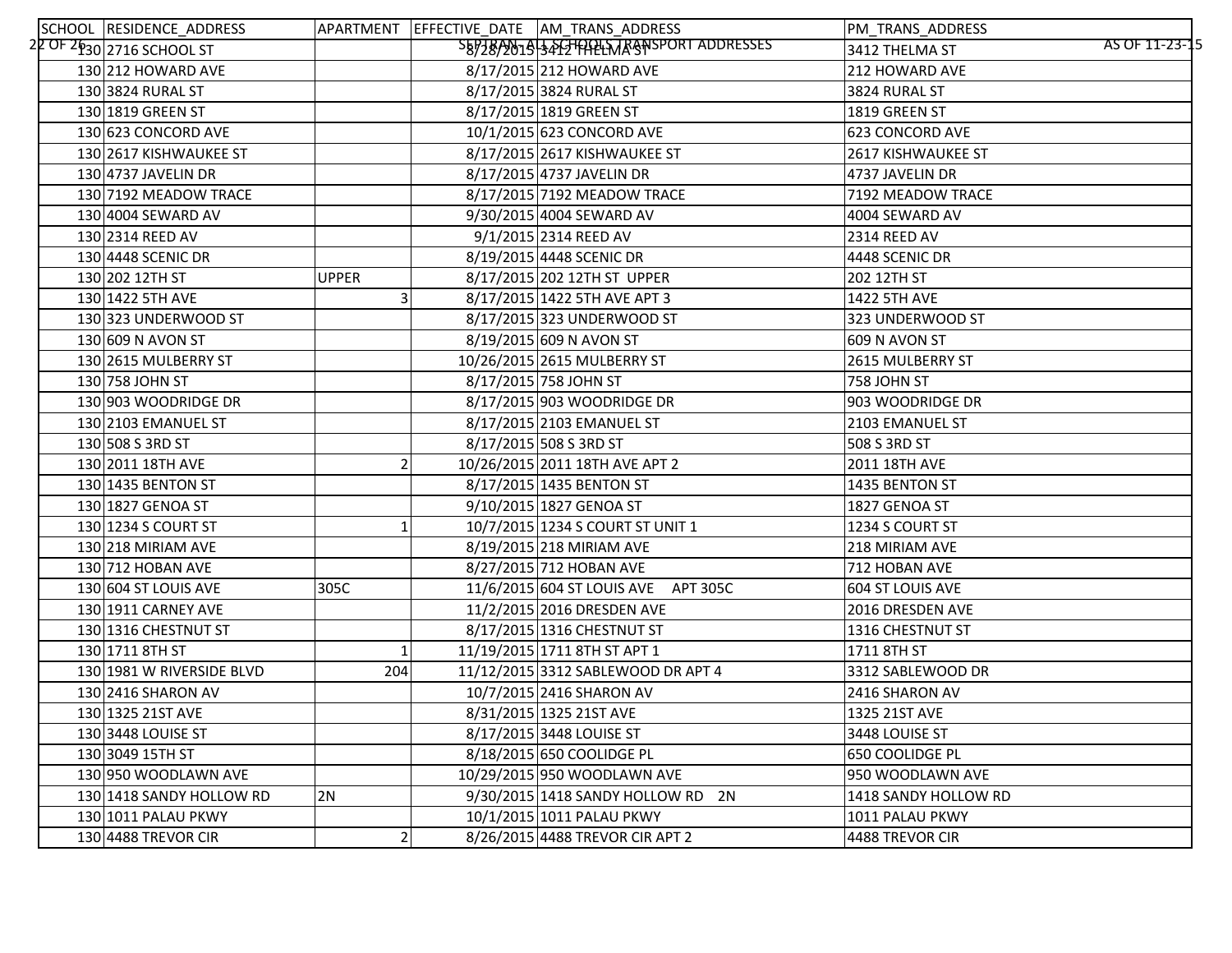| SCHOOL RESIDENCE_ADDRESS               |            | APARTMENT EFFECTIVE_DATE AM_TRANS_ADDRESS | PM_TRANS_ADDRESS                |
|----------------------------------------|------------|-------------------------------------------|---------------------------------|
| 2 <mark>8 OF 2630 304 N DAY AVE</mark> |            | SB97B/2019 304 NOQLSARANSPORT ADDRESSES   | AS OF 11-23-15<br>304 N DAY AVE |
| 130 1349 ARTHUR AVE                    |            | 11/17/2015 1349 ARTHUR AVE                | 2411 ARTHUR AVE                 |
| 130 1418 ASHLAND AVE                   | <b>HSE</b> | 8/24/2015 1418 ASHLAND AVE                | 1418 ASHLAND AVE                |
| 130 7436 SHILLINGTON DR                |            | 8/21/2015 7436 SHILLINGTON DR             | 7436 SHILLINGTON DR             |
| 130 2380 NEW MILF CHUR RD              |            | 8/31/2015 2380 NEW MILF CHUR RD           | 2380 NEW MILF CHUR RD           |
| 130 118 WILLARD AVE                    |            | 8/17/2015 118 WILLARD AVE APT 2           | 118 WILLARD AVE                 |
| 130 1308 SCHOOL ST                     |            | 10/1/2015 1308 SCHOOL ST                  | 1308 SCHOOL ST                  |
| 130 511 FAIRVIEW BLVD                  |            | 10/29/2015 511 FAIRVIEW BLVD              | 511 FAIRVIEW BLVD               |
| 130 1644 7TH AVE                       |            | 8/17/2015 1644 7TH AVE                    | <b>1644 7TH AVE</b>             |
| 130 2540 CASCADE DR                    |            | 8/17/2015 2540 CASCADE DR                 | 2540 CASCADE DR                 |
| 130 711 CUNNINGHAM ST                  |            | 8/17/2015 711 CUNNINGHAM ST               | 711 CUNNINGHAM ST               |
| 130 3826 CARROLLTON CT                 |            | 9/22/2015 3826 CARROLLTON CT              | 3826 CARROLLTON CT              |
| 130 1037 W JEFFERSON ST                |            | 8/31/2015 1037 W JEFFERSON ST             | 1037 W JEFFERSON ST             |
| 130 2208 24TH ST                       |            | 8/17/2015 2208 24TH ST                    | 2208 24TH ST                    |
| 130 4450 TREVOR CIR                    | 4          | 10/20/2015 4450 TREVOR CIR APT 4          | 4450 TREVOR CIR                 |
| 130 319 N DAY AVE                      |            | 8/17/2015 319 N DAY AVE                   | 319 N DAY AVE                   |
| 130 815 BLINN CT                       |            | 9/15/2015 815 BLINN CT                    | 815 BLINN CT                    |
| 130 776 N 1ST ST                       |            | 11/2/2015 776 N 1ST ST                    | 776 N 1ST ST                    |
| 130 3304 SABLEWOOD DR                  |            | 9/15/2015 3304 SABLEWOOD DR APT 3         | 3304 SABLEWOOD DR               |
| 130 1134 FAIRVIEW AVE                  |            | 10/15/2015 1134 FAIRVIEW AVE              | 1134 FAIRVIEW AVE               |
| 130 2007 EASTMORELAND AVE              |            | 8/17/2015 2007 EASTMORELAND AVE           |                                 |
| 130 3312 SABLEWOOD                     |            | 8/17/2015 3312 SABLEWOOD                  | 3312 SABLEWOOD                  |
| 130 3024 JACQUELINE CT                 |            | 10/27/2015 3024 JACQUELINE CT APT 3       | 3024 JACQUELINE CT              |
| 130 423 N HENRIETTA AVE                |            | 8/17/2015 423 N HENRIETTA AVE             | 423 N HENRIETTA AVE             |
| 130 615 S SPRINGFIELD AVE              |            | 10/28/2015 615 S SPRINGFIELD AVE          | 615 S SPRINGFIELD AVE           |
| 130 1725 CLIFTON AVE                   |            | 8/26/2015 1725 CLIFTON AVE                | 1725 CLIFTON AVE                |
| 130 904 N SUNSET AVE                   |            | 8/17/2015 904 N SUNSET AVE                | 904 N SUNSET AVE                |
| 130 1520 SPRING CT                     |            | 8/17/2015 1520 SPRING CT                  | 1520 SPRING CT                  |
| 130 3611 CROSBY ST                     |            | 10/7/2015 3611 CROSBY ST                  | 3611 CROSBY ST                  |
| 130 4007 LARAMIE LA                    |            | 8/17/2015 4007 LARAMIE LN                 | 4007 LARAMIE LN                 |
| 130 2007 AUBURN ST                     | 1E         | 8/25/2015 2007 AUBURN ST APT 1E           | 2007 AUBURN ST                  |
| 130 1411 MONTAGUE ST                   |            | 9/22/2015 1411 MONTAGUE ST                | 1411 MONTAGUE ST                |
| 130 2426 LINDBERG DR                   |            | 9/29/2015 2426 LINDBERG DR                | 2426 LINDBERG DR                |
| 130 711 BUCKBEE ST                     |            | 8/17/2015 711 BUCKBEE ST                  | 711 BUCKBEE ST                  |
| 130 322 SKYLARK DR                     |            | 8/17/2015 322 SKYLARK DR                  | 322 SKYLARK DR                  |
| 130 2724 ASHLAND CT                    |            | 8/17/2015 2724 ASHLAND CT                 | 2724 ASHLAND CT                 |
| 130 3614 HARRISON AVE                  |            | 8/17/2015 2917 18TH ST                    | 2917 18TH ST                    |
| 130 314 JOHN ST                        |            | 8/17/2015 314 JOHN ST                     | 314 JOHN ST                     |
| 130 3824 RURAL ST                      |            | 11/10/2015 3824 RURAL ST                  | 3824 RURAL ST                   |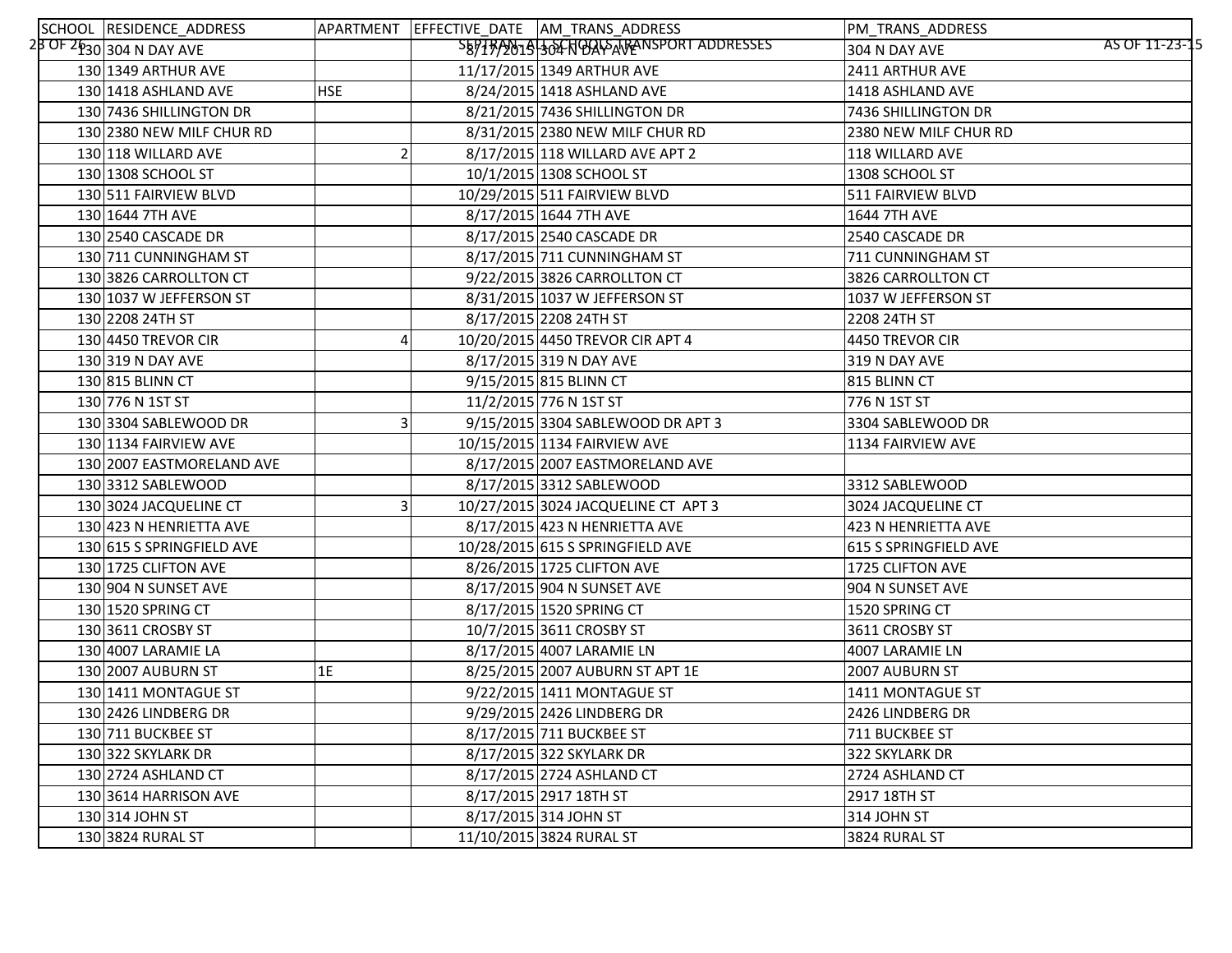| SCHOOL RESIDENCE_ADDRESS                 |              |                       | APARTMENT EFFECTIVE_DATE AM_TRANS_ADDRESS | PM_TRANS_ADDRESS                  |
|------------------------------------------|--------------|-----------------------|-------------------------------------------|-----------------------------------|
| 2 <mark>4 OF 2630</mark> 1325 ANDREWS ST |              |                       | SEPTR/2019-1525 ANDREWSPORT ADDRESSES     | AS OF 11-23-15<br>1325 ANDREWS ST |
| 130 3141 BILDAHL ST                      |              |                       | 8/17/2015 3141 BILDAHL ST                 | 3141 BILDAHL ST                   |
| 130 142 FLINTRIDGE DR                    |              |                       | 10/19/2015 142 FLINTRIDGE DR APT 3        | <b>142 FLINTRIDGE DR</b>          |
| 130 812 18TH AVE                         |              |                       | 10/8/2015 812 18TH AVE                    | 812 18TH AVE                      |
| 130 1107 ESMOND DR                       |              |                       | 10/5/2015 1107 ESMOND DR                  | 1107 ESMOND DR                    |
| 130 1605 RIDGE AVE                       |              |                       | 10/8/2015 1605 RIDGE AVE                  | 1605 RIDGE AVE                    |
| 130 1007 LEXINGTON WAY                   |              |                       | 9/24/2015 1007 LEXINGTON WAY              | 1007 LEXINGTON WAY                |
| 130 417 ILLINOIS AVE                     |              |                       | 9/29/2015 417 ILLINOIS AVE APT 2          | 417 ILLINOIS AVE                  |
| 130 702 LEE ST                           | <b>RH</b>    | 11/17/2015 702 LEE ST |                                           | 702 LEE ST                        |
| 130 1203 S INDEPENDENCE AVE              |              |                       | 8/17/2015 1203 S INDEPENDENCE AVE         | 1203 S INDEPENDENCE AVE           |
| 130 4414 GRINNELL DR                     |              |                       | 8/17/2015 4414 GRINNELL DR APT 2          |                                   |
| 130 349 UNDERWOOD ST                     |              |                       | 11/2/2015 349 UNDERWOOD ST                | 349 UNDERWOOD ST                  |
| 130 1015 21ST ST                         |              |                       | 11/2/2015 1015 21ST ST                    | 1015 21ST ST                      |
| 130 3252 GOLDEN PRAIRIE AVE              |              |                       | 8/17/2015 3252 GOLDEN PRAIRIE AVE         | 3252 GOLDEN PRAIRIE AVE           |
| 130 2618 BEAUMONT PL                     |              |                       | 9/10/2015 2618 BEAUMONT PL                | 2618 BEAUMONT PL                  |
| 130 2310 BARTON BLVD                     |              |                       | 8/17/2015 2310 BARTON BLVD                | 2310 BARTON BLVD                  |
| 130 1312 N COURT ST                      |              |                       | 8/17/2015 1312 N COURT ST                 | 1312 N COURT ST                   |
| 130 3428 HARRISON AVE                    |              |                       | 8/26/2015 3428 HARRISON AVE APT 2         | 3428 HARRISON AVE                 |
| 130 317 UNDERWOOD ST                     |              |                       | 8/17/2015 317 UNDERWOOD ST                | 317 UNDERWOOD ST                  |
| 130 303 HOWARD AVE                       |              |                       | 8/24/2015 303 HOWARD AVE                  | 3303 W STATE ST                   |
| 130 1832 N MAIN ST                       | 219          |                       | 8/17/2015 1832 N MAIN ST APT 219          | 1832 N MAIN ST                    |
| 130 2025 ANDREWS ST                      |              |                       | 11/5/2015 2025 ANDREWS ST                 | 2025 ANDREWS ST                   |
| 130 520 SCORE ST                         |              |                       | 8/17/2015 520 SCORE ST                    | 520 SCORE ST                      |
| 130 1015 17TH AVE                        |              |                       | 10/2/2015 1015 17TH AVE                   | 1015 17TH AVE                     |
| 130 2732 18TH ST                         |              |                       | 9/1/2015 2732 18TH ST                     | 2732 18TH ST                      |
| 130 3223 GLENWOOD AVE                    |              |                       | 8/17/2015 3223 GLENWOOD AVE               | 3223 GLENWOOD AVE                 |
| 130 1308 TAYLOR ST                       |              |                       | 8/17/2015 1308 TAYLOR ST                  | 1308 TAYLOR ST                    |
| 130 434 IRVING AVE                       |              |                       | 9/17/2015 434 IRVING AVE                  | 434 IRVING AVE                    |
| 130 635 SCORE ST                         |              |                       | 9/15/2015 635 SCORE ST                    | 635 SCORE ST                      |
| 130 3121 GLENWOOD AVE                    |              |                       | 11/13/2015 3121 GLENWOOD AVE              | 3121 GLENWOOD AVE                 |
| 130 326 STANLEY ST                       |              |                       | 8/17/2015 326 STANLEY ST                  | 326 STANLEY ST                    |
| 130 1020 N MAIN ST                       |              |                       | 8/25/2015 1020 N MAIN ST APT 102          | 1020 N MAIN ST APT 102            |
| 130 225 N JOHNSTON AVE                   |              |                       | 9/8/2015 225 N JOHNSTON AVE               | 225 N JOHNSTON AVE                |
| 130 225 N JOHNSTON AV                    |              |                       | 8/17/2015 225 N JOHNSTON AV               | 225 N JOHNSTON AV                 |
| 130 614 SCORE ST                         |              |                       | 8/19/2015 614 SCORE ST                    | 614 SCORE ST                      |
| 130 1118 S WINNEGAGO ST                  | <b>UPPER</b> |                       | 8/19/2015 1118 S WINNEGAGO ST UPPER APT   | 1118 S WINNEGAGO ST               |
| 130 1925 HANCOCK ST                      |              |                       | 10/29/2015 1925 HANCOCK ST                | 1925 HANCOCK ST                   |
| 130 2323 MULBERRY ST                     |              |                       | 8/31/2015 2323 MULBERRY ST                | 2323 MULBERRY ST                  |
| 130 1008 ISLAND AVE                      |              |                       | 8/17/2015 1008 ISLAND AVE                 | 1008 ISLAND AVE                   |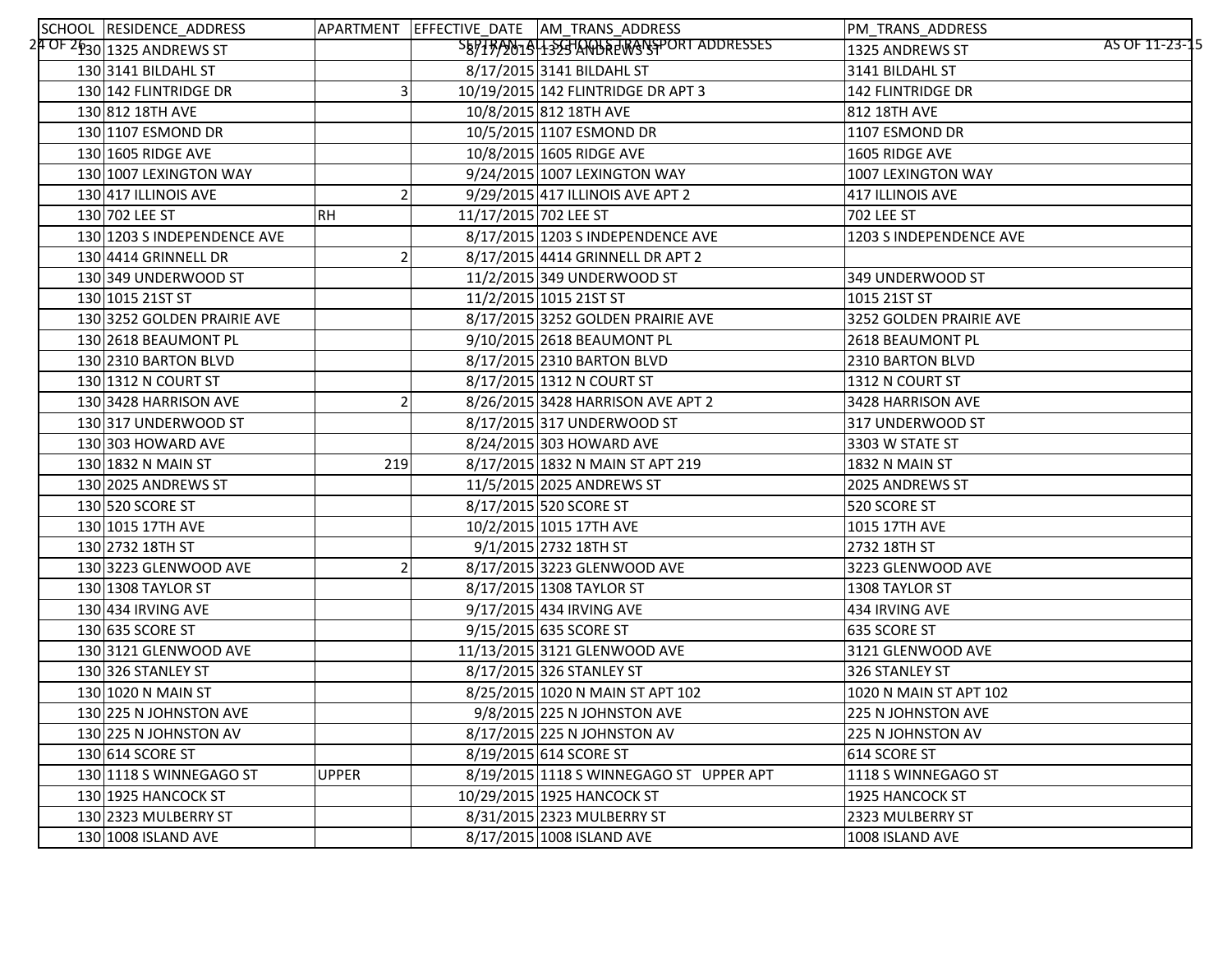| SCHOOL RESIDENCE_ADDRESS                                   |                 | APARTMENT EFFECTIVE DATE AM TRANS ADDRESS    | PM_TRANS_ADDRESS                    |
|------------------------------------------------------------|-----------------|----------------------------------------------|-------------------------------------|
| $25$ OF $2\overline{\mathfrak{p}}_{30} $ 1314 FAIRVIEW AVE |                 | SB97792019135476ARSIERANSPEORT ADDRESSES     | AS OF 11-23-15<br>1314 FAIRVIEW AVE |
| 130 1832 N MAIN ST                                         | 107             | 8/17/2015 1832 N MAIN ST APT 107             | 1832 N MAIN ST                      |
| 130 3427 GLADSTONE AVE                                     |                 | 10/26/2015 3427 GLADSTONE AVE                | 3427 GLADSTONE AVE                  |
| 130 1228 PRESTON ST                                        |                 | 8/17/2015 1228 PRESTON ST                    | 1228 PRESTON ST                     |
| 130 431 S HENRIETTA AVE                                    |                 | 9/28/2015 431 S HENRIETTA AVE                | 431 S HENRIETTA AVE                 |
| 130 431 S HENRIETTA AVE                                    |                 | 9/28/2015 431 S HENRIETTA AVE                | 431 S HENRIETTA AVE                 |
| 130 3404 CORBRIDGE LA                                      |                 | 9/14/2015 3404 CORBRIDGE LA                  | 3404 CORBRIDGE LA                   |
| 130 518 SCORE ST                                           |                 | 8/17/2015 518 SCORE ST                       | 518 SCORE ST                        |
| 130 1901 S 06TH ST                                         |                 | 9/30/2015 1901 S 06TH ST                     | 1901 S 06TH ST                      |
| 130 1403 SUN CT                                            |                 | 8/24/2015 1403 SUN CT                        | 1403 SUN CT                         |
| 130 1013 N ROCKTON AVE                                     |                 | 9/21/2015 1013 N ROCKTON AVE                 | 1013 N ROCKTON AVE                  |
| 130 409 ROYAL AVE                                          |                 | 9/17/2015 409 ROYAL AVE                      | 409 ROYAL AVE                       |
| 130 208 CARBAUGH AVE                                       |                 | 8/17/2015 208 CARBAUGH AVE                   |                                     |
| 130 1418 SANDY HOLLOW RD                                   | 10 <sub>S</sub> | 10/26/2015 1418 SANDY HOLLOW RD LOT 10 SOUTH | 1418 SANDY HOLLOW RD                |
| 130 2217 FREMONT ST                                        |                 | 11/16/2015 2217 FREMONT ST                   | 2217 FREMONT ST                     |
| 130 313 UNDERWOOD ST                                       |                 | 8/17/2015 313 UNDERWOOD ST                   | 313 UNDERWOOD ST                    |
| 130 817 N COURT ST                                         |                 | 11/12/2015 817 N COURT ST APT 1              | 817 N COURT ST                      |
| 130 1629 9TH AVE                                           |                 | 9/15/2015 1629 9TH AVE                       | 1629 9TH AVE                        |
| 130 1929 S 4TH ST                                          |                 | 9/23/2015 1929 S 4TH ST                      | 1929 S 4TH ST                       |
| 130 4822 ORCHARD AVE                                       |                 | 8/18/2015 4822 ORCHARD AVE                   | 4822 ORCHARD AVE                    |
| 130 4822 ORCHARD AVE                                       |                 | 11/12/2015 4822 ORCHARD AVE                  | 4822 ORCHARD AVE                    |
| 130 910 16TH ST                                            |                 | 8/17/2015 910 16TH ST                        |                                     |
| 130 4112 FLORENCE AVE                                      |                 | 8/17/2015 4112 FLORENCE AVE                  | 4112 FLORENCE AVE                   |
| 130 4914 SOVEREIGN BLVD                                    |                 | 11/19/2015 4914 SOVEREIGN BLVD               | 4914 SOVEREIGN BLVD                 |
| 130 324 FOSTER AVE                                         |                 | 10/27/2015 324 FOSTER AVE                    | 324 FOSTER AVE                      |
| 130 825 ROYAL AVE                                          |                 | 9/25/2015 825 ROYAL AVE                      | 825 ROYAL AVE                       |
| 130 939 N HORSMAN ST                                       |                 | 8/17/2015 939 N HORSMAN ST                   | 939 N HORSMAN ST                    |
| 130 604 WOODLAWN AVE                                       |                 | 8/17/2015 604 WOODLAWN AVE                   |                                     |
| 130 902 18TH ST                                            |                 | 9/3/2015 902 18TH ST                         | 902 18TH ST                         |
| 130 2912 CHATHAM LA                                        |                 | 8/31/2015 2912 CHATHAM LA                    | 2912 CHATHAM LA                     |
| 130 606 N HORACE AVE                                       |                 | 11/19/2015 606 N HORACE AVE                  | 606 N HORACE AVE                    |
| 130 484 TRALEE DR                                          |                 | 8/17/2015 484 TRALEE DR                      | 484 TRALEE DR                       |
| 130 511 PARKSIDE DR                                        |                 | 9/14/2015 511 PARKSIDE DR                    | 511 PARKSIDE DR                     |
| 130 2103 WISTERIA RD                                       |                 | 8/18/2015 2103 WISTERIA RD                   | 2103 WISTERIA RD                    |
| 130 2420 SCHOOL ST                                         |                 | 8/17/2015 2420 SCHOOL ST                     | 2420 SCHOOL ST                      |
| 130 1016 LEXINGTON WAY                                     |                 | 9/8/2015 1016 LEXINGTON WY                   | 1016 LEXINGTON WY                   |
| 130 309 ROYAL AVE                                          |                 | 8/17/2015 309 ROYAL AVE                      | 309 ROYAL AVE                       |
| 130 2815 ECHO ST                                           |                 | 8/17/2015 2815 ECHO ST                       | 2815 ECHO ST                        |
| 130 406 N INDEPENDENCE AVE                                 |                 | 8/26/2015 406 N INDEPENDENCE AVE             | 406 N INDEPENDENCE AVE              |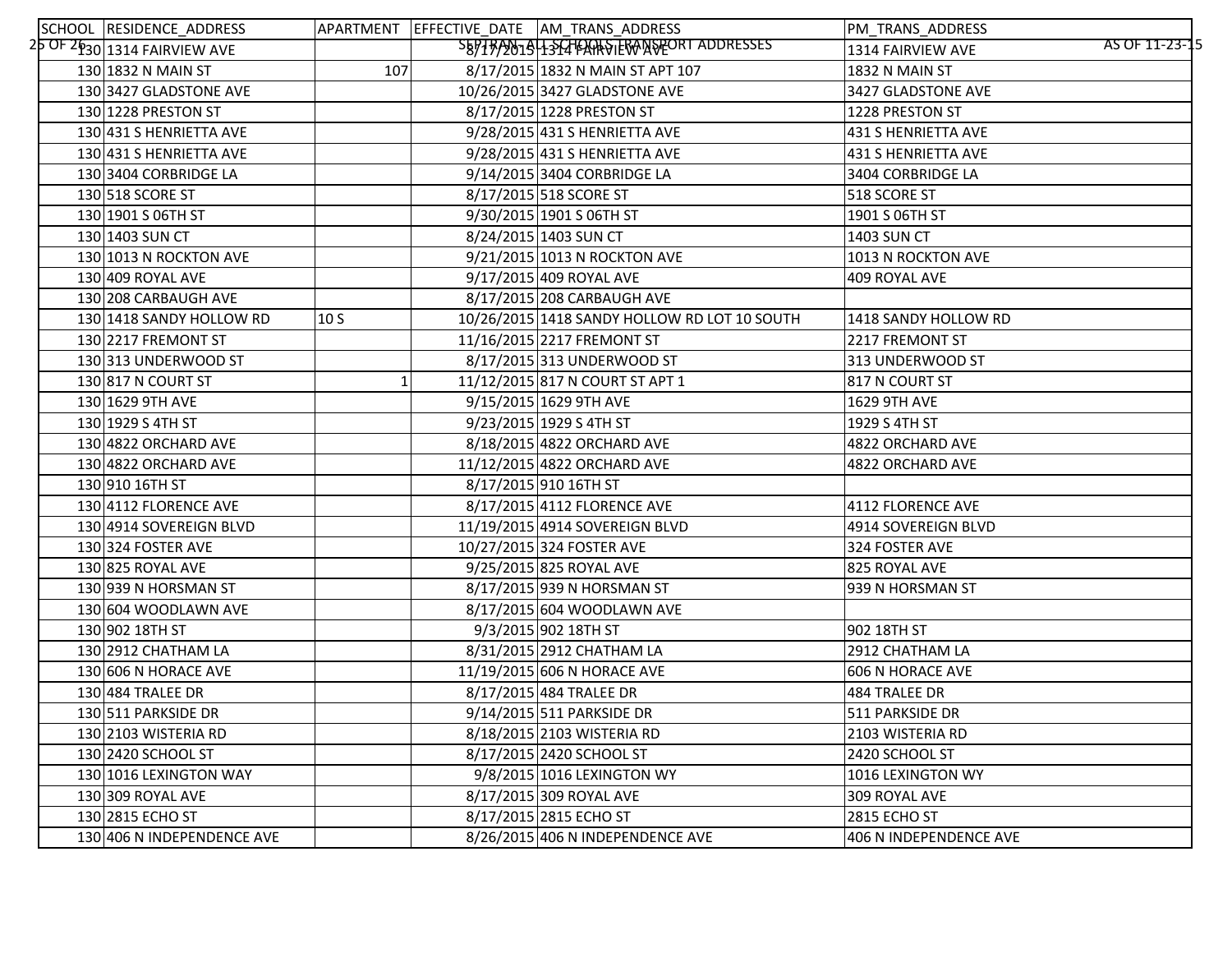| SCHOOL RESIDENCE_ADDRESS     | APARTMENT |           | EFFECTIVE DATE AM TRANS ADDRESS         | PM TRANS ADDRESS               |
|------------------------------|-----------|-----------|-----------------------------------------|--------------------------------|
| $25$ OF $26$ 30 1354 5TH AVE |           |           | SEPTRA0191435415994AVBANSPORT ADDRESSES | AS OF 11-23-15<br>1354 5TH AVE |
| 130 1013 N ROCKTON AVE       |           |           | 10/7/2015 1013 N ROCKTON AVE            | 1013 N ROCKTON AVE             |
| 130 2009 JAMESTOWN DR        |           |           | 8/17/2015 2009 JAMESTOWN DR             | 2009 JAMESTOWN DR              |
| 130 614 10TH ST              |           |           | 8/26/2015 614 10TH ST                   | 614 10TH ST                    |
| 130 1255 N MAIN ST           |           |           | 9/30/2015 1255 N MAIN ST                | 1255 N MAIN ST                 |
| 130 1203 BLAISDELL ST        |           |           | 10/20/2015 1203 BLAISDELL ST            | 1203 BLAISDELL ST              |
| 174 200 APRIL CT             |           |           | 8/24/2015 200 APRIL CT MACHESNEY PK     | 200 APRIL CT                   |
| 174 2226 CUSTER AVE          |           |           | 8/24/2015 2226 CUSTER AVE               | 2226 CUSTER AVE                |
| 601 5214 GINGERIDGE LA       |           |           | 8/17/2015 5214 GINGERIDGE LA            | 5214 GINGERIDGE LA             |
| 601 5863 DAFRED DR           |           |           | 8/17/2015 5863 DAFRED DR APT 2          | 5863 DAFRED DR                 |
| 602 1618 PAULINE AVE         |           |           | 8/26/2015 1618 PAULINE AVE              | <b>1618 PAULINE AVE</b>        |
| 602 1618 PAULINE AVE         |           |           | 8/26/2015 1618 PAULINE AVE              | 1618 PAULINE AVE               |
| 603 907 NORTH AVE            |           |           | 8/24/2015 907 NORTH AVE                 | 907 NORTH AVE                  |
| 603 1911 N CHURCH ST         |           | 8/24/2015 |                                         | 904 N JOHNSTON                 |
| 603 3418 PRESTON ST          |           |           | 11/16/2015 3418 PRESTON ST              | 3418 PRESTON ST                |
| 603 206 LINCOLN PARK BLVD    |           |           | 8/24/2015 206 LINCOLN PARK BLVD         | <b>206 LINCOLN PARK BLVD</b>   |
| 603 510 10TH ST              |           |           | 8/24/2015 510 10TH ST                   | 510 10TH ST                    |
| 603 1520 PRICE ST            |           |           | 10/9/2015 1520 PRICE ST                 | 1520 PRICE ST                  |
| 603 533 FISHER AVE           |           |           | 8/24/2015 533 FISHER AVE APT 1          | 533 FISHER AVE                 |
| 603 603 N INDEPENDENCE AVE   |           |           | 8/24/2015 603 N INDEPENDENCE AV         | 603 N INDEPENDENCE AVE         |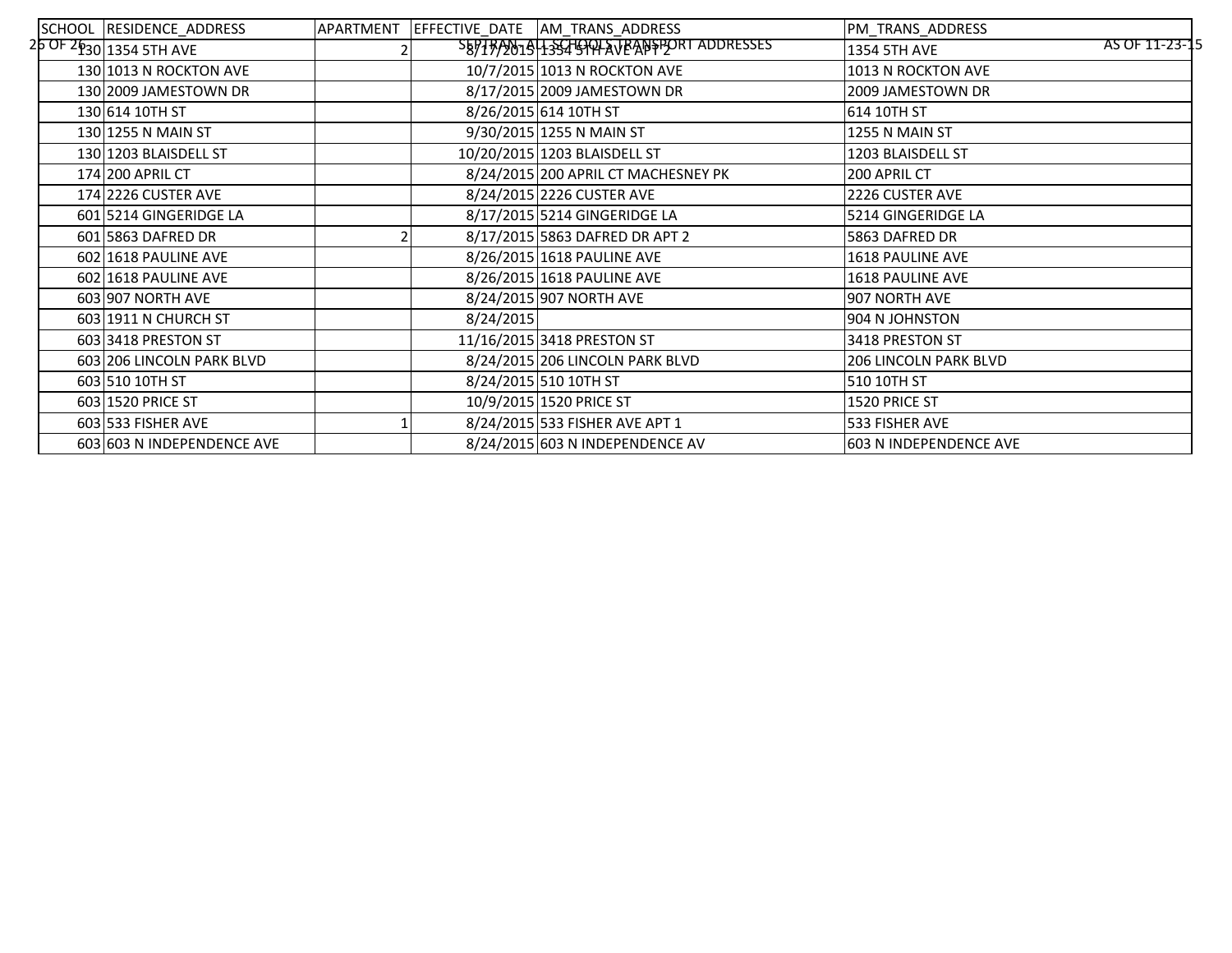|                      |                                               |                                | $\begin{aligned} \frac{\partial^2 \phi}{\partial t} & = \\ \frac{\partial^2 \phi}{\partial t} & = \\ \frac{\partial^2 \phi}{\partial t} & = \\ \frac{\partial^2 \phi}{\partial t} & = \\ \frac{\partial^2 \phi}{\partial t} & = \\ \frac{\partial^2 \phi}{\partial t} & = \\ \frac{\partial^2 \phi}{\partial t} & = \\ \frac{\partial^2 \phi}{\partial t} & = \\ \frac{\partial^2 \phi}{\partial t} & = \\ \frac{\partial^2 \phi}{\partial t} & = \\ \frac{\partial^2 \phi}{\partial t} & = \\ \frac{\partial^2 \phi}{\partial t} & = \\ \frac{\partial^2 \phi}{\partial t} & = \\ \frac{\partial^2 \$ |                     | Pre-Bid Meeting Sign-In Sheet<br>ROCKFORD PUBLIC SCHOOLS<br>16-20 Special Needs Transportation<br>Monday, November 23, 2014 at 12:00 p.m. |
|----------------------|-----------------------------------------------|--------------------------------|--------------------------------------------------------------------------------------------------------------------------------------------------------------------------------------------------------------------------------------------------------------------------------------------------------------------------------------------------------------------------------------------------------------------------------------------------------------------------------------------------------------------------------------------------------------------------------------------------------|---------------------|-------------------------------------------------------------------------------------------------------------------------------------------|
|                      |                                               |                                | RMCKFORT<br>WORLD-QUASS EDUCATION FOR ALL CHILDREN<br>PUBLIC SCHOOLS                                                                                                                                                                                                                                                                                                                                                                                                                                                                                                                                   |                     |                                                                                                                                           |
|                      |                                               |                                | PRE-BID MEETING SIGN-IN SHEET                                                                                                                                                                                                                                                                                                                                                                                                                                                                                                                                                                          |                     |                                                                                                                                           |
|                      |                                               |                                | Monday, November 23, 2015 12:00 pm (CST)<br>IFB#16-20 Special Needs Transportation                                                                                                                                                                                                                                                                                                                                                                                                                                                                                                                     |                     |                                                                                                                                           |
|                      | <b>Printed Name</b>                           | <b>Company Name</b>            | Company Address                                                                                                                                                                                                                                                                                                                                                                                                                                                                                                                                                                                        | Telephone           | $E$ -mail                                                                                                                                 |
| $\leftarrow$         | 青老<br><b>KOBOT</b>                            | Surise                         | $4243$ Monortham Dell Clearered 620-841.5458                                                                                                                                                                                                                                                                                                                                                                                                                                                                                                                                                           |                     | bahachead.com                                                                                                                             |
|                      | $2\frac{\sum_{l=1}^{n} \sum_{l=1}^{n} l }{n}$ | Septan                         | $550$ N. Commens Dr. S#102 11-331-305-0249 SWillis @ Septambre.com                                                                                                                                                                                                                                                                                                                                                                                                                                                                                                                                     |                     |                                                                                                                                           |
| $\bullet$            | Chris Kass                                    | Em7                            | $6760$ S. $dt$ urst Aut. $\frac{st}{\omega x}$ mg $317$ $418$ $8799$ $C$ ross a rideent.com                                                                                                                                                                                                                                                                                                                                                                                                                                                                                                            |                     |                                                                                                                                           |
| $\blacktriangleleft$ | Jasantife                                     | $S$ ctren                      | 550 N.Couwas De                                                                                                                                                                                                                                                                                                                                                                                                                                                                                                                                                                                        |                     | $G33.596.7194 \text{ is an with the value of }$                                                                                           |
| Ю                    | Rizk Klaus                                    | $\sin\left(\frac{1}{2}\right)$ | 4700 Weaver Pluy, Warrewill 1L                                                                                                                                                                                                                                                                                                                                                                                                                                                                                                                                                                         | $20 - 337689$       | rick. Klavs@NeLLC.com                                                                                                                     |
| $\circ$              | FRedSMitH                                     | $157$ $574491$                 |                                                                                                                                                                                                                                                                                                                                                                                                                                                                                                                                                                                                        | 51-391-2724         | FIFZROUP WAR<br>KRRY. Im, TR                                                                                                              |
| $\blacksquare$       | $4d$ el (ass                                  | Fudo.+<br>F                    | 128 LIMOZE St MAUMER, HL<br>Beluider, IL 10100B                                                                                                                                                                                                                                                                                                                                                                                                                                                                                                                                                        | $-352 - 59$<br>5163 | ladel.cass @ firstgroup                                                                                                                   |
|                      | 8 Sue Berogan                                 | Seption                        | $\frac{1}{2}$<br>Se Romanico<br>Rockshot IL                                                                                                                                                                                                                                                                                                                                                                                                                                                                                                                                                            | 815-674-899         | <u>Soer og nogetenbys</u>                                                                                                                 |
|                      |                                               |                                |                                                                                                                                                                                                                                                                                                                                                                                                                                                                                                                                                                                                        |                     |                                                                                                                                           |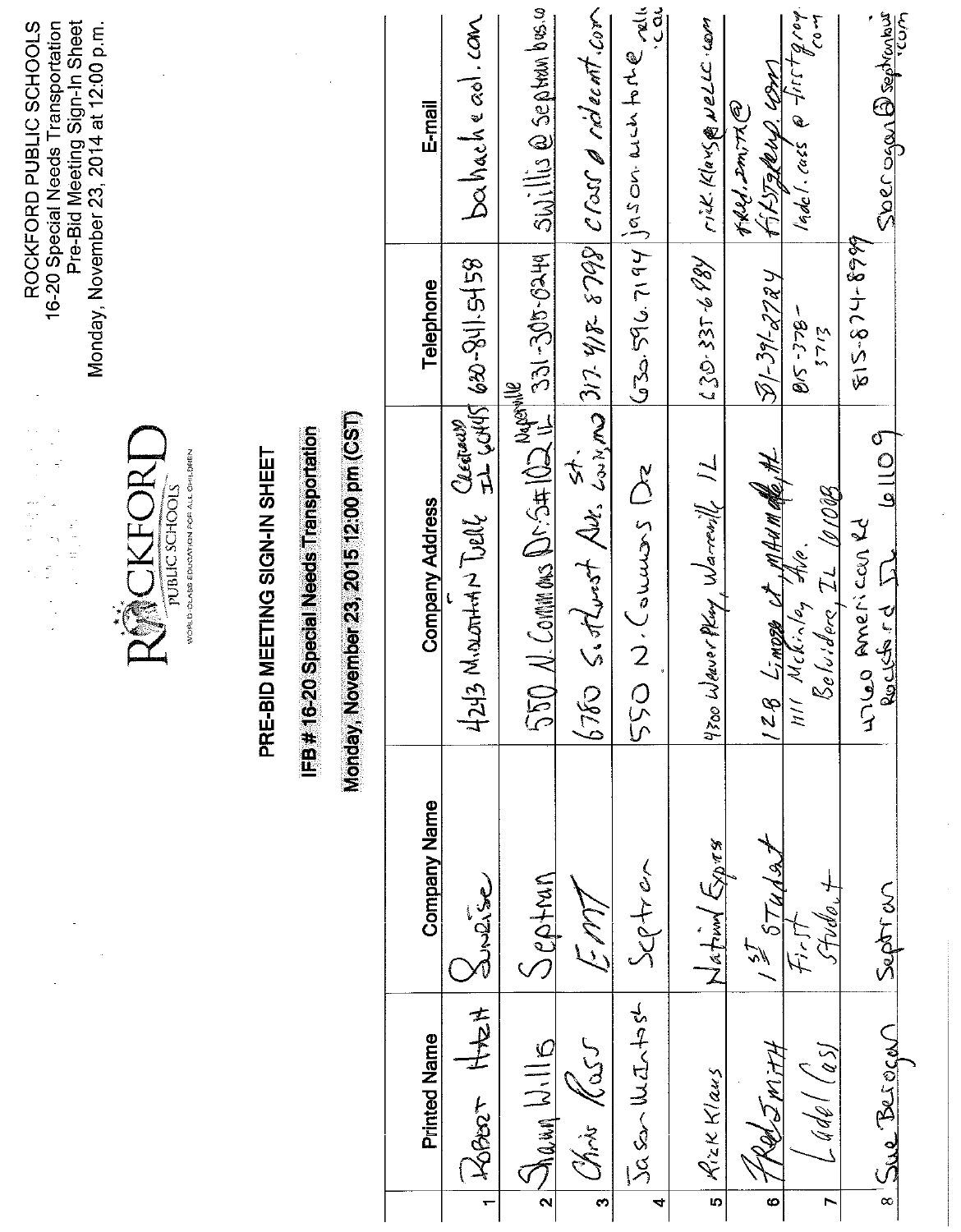| E-mail                 |                                                                          |                                                                   |                                                            |   |     |          |   |               |                |               |          |
|------------------------|--------------------------------------------------------------------------|-------------------------------------------------------------------|------------------------------------------------------------|---|-----|----------|---|---------------|----------------|---------------|----------|
| Telephone              |                                                                          |                                                                   |                                                            |   |     |          |   |               |                |               |          |
| <b>Company Address</b> |                                                                          |                                                                   |                                                            |   |     |          |   |               |                |               |          |
| Company Name           |                                                                          |                                                                   |                                                            |   |     |          |   |               |                |               |          |
| <b>Printed Name</b>    | bha Beaich<br>$\bullet$                                                  |                                                                   |                                                            |   |     |          |   |               |                |               | <u>ສ</u> |
|                        | Pre-Bid Meeting Sign-In Sheet<br>Monday, November 23, 2014 at 12:00 p.m. | ocom<br>$\frac{1}{286-260}$<br>2100 Clementer Dive<br>$\tilde{a}$ | 60523 708 878-234<br>American School Bos<br>$\overline{+}$ | 5 | \$, | $\sharp$ | 5 | $\frac{1}{2}$ | $\overline{1}$ | $\frac{8}{1}$ | é,       |